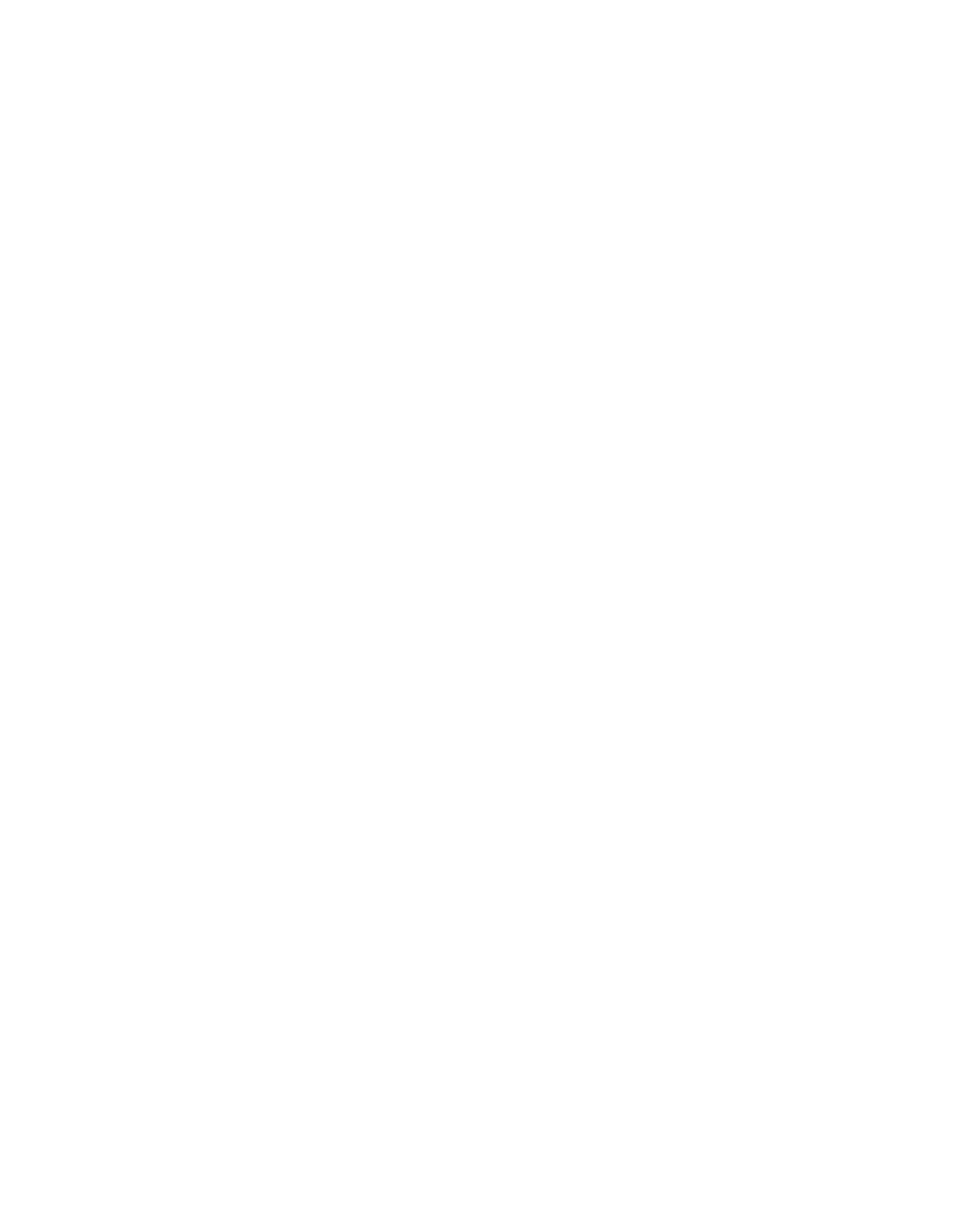## Release Notes

<span id="page-2-0"></span>This is a first draft of a free (as in speech, not as in beer, [[Sta02](#page-86-0)]) (although it is free as in beer as well) textbook for a one-semester, undergraduate cryptology course. It was used for CIS 491 at Colorado State University Pueblo in the spring semester of 2021.

It's not clear that any other instructor would feel comfortable using this version, without a lot of adaptation. In fact, I usually find that when I write an open textbook like this one, during the semester in which I am teaching the class, what results is a little rough and has a few real gaps. After another semester teaching with this book, the second version (which could well be twice as long!) will likely be much easier to use by others.

Nevertheless, in the spirit of openness, I'm sharing this first draft as well: if you want to use it for self-study or in a class you are teaching, feel free to do so – just makes sure your seatbelt is fastened, as the ride might be a little bumpy at times. [That said, if you do use this and find typos, thinkos, or other issues, I would be grateful if you would tell me about them!]

As I make improvements and additions to this work, you will always be able to find them on the page <https://poritz.net/jonathan/share/owoc/>, so please look there for the best version.

I am releasing this work under a Creative Commons Attribution-ShareAlike 4.0 International license, which allows anyone to share (copy and redistribute in any medium or format) and **adapt** (remix, transform, and build upon this work for any



purpose, even commercially). These rights cannot be revoked, so long as users follow the license terms, which require **attribution** (giving appropriate credit, linking to the license, and indicating if changes were made) to be given and **share-alike** (if you remix or transform this work, you must distribute your contributions under the same license as this one) to be respected. See [creativecommons.org/licenses/by-sa/4.0](https://creativecommons.org/licenses/by-sa/4.0) for all the details.

This version: 11 Jun 2021 10:35MDT.

Jonathan A. Poritz Spring Semester, 2021 Pueblo, CO, USA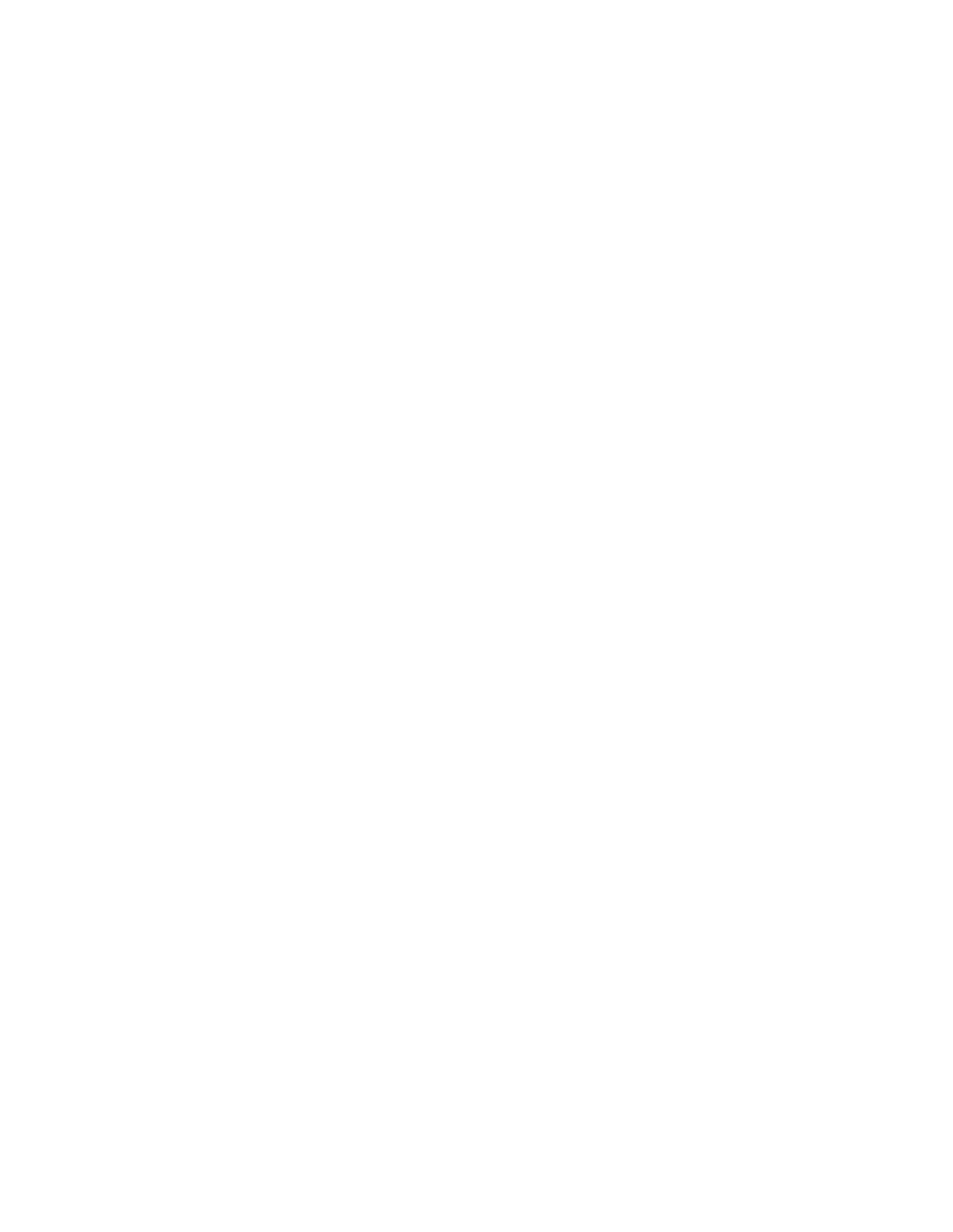## **Contents**

| <b>Release Notes</b>                                                            | iii            |
|---------------------------------------------------------------------------------|----------------|
| Preface                                                                         | vii            |
| Chapter 1. Preliminaries                                                        | $\mathbf{1}$   |
| 1.1. Some speculative history                                                   | $\overline{2}$ |
| 1.2. The Caesar cipher and its variants                                         | 6              |
| 1.2.1. Keys only matter "mod 26"                                                | 6              |
| 1.2.2. Modernizing the Caesar cipher                                            | 9              |
| 1.3. Cryptanalysis of the Caesar cipher                                         | 11             |
| 1.3.1. Frequency analysis                                                       | 13             |
| 1.4. Defending Caesar against frequency analysis: Vigenère and the one-time pad | 17             |
| 1.5. Preliminary conclusion of preliminaries                                    | 24             |
| Chapter 2. Block Ciphers                                                        | 27             |
| 2.1. Why encrypt blocks of data: Shannon's confusion and diffusion              | 28             |
| 2.2. Encrypting a block at a time with AES                                      | 35             |
| 2.3. Encrypting more or less than a block with a block cipher                   | 37             |
| 2.3.1. Very small messages need some <i>padding</i>                             | 37             |
| 2.3.2. Larger messages require block chaining                                   | 38             |
| 2.4. Some concluding observations for block ciphers                             | 43             |
| Chapter 3. Asymmetric [Public-Key] Cryptosystems                                | 47             |
| Symmetric, asymmetric, and salty cryptosystems: basics<br>3.1.                  | 48             |
| 3.2. Using the RSA asymmetric cryptosystem in Python                            | 51             |
| 3.2.1. Straightforward – not completely secure! – RSA in Python                 | 51             |
| More secure RSA in Python using OAEP and PKCS #1<br>3.2.2.                      | 58             |
| How to use RSA in a way that is both fast and secure<br>3.2.3.                  | 61             |
| Digital Signatures<br>3.3.                                                      | 66             |
| Naive digital signatures<br>3.3.1.                                              | 66             |
| Better digital signatures using hash functions<br>3.3.2.                        | 69             |
| Key management and the need for a robust PKI<br>3.4.                            | 74             |
| Conclusions; consider the blockchain<br>3.5.                                    | 77             |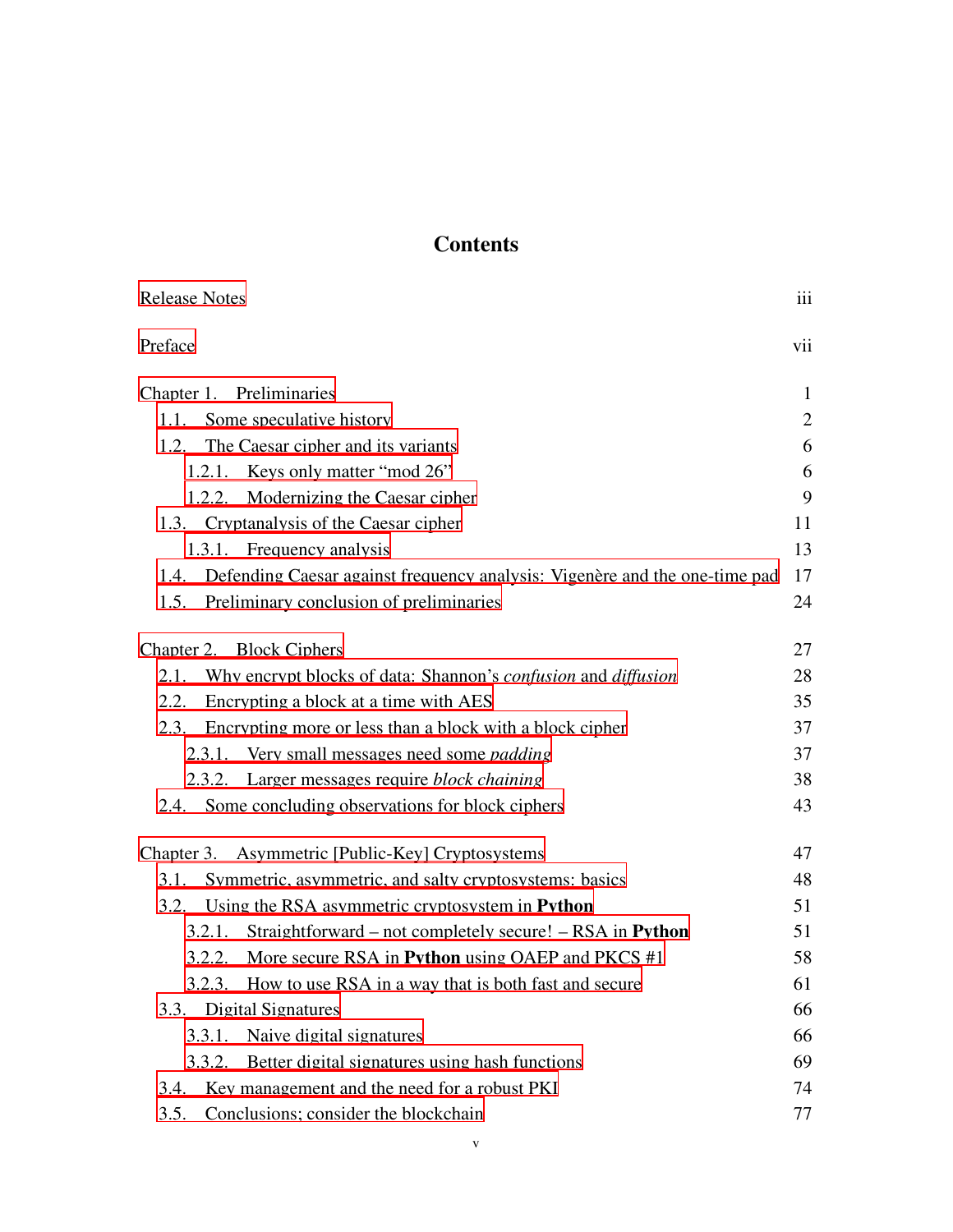## [Bibliography](#page-86-1) 79

[Index](#page-88-0) 81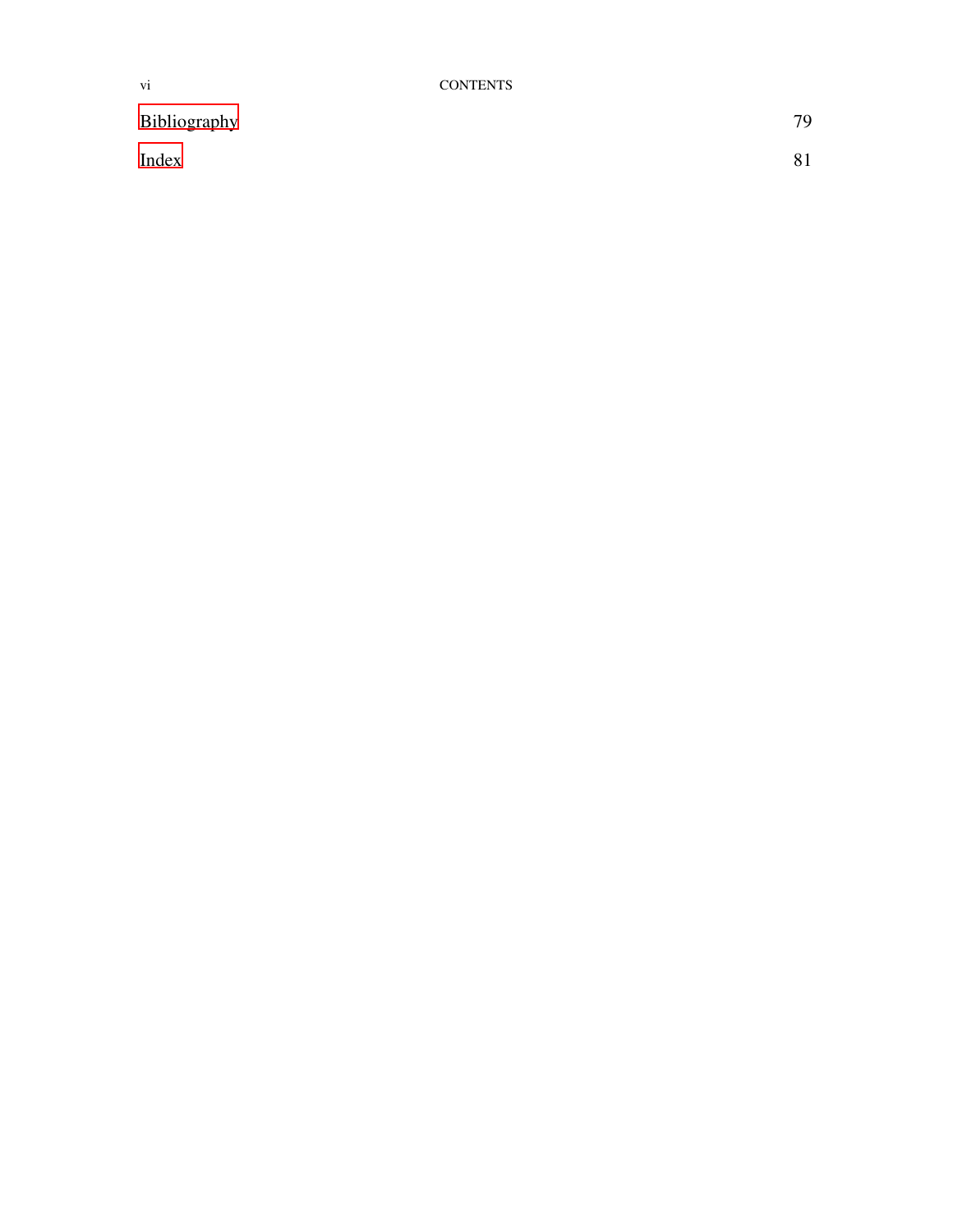## **Preface**

<span id="page-6-0"></span>Many children want to keep secrets.

Lovers on opposite sides of the globe want to whisper sweet nothings to each other over an international telephone system whose wires and fiber optic cables run under neighborhoods, city streets, fields, and forests, or over mountain passes and on deep sea beds.

Continent-spanning empires need to store secrets and issue commands to distant government agents and agencies which cannot be modified in transit from the imperial center to its far-flung agents.

Consumers want to buy goods from merchants in other time zones, giving their credit card numbers to those merchants in messages over the open Internet – which is, without some system for hiding the contents of those messages, about as safe as writing them on the sides of long-haul trucks as they go by on the highway.

Everyone needs a little cryptology.

The problem with crypto (as we shall call cryptology in this book) is that it has a reputation of being very hard and mysterious, as well as very easy to get wrong. While there are aspects of crypto that are connected to quite modern and complex theories – such as number theory, an old and deep branch of mathematics; complexity theory, a new(er) and subtle branch of computer science; and even quantum computation, a quite new wrinkle on a 100 year-old version of physics which is famously counter-intuitive – that are not particularly friendly to the novice, much of the over-all framing of crypto is perfectly easy to comprehend and to use.

We contend, further, that this straightforward comprehension of the important basics of cryptology is most easily acquired by actually *working with cryptographic primitives*, by doing actual coding projects to implement, or use others' implementations of, basic cryptographic ideas.

That is the subject of this book.

This version uses Python and some standard cryptographic libraries in Python to explore these cryptological ideas. It should be accessible to students with a solid basic comfort level with **Python** – but could also be used as a way to solidify **Python** knowledge in more beginning users of that language, particularly if those beginners had a friendly instructor or peers with whom to collaborate.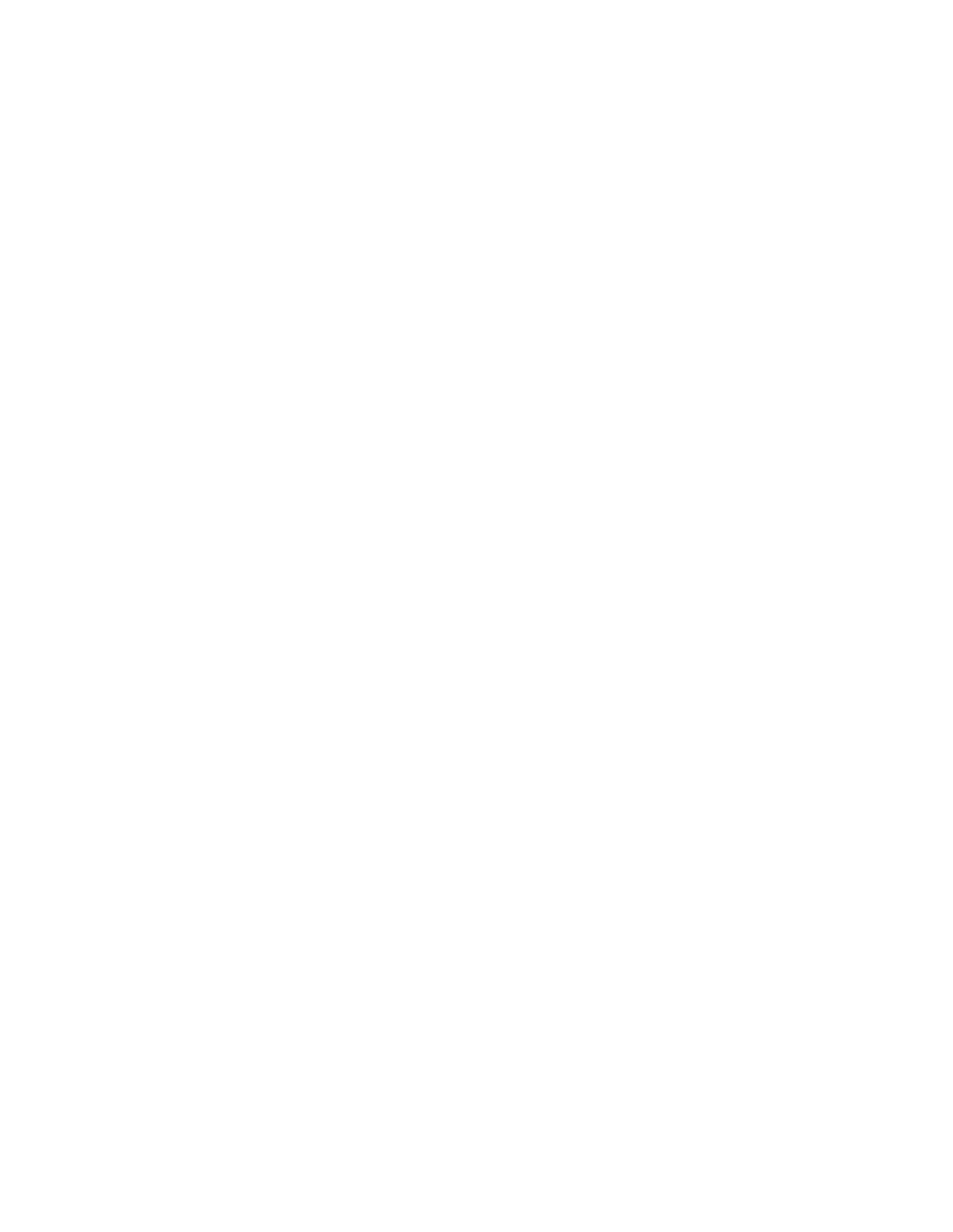## CHAPTER 1

## Preliminaries

<span id="page-8-0"></span>Here are some Greek roots:

*kryptos*, κρυπτoς: secret, hidden *logos*,  $\lambda$ *ό*γ*o*ς: word, study, speech *graph, γράφω*: write, written  $analysis$ ,  $\alpha\nu\acute{\alpha}\lambda\nu\eta$ : analysis

From these (and others), modern (technical) English gets the words

- *cryptosystem:* a set of algorithms for protecting secrets, for hiding information so that only the intended persons have access to it
- *cryptography:* work done to make cryptosystems
- *cryptanalysis:* work done to circumvent the protections of cryptosystems to "crack" a cryptosystem
- *cryptology:* the combination of cryptography and cryptanalysis, often abbreviated simply to *crypto*.

Beware that *cryptography* is widely (but inappropriately!) used as a synecdoche for *cryptology*. We will use these words more carefully, except when the differences between the words is not so important, in which case we will use the word *crypto* as short for whichever of cryptology, cryptography, or cryptanalysis is most appropriate<sup>[1](#page-8-1)</sup>

<span id="page-8-1"></span><sup>&</sup>lt;sup>1</sup>Note this use of "crypto" conflicts a little with a silly modern usage of that word as short for *cryptocurrency*. We will return to that topic much later, when we talk about *blockchains*.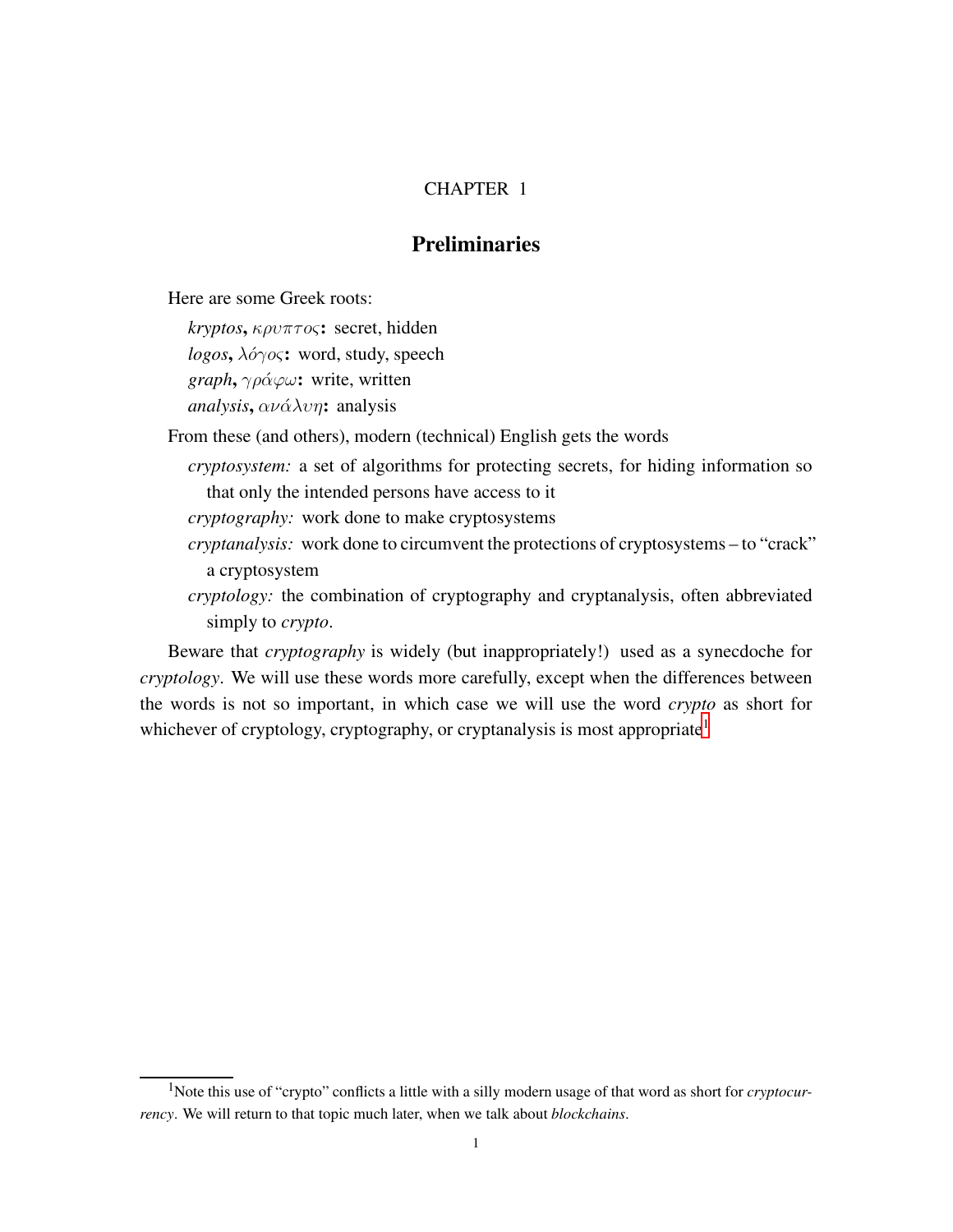#### <span id="page-9-0"></span>2 1. PRELIMINARIES

#### 1.1. Some speculative history

Perhaps there was a form of deception that preceded language – certainly many a house pet has feigned innocence despite the clear evidence of involvement in stealing treats. And even apiologists may not know if some lazy bees make up a story about a long excursion to a new flower patch when their Queen demands an accounting.

But among *homo sapiens*, probably as soon as there was language, there was lying. Of course, when two humans are face to face, both parties have some control, such as: the listener can make an attempt to evaluate the trustworthiness of speaker, they can both form their own judgments of the other's identity and therefore choose what they wish to share with each other, and the words of the speaker pass directly from their lips to the listener's ears without the possibility of change of meaning in flight (absent considerations of ambient noise and so on).

A great deal changed with the invention of writing more than 5000 years ago. Words frozen in physical form, and the ideas they represent, can be taken and shared with a wide range of parties other than those with whom the original author wanted to communicate. In addition, if an author is not able to hand her work directly to the intended reader and instead the written words are out in the world on their own for a while, then both intended communicants can no longer be sure that the other is who the writing claims them to be nor that the writing remains the unchanged symbols that the other party originally set down.

Let us formalize some of these issues of *information security* (as it is called now), in the context of a message to be sent from someone named *Alice* to someone named *Bob*. The role of the possibly disruptive and overly intrusive environment is played in our little drama by *Eve*. (Traditionally one skips directly to a character whose name starts with *E* to symbolize both the *environment* and also someone who is potentially an *eavesdropper*<sup>[2](#page-9-1)</sup>.) Note that another way to think of what Eve is doing is listening to what is going by on some unfortunately (maybe unintentionally) public *communications channel* that Alice and Bob are using.

Here is some basic terminology:

DEFINITION 1.1.1. Confidentiality means that only the intended recipient can extract the content of the message – Alice wants only Bob to get her message and not Eve, no matter if she listens on the eavesdrop or intercepts the message as it travels in some form from Alice to Bob.

DEFINITION 1.1.2. Message integrity means that the recipient can be sure the message was not altered – Bob wants to know that what he gets is what Alice wrote, not what the mischievous Eve intended to change it into.

<span id="page-9-1"></span><sup>2</sup>*Eavesdropper* apparently comes from the Old English *yfesdrype*, meaning literally *one who stands on the eavesdrop* [ground where water drips from the eaves of the roof] *to listen to conversations inside a house.*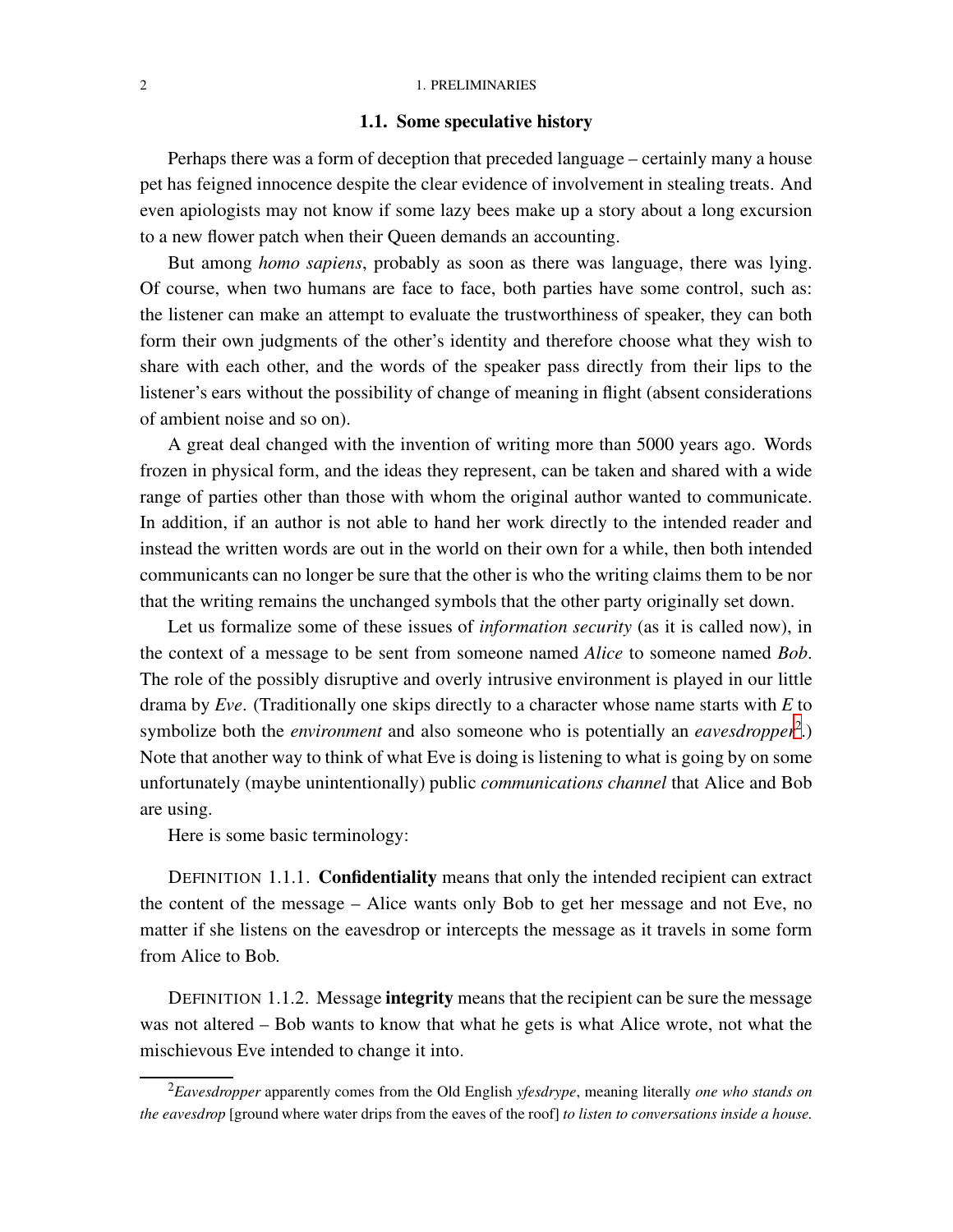DEFINITION 1.1.3. Sender authentication means that the recipient can determine from the message the identity of the sender – Bob wants to be sure this message did in fact originate with Alice.

DEFINITION 1.1.4. Sender **non-repudiation** means that the sender should not be able to deny sending that message – Bob wants to be able to hold Alice to her promises.

Note that Alice and Bob may actually be the same person sending a message from a past self to their future self. For example, someone may want to keep records which must be *confidential* and whose *integrity* must be reliable, even if there is a break-in to the site keeping those records.

In fact, information storage can always be thought of, in this way, as an attempted communication from the past to the future via a channel that may unexpectedly become public if, for example, your laptop is stolen or someone breaks into your business and steals the hard drive from your server. Unless you can be absolutely sure that in all possible futures, no bad actor will ever possibly have physical access to your computer, it's always a good idea to encrypt all of your data on your personal devices!

Before we go on, a few more technical terms:

DEFINITION 1.1.5. The message that Alice wishes to send to Bob, in its actual original form is called the plaintext.

DEFINITION 1.1.6. An algorithm that Alice uses to transform (scramble, obfuscate) the plaintext into a form that will remain confidential even if observed by Eve while in flight is called a cipher. We also say that Alice encrypts the (plaintext) message.

DEFINITION 1.1.7. The encrypted form of a plaintext message is called the **ciphertext**.

DEFINITION 1.1.8. When Bob receives the ciphertext, he applies another algorithm to decrypt it and recover the plaintext.

| <b>Alice</b>        | on public network/channel       | <b>Bob</b>            |
|---------------------|---------------------------------|-----------------------|
|                     | (where <b>Eve</b> is watching)  |                       |
| plaintext/cleartext |                                 |                       |
| message $m$         |                                 |                       |
| encrypts $m$ to $c$ |                                 |                       |
| transmits $c$       | ciphertext $c$<br>$\rightarrow$ | receives $c$          |
|                     |                                 | decrypts $c$ to       |
|                     |                                 | recover plaintext $m$ |

## Basic crypto terminology, graphically: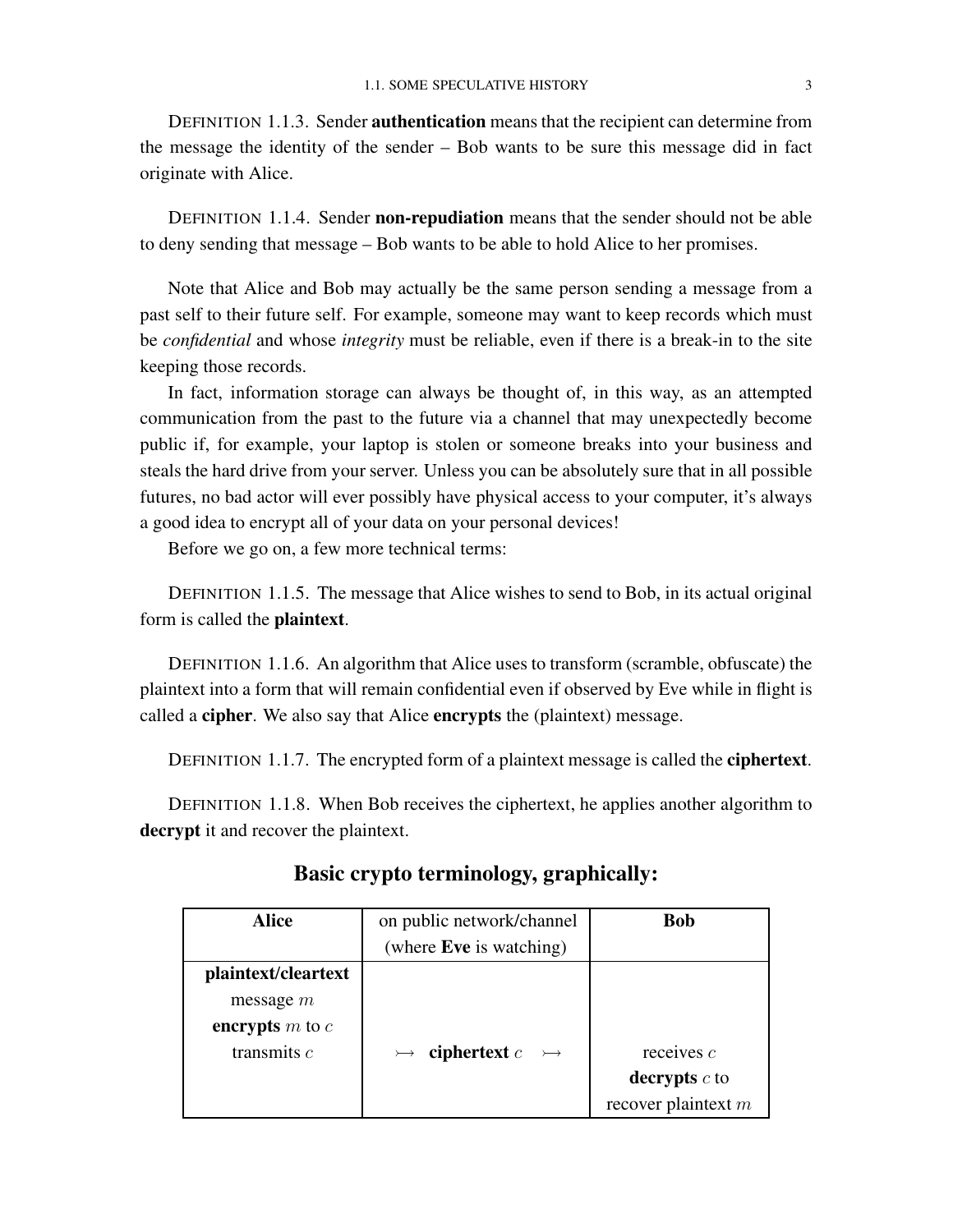#### 4 1. PRELIMINARIES

Hundreds of years of experience with cryptology have shown, again and again, that a cryptosystem which one person dreams up, thinking they have invented a system with wonderfully strong security, may easily fall to cryptanalysis done by someone else. So it has gradually come to be understood that the best way to make sure one is using a really solid cryptosystem is to share the algorithms widely and publicly, so that others in the community can try to break them. As is said in the FLOSS<sup>[3](#page-11-0)</sup> community: *with enough eyes*, *all bugs are shallow*. Therefore, we should only trust a cryptosystem if its security remains strong even after everyone has tried their best to break it!

If the algorithm is public, how does it provide any security at all? The answer is that the algorithm may be public, but it is designed to take as input one more piece of information, beyond just the plaintext to encrypt or the ciphertext to decrypt:

DEFINITION 1.1.9. Additional information (some of which is) used in encryption and (some of) which is necessary for successful decryption is called a key.

Think of a key as something that Alice uses to lock her message in a box, the box being the message as it is transmitted over a public network and even possibly seen by Eve, and then used by Bob to unlock the box and find out what the actual message was that Alice wanted to send. Clearly, the keys must be kept carefully secret for the cryptosystem to do its job of protecting Alice and Bob's communications from the eavesdropping Eve!

This idea – that the security of a cryptosystem should be based on the secrecy of the key but not of the algorithm – has come to be called Kerckhoff's Principle, after a set of cryptosystem design ideas written down in 1883 by a French military cryptographer. The opposite of a system made with Kerckhoff's Principle in mind is one whose algorithms are simply kept secret, and in which it is very foolish to place any trust: such weak systems are said to reply upon the ill-advised security through obscurity paradigm.

#### Reading Response 1.1.1

Does all of this make sense? What was new or interesting, or what was old and uninteresting?

## Reading Response 1.1.2

Can you think of an example not mentioned above where the terms like confidentiality, integrity, authentication, and/or non-repudiation could be used to describe something you've read about or experienced? Or else, can you think of a situation where these kinds of information security concepts apply to some version of Alice,

<span id="page-11-0"></span><sup>&</sup>lt;sup>3</sup>"FLOSS"="Free/Libre/Open-Source Software, " a better term than just "open source"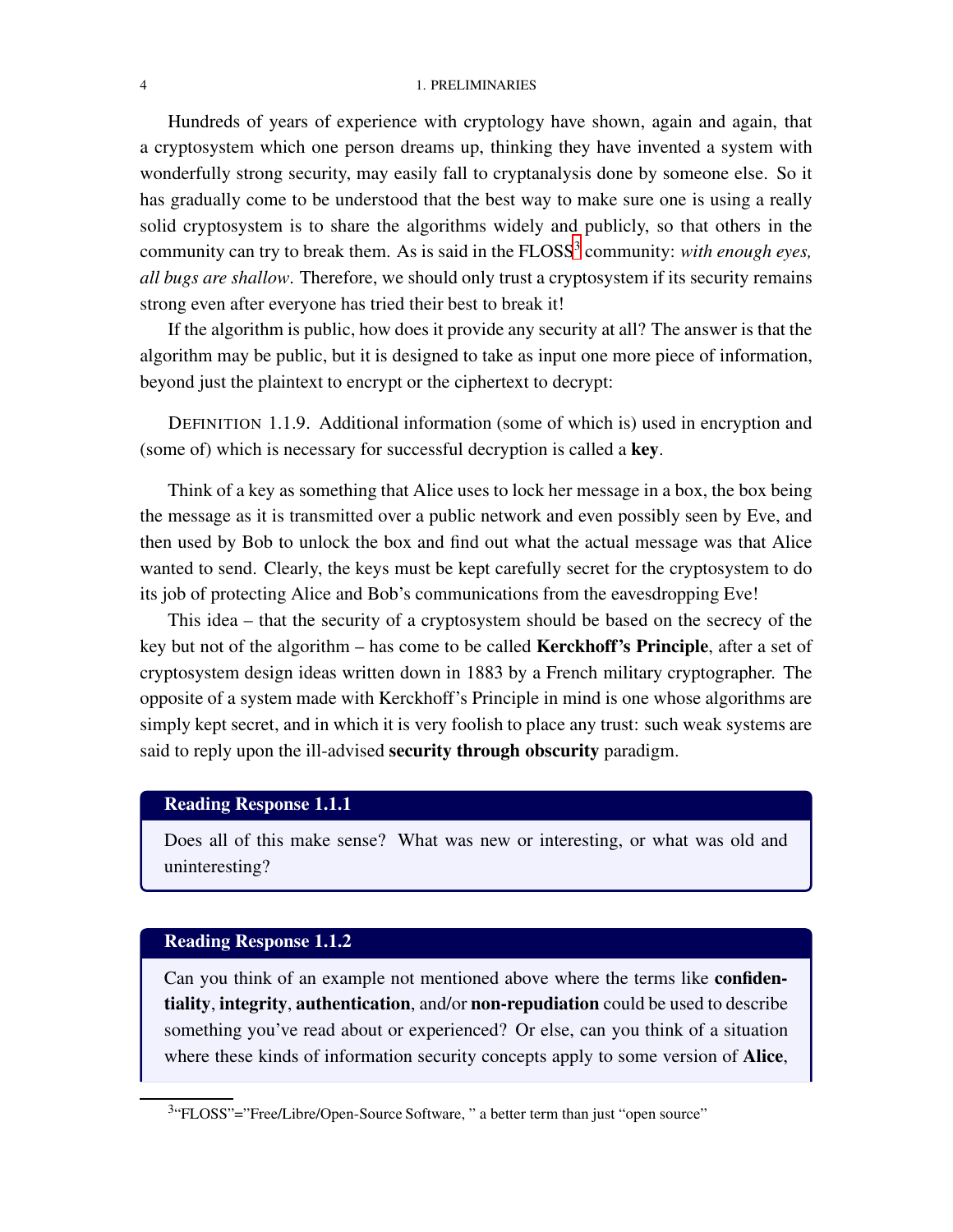**Bob, Eve, and a public channel?**  $-$  if so, say what that situation was and what corresponded to each of those characters.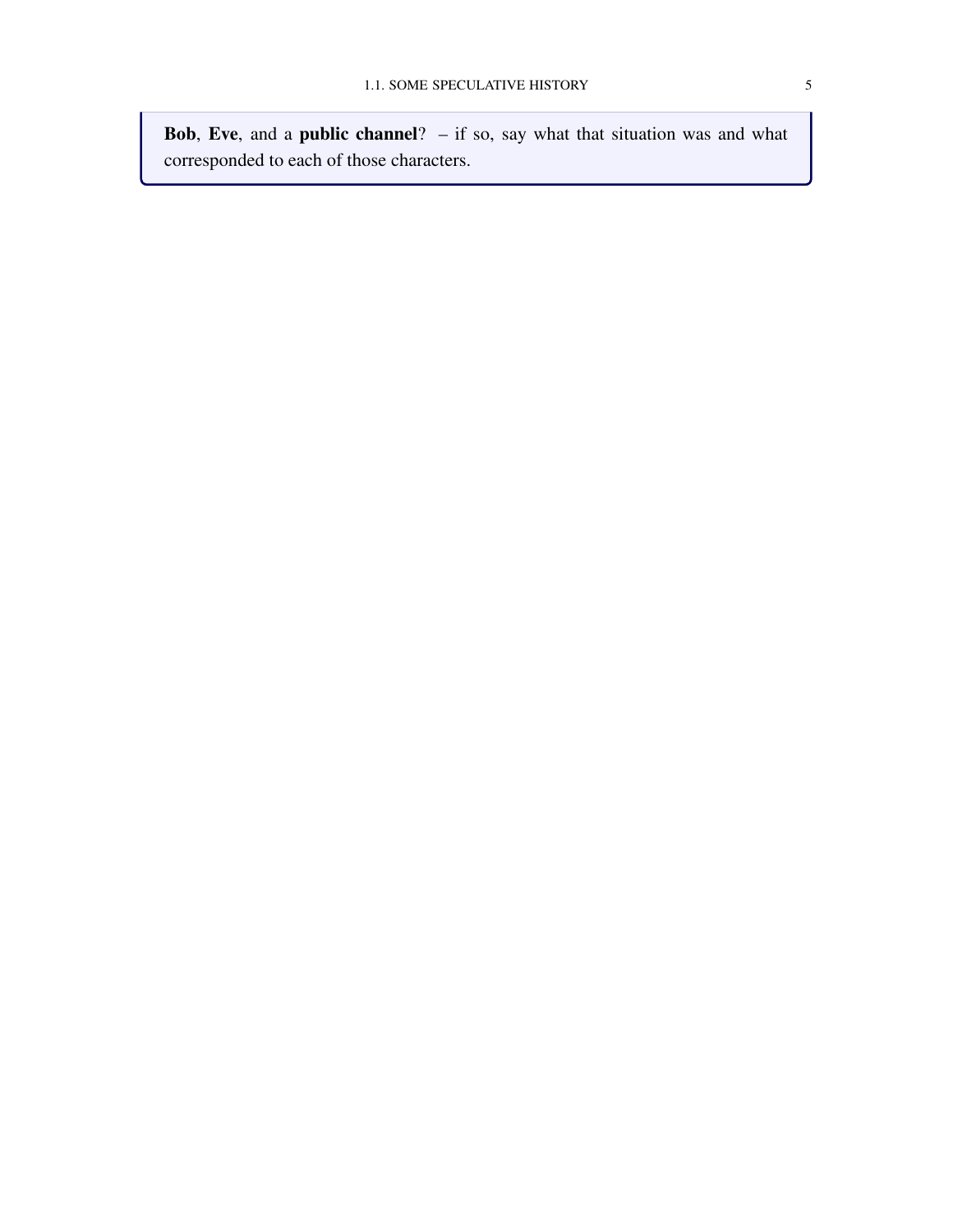#### <span id="page-13-0"></span>6 1. PRELIMINARIES

#### 1.2. The Caesar cipher and its variants

A cryptosystem which dates to ancient times was supposedly used by Julius Caesar.

DEFINITION 1.2.1. Alice takes her message, removes all spaces and punctuation, and puts it all in one case (maybe lower case). Then she moves each letter  $k$  places down the alphabet, wrapping around from  $z$  to  $a$  if necessary, where  $k$  is a fixed whole number known to both Alice and Bob but no one else, called the key. (Often the ciphertext is written entirely in upper case, so it is easier to tell plaintext from ciphertext.)

To decrypt, Bob simply moves each letter  $k$  places earlier in the alphabet, wrapping past A to Z if necessary: in other words, Bob *encrypts* the ciphertext with key −k to get the plaintext.

This is called the Caesar cryptosystem or Caesar cipher.

Apparently Julius Caesar usually used the key value  $k = 3$ . His nephew Octavian, who later became the emperor Augustus, liked to use  $k = -1$ .

When using what is called the Latin alphabet (which is not what was used in ancient Rome, though!), with its 26 letters, there is one particularly nice key value: 13. The nice thing about that value is encryption and decryption are exactly the same transformation. In modern times, this transformation is called **ROT13**, and it has a small role in the modern history of the Internet. In particular, posts on early chat rooms and bulletin boards would sometimes want to have a bit of content that should not be automatically available to anyone who looks at the post, but would be there for the determined reader (such as, for example, a spoiler in a review of some popular new game, book, or film). These were often included in the post, but only after they had been run through ROT13.

A few commercial products used ROT13 for actual security, despite it actually being completely insecure, such as certain parts of some versions of the Windows operating system.

## Reading Response 1.2.1

Have you heard of the Caesar cipher before? Is it clear to you how to use it?

<span id="page-13-1"></span>1.2.1. Keys only matter "mod 26". Notice that if Alice uses the Caesar cipher and key  $k_{\text{Alice}} = 1$ , her encryption does exactly the same thing as Ann who was using Caesar with key  $k_{\text{Ann}} = 27$ , because of that part of the definition of the Caesar cryptosystem which says "wrapping around from z to a": Ann will always go all the way around the alphabet once, but then end up at the same place Alice will. The reason for this is that  $27 = 26 + 1$ , and encrypting with 27 goes around the alphabet once – from the 26 – and then goes one more step. The same thing would happen if Ann used the key  $k_{\text{Ann}} = 53 = 2 \times 26 + 1$ , in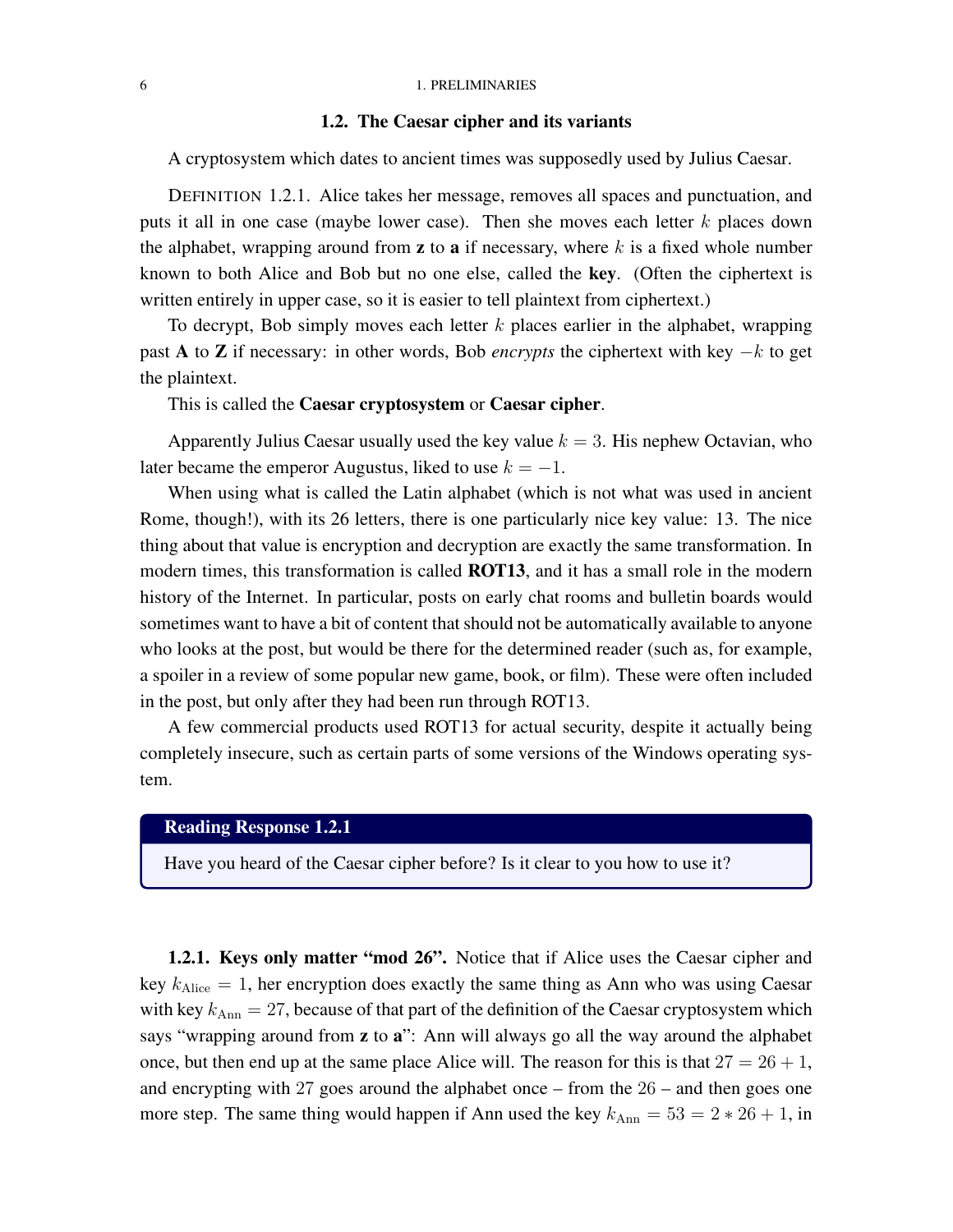that Ann's encryption process would go around the alphabet – twice, in this case, from the  $2 \times 26$  – and then end up at the same place as Alice's.

In fact, if difference between Alice's and Ann's key is any number of 26s, then their encryptions will look exactly the same! Mathematicians have a bit of terminology and notation for this:

DEFINITION 1.2.2. Suppose a, b, and n are three whole numbers. Then we say that a is equal to b modulo n if  $a-b$  is a multiple of n; that is, if there is some other whole number k such that  $a - b = k * n$ . The notation for that is

```
a \cong b \pmod{n}
```
EXAMPLE 1.2.3. As we just noticed,  $1 \approx 27 \pmod{26}$ .

EXAMPLE 1.2.4. ROT13 was so convenient because doing it twice has the effect of doing nothing, because

$$
13 + 13 \cong 0 \pmod{26}
$$

Or, thought of another way, since

$$
-13 \cong 13 \pmod{26}
$$

ROT3 encryption (Caesar with key 13) is exactly the same thing as ROT13 decryption (Caesar with key  $-13$ ).

## Reading Response 1.2.2

Does all of this make sense? What was new or interesting, or what was old and uninteresting?

If you feel comfortable with this new terminology and notation, try to answer the following question: If you have a whole number x and you know that  $x \approx 0 \pmod{2}$ , what would be a more common way of talking about that number? *I.e.,* you would say that " $x$  is  $\qquad$  "

Computer languages usually have a way to work with numbers mod  $n$ . For example, **Python** has a built-in arithmetic operation which is useful here:  $a * n$  gives the smallest non-negative whole number which is equal to  $\alpha$  mod n.

EXAMPLE 1.2.5. From what we noticed above, in Python

```
>>> 27%26
    1
and
    >>  -13%2613
```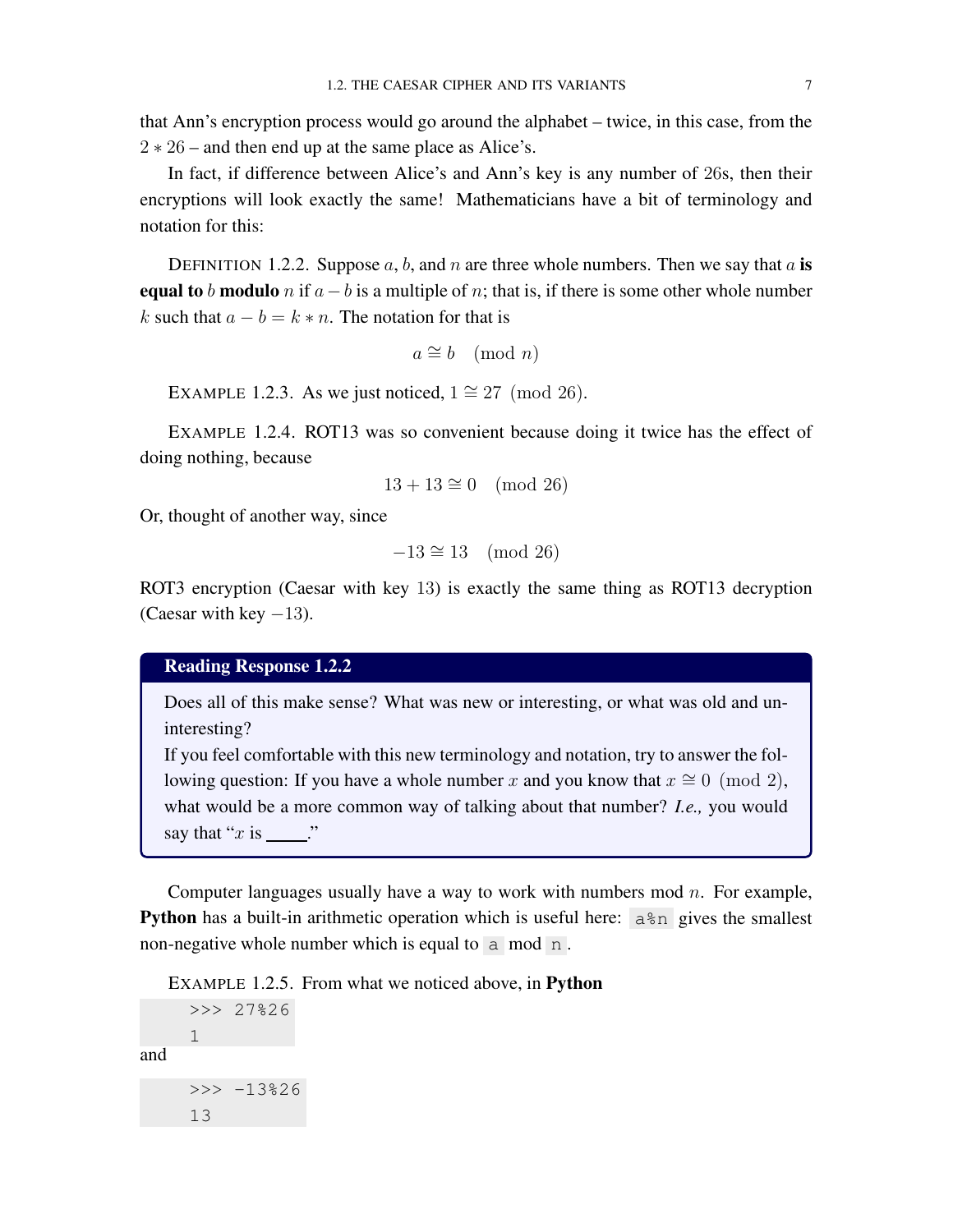Even more, we can use this operator to implement the Caesar cipher!

First, notice that we can't just add a key to a letter, because the types don't work:

```
>>> ' a' +2Traceback (most recent call last):
  File "<stdin>", line 1, in <module>
TypeError: must be str, not int
```
So we must first convert a character to an int and then back to a character:

```
>>> chr(ord('a') + 3)\mathcal{C}
```
Note that  $\text{ord}(\mathfrak{c})$  takes a single character and converts it to an int, while chr() takes an int and converts it to a single character. It's not so important what are the details of how that works, except to note that the encoding includes all of the lowercase letters, in alphabetical order, in one numerical block from the value  $\sigma$ rd('a') to the value ord('z') , and all of the uppercase letters, in alphabetical order, in another numerical block from ord('A') to ord('Z') .

Actually, that's not going to work with a letter too close to the end of the alphabet, *e.g.,*

```
>>> chr(ord('y') + 3)
```
 $'$ |'

because it didn't "wrap around the alphabet."

So how about if we take a character in a variable  $\bar{x}$  and do the following:

- (1) make it into a number using ord()
- (2) shift it so that it's in the range from  $\overline{0}$  to 25 by subtracting ord ('a')
- (3) do the Caesar by adding the value  $k$
- (4) get it back in the range  $\overline{0}$  to 25 by doing  $\overline{25}$
- (5) get it in the range ord( $'A'$ ) to ord( $'Z'$ ) by adding ord( $'A'$ )
- (6) make it back into a letter using  $chr()$

*E.g.,* if  $x = y'$  and  $k=4$  then we would get

>>>  $chr((ord(x)-ord('a')+k)*26+ord('A'))$  $'$  C $'$ 

Let's now implement the Caesar cipher in Python, in steps. First, we should clean up the plaintext string.

#### Code Task 1.2.1

Write a Python function which takes an input string and returns a string which is the same except all the non-letter characters have been removed and all the letters have been made to lower case.

It might help to know that you can loop through the characters of a string  $\overline{s}$  by doing for x in s: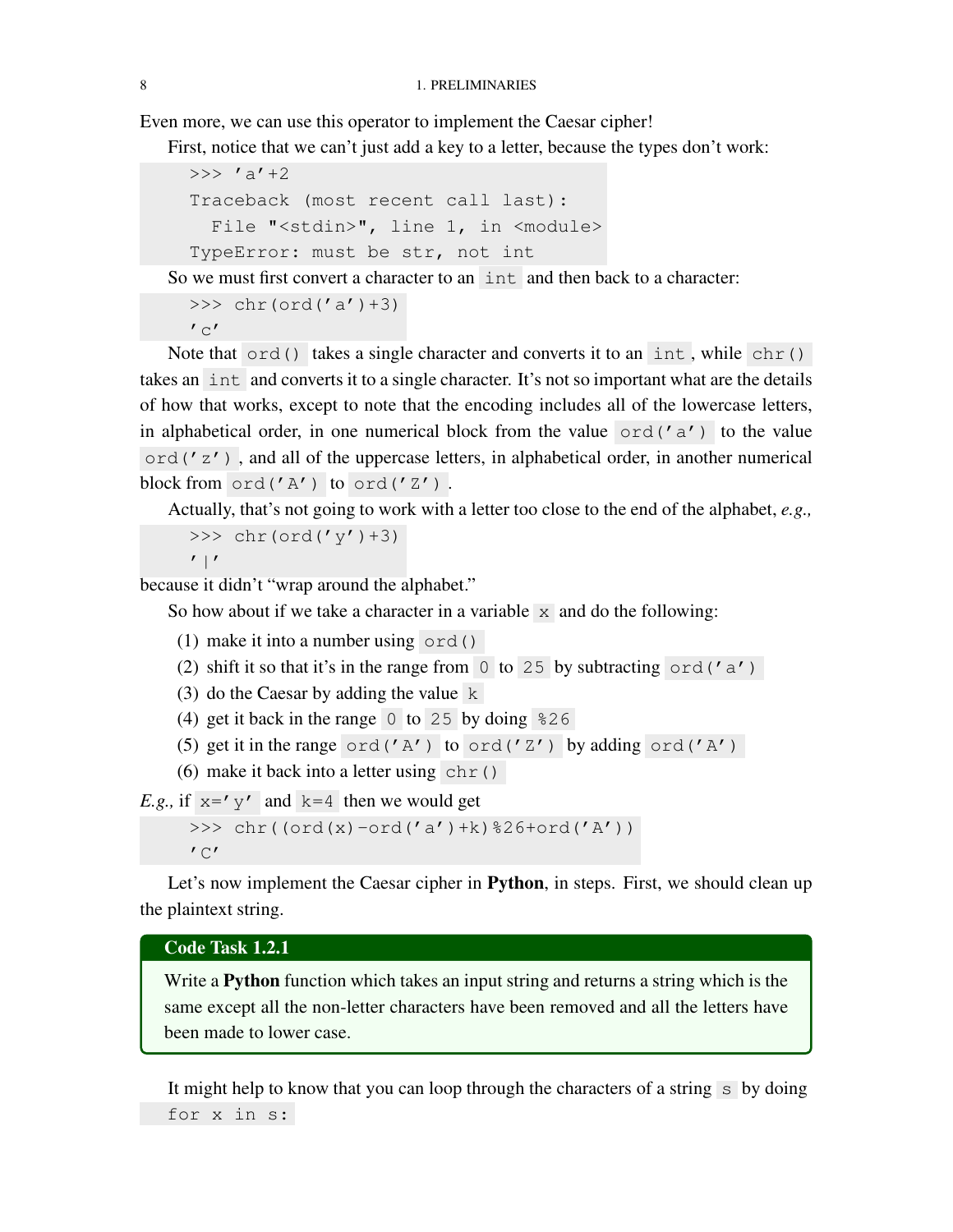and you can build up a string  $\circ$  for output by starting with

 $O=$ ''

and then adding one or more characters in a string variable  $\pm$  to the end of  $\circ$  by doing o=o+t

Another, more "Pythonic" approach is probably to build up a list by the construction [ c for c in s ]

which just makes a list each of whose elements is a single character out of the string  $\vert s \vert$ . Note you can also do something to the characters as you put them in the list, and you can add a condition to the looping part, such as

[ ord(c) for c in s if c.isalpha()]

– try it!

Code Task 1.2.2

Caesar encryption: write a Python function Caesar encrypt (s, k) which takes an input string  $\overline{s}$  – the plaintext – and an int k and returns the ciphertext from that plaintext under the Caesar cipher with key k .

For example, if you do

```
Caesar encrypt('All the animals at the zoo!', 3)
```
the output should be

'DOOWKHDQLPDOVDWWKHCRR' .

#### Code Task 1.2.3

Caesar decryption: Write a Python function Caesar decrypt (s, k) which takes an input string  $s$  – the ciphertext – and an int k and returns the plaintext from that ciphertext under the Caesar cipher with key k .

For example, if you do

```
Caesar decrypt('DOOWKHDQLPDOVDWWKHCRR', 3)
the output should be
```

```
'alltheanimalsatthezoo' .
```
You might want to do a sanity test on your input and return an error or a null string if the input is not a well-formed ciphertext, *i.e.,* a string consisting only of uppercase letters.

<span id="page-16-0"></span>1.2.2. Modernizing the Caesar cipher. It seems unfortunate that the Caesar cipher, as we have used it, looses the punctuation in the messages and case of the letters of the message. One way to get around this would be to imagine all of the letters of both cases and all punctuation symbols to be part of a much bigger alphabet, and then to use the same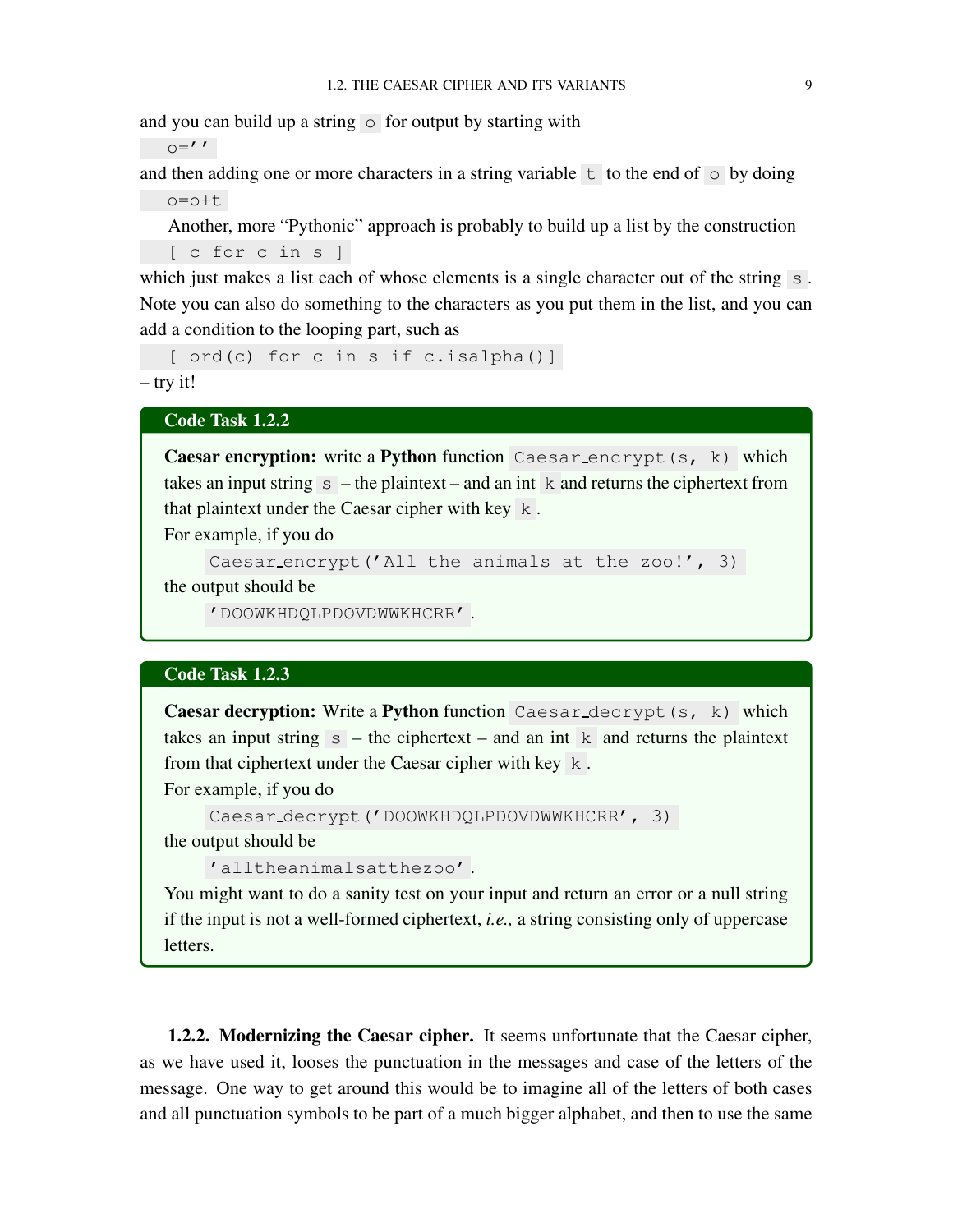old Caesar with this much bigger alphabet, correspondingly using  $\mathcal{N}$ , where N is the new alphabet size, in place of the %26 we were using before.

Technically, in Python 3, strings are made of characters, and characters are encoded using **Unicode**. Unicode is a way of turning numbers, represented by one, two, or four bytes, into many special symbols as well as letters from many writing systems used around the world.

The first 128 symbols in Unicode, which therefore fix into one byte (in fact with the highest-order bit being 0), are just the old ASCII encoding scheme, dating back to 1963, for the English alphabet plus some additional punctuation, symbols, and even non-printing symbols like "EOF." The name of the encoding scheme for the subset of Unicode which fits in 8 bits is "UTF-8," which includes all of the old ASCII code.

Full Unicode in two or four bytes includes many non-Latin alphabets (such as Greek, Cyrillic, hangul, *etc.*) and even non-alphabetic writing systems like Chinese and Japanese (actually, part of Japanese is non-alphabetic, called "kanji," but Japanese also has two different writing systems based on syllable sounds, called "hiragana" and "katakana,", each with 49 symbols), with thousands of ideograms.

## Reading Response 1.2.3

Have you heard of Unicode?

If not, you might also read, or at least skim, [the Wikipedia page about Unicode](https://en.wikipedia.org/wiki/Unicode) and say what you think of it.

Have you ever worked with Unicode in Python?

If so, what did you think of it? If not, you might also read, or at least skim either the Python documentation [Unicode HOWTO](https://docs.python.org/3/howto/unicode.html) or the more detailed [Unicode & Character Encodings in Python: A Painless Guide](https://realpython.com/python-encodings-guide/) and say what you think about it.

#### Bonus Task 1.2.1

Implement in Python a Caesar-style encryption and decryption which works for a different alphabet than English. Maybe do Spanish (one extra letter:  $\tilde{n}$ ) or German (four extra letters:  $\ddot{a}$ ,  $\ddot{o}$ ,  $\ddot{u}$ ,  $\ddot{B}$ )....

Or, maybe implement Caesar with the English alphabet, but figure out some way to keep the punctuation as well. It seems like it might be giving away too much information to leave the spaces and punctuation the same in the ciphertext as it was in the plaintext, but can you do something interesting with it?

Or, maybe implement a Caesar-style cryptosystem which handles all of ASCII, or UTF-8, or all of Unicode!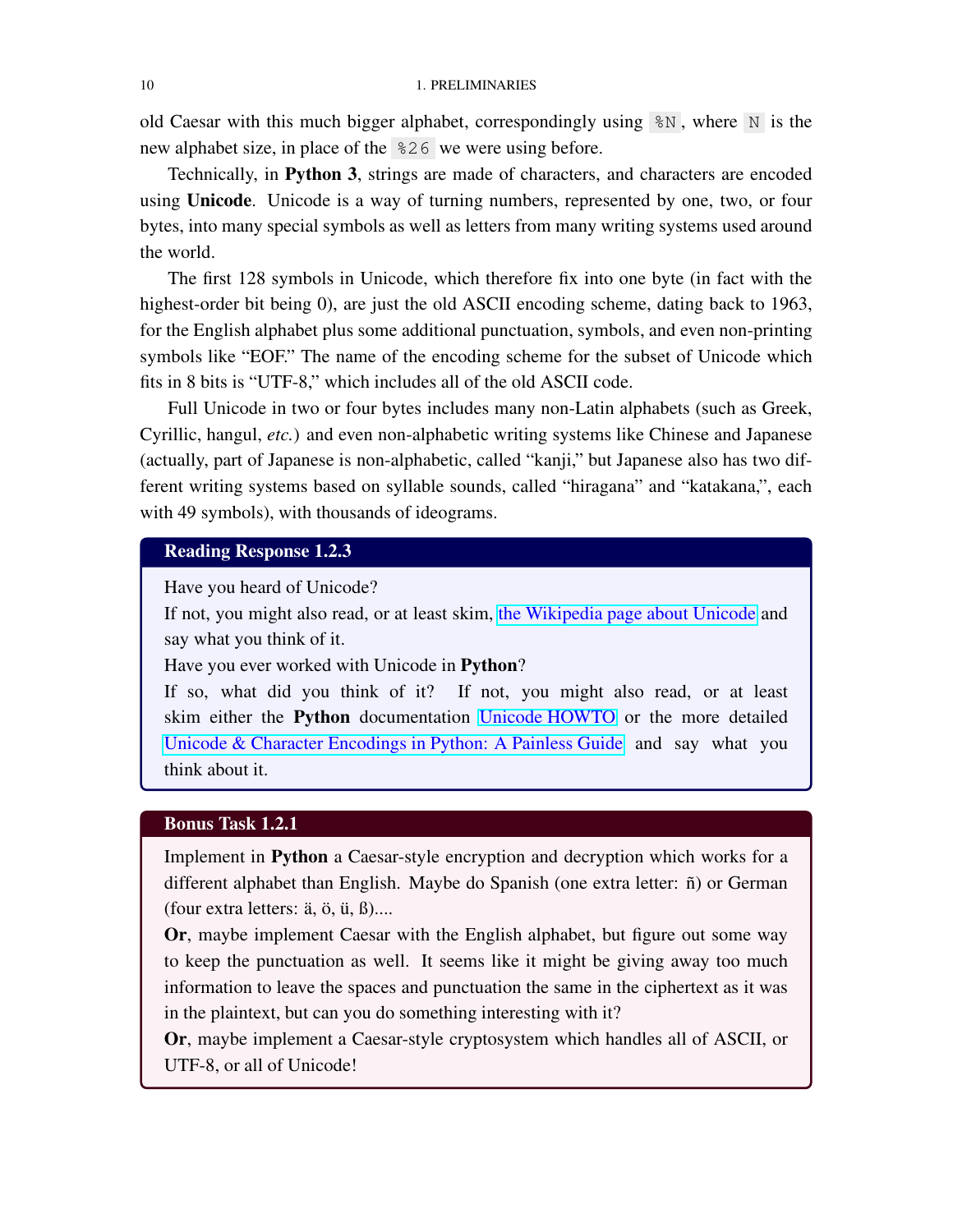#### 1.3. Cryptanalysis of the Caesar cipher

<span id="page-18-0"></span>Let's think about cryptanalysis of the Caesar cipher; that is, let's figure out how to get a plaintext back from a Caesar ciphertext when we don't know the key.

The first thing we should notice is that, as we saw in  $\S1.2.1$ , the key only matters "up to mod 26." But every possible whole number  $k$  for a key is equal mod 26 to a whole number in the range from 0 to 25: just try running

```
for i in range(100):
 print(i%26)
```
to get a feel for what's happening.

So, effectively, there are only 26 possible keys for a Caesar cipher! In fact, it would be pretty silly to use the key  $k = 0$ , since then the ciphertext would be exactly the same as the plaintext (well, without the non-letter characters, and all in upper case). So there are really only 25 reasonable Caesar cipher keys. It seems like this kind of thing is important enough to have its own name:

DEFINITION 1.3.1. The set of possible keys for some cryptosystem is called the keyspace of the cryptosystem.

What we have just seen is that the keyspace of the Caesar cipher is just the whole numbers from 1 to 25. In Python, it is the elements of the list range  $(1, 25)$ .

An enemy of Caesar's who intercepted a ciphertext of his and who wanted to know what it said could assemble a team of 25 literate people (maybe those were hard to find at the time?) who could count (also hard?) and use them to make a *Caesar-cracking computer* as follows:

- each person would be assigned one of the numbers from 1 to 25
- each person would write out the Caesar-decryption of the intercepted ciphertext, using their assigned number as key
- if one of them got something which looked like it was written in good Latin, they would shout "Success!" and read out their decryption

This would be a pretty fast and economical way to crack the Caesar cryptosystem only because the keyspace is so small. This kind of attack has a name:

DEFINITION 1.3.2. An attempt to cryptanalyze a cryptosystem by trying all of the possible values of some parameter of the system (such as all possible keys or all possible messages) is called a brute-force attack.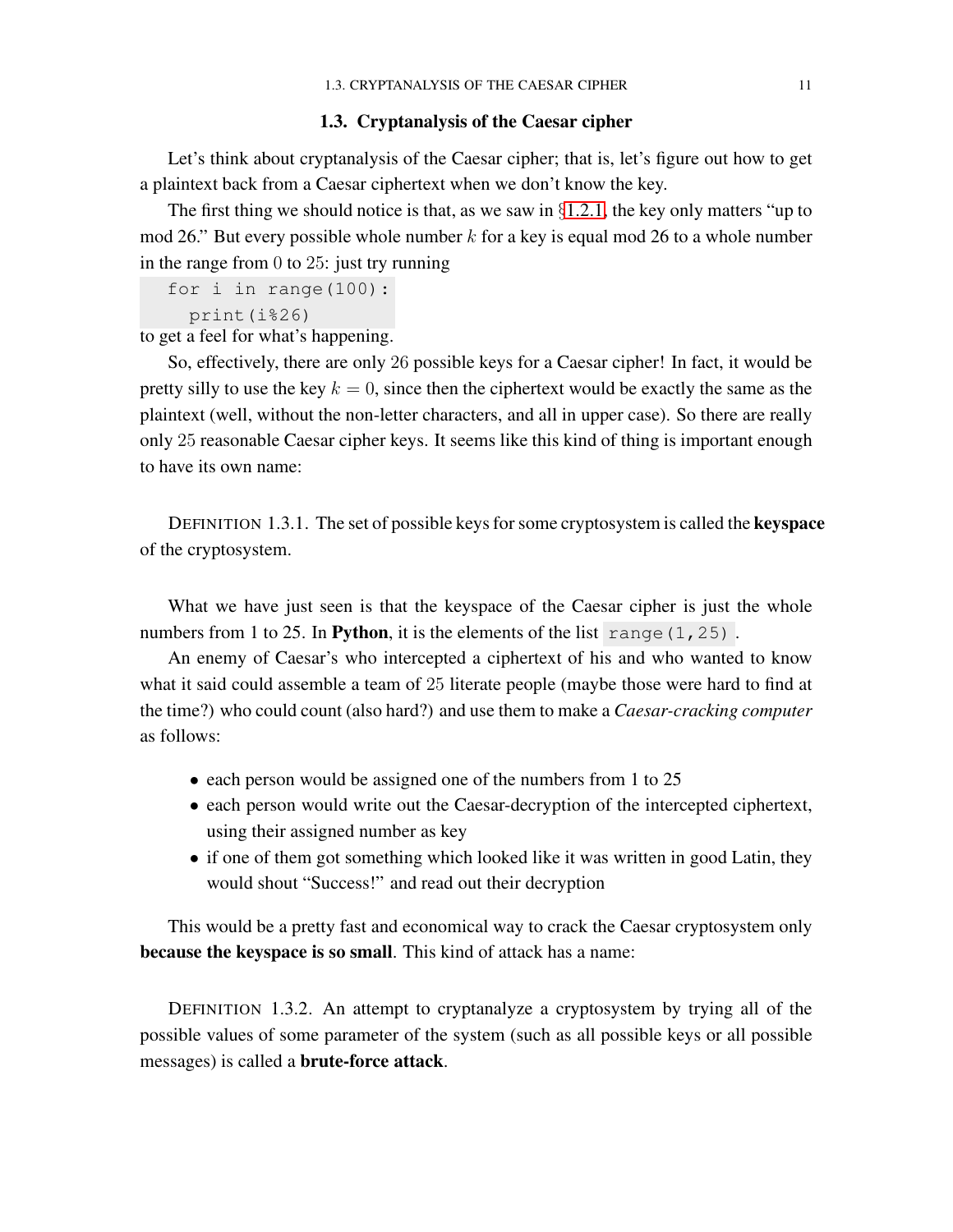## Reading Response 1.3.1

Does all of this make sense? What was new or interesting, or what was old and uninteresting?

Can you think of an example of a brute-force attack used in some information security context that you know about from other classes or other readings or just from your life?

#### Code Task 1.3.1

Write a **Python** function CaesarBF(s) implementing a brute-force attack on the Caesar cryptosystem. Given an input ciphertext, it should try all possible keys for decryption and print out the attempted key and the corresponding decryption. *E.g.,* the output of CaesarBF('DOOWKHDQLPDOVDWWKHCRR') should be

| 1:  | cnnvjgcpkocnucvvjgbqq |
|-----|-----------------------|
| 2:  | bmmuifbojnbmtbuuifapp |
| 3:  | alltheanimalsatthezoo |
| 4 : | zkksgdzmhlzkrzssgdynn |
| 5:  | yjjrfcylgkyjqyrrfcxmm |
| 6:  | xiiqebxkfjxipxqqebwll |
| 7 : | whhpdawjeiwhowppdavkk |
| 8:  | vggoczvidhvgnvooczujj |
| 9:  | uffnbyuhcgufmunnbytii |
| 10: | teemaxtgbfteltmmaxshh |
| 11: | sddlzwsfaesdksllzwrgg |
| 12: | rcckyvrezdrcjrkkyvqff |
| 13: | qbbjxuqdycqbiqjjxupee |
| 14: | paaiwtpcxbpahpiiwtodd |
| 15: | ozzhvsobwaozgohhvsncc |
| 16: | nyygurnavznyfnggurmbb |
| 17: | mxxftqmzuymxemfftqlaa |
| 18: | lwwesplytxlwdleespkzz |
| 19: | kvvdrokxswkvckddrojyy |
| 20: | juucqnjwrvjubjccqnixx |
| 21: | ittbpmivquitaibbpmhww |
| 22: | hssaolhupthszhaaolqvv |
| 23: | grrznkgtosgrygzznkfuu |
| 24: | fqqymjfsnrfqxfyymjett |
| 25: | eppxliermqepwexxlidss |
|     |                       |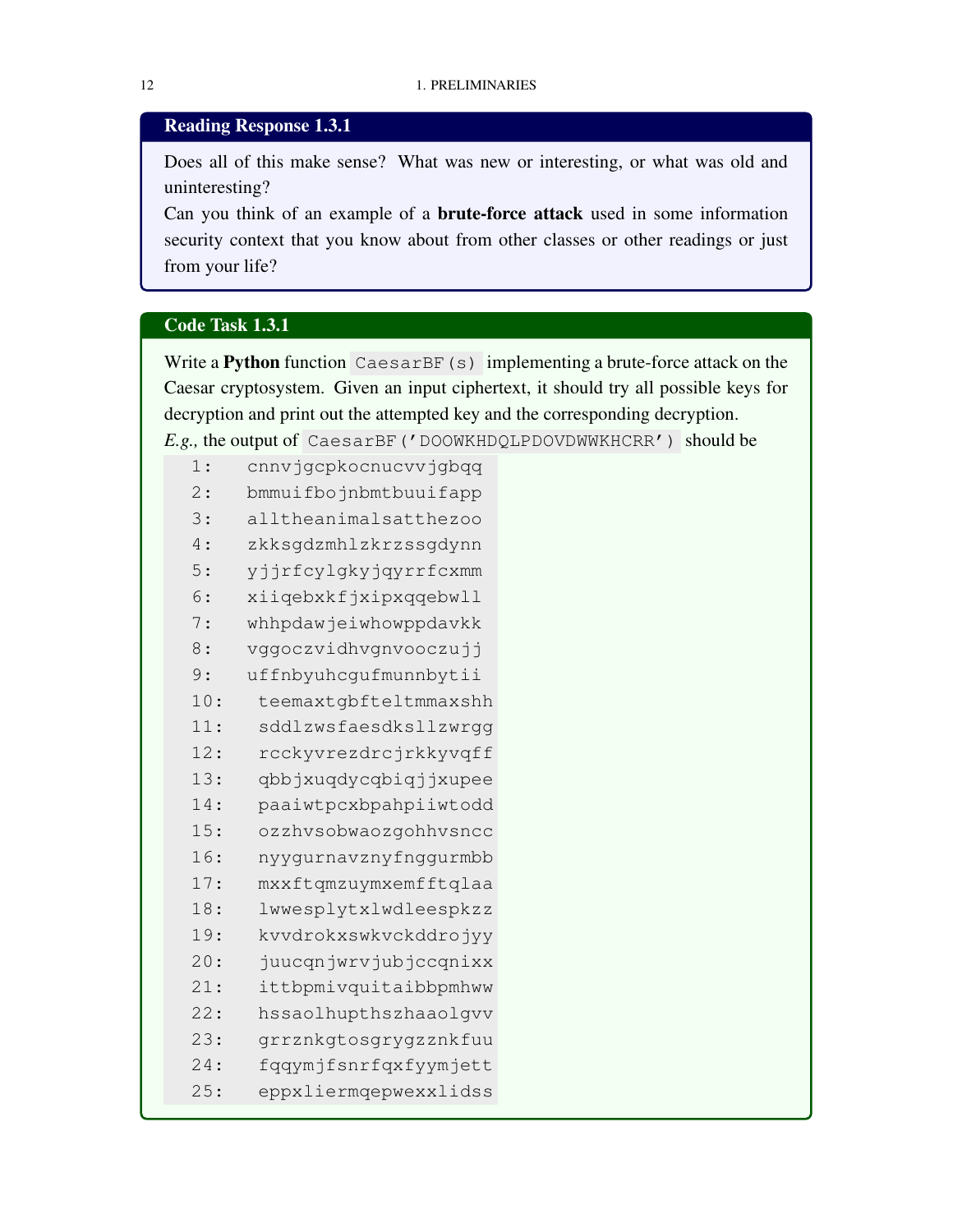That's all well and good, but we have a huge problem: human intervention is required here, to pick out which possible decryption, in the brute-force attack, is the correct one!

For example, suppose bad actors invaded your organization's network and encrypted all of your files with the Caesar cipher, but choosing a different key for each one. Your organization probably has hundreds of thousands of files, and while any individual one could be easily decrypted, it would take an insane number of person-hours to decrypt your whole network ... you might be willing to pay a fairly large ransom to get all of your files back without all that human life invested in brute-force decryption.

<span id="page-20-0"></span>1.3.1. Frequency analysis. Let's think about how to automate the choice of the correct decryption in a brute-force attack on the Caesar cipher.

The key idea here is just the observational fact that *the relative frequencies of different letters in English are relatively stable across almost all pieces of English text*. In particular, in English, the most common letter is usually "e," the second most common is usually "t," *etc.*

This suggests an approach to detecting automatically which decryption in the bruteforce attack is the correct one: declare victory when the brute-force approach has found a possible decryption where the most common letter is "e."

#### Code Task 1.3.2

Write a Python function freq\_table(s) which makes the *frequency table* for the letters of a string  $\overline{s}$ . That is, first clean up  $\overline{s}$  by removing all non-letters and making all remaining letters be in the lower case. Then freq table() should returns a list of  $26$  int s where the value at location i in this list tells how many times the letter chr(i+ord('a')) occurred in the cleaned-up input string. For example, executing freq table('alltheanimalsinthezoo') should return the list  $[3,0,0,0,2,0,0,2,2,0,0,3,1,2,2,0,0,0,1,2,0,0,0,0,0,1]$ .

#### Code Task 1.3.3

Write a **Python** function CaesarBF findE(s) uses your previous CaesarBF(s) but only prints out the possible decryption if the letter "e" is the most frequent in the proposed cleartext. That is, each time your function computes a possible cleartext, you should get the frequency table freqs from that string, using your freq table() function. Then do the test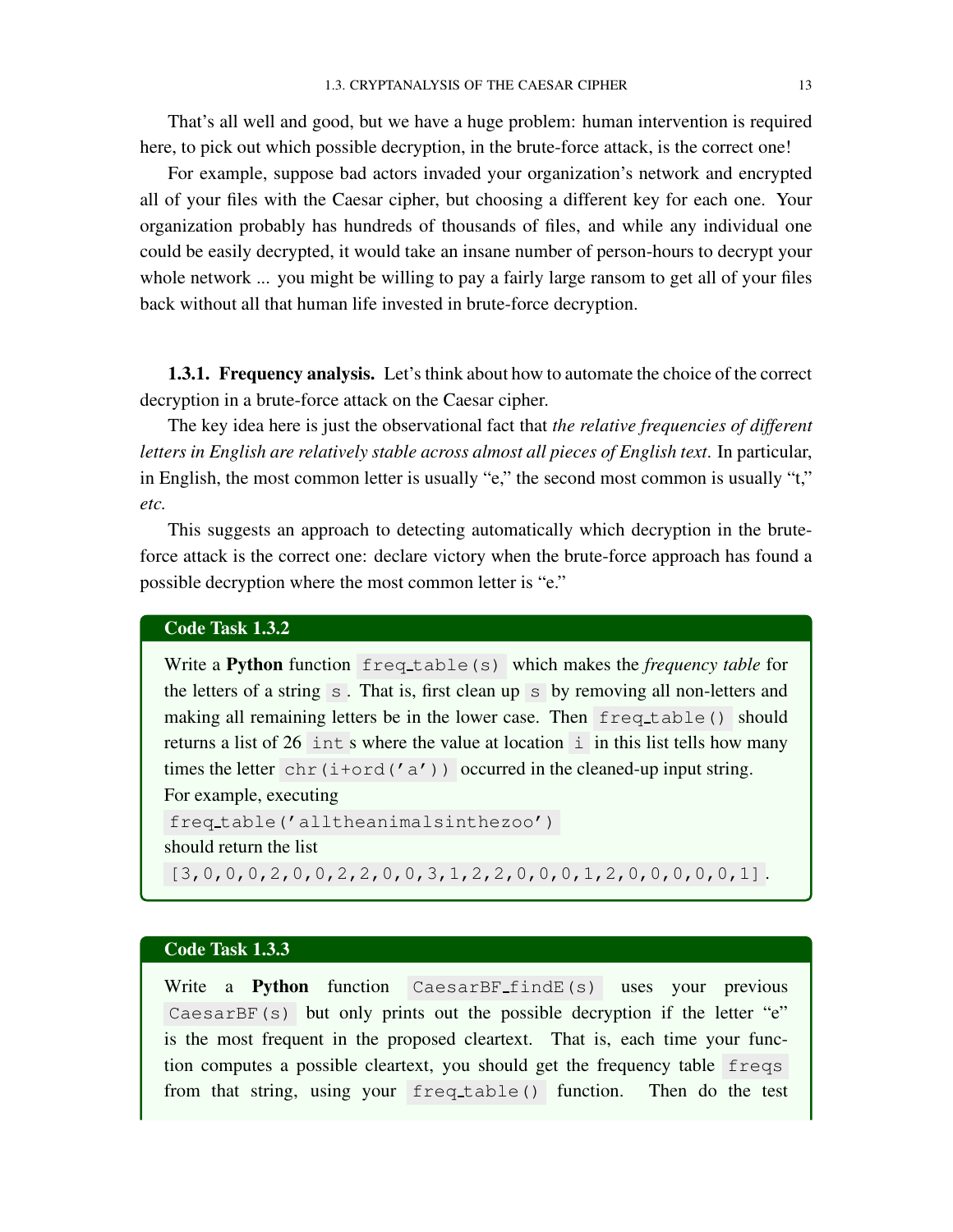freqs  $[4] = max(freqs)$  to see if the letter at index 4, which is "e," has the maximum frequency. Only if the test passes will you print out that possible cleartext.

Clearly, this strategy doesn't seem to work too well, because it would find that the string 'teemaxtgbfteltmmaxshh' from key 10 and 'eppxliermqepwexxlidss' from key 25 were both possible decryptions of 'DOOWKHDQLPDOVDWWKHCRR' , neither of which is correct!

The problem is that the single letter which is most frequent is too coarse a piece of information about a string to be useful to determine whether the string is in good English. However, the entire frequency table does a much better job. Let's implement that in **Python** now, in several steps.

#### Code Task 1.3.4

Modify your Python function freq table(s) to make one called rel freq table(s) which computes the *relative frequency table* for an input string  $\overline{s}$ : a table which computes the fraction of the letters in  $\overline{s}$  which are each particular letter. If the list computed by  $freq_table()$  is f, then the relative version will have float s rather than int s, with values that are the values of  $f$  divided by sum( $f$ ) (or, what should be the same thing, divided by len of the input string).

For example, executing rel freq table('zbazb') should return the list [0.2,0.4,0.0,0.0,0.0,0.0,0.0,0.0,0.0,0.0,0.0,0.0,0.0, 0.0,0.0,0.0,0.0,0.0,0.0,0.0,0.0,0.0,0.0,0.0,0.0,0.4] .

#### Code Task 1.3.5

Run your function rel freq table() on some very long pieces of English text, to get the model relative frequency table of the English language.

You might compare the values you get from what Wikipedia says should be the right table of relative frequencies in [the article Letter Frequency.](https://en.wikipedia.org/wiki/Letter_frequency) Did you get a similar answer? If not, do you have a guess of why?

## Code Task 1.3.6

You will need, in a moment, a tool which computes the "distance" between two relative frequency tables. Those tables are lists of numbers of length 26. Well, if you have a list of two numbers, you can think of those numbers as the coordinates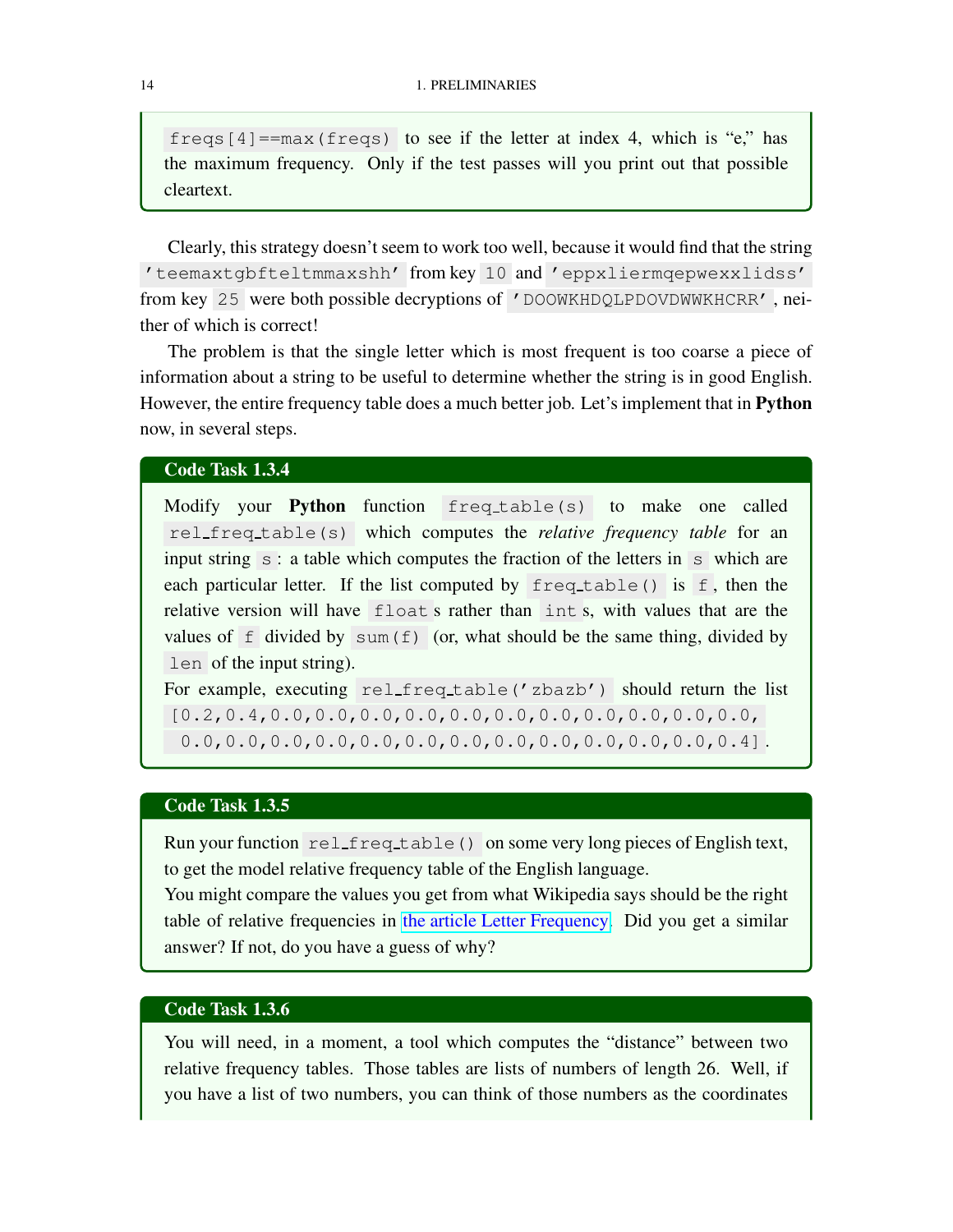in two-dimensional space. If you have a list of three numbers, you can think of them as coordinates in three-dimensional space. So a list of 26 numbers could be thought of as the coordinates in 26-dimensional space. Weird, yes, but go with it....

In two- or three-dimensions, the distance between two points is given by the square root of the sum of the squares of the differences between the coordinates. That is, in two dimensions, the distance between two points with coordinates  $(x_1, y_1)$  and  $(x_2, y_2)$  is, by the Pythagorean Theorem, given by the formula  $\sqrt{(x_1-x_2)^2+(y_1-y_2)^2}$ . The same thing also works in three ... or in 26 dimensions: that's just the Pythagorean Theorem 25 times!

So write a Python function which takes as input two lists of numbers of the same length, say they are  $\overline{a}$  and  $\overline{b}$ . It should then take the first element of  $\overline{a}$  minus the first element of  $\mathbf b$  and square that difference. It should add to that square the square of the difference of the second elements, and so on until all the elements are used up. Finally, it should return the square root of that total, which will be the value of freq table dist(a,b) .

#### Code Task 1.3.7

Now implement a Python function CaesarBF rel freq(s) tries all possible Caesar decryptions of the input ciphertext string (s) , and picks the one whose relative frequency table is least different from the standard relative frequency table of English which you just found.

Here are the steps: do the CaesarBF(s) approach from before, and compute the relative frequency table for each possible decryption. Now compute the "frequency table distance," in the sense of the previous coding task, between the relative frequency table for this possible decryption and the standard relative frequency table for English.

When you're done, find the smallest distance of all those possible decryptions and announce that one as the best guess of the real decryption of the input ciphertext.

## Bonus Task 1.3.1

Now let's stress-test the brute force Caesar cipher cracker which uses frequency analysis.

First, try taking a big piece of text in another language, encrypt it with the Caesar cipher and some random key, and then use your function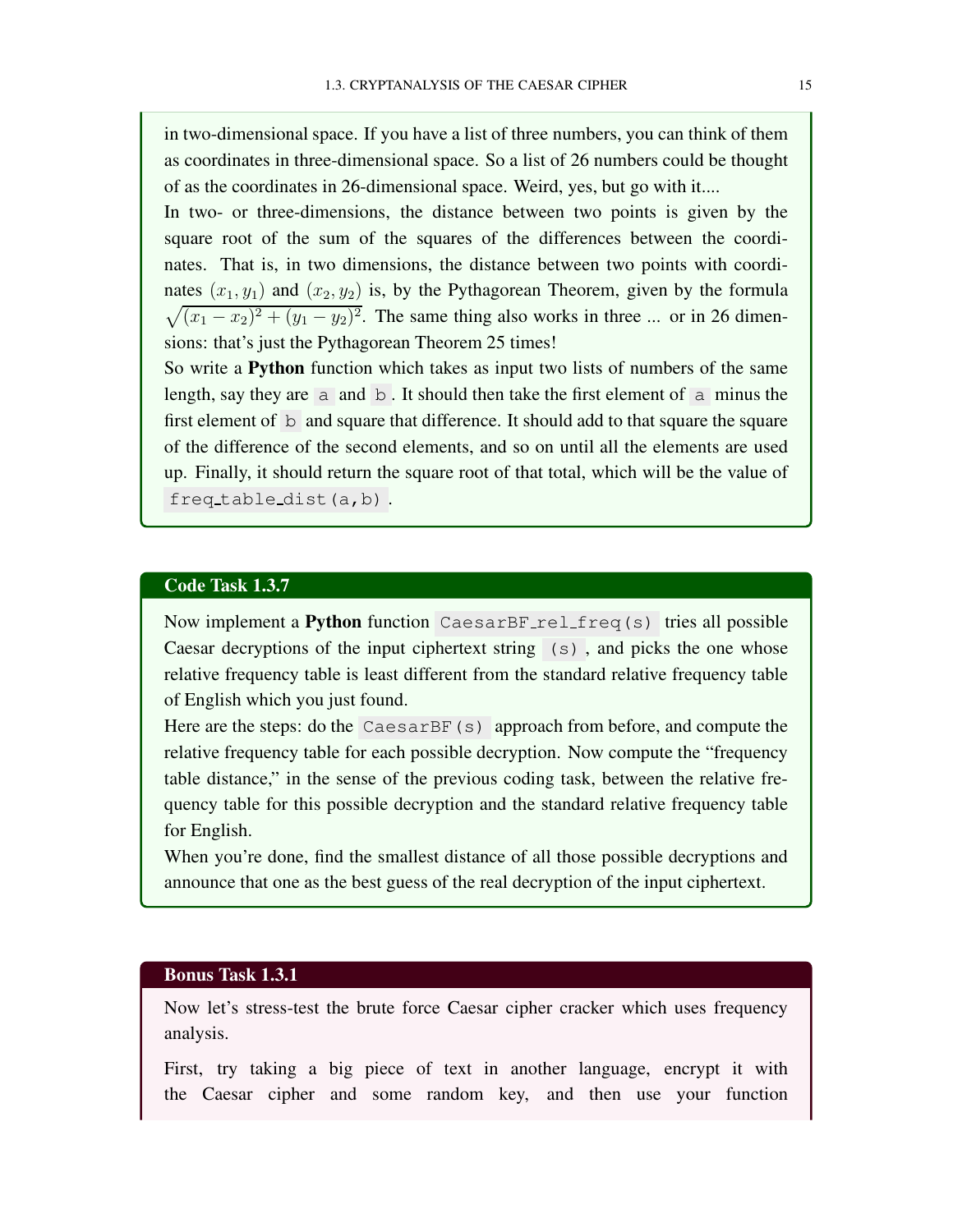CaesarBF rel freq(s) to try to decrypt it automatically. For example, you might take some of [the Spanish text of the famous novel Don Quixote](https://www.gutenberg.org/files/2000/2000-0.txt) or simply cut-and-paste from [the French newspaper](https://www.lemonde.fr/) *Le Monde* or [the German newspaper](https://www.deutschetageszeitung.de/) *Deutsche Tageszeitung*. Note: for other languages, you may have an issue with the alphabet! Letters with accents may mess up your constructions in Python which assume the alphabet will be sequentially ordered from 0 to 25 when you take each letter c and do  $\text{ord}(c)$  -ord('a'). Figure out how to handle this situation (probably by turning each special letter like into a letter in the English alphabet (like just make "ñ" into a plain "n").

Or you could try decrypting a text which was originally in Latin, like [the original Latin text of Isaac Newton's famous](https://www.gutenberg.org/cache/epub/28233/pg28233.txt) *Philosophiae Naturalis Principia [Mathematica](https://www.gutenberg.org/cache/epub/28233/pg28233.txt)*.

Another thing to do would be to try some very unusual text, but in English. For example, a man named Ernest Wright published a book called *Gadsby* in 1939 which did not have the letter "e" anywhere in it. Since "e" is the most common letter in normal English, the relative letter frequencies in this novel must be quite different from those in normal English. Try encrypting and then automatically decrypting some of [the text of](https://www.gutenberg.org/cache/epub/47342/pg47342.txt) *Gadsby* (but make sure you go down far enough in that file to get to the text of the novel: the introductory material does have the letter "e").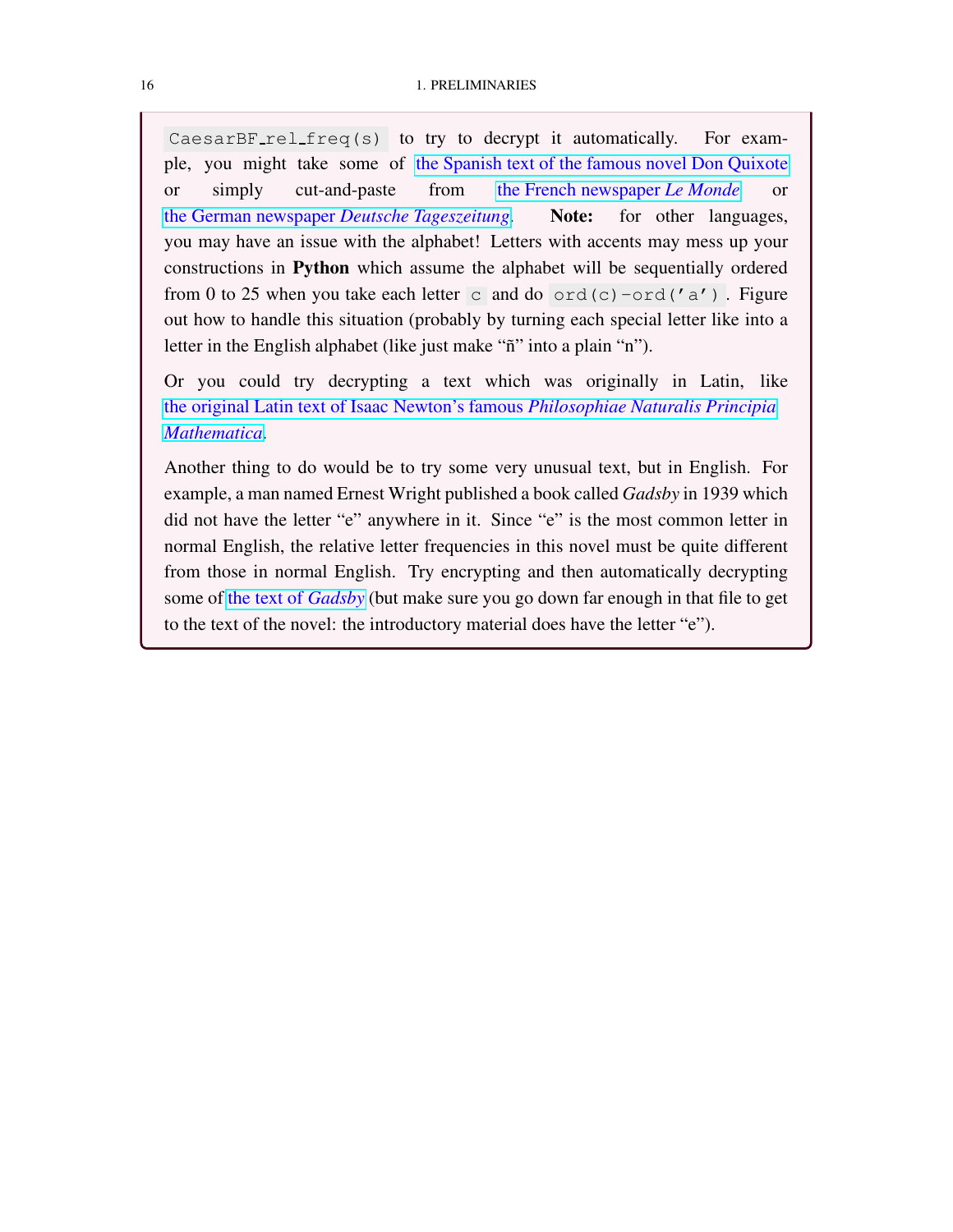#### <span id="page-24-0"></span>1.4. Defending Caesar against frequency analysis: Vigenère and the one-time pad

Sometimes a very short message is very important: "yes" or "no" is a big difference in many situations! But frequency analysis attacks on the Caesar cipher depend upon having a relative frequency table to compare to the relative frequency table of English ... and without a long enough enough ciphertext string, there won't be much of a frequency table at all.

There must be some sort of threshold  $k$  such that when a ciphertext string has length  $k$  or less, the relative frequency table doesn't give enough information to do successful cryptanalysis. There should also be another threshold  $K$  such that when a ciphertext string has length of  $K$  or more, the cryptanalysis of the Caesar cipher using relative frequency tables usually works.

For messages of length between  $k$  and  $K$ , presumably, sometimes the approach to cryptanalysis based on relative frequency tables is successful, and sometimes not.

#### Bonus Task 1.4.1

Let's try to figure out what those thresholds  $k$  and  $K$  are.

Do a big loop as some number  $\boxed{1}$  goes from 1 to 150 (or so). For each value of l , you are going to figure out how often your relative frequency table-based Caesar cracker CaesarBF rel freq is successful on strings of length 1.

Make a very long string big\_string with some text. You probably want to take all of the non-letters out of big string and make all of the letters lower case. Now make a loop to try decrypting maybe 100 randomly chosen strings from big string . Each time through the loop, pick a random substring from big\_string of length  $1$  – the way to do this is to do

from random import \*

once near the beginning of your program, then in this loop set

rand\_start = randint( $0$ , len(big\_string)-1) to be the random starting point for the substring, and

```
rand cleartext = big string[rand start:rand start+l]
to be the corresponding substring of length \perp.
```
Now pick a random Caesar key k=randint(1,26), encrypt rand cleartext to rand ciphertext with that key, and try your relative frequency table-based Caesar cracker on rand ciphertext . If its proposed decryption equals rand cleartext , count that as a success. If not, count it as a failure.

See how many times out of the 100 (*i.e.*, the percentage) in this inner loop you got success.

Finishing the outer loop, you should now have a list of success percentages for each possible string length from 1 to 150, maybe in a list successes .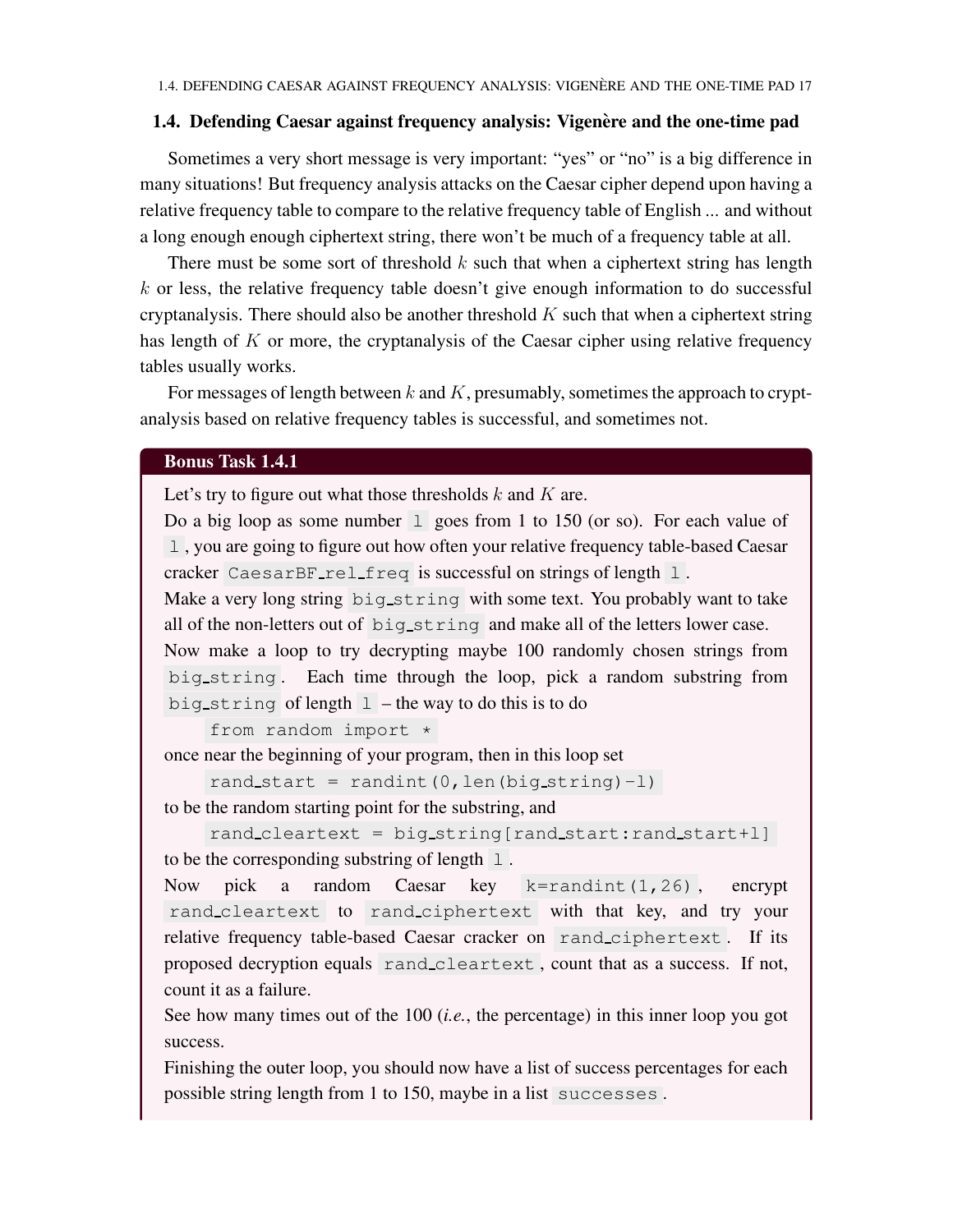Plot that list against the numbers from 1 to 150. This can be done by first getting the plotting package with import matplotlib.pyplot as plt , then making the plot with  $plt.plot(x, successes)$  where  $x=[i+1 for i in range(149)]$ . You will need also to run plt.show() to display the plot.

The way to prevent relative frequency table-based attacks on the Caesar cipher is to only use it to encrypt short messages (less than that threshold  $k$  we just mentioned). This is a problem if it is important to encrypt a longer message.

The approach to use with longer messages is simply to change the Caesar cipher key frequently, so that not all that much cleartext is encrypted with each particular key value. For example, to make the string half as long, so that relative frequency table methods are only half as good, we could use two keys  $a$  and  $b$ , and encrypt the first half of the message with Caesar under the key  $a$  and the second half with Caesar under key  $b$ .

Historically, this approach was implemented in a slightly different way: rather than using  $\alpha$  for the first half of the message and  $\delta$  for the second half, people used  $\alpha$  for the letters in the first, third, fifth, *etc.*, positions in the message, and b for the letter in the second, fourth, sixth, *etc.* positions.

To cut the message pieces down even more, one can use even more keys than just two. There is a name for this cryptosystem:

DEFINITION 1.4.1. Fix  $\ell$  numbers  $k_1, k_2, \ldots, k_{\ell}$ . The **Vigenère cryptosystem** does encryption as follows: given a cleartext  $c$ , encrypt the first letter of  $c$  using the Caesar cipher with key  $k_1$ , the second letter of c using Caesar with key  $k_2$ , etc. When all of the  $\ell$ key values have bee n used, start again with  $k_1$  for the next letter, then  $k_2$ , *etc.* Vigenère decryption works in the same way, except Caesar decryption is used at each step.

For example, the Vigenère encryption of "All the animals in the zoo" with three keys 3, 20, 4 is "DFPWBIDHMPUPVCRWBICIS," since

- 3 characters after "a" in the alphabet is "D,"
- 20 characters after "l" in the alphabet, wrapping around to the beginning of the alphabet when falling off the end, is "F,"
- 4 characters after "l" is "P,"
- 3 characters after "t" is "W,"
- 20 characters after "h" in the alphabet, wrapping around to the beginning of the alphabet when falling off the end, is "B,"
- $\bullet$  *etc.*

Notice that we have achieved the goal of messing up frequency analysis approaches to breaking our cryptosystem: for example, the repeated letter "l" in the cleartext word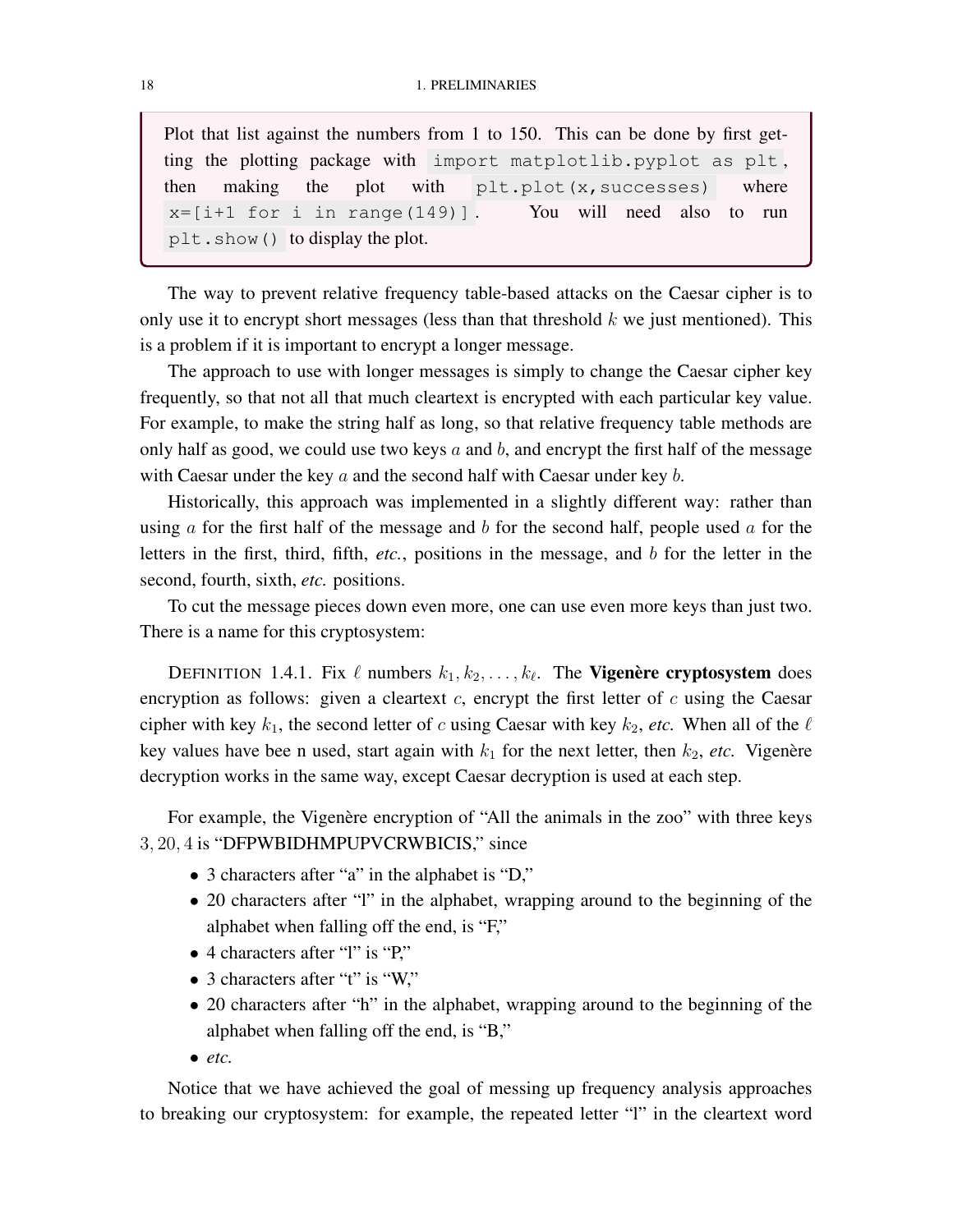"all" has been encrypted into the two different letters "F" and "P" – but the "l" later in the cleartext, in the word "animal," has also been encrypted to "P" ... the frequency tables have been totally scrambled! In fact, we can see that by looking at the relative frequency charts of the cleartext



and for the ciphertext from Vigenère encryption with keys  $3, 20, 4$ 



which looks completely different! Contrast this with the relative frequency chart for a Caesar encryption (with key 10) of the same cleartext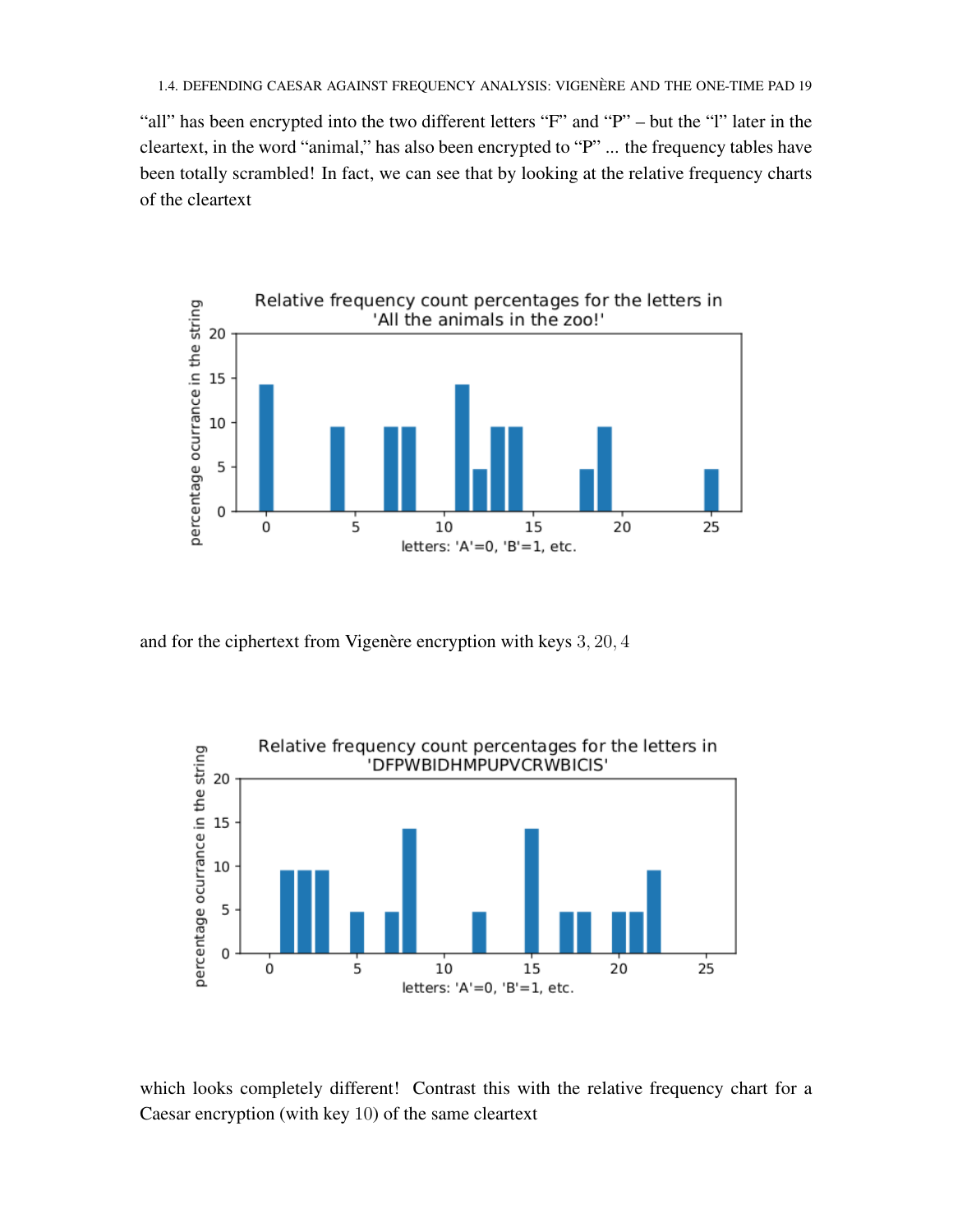#### 20 1. PRELIMINARIES



which looks like the relative frequency chart of the original cleartext, shifted horizontally.

## Reading Response 1.4.1

Does all of this make sense? What was new or interesting, or what was old and uninteresting? Do you feel like you understand the Vigenère cryptosystem?

## Reading Response 1.4.2

To show you understand Vigenère, can you say what the keyspace is for a the Vigenère cryptosystem when it uses  $\ell$  key values? And how big is that keyspace? (How big it is will give us some information about how hard it is to do a brute-force attack on this cryptosystem.)

## Code Task 1.4.1

Write a Python function Vigenere encrypt(s, k) which takes a cleartext  $s$  and list  $k$  of key values and does Vigenère encryption. Likewise implement a **Python** function Vigenere decrypt(s, k) which does the decryption for ciphertext  $\overline{s}$  and list  $\overline{k}$  of key values.

Using the Vigenère cipher with  $\ell$  keys basically divides the cleartext into  $\ell$  different pieces and uses the Caesar cipher on each of these different pieces, each time with a different key. As long as these pieces are sufficiently long, we can use our automated Caesar cipher cracker based on relative frequency counts on each piece separately, figure out what the separate Caesar keys are, and then do Vigenère decryption with those  $\ell$  keys we've figured out.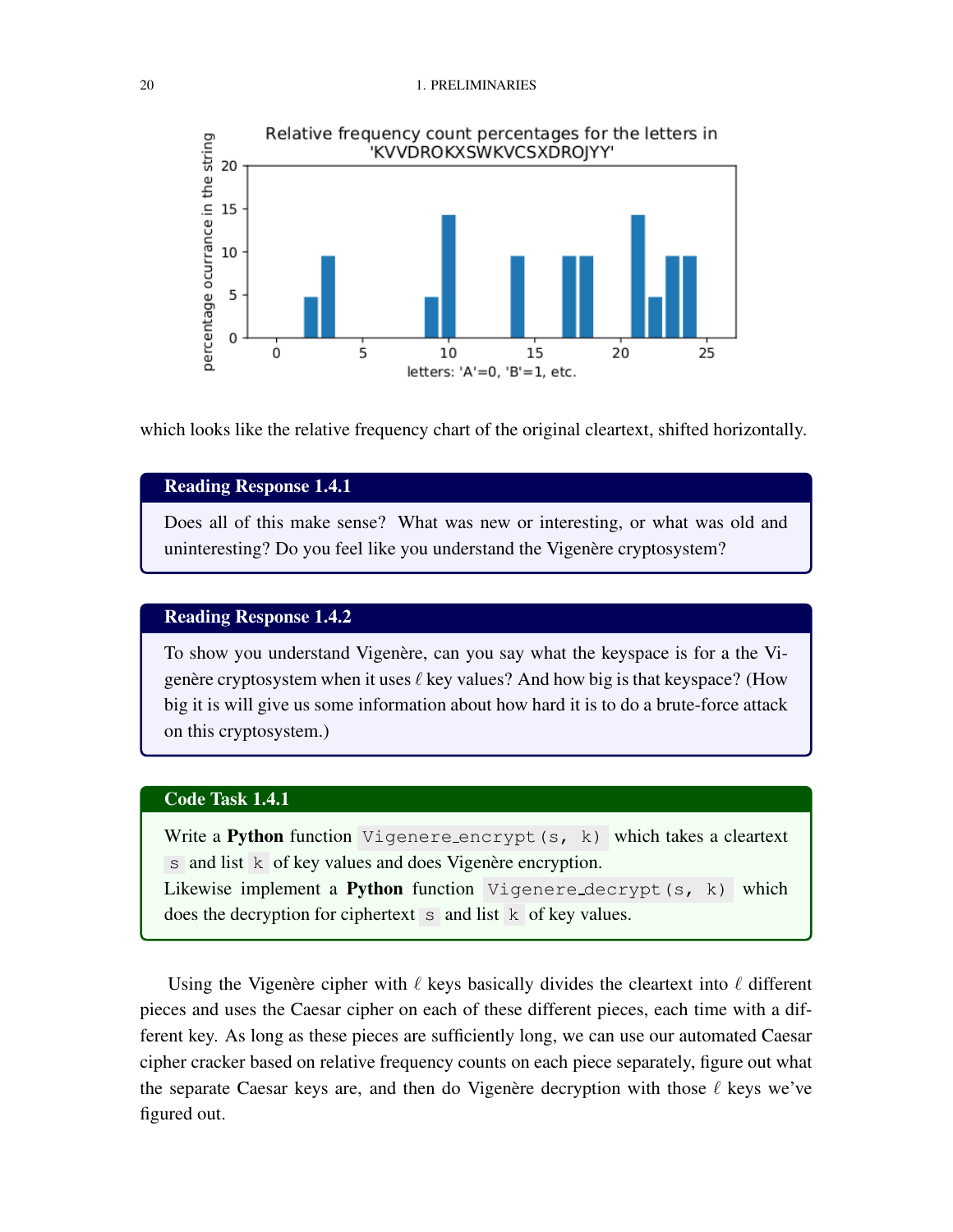Notice that the  $\ell$  pieces of the cleartext into which the Vigenère cryptosystem are all the same size, that being len(s)  $\ell$  if the cleartext is s. Since an attack on the Vigenère cryptosystem is based on relative frequency-based attacks on the Caesar ciphers of those pieces, and such relative frequency-based attacks only work if there is enough data to make a good relative frequency table, if len(s)  $/\ell$  is a small number, then the attack will fail.

In particular, if  $\ell = \text{len}(s)$  then those  $\ell$  pieces will have only one character in them and relative frequency-based attacks will fail miserably. In other words, if you use a Vigenère cryptosystem with  $\ell$  keys on a cleartext of length  $\ell$ , then it is perfectly secure! This is so important that this cryptosystem is worth giving its own name:

DEFINITION 1.4.2. A cryptosystem which is Vigenère where there are as many keys as letters in the cleartext is called a **one-time pad cryptosystem**, and the **pad** in this cryptosystem is the name used for the collection of all of those Vigenère keys.

It is a very important thing when using a one-time pad never to reuse the pad – that's why it's called a *one-time* pad – because if Eve guesses that the pad has been reused, she can crack all of the messages which were sent with that pad. We will not discuss here how that attack on encryption with a reused one-time pad works, but suffice it to say that the attack is based, again, on frequency analysis.

One final note about one-time pads: typically, when using a one-time pad, the keys are picked purely randomly. The advantage of doing that is that there is no way Eve can predict what the keys in the pad might be, even if she knows Alice and Bob very well. With a randomly chosen one-time pad, this cryptosystem is called *information theoretically secure*, meaning that is secure no matter how much computation power Eve can throw at the problem.

## Reading Response 1.4.3

Does all of this make sense? What was new or interesting, or what was old and uninteresting? Do you feel like you understand how one-time pads work?

#### Code Task 1.4.2

Write a Python function OTP keygen (n) which generates a one-time pad of size n . As we said above, it's best if these pads are as random as possible, so you might want to do

```
from random import *
```
and then use the command randint (a, b) which returns a random integer in the range a to b (including both endpoints, which is unusual in **Python!**).

<span id="page-28-0"></span>As an example of using your new OTP keygen (n), send your instructor an email with a one-time pad of at least 100 elements.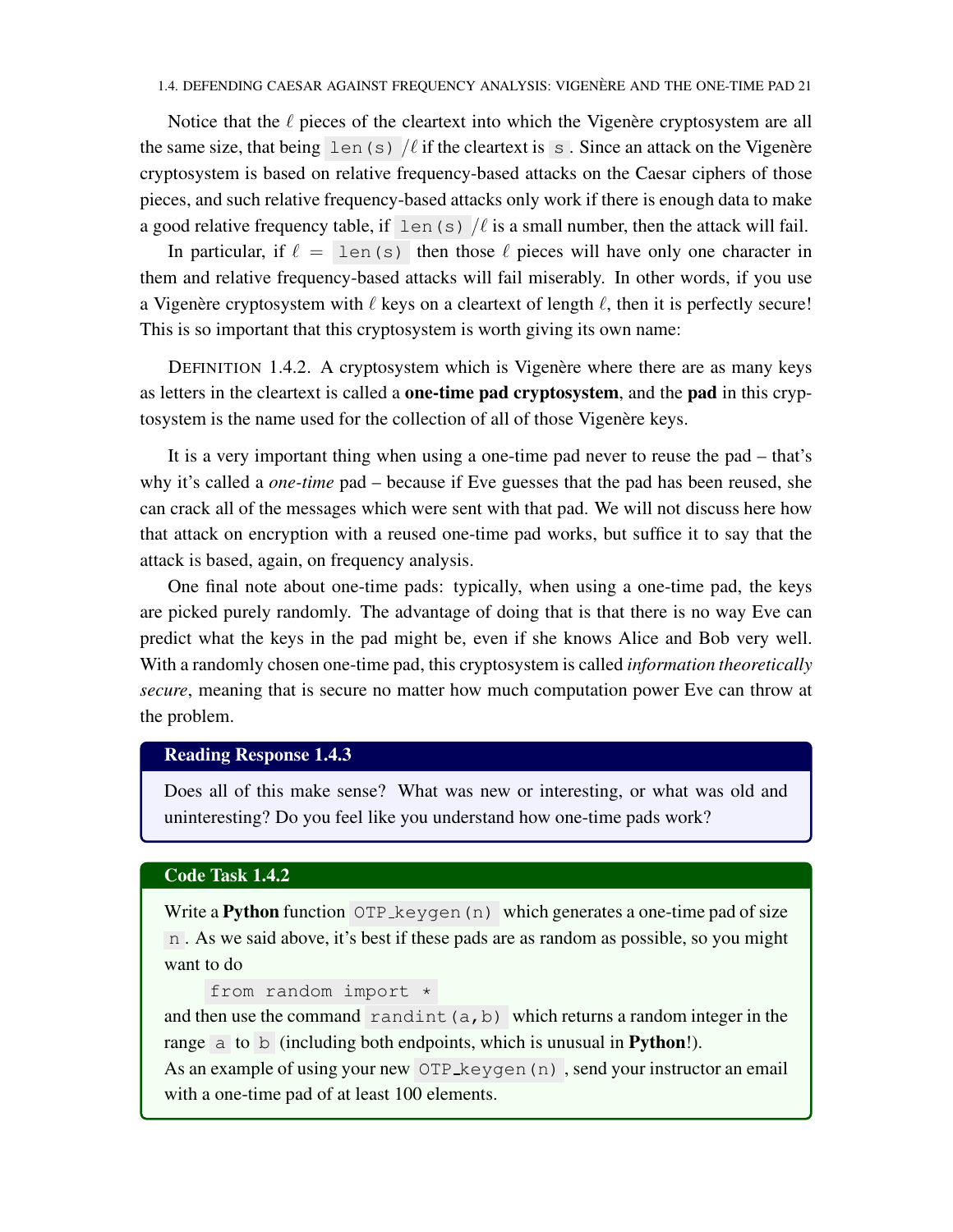#### Code Task 1.4.3

Write a **Python** function OTP encrypt  $(s, k)$  which takes a cleartext s and one-time pad k and does the encryption.

Also write a Python function OTP decrypt  $(s, k)$  which takes a ciphertext s and one-time pad k and does the decryption.

As an example of using your new OTP encrypt  $(s, k)$ , send your instructor an email with your first Reading Response from the course, but encrypted using that one-time pad you sent for Coding Task [1.4.2.](#page-28-0) (If that Reading Response was longer than 100 characters, you will have to truncate it to the first 100 characters so that you have enough one-time pad to do the encryption.)

#### Bonus Task 1.4.2

Since the quality of the randomness in a one-time pad can actually matter if you plan on encrypting very sensitive data, you might consider using a more sophisticated random number generator than the basic randint  $(a, b)$  from the random package ... which is fine for many uses, but maybe not good enough if you are trying to keep a large document secret from a powerful adversary.

**Python** has a function urandom in the package os which generates much stronger randomness. Unfortunately, it returns just a string of random bytes, which you need to convert to int s by using in the Python function unpack in the package struct . [Here is a web page which shows how to use these two functions.](https://pynative.com/cryptographically-secure-random-data-in-python/) Write a Python function OTP keygenCS(n) which generates a one-time pad of

size n with *cryptographically secure randomness*.

#### Code Task 1.4.4

Write a Python function OTP key finder(s, t) which takes a string  $s$  consisting only of lower case letters and string  $\pm$  consisting only of upper case letters, where  $len(s)$  is the same as  $len(t)$  and computes what must have been the one-time pad which was used to get  $\pm$  as the ciphertext from s using the one-time pad cryptosystem.

The fact that you can do this means that when Eve sees a ciphertext from a one-time pad cryptosystem, she cannot deduce anything about the original cleartext other than its length. This is why this cryptosystem is information theoretically secure.

*Hint:* If you're looking at a letter x of cleartext and a letter y of ciphertext and wondering which number  $k$  in a one-time pad key could have encrypted  $x$  to  $y$ , you're really asking the question "what value of k makes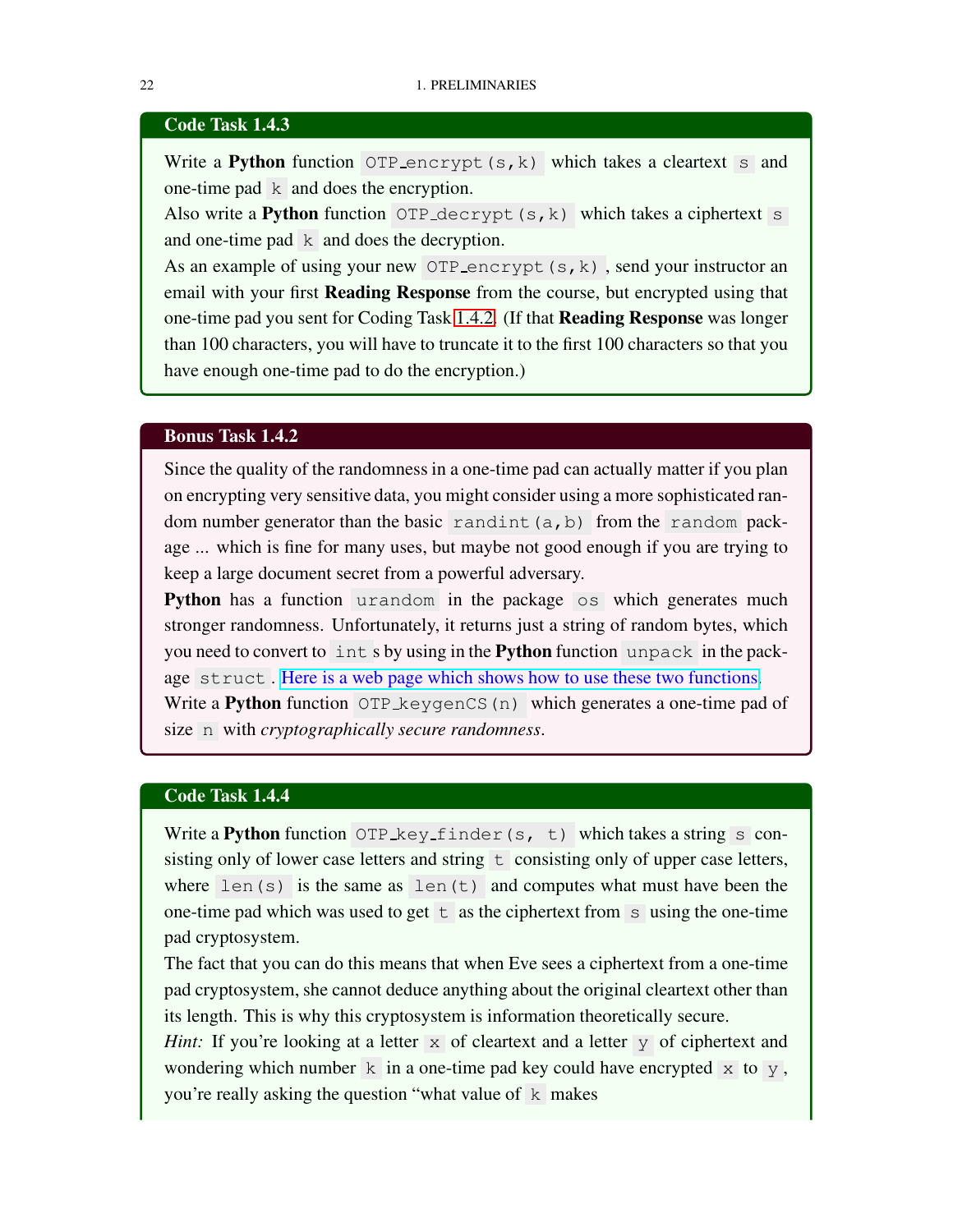chr((ord(x)-ord('a')+k)%26+ord('A')) ==y be true?" Solving this for  $k$  would give one answer as

 $k=ord(y)-ord('A')-ord(x)+ord('a')$ .

## Bonus Task 1.4.3

Suppose we somehow know that the following string is the Vigenère encryption of some English cleartext with a Vigenère cryptosystem having  $\ell = 2$  keys: WUZHEGJUFPRQJFFXEWIBDHEOVQUPVBFXIHRUJLYDMHTRDHKRSXIBTDVV RUERKWFSIDZVVKZPKKVHMLCWYDKPVQURCLMHJDWWVUKKVPKKVJFRULJR WWZQKHIUWGNLKKKKVLIEFQVVJRCHKLKEVZZWYFRHJDIWYHERSOVEIXKX JKRWYWFOUBFXTDVVRUNDJDDEZWZRLVZIZWNHIHJRZWNDJDXUZHMRLVWD LOKDEGXUZHMRLVCBYDKKTDVVRURQJZVUVGZWYHIHLQUHIOVDMHFISULW LVRQUWYHIHJWWRIEIXKXJLJDEKFQFURECHDDEVFDIHKKVBROCDCOYRER IDSOVPVQTRDHZWFVGHRNZQTDVVRUJILQVUROYHNDJPPIILVQUIRLKKWX CDEGAXJWKRDHSXKEIXKXJVRBJKVZRVRPSLKLFXJDEGSULWLVZVRQYRER IDSOVPRQYHYDKKSUFXXKKPRQPFRSKLMHJKFPVWFUFPVZYRJHIDEVFPJG ZGKKVJVQVUROTRWIVUJIZOCGZGKKZVZQTDVVRUJHVPRPSLKLFXJZYHEW YDKWYHGRFUYDMHTUZHUFRHJDIKRWYZVSKDDEZWZREVYRLOUEVPRGVRWV KHIQVUJWLIWBVWSULWLVJDPVYHNDJDDEZWZRLVRQUEIXKXJLJDEKFQFU RECHDDEBFXROCGZGJHVWYDKREWYHCXGHIFROZWYUZFVSIHJHEWVGYLDD BLEJCBTUFZEZYLTKYHULUWYUZFVUVILVVZRVKKZVRPSLKLFQPHKEIXKX JVRBJKVZRVRPSLKLFXJDEGJXIHYHZVRQYRERIDSOVPRQZVGHRNERKWFG ZVGUFYVZYDKEIXKXJVGRBHSXKKVUVLRPKRJSVDBZYDKLURBQFZPRLDCO ULUOFYVKZPFQTHERKZZWYRLWTDLVVZYDKFRXJHNLKKYRCGJBFXKKVQKR DRLUEIFUYLDRAXUJDHEWKKFXRUKICHUWFEIXKLJKSHRVKVRQUPVQYDMH CRJWKKVLIUVDJREEVDIZZWYPVPPKVDIWZVZQKKVFFIWLEWYHIHNLKKTD VVRURQULDXJWGDLVVWZOCLKFFPVERFBWFPV

Can you figure out what the two Vigenère keys must have been, and what the original cleartext was?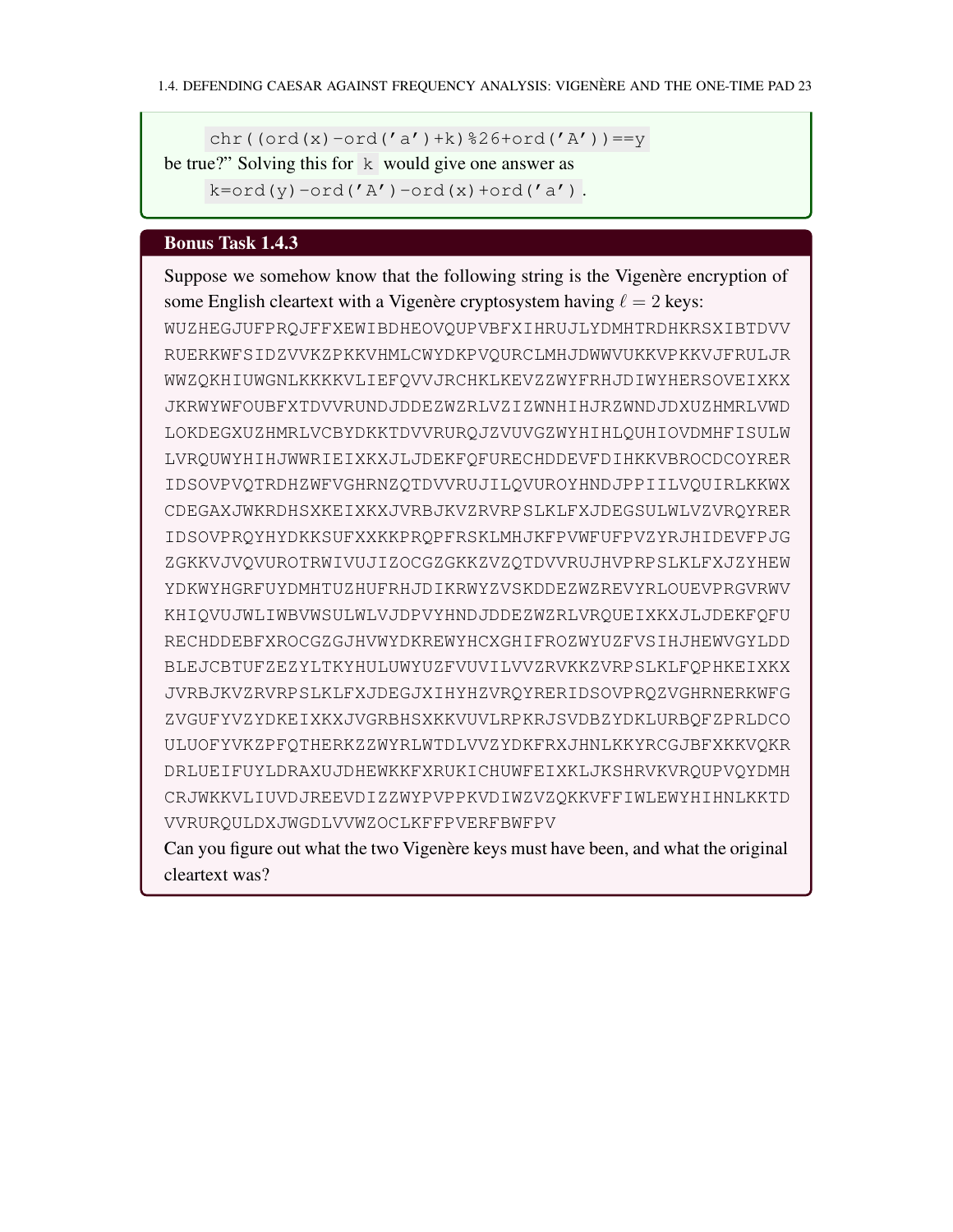#### 1.5. Preliminary conclusion of preliminaries

<span id="page-31-0"></span>We have seen that a very old cryptosystem, the Caesar cipher – which even has lived into the modern age in the form of ROT13 – helps illuminate some basic ideas of the design of cryptosystems and some first steps in attacking them: basics of cryptography and cryptanalysis.

The attack on the Caesar cipher which we discussed was based on *frequency analysis*. There's actually some interesting history here: As was mentioned above, the Caesar cipher was used by Julius and his nephew in the first century BCE. The approach of frequency analysis was first described nearly a thousand years later, in a book *Manuscript on Deciphering Cryptographic Messages* by the Muslim philosopher, mathematician, physician, and general polymath Al-Kindi. Like the mathematician and astronomer Al-Khwarizmi (whose name came down to modern times in the word *algorithm* and whose book *The Compendious Book on Calculation by Completion and Balancing* gave us the word *algebra*, from it's title in Arabic), Al-Kindi worked at one of the greatest centers of scholarship in the world in the 8th century CE, the House of Wisdom in Bagdad under the Abbasid Caliphate. Al-Kindi and Al-Khwarizmi seem to have both been involved in bringing an Indian system for writing numbers using positional notation (so: 101 means one 100 plus no tens plus one 1, whereas the Romans would have written that number CI) to the Arab world. This notation later spread to Christian Europe in the early  $13<sup>th</sup>$  century through a book called *Liber Abaci* (title in Latin; which would be *The Book of Calculation* in English) written by a man Leonardo of Pisa ... whom we know today as *Fibonacci*. Some have claimed that Fibonacci's notation helped bring about the Renaissance in Europe, since without good numerical notation, it would have been very hard to do double-entry bookkeeping, which was used by great trading houses like the Medici, who then had the funds to support the tremendous flowering of the arts which was the Renaissance....

The Vigenère cipher was invented in the mid-15<sup>th</sup> century (not by Vigenère!), used for hundreds of years by European governments and even by the Confederacy during the American Civil War, and was described as recently as the early  $20<sup>th</sup>$  century as unbreakable (by none other than Charles Dodgson, the mathematician known to us today mostly as Lewis Caroll, the author of *Alice in Wonderland*!).

#### Reading Response 1.5.1

Had you heard of any of this history before? Did you know of Al-Kwarizmi and his connection to the words *algorithm* and *algebra*? Had you heard of the House of Wisdom in Bagdad? Or what about the theory that the Renaissance was made possible by the invention of double-entry bookkeeping (and therefore, indirectly, by the importation into Christian Europe of Hindu-Arabic numbers which made calculations so much easier than other systems like the Roman numerals)?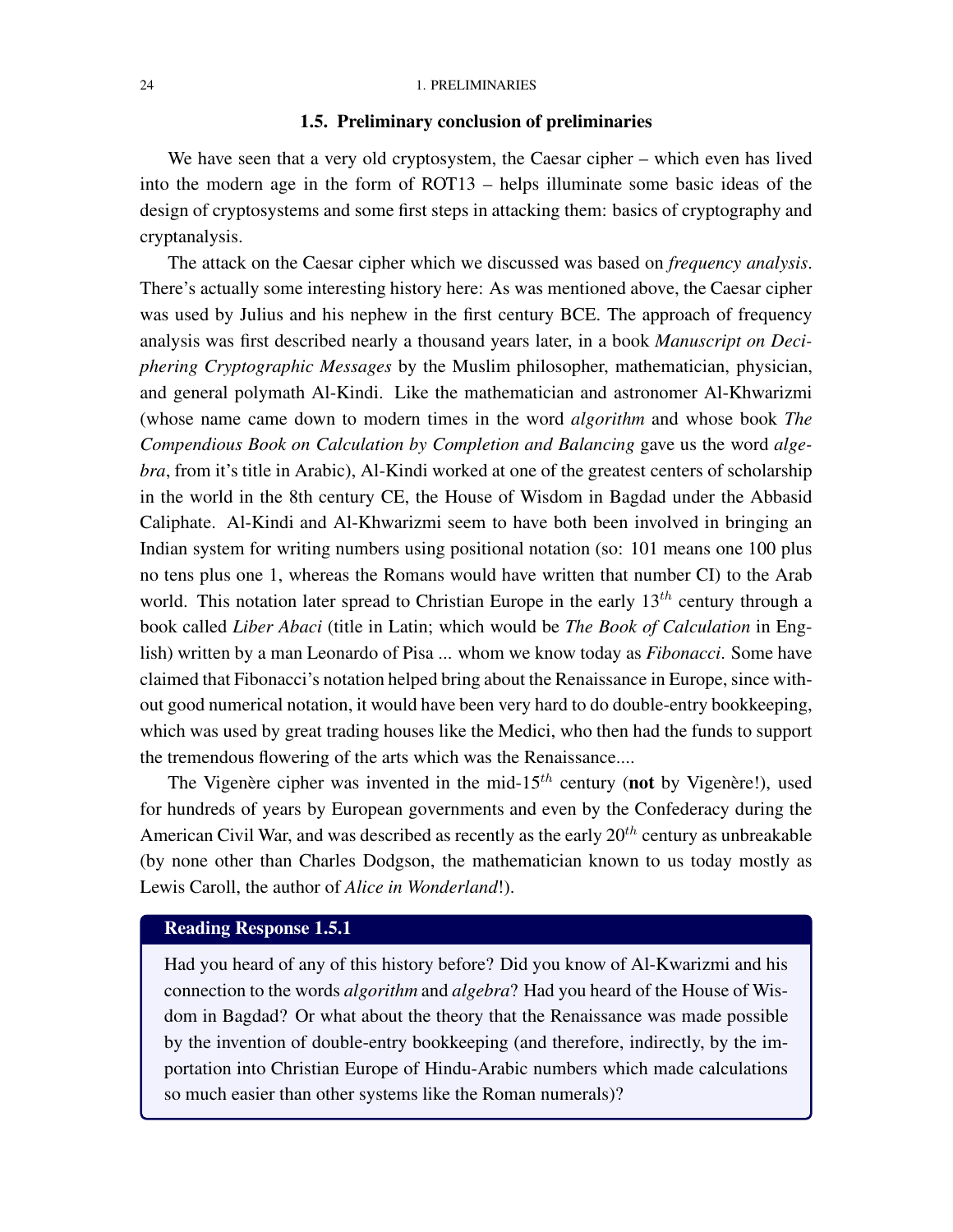An enormously important thing we have learned in this chapter, however, is that:

#### There is a perfectly secure cryptosystem, the one-time pad.

The next time you are watching a movie or TV show which has some line like "There's no such thing as an unbreakable code," you should therefore laugh derisively.

#### Code Task 1.5.1

Before leaving this topic, we should implement a full, one-time pad cryptosystem which will work for any kind of data in any language.

The key to doing this is to think of any data, in any language (or not in a language at all), as being simply a string of bits. Bits, of course, are like letters from an alphabet which has only two symbols  $\bf{0}$  and  $\bf{1}$ . We know from §[1.2.1](#page-13-1) that Caesar – and, therefore Vigenère and one-time pads – only care about keys up to mod of the size of the alphabet, which is mod 2 for bits. So shifting the "letters" 0 and 1 by a key of 0 would do

$$
0\quad 1\stackrel{+0}{\mapsto} 0\quad 1
$$

and shifting by a key of 1 would do

 $\begin{matrix} 0 & 1 \stackrel{+1}{\mapsto} 1 & 0 \end{matrix}$ 

Therefore, if the cleartext bit is a and the key bit is b, then the encrypted bit is  $a \wedge b$ (this is the "exclusive or", XOR, operation).

Write a Python function OTP gen keyfile(f, n) which takes a string f and uses it as a filename into which to deposit n random bytes.

Write a Python function OTP\_fileencrypt(f,k) which a string f and uses it as a name of a file of cleartext data to be encrypted. The encryption should use the one-time pad kept in the file with name  $k$  and the output should be put into the file with name  $f+$ '.enc'.

*Some hints:*

- You can open a file for reading as bytes with the command file\_handle =  $open(filename, 'rb')$ .
- You can get the entire contents of such a file into a byte string with the command data=file handle.read() .
- If a and b are int s, then a∧b is the bitwise XOR of a and b .
- If bs is a byte string, then bs[i], (where i is in range(len(bs)) ) is an int .
- If you open a file with the flag 'wb', then you can write a byte string  $bs$ to that file with file handle.write(bs) .

However, the enormous problem with one-time pads is that: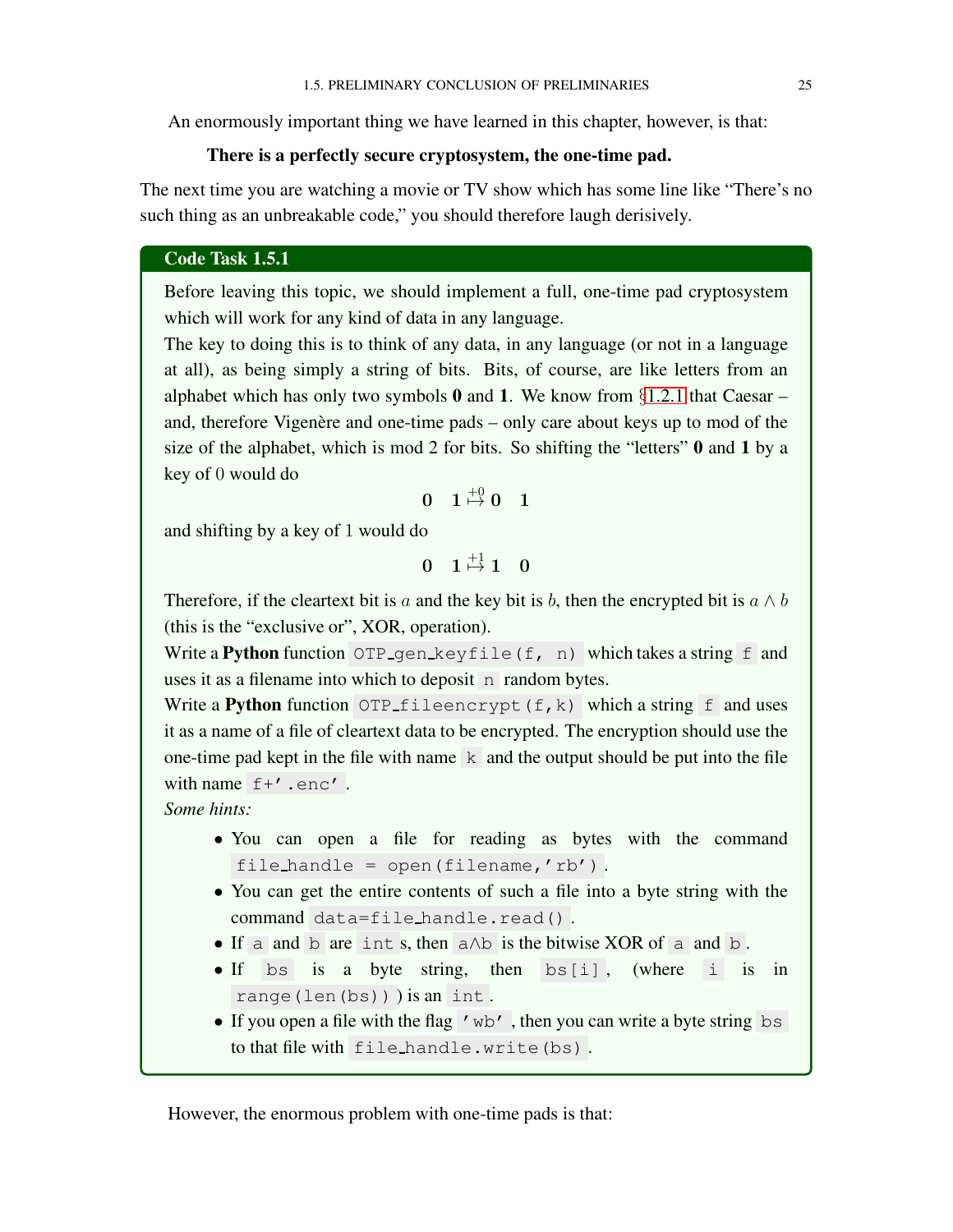## To remain secure, a one-time pad must have as many key digits as there are letters in the plaintext to be encrypted, and reuse of pads completely destroys the security of this cryptosystem.

What this means is that the distribution of very large keys is supremely important in the use of this perfectly secure cryptosystem.

There's a nice story of how important the management of one-time pads can be from a wonderful book called *Between Silk and Cyanide: A Codebreaker's War* [[Mar99](#page-86-2)] on cryptology during (part of) World War II by the author Leo Marks. Marks ran spies into Nazi-occupied Holland during the war, and when he took over, the spies were given cyanide pills to take so that they could commit suicide if ever captured. That way they would not give away the cryptosystems they used to radio back to England all the secrets they uncovered. Instead, under Marks's direction, they were given large one-time pads, written on sheets of silk thin enough to be worn underneath their clothes when they were first sent to Holland. That way, if captured later, they could tell everything they new about the codes they used and without having the specific one-time pad used by other spies or the one they intended to use later, the Nazis could get no information from intercepted ciphertexts. Which all meant that captured spies had no particular reason to commit suicide, and instead could cooperate and perhaps live out the rest of the war in a POW camp, if captured.

This story of silk undergarments with cryptosystem keys written on them is the first time we see what will become a recurring theme in this subject: key distribution, management, and security can often be the most important practical consideration in applied cryptography.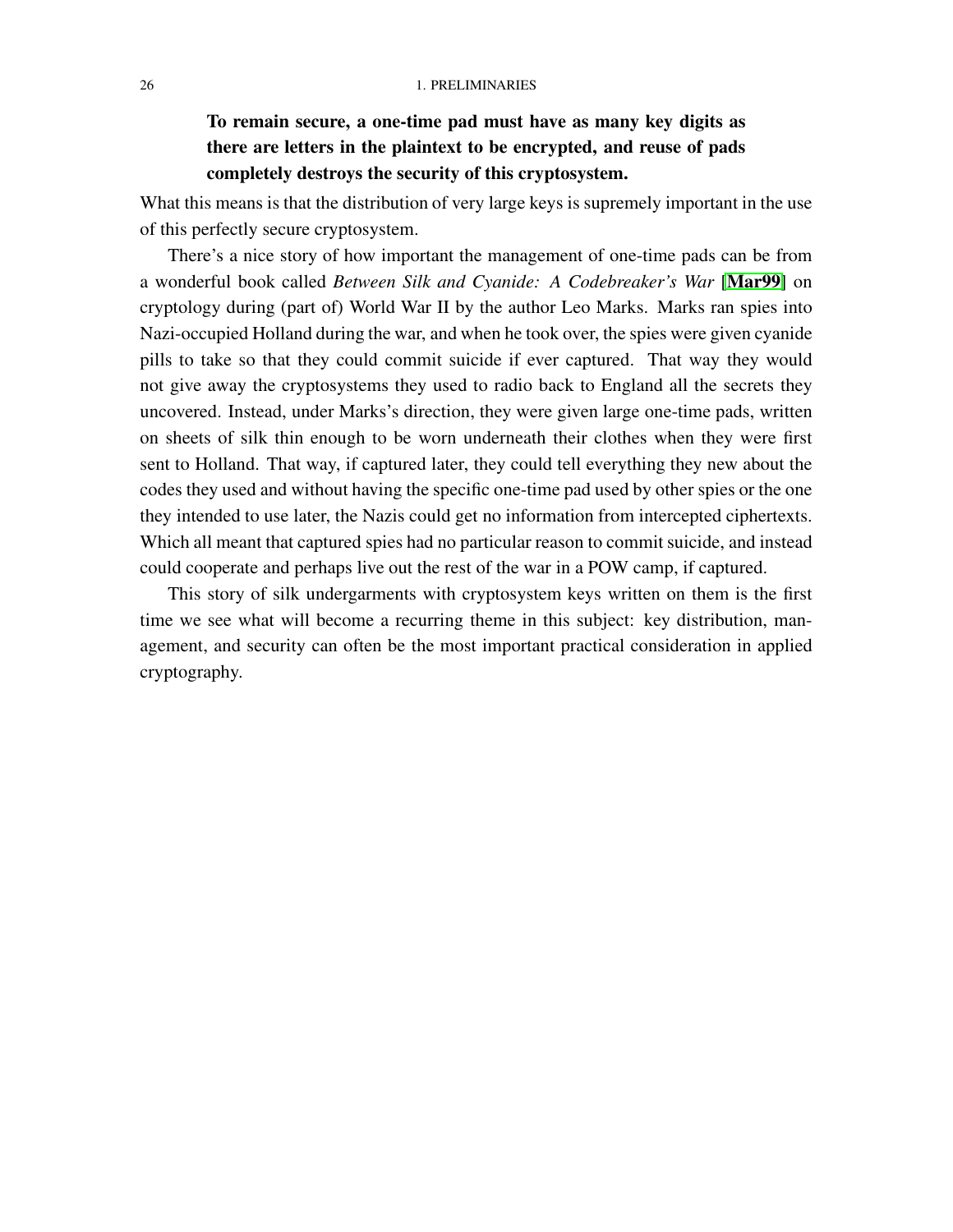#### CHAPTER 2

## Block Ciphers

<span id="page-34-0"></span>Most of the encryption today on the Internet is probably done with one of the cryptosystems called *block ciphers*, which do not provide as perfect cryptographic security as a one-time pad, but which have a much, much more modest level of difficulty in key management. Block ciphers are also very fast and have some nice security features that cryptosystems structured like the ones we've seen so far do no.

Examples of block ciphers you may have encountered might include:

- *Advanced Encryption Standard [AES]*, authorized by the National Institute of Standards and Technology [NIST] for use by the US federal government in unclassified situations;
- the *Data Encryption Standard [DES]*, which was the NIST-authorized block cipher from 1977 to 2001; and
- *3DES* or *triple DES*, a block cipher pretty much consisting of doing DES three times, which was used for a while after it was known that DES was nearly broken but before AES was standardized.

In this chapter, we will very briefly touch upon some of the most basic design principles for block ciphers, do a little Python implementation to explore these principles, and use some code libraries to do real encryption with state-of-the art block ciphers.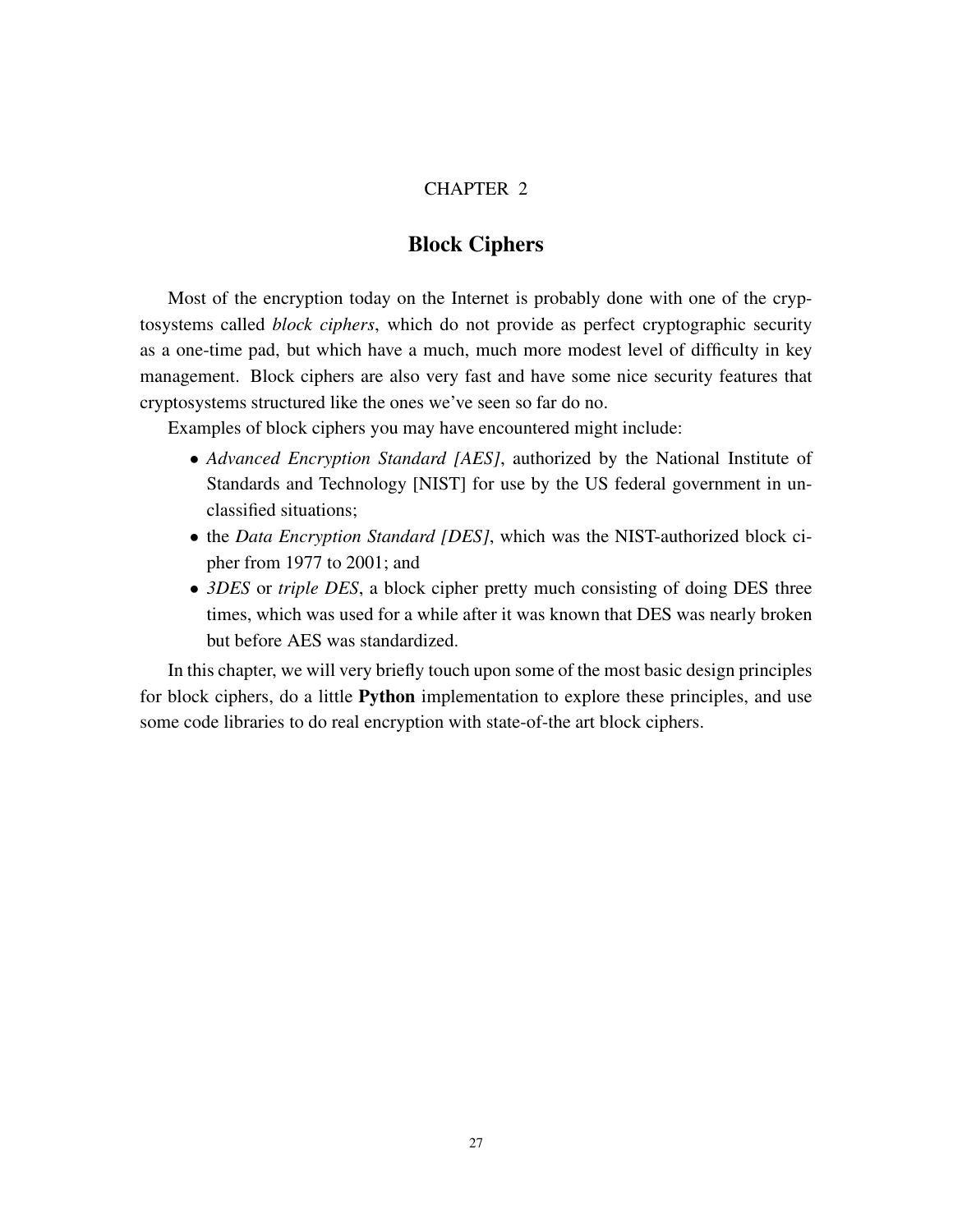#### <span id="page-35-0"></span>28 2. BLOCK CIPHERS

#### 2.1. Why encrypt blocks of data: Shannon's *confusion* and *diffusion*

Our approach to the cryptanalysis of the Caesar and Vigenère ciphers was based on the frequencies that individual letters appear in the English language and also in a ciphertext we are trying to crack. For some cryptosystems, similar approaches might be used for longer strings of characters:

DEFINITION 2.1.1. A single letter (from some alphabet) in a piece of text such as a particular plaintext or ciphertext, or in a large collection of all English texts, is called a monograph.

Similarly, a pair of adjacent letters in the same kind of text source is called a digraph, and a sequence of three letters is called a trigraph.

So one way to describe our attacks on Caesar and Vigenère is to say that they compared the statistics of monographs in (various substrings of) a ciphertext with the same statistics for the English language, which turns out to be a fairly stable distribution of letter (monograph) frequencies.

Similarly, the frequencies of digraphs in English are fairly stable  $-e.g., th$  is quite common, as is *qu*, while both *tx* and *ql* are very common. Thus the statistics of digraphs (and, eventually, trigraphs) can be useful in attacking some cryptosystems.

## Bonus Task 2.1.1

Ignoring non-alphabetic characters and the difference between upper and lower case, there are  $676 = 26<sup>2</sup>$  possible digraphs in English (26 choices for the first letter of the digraph and 26 choices for the second letter).

Write a Python function digraph freq(f, n) which makes a relative frequency table of the digraphs from the text in the file with name  $f$ , printing out the most frequent n digraphs and their relative frequencies. You will want to read in the whole file but, as we have done before, discard all the non-alphabetic characters and make the remaining letters all lower case, before counting the digraphs. Note also that the digraphs can overlap: that is, the string

*humperdink*

has these digraphs:

*hu, um, mp, pe, er, rd, di, in,* and *nk*

and not just the non-overlapping ones *hu, mp, er, di*, and *nk*.

Printing out the entire relative frequency table is easier than just the n most frequent digraphs. To do that, you will want to sort the relative frequency values, and then loop through them in the order of decreasing frequency. For each value of a frequency, you will then want to find all digraphs with that frequency and print it out, increasing a counter as you do. When the counter gets to n , you will stop.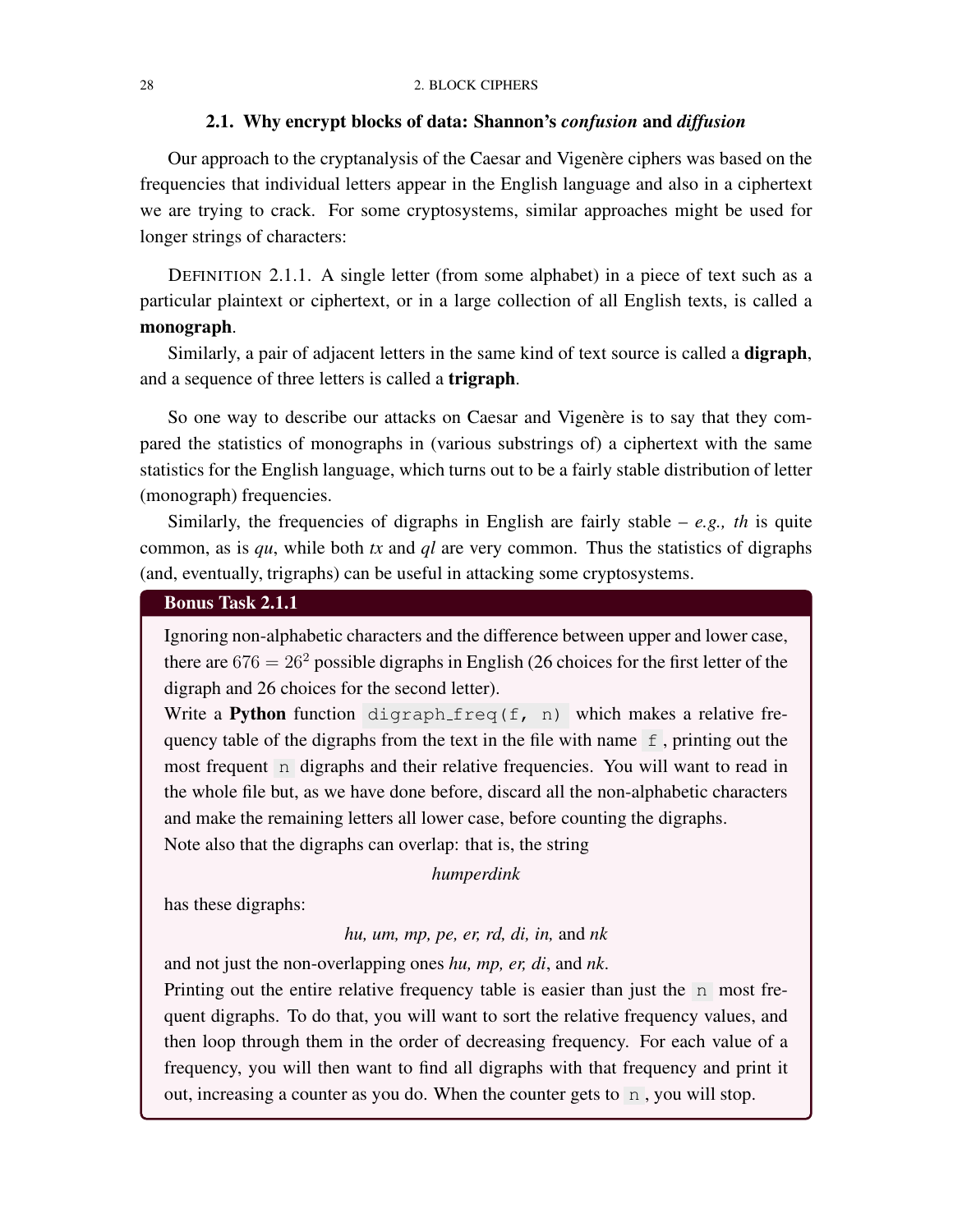The reason our attack on Caesar using monographs was successful is that Caesar doesn't hid the statistics of its cleartext letters very well: they're all in the ciphertext, just shifted over in the alphabet. In fact, so long as the way we scramble the letters in a cleartext to get the letters of the corresponding ciphertext is the same for every letter – maybe not simply shifting, like



but even other schemes like



which switches the even-numbered letters in the alphabet with the odd-numbered ones – the statistics of monographs in our ciphertext will be the same as in the cleartext, only in some different order. There's a name for cryptosystems that do this:

DEFINITION 2.1.2. A cryptosystem where a single scrambling transformation of letters in the cleartext to the letters in the ciphertext is called a monoalphabetic cryptosystem.

A cryptosystem where, instead, the scrambling transformation of letters in the cleartext to the letters in the ciphertext changes from letter to letter of the cleartext – so that, for example, sometimes *a* in the cleartext is encrypted to *K* in the ciphertext, but other times in the same cleartext, *a* might be encrypted to *B* or *M* or some other letter – depending upon perhaps the other letters in the message or the location of the cleartext letter in the entire cleartext, is called a polyalphabetic cryptosystem.

# Reading Response 2.1.1

Does all of this make sense? What was new or interesting, or what was old and uninteresting? Do you feel like you understand which cryptosystems are monoalphabetic and which are polyalphabetic – if so, which of the ones we've discussed so far are of which type?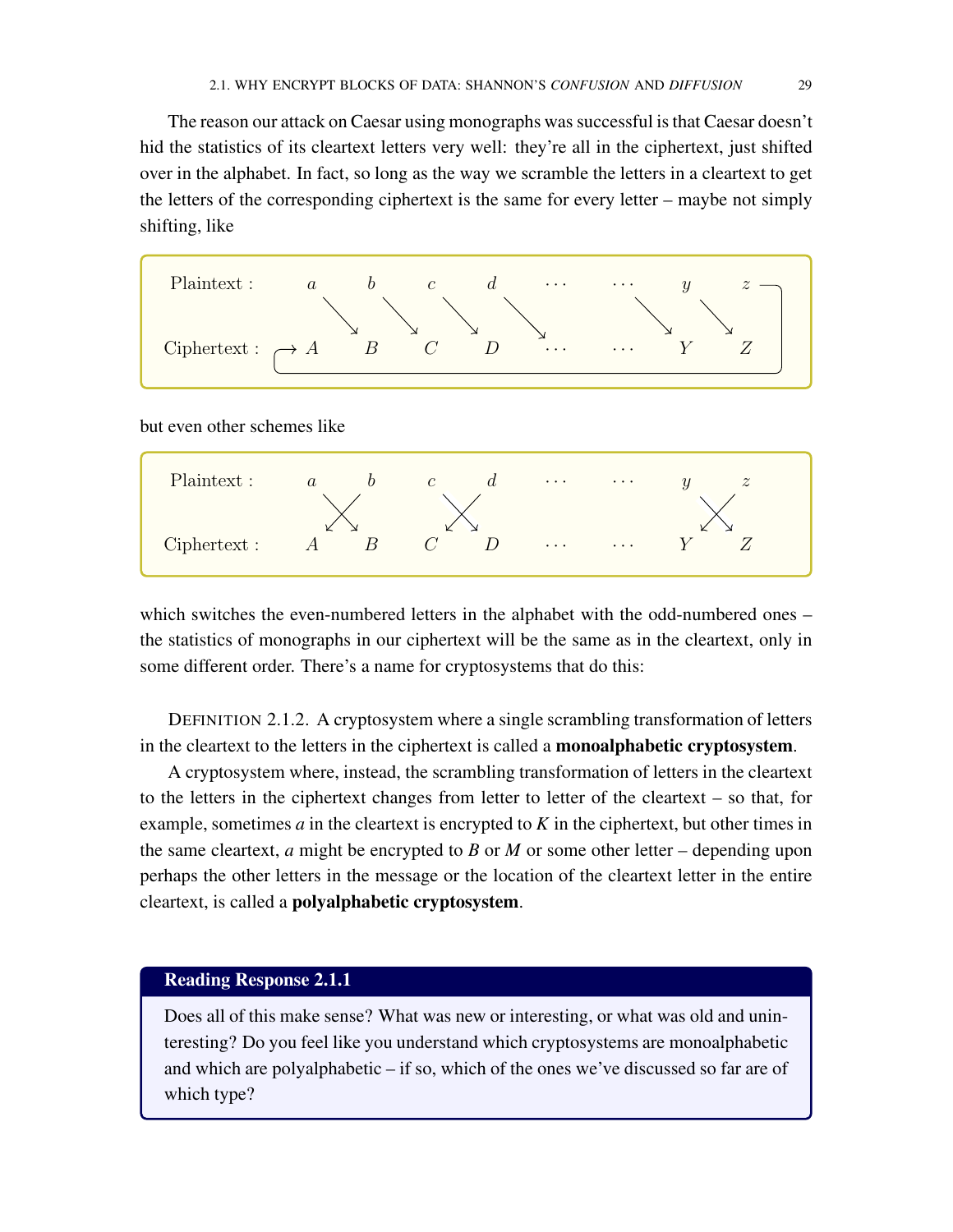So (monograph) frequency analysis will make good progress in cryptanalysis of monoalphabetic cryptosystems, but the relative frequency tables for ciphertexts from polyalphabetic cryptosystems are smeared out by adding together lots of differently scrambled versions of the frequency table and so cryptanalysis this way will be much harder.

In the end, what we are seeing is that when the ciphertexts produced by some cryptosystem have statistics that somehow reflect the statistics of the cleartext, then there is a possible avenue of attack. The best thing, then, would be if the cleartexts and ciphertexts seemed to be statistically unrelated to each other

The great mathematician, computer scientist, and cryptologist Claude Shannon<sup>[1](#page-37-0)</sup> in his highly influential (and, initially classified by the US Government) paper *A Mathematical Theory of Cryptography*[[Sha45](#page-86-0)]

DEFINITION 2.1.3. We say that a cryptosystem has the property of **diffusion** if, for a fixed choice of key, every time any single bit in a cleartext is flipped, half of the bits of the ciphertext should change (in general, statistically), and vice-versa. (Here, "statistically" means that this doesn't have to be precisely true every time, but when we average over many cleartexts and keys, on average half of the ciphertext bits will change every time we change any single cleartext bit.)

The point of diffusion is to minimize the information about the cleartext which is*leaked* by he ciphertext. The very fact that there is some communication between Alice and Bob is, of course, leaked. Looking at the flows of messages between individuals in some group – who speaks to whom and when or, in other words, the metadata of the communication – is called traffic analysis and can be very important. Seeing which individual is the central point through which all messages flow, and related issues from traffic analysis, can give information about who is the leader of the group, *etc..* As former head of the US National Security Agency General Michael Hayden said[[Col14](#page-86-1)], "We kill people based on metadata," referring to US drone strikes on individuals though to be terrorist leaders based on traffic analysis.

If if we are not trying to understand the organization of some group of communicating individuals on the basis of their pattern of communications, and are just looking at Alice and Bob's exchange of encrypted messages, some things are hard to conceal. For example, it is nearly impossible to send a very large piece of information (cleartext) through an encrypted channel unless the corresponding ciphertext is quite large.

Although, to be fair, the opposite, that a large ciphertext means the cleartext had a lot of information in it, is not necessarily true. For example, Alice could pad a short message with a very large amount of random extra data and send to Bob the encrypted version of

<span id="page-37-0"></span><sup>&</sup>lt;sup>1</sup>Shannon was an enormously influential figure in the history of computer science – for example, he single-handedly invented the field now known as *Information Theory*. He was also a very colorful character: see [his Wikipedia page.](https://en.wikipedia.org/wiki/Claude_Shannon)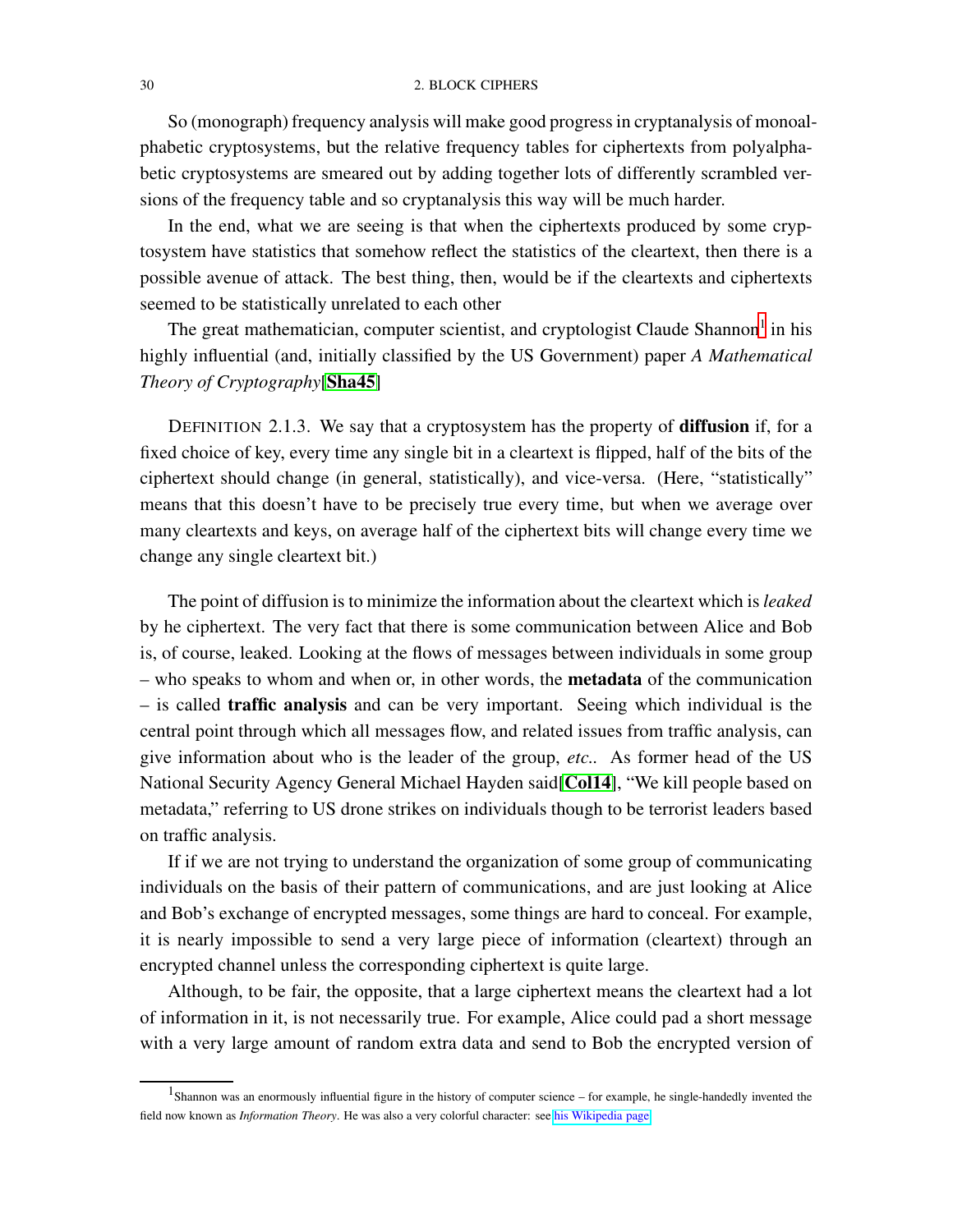that long cleartext. That would be a large ciphertext which did not correspond to a large amount of (useful) information in the cleartext.

# Reading Response 2.1.2

Does all of this make sense? What was new or interesting, or what was old and uninteresting? Do you feel like you understand how an observer could use traffic analysis to guess who was the leader of a group of communicating individuals? Can you think of another situations where something like traffic analysis comes up in regular life – maybe when friends or romantic partners suddenly are communicating with different people more or less frequently...?

Since it is very hard to prevent the leakage of at least the fact that communication has occurred, as well as, probably, some idea of how much data has be transmitted, a good cryptosystem will try to prevent as much other leakage as possible: Shannon's diffusion is one way to do that.

### Code Task 2.1.1

On our way to seeing if the cryptosystems we've met so far have diffusion:

Write a **Python** function  $str\_diff\_display(s,t)$  which takes two string s and  $t$  and shows how much they differ.

Your function should first check if the strings have the same length, printing an error and returning 0 if not.

Next, your function should loop through the strings and print a "\*" if they differ at each location and a "-" if they are the same. (You might want to print these symbols in rows of some determined length, like 30 characters. You can do this by printing with commands like print  $('*/$ , end='') and print  $('.'$ , end='') to stay on the same line, and then using  $print('')$  to get to the next line.) Your program should then return the number of places where the two strings differ (*i.e.*, the number of "\*"s printed).

For example, running

str\_diff\_display("abc"\*30,("abc"\*15)+"Abc"+("abc"\*13)+"aBc") should produce the output

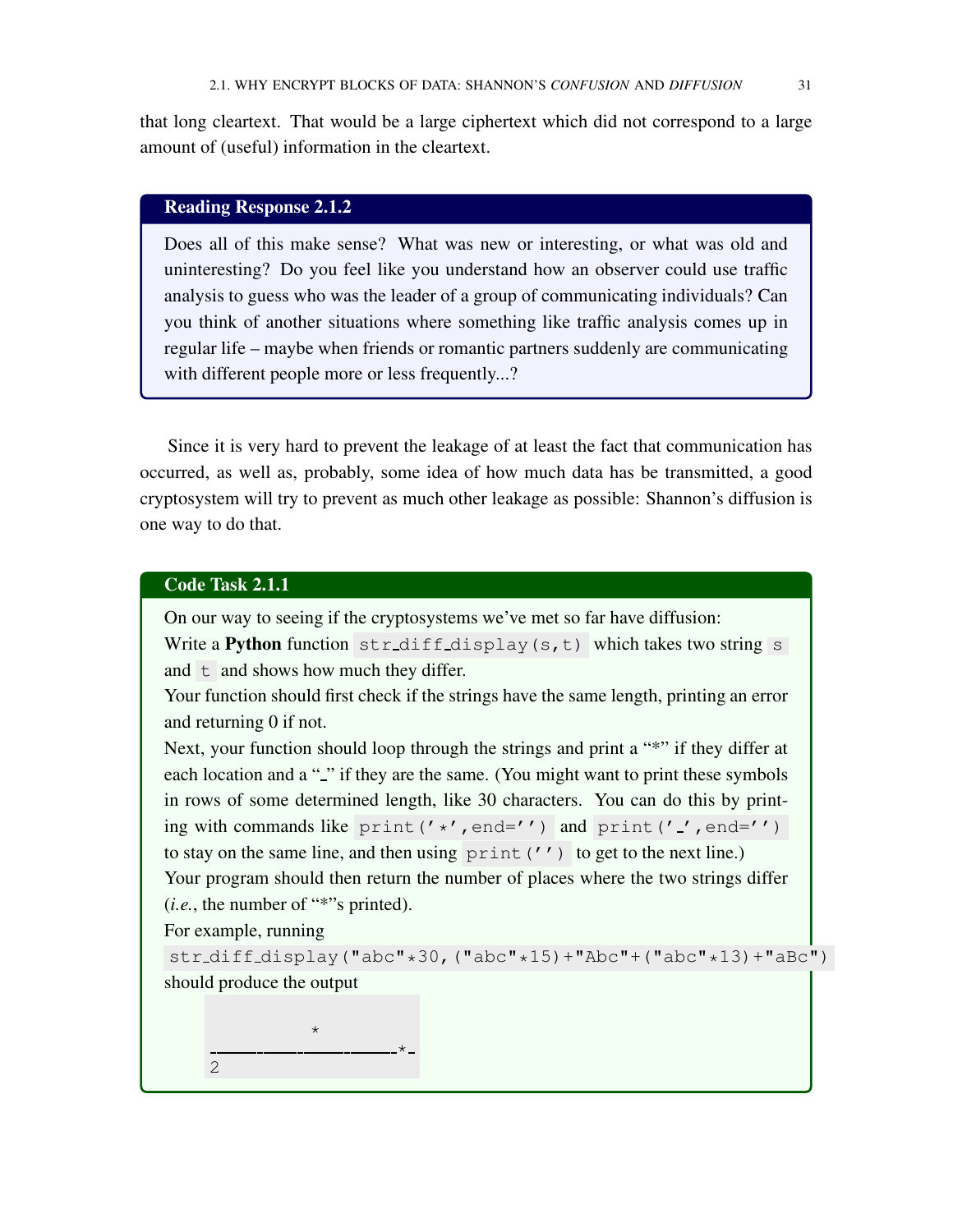### Code Task 2.1.2

Actually, displaying where two strings have different characters, as str diff display does, is a pretty crude approximation of showing where those strings have different *bits*. So let's improve the string difference display and calculation code to make a bit difference display and calculation program.

In principle, the easiest way to do this is to convert a string of characters into a string of characters displaying all of the bits in the first string, and then use the str diff display you built before.

To get a character into its binary expression, you can convert it first to an int with ord , and then convert that int into a string of binary digits with bin . The problem with bin is that it always puts a 0b at the front of its binary strings, and it also drops off leading 0s. (That makes sense: when writing the number 17 in base 10, we don't write it as "017," to indicate there are no 100s, 1 ten, and 7 ones ... we just write "17;" *i.e.,* we drop leading 0s. The same happens in base two.)

Of course, you can skip the first two characters (like that " $0b$ ") of a string s with  $s[2:]$ , and if you have a string b of 0s and 1s that you want to pad on the left with the right number of 0s to make it eight symbols long (to show all the bits in that byte), you can do  $('0' * (8-len(b))) + b$ .

Use the above ingredients to make a Python function bits diff display(s,t) which takes two string s and t and shows how much their bits differ. Since there will be eight times as may bits to show as there were just for str diff display(s,t) , you might want to make your lines a bit longer, and maybe show if the bits are the same with a "." and if they differ with an "x."

For example, running

bits diff display("abcdef", "CbcdeF") should produce the output

..+...+....................... ............+..... 3

(Even though running

 $*$   $\overline{\phantom{a}}$ 2

str diff display("abcdef", "CbcdeF") would produce the output

<span id="page-39-0"></span>The difference is because while the strings "abcdef" and "CbcdeF" differ only in two characters, the first and the last, the bits for "a" are 01100001 though the bits for  $\ ^{\prime\prime}$ C" are 01000011 – so there are **two** different bits in this one different character – and the bits of " $f''$ " are 01100110 though the bits for " $F''$ " are 01000110 – so there is only one different bit in this one different character!)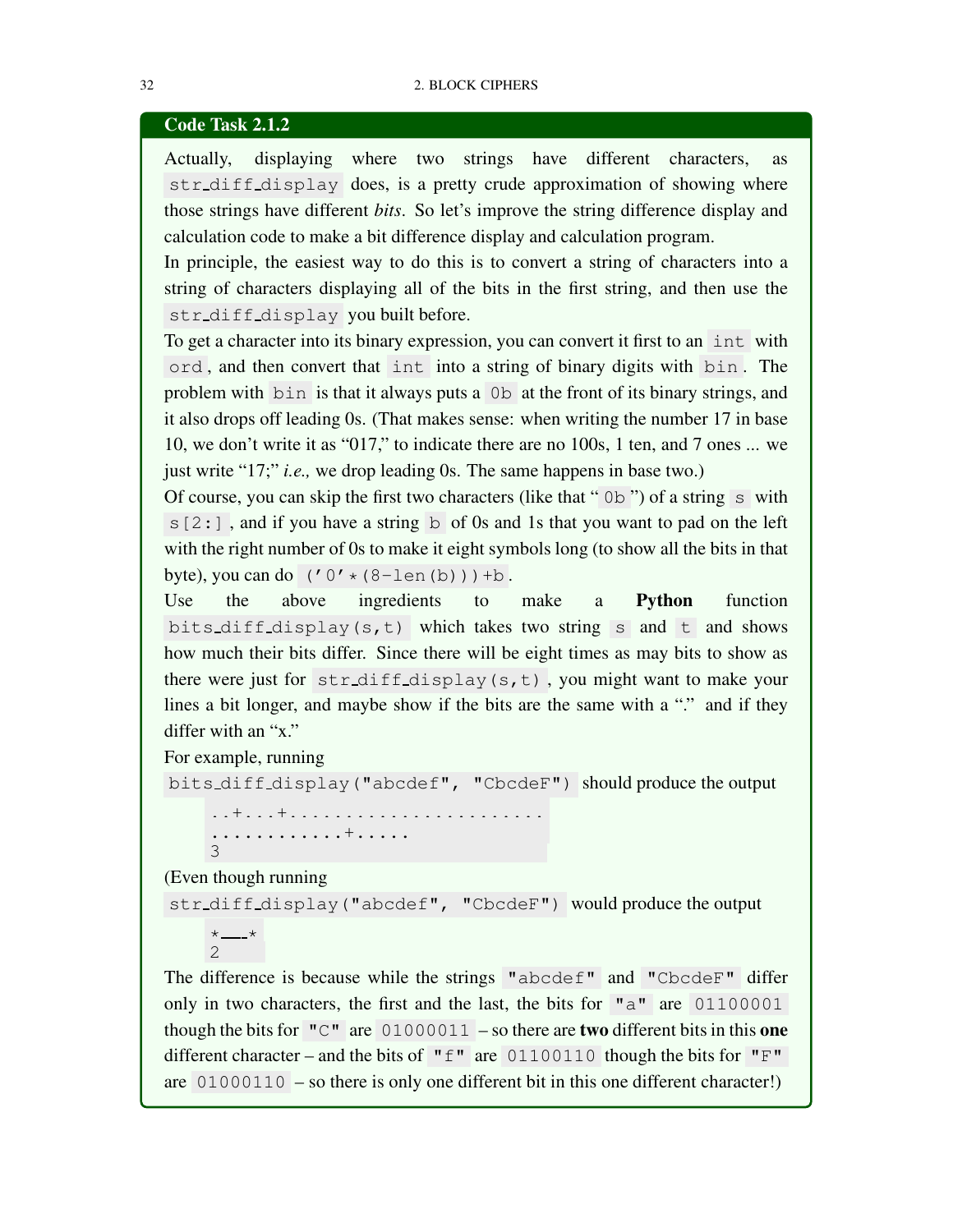### Code Task 2.1.3

Which of the cryptosystems that we have studied so  $far - Caesar$ , Vigenère, and one-time pads – satisfies Shannon's idea of diffusion?

Take a fairly long – maybe 100 characters or so – cleartext from some source, and make two versions of it which differ by only one bit.

[Note: think a bit about how to make that one-bit change. Changing one letter may not do it! For example, the letter a is represented in Unicode by the number 97, which is has binary expression **01100001**. On the other hand, **b** in Unicode is 98, which is 01100010 in binary – so changing a to b changes *two* bits!]

Once you've got those two strings, make appropriate keys and encrypt both strings, then run your bits diff display on the encrypted versions to see where and how much they differ. Try this for each of the cryptosystems we've done in this class.

<span id="page-40-0"></span>You should now be able to answer the question if those cryptosystems satisfy Shannon's diffusion.

Another thing Shannon worried about was if the ciphertexts leaked some information about the *key* that was used in their encryption. In particular, he made a definition similar to diffusion, but now looking at keys, as follows:

DEFINITION 2.1.4. We say that a cryptosystem has the property of confusion if, working with a fixed cleartext, every time any single bit in a key is flipped, half of the bits of the ciphertext should change (in general, statistically), and vice-versa. (Here, 'statistically" means that this doesn't have to be precisely true every time, but when we average over many ciphertexts and keys, on average half of the ciphertext bits will change every time we change any single bit of the key.)

### Code Task 2.1.4

Which of the cryptosystems that we have studied so far  $-$  Caesar, Vigenère, and one-time pads – satisfies Shannon's idea of confusion?

Repeat the previous Code Task [2.1.3](#page-40-0) with now a fixed cleartext but trying encryptions with only one bit changed in the key, and see how much of the ciphertext changes.

The conclusion of this discussion of information leakage is that we should seek cryptosystems that satisfy confusion and diffusion: they must smoosh up and mix up the bits of the cleartext and the key, so that, in general, (nearly) every bit of the ciphertext depends upon (nearly) every bit of both the cleartext and the key. This means that we must process the whole cleartext at once, we cannot handle the bits (characters) of the cleartext one at a time, as the cryptosystems we've seen so far have done.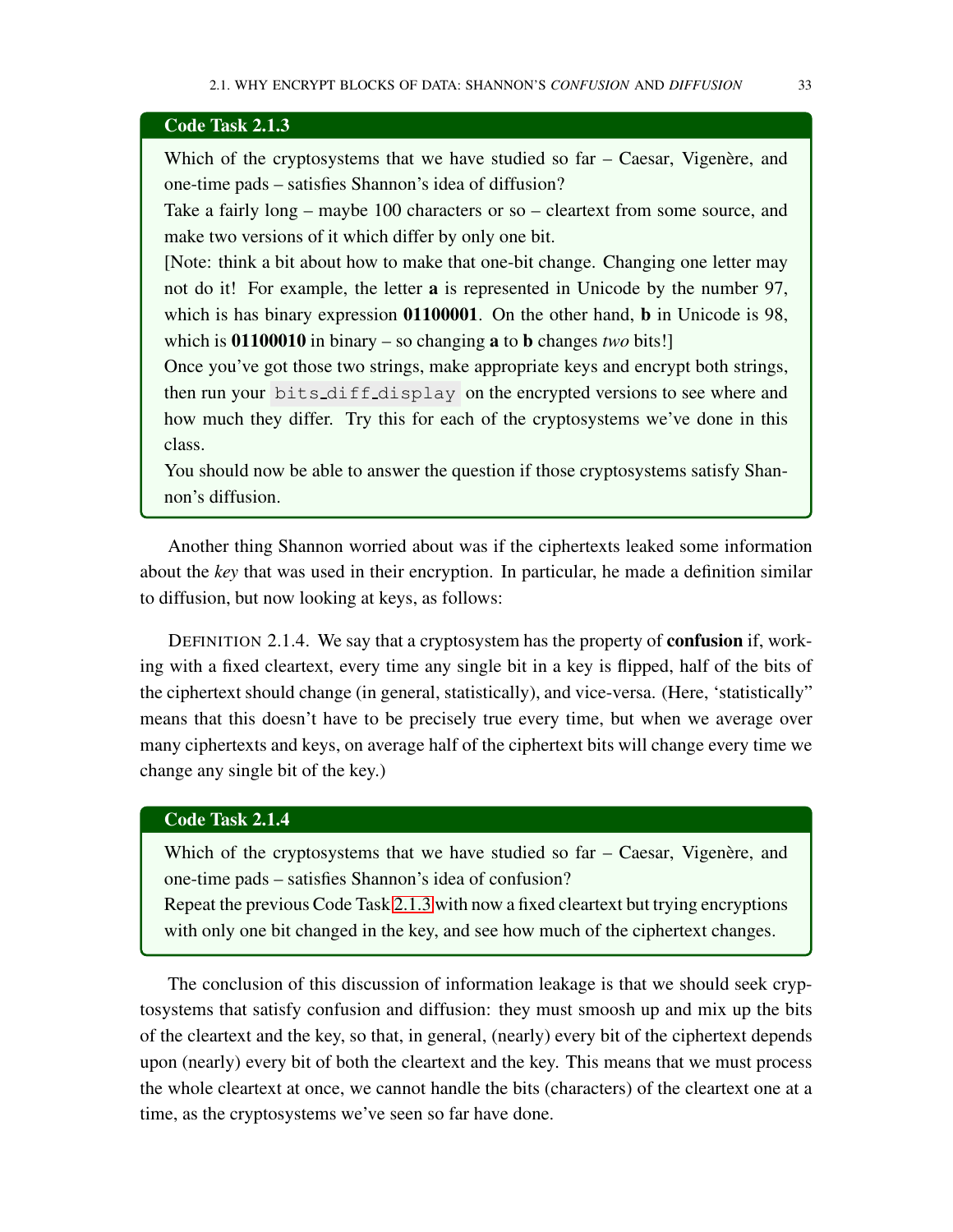#### 34 2. BLOCK CIPHERS

This is not easy to do with a fixed cryptographic algorithm for a general cleartext, so a common approach has been work with chunks of the cleartext at a time, called blocks, where the blocks all have the same. At least on the level of blocks, we can hope that our new cryptographic algorithm will satisfy confusion and diffusion and therefore reduce information leakage.

This leads us to:

DEFINITION 2.1.5. We say that a cryptosystem is a block cipher if it only is defined when it's input cleartexts and ciphertexts are of some fixed size, called the **block size** and if it is deterministic (*i.e.,* it has not built-in randomness) so it's result depends only upon the input clear- or ciphertext and the key.

# Reading Response 2.1.3

Does all of this make sense? What was new or interesting, or what was old and uninteresting? Does it make intuitive sense to you that confusion and diffusion would be desirable characteristics for a cryptosystem, and how block ciphers might relate to that?

We mentioned at the very beginning of this chapter several well-known block ciphers. Such cryptosystems – or at least the ones that have been widely used – tend to be based on very primitive but very fast mixing operations on the bits in the messages and the key. One particular strategy is to take pieces of the key and do various operations on it and the message block, to make something called the *round function*. Then the full encryption algorithm simply applies the round function some number of times, each time with a new piece of key data, again and again to the slowly transforming message block.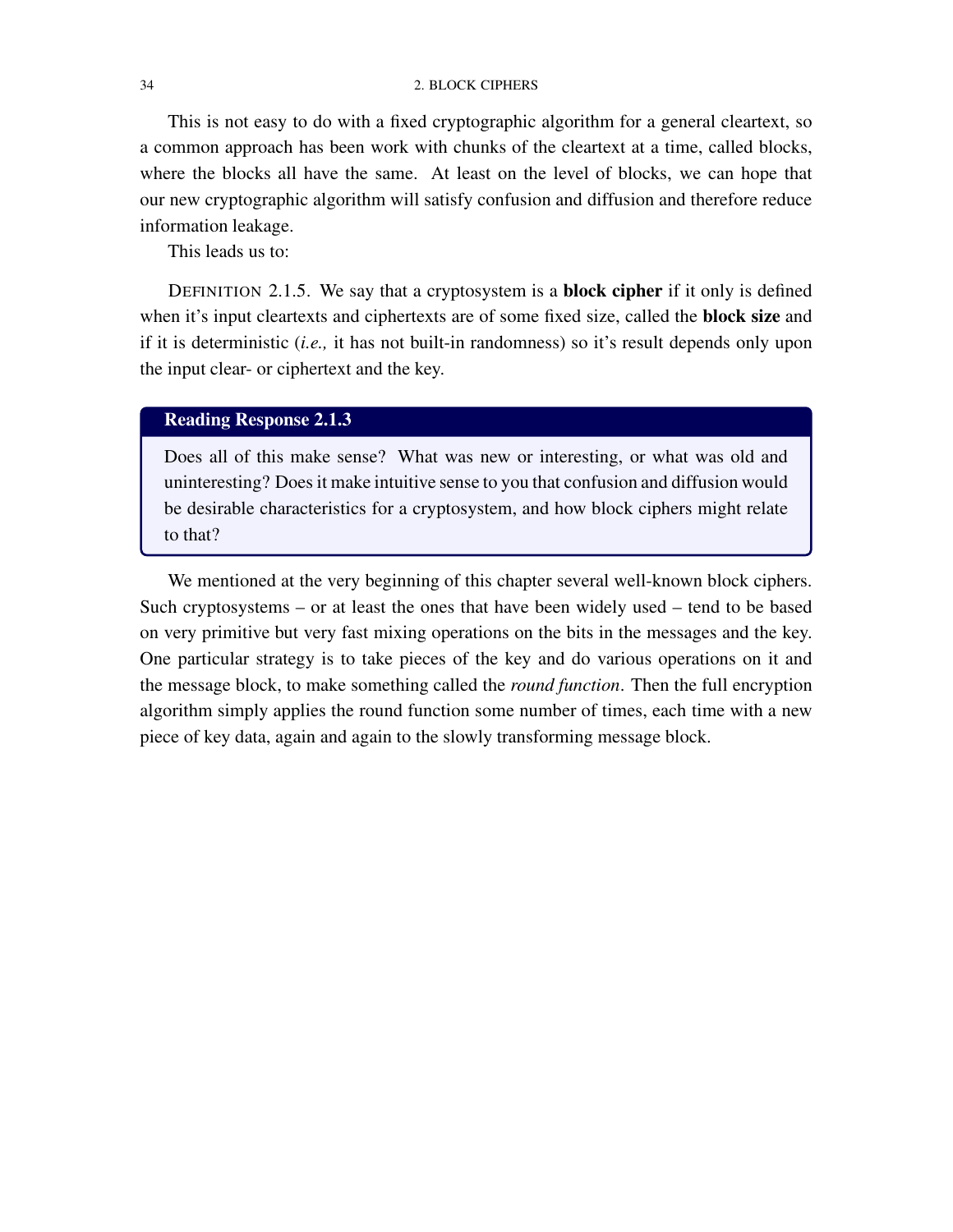### 2.2. Encrypting a block at a time with AES

<span id="page-42-1"></span>Let's get some practice with using a block cipher by looking at the case of the *Advanced Encryption Standard [AES]*. The key for AES must be of length 16, 24, or 32 bytes [to say it another way: 128, 192, or 256 bits] while its block size is 16 bytes [or 128 bits].

Standard Python distributions should come with the Crypto package, which includes AES among the set of implemented ciphers in Crypto.Cipher. Therefore before you can use AES, you must do

from Crypto.Cipher import AES

You can then create an object to work with this cipher by

cipher=AES.new(key, AES.MODE\_ECB)

The key must be one of AES's recognized key sizes, or else this attempted object creation will throw an error (and we'll discuss what that AES. MODE ECB is doing later...).

An AES object created this way can be used for encryption or decryption (or both) of a block of 16 bytes of cleartext or ciphertext, always with the key you used to create the object. For instance, if your key was "asdfghijklmnotuv" then here is an example of encryption

```
>>> cipher.encrypt("16 bytes of fun!")
```
b'˜\x94\xaa\xf6\xc20\x85\xce\x83\x91\xc9\}\xdf\x96\xb8\xcf' and here is an example of decryption (assuming the key is still "asdfghijklmnotuv")

```
>>> cipher.decrypt(
... b'<sup>\times</sup>\x94\xaa\xf6\xc20\x85\xce\x83\x91\xc9}\xdf\x96\xb8\xcf')
b'16 bytes of fun!'
```
# Code Task 2.2.1

If AES is going to be a useful standard cipher for wide use on the Internet, it should run very fast. Let's test how fast this by timing how long it takes to encrypt one block. ...Actually, to be safe –  $e.g.,$  in case some other process takes some time on your computer while you think it is only doing an encryption, it is best to do something like 1000 encryptions, measuring the total time, and then dividing that by 1000.

A quite direct way to do measure how long something takes is first to run

import time

You can then save into a variable the number of seconds since the so-called "Unix Epoch," (which was 00:00:00 UTC on 1 January 1970) by

```
start_time=time.time()
```
<span id="page-42-0"></span>If you then do some processing, you can calculate how long it took with

```
elapsed time=time.time()-start time.
```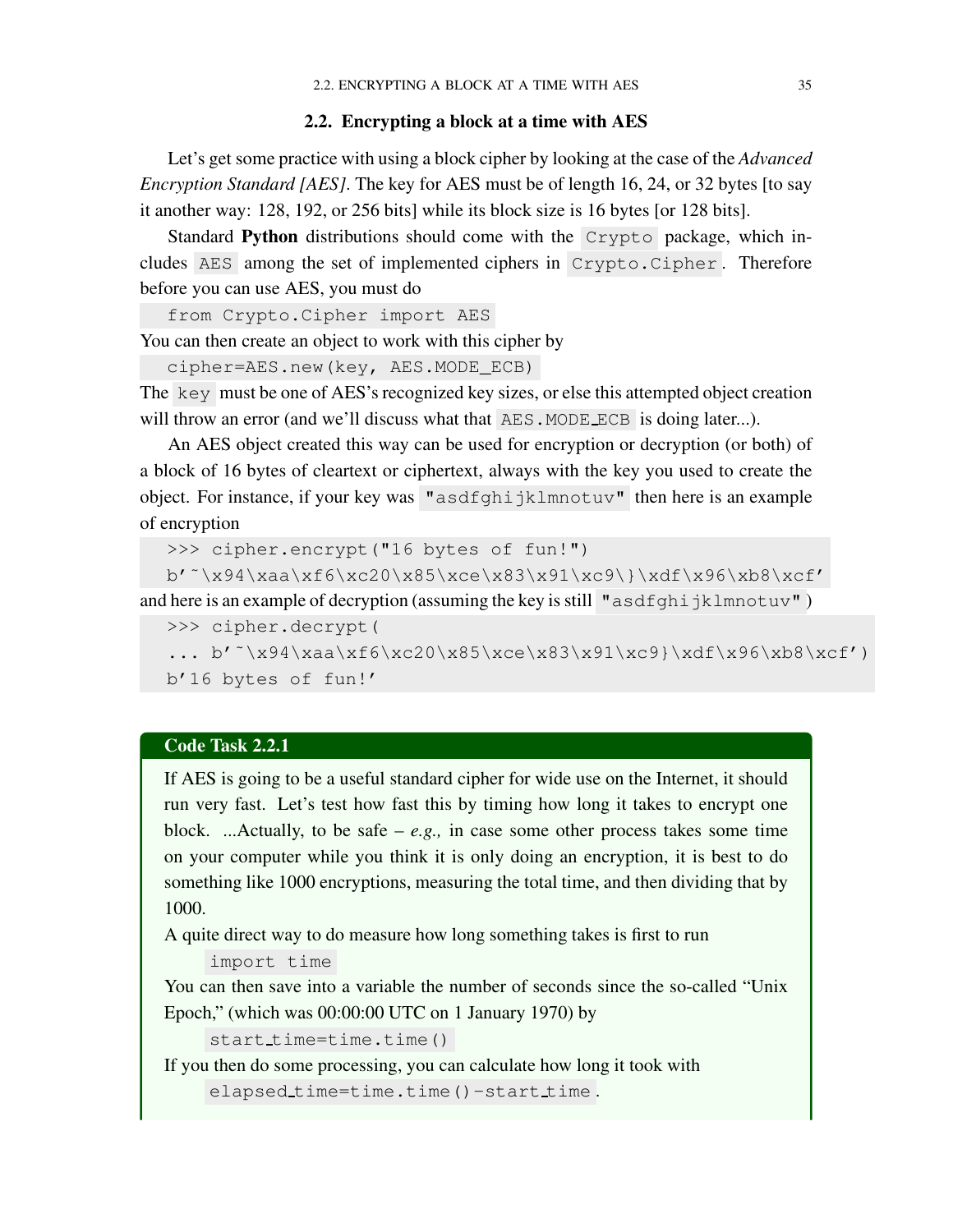When using this approach to measuring computational speed, you should be careful only to do the repeated runs of the commands you want to time between the two invocations of  $time.time()$  – run nothing superfluous! For example, make one AES cipher object before you start the timing, so that the computational cost of building that object doesn't get counted when you are trying to figure out the cost of encryption (or decryption).

With all that in mind, make some 16 byte AES key and 16 byte cleartext, time how long it takes to do 1000 encryptions and 1000 decryptions, and report on how long it takes, on average, for each encryption or decryption. It would be nice to change the message and/or the key each of the 1000 times – but call some random number generator in the loop, then you'll be timing *that* as much as encryption/decryption!

### Code Task 2.2.2

Does AES satisfy Shannon's idea of diffusion?

To see, take some cleartext of length 16 bytes and make two versions of it which differ by only one bit.

Then make a 16 byte key, create an instance of AES, and make ciphertexts for the two different cleartexts (but the same key). Use your program bits diff display to see where and how much the two ciphertexts differ.

You might also try the above for several different keys, just to make sure that it's not a fluke which is special for the choice of key you happened to make.

### <span id="page-43-0"></span>Code Task 2.2.3

Does AES satisfy Shannon's idea of confusion?

To see, take some cleartext of length 16 bytes. Make two different keys of length 16 bytes which differ by only one bit. First with one key, make an AES cipher object and encrypt the fixed cleartext, then do the same using the other key. Use your program bits diff display to see where and how much the two resulting ciphertexts differ.

You might also try the above for several different ciphertexts, just to make sure that it's not a fluke which is special for the choice of key you happened to make.

### Reading Response 2.2.1

Does all of this make sense? What was new or interesting, or what was old and uninteresting? Was it easy or hard to use Python's AES? What do you find most annoying and/or convenient about this implementation of AES?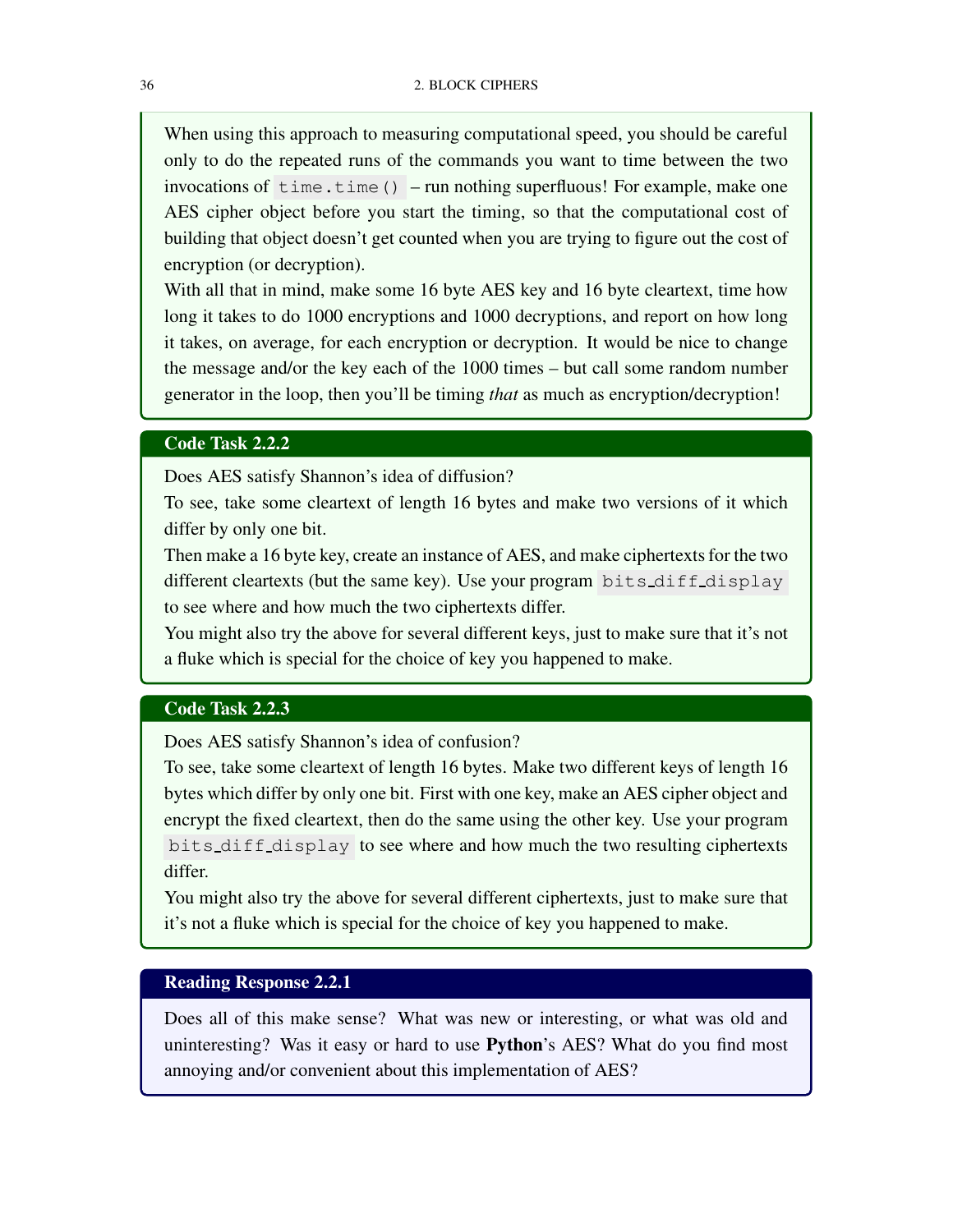### 2.3. Encrypting more or less than a block with a block cipher

If Alice and Bob know they will always be exchanging messages which are exactly the number of bytes in the block size of the block cipher they are using, they're in very good shape. What is much more likely, though, is that they will send smaller or (much) larger messages, and we ought to help them do that securely.

2.3.1. Very small messages need some *padding*. When a message is smaller than the block size, it seems pretty easy simply to add some extra stuff to fill up an entire block: this extra data is called padding. The problem is, if the message can could be arbitrary data, then how do we tell what is message and what is padding?

A common way to do this, when we know that there will have to be some padding (maybe metadata that goes along with the message, like in the subject line of an email or in the packet metadata for an encrypted packet sent on a packet-switched network), is to assume that there is always at least one byte of padding: the last one. That byte can carry information, though, so it can simply tell the number of bytes of padding or, conversely, the number of actual non-padding bytes in the block.

### Code Task 2.3.1

Write a Python function pad\_string(s, n) which takes as input a string s and block size n and returns a string of length n, using padding as described above. If  $len(s) > n-1$ , you should print an error and return the empty string, since there will be no room for padding. Otherwise, return a string whose first characters are just a copy of s and whose remaining bytes are just some copies of the number len(s) .

Also write a function unpad\_string(s) which takes as input a string s, assumed to come from the pad\_string() function, and returns the original string without padding.

For unpad\_string, you can assume the block size used in the pad\_string was simply len(s) and the last byte of s is a number telling how much of s is the original string. Therefore, if  $\text{ord}(s[-1])$ >len(s)-1 then there's some sort of problem and you should print out an error message and return the null string. Otherwise, return the first  $\text{ord}(s[-1])$  character substring of s.

*E.g.*, pad\_string('test',16) should return

'test\x04\x04\x04\x04\x04\x04\x04\x04\x04\x04\x04\x04' and unpad\_string('fishhead\x08\x08\x08\x08\x08\x08\x08\x08') should return

'fishhead' .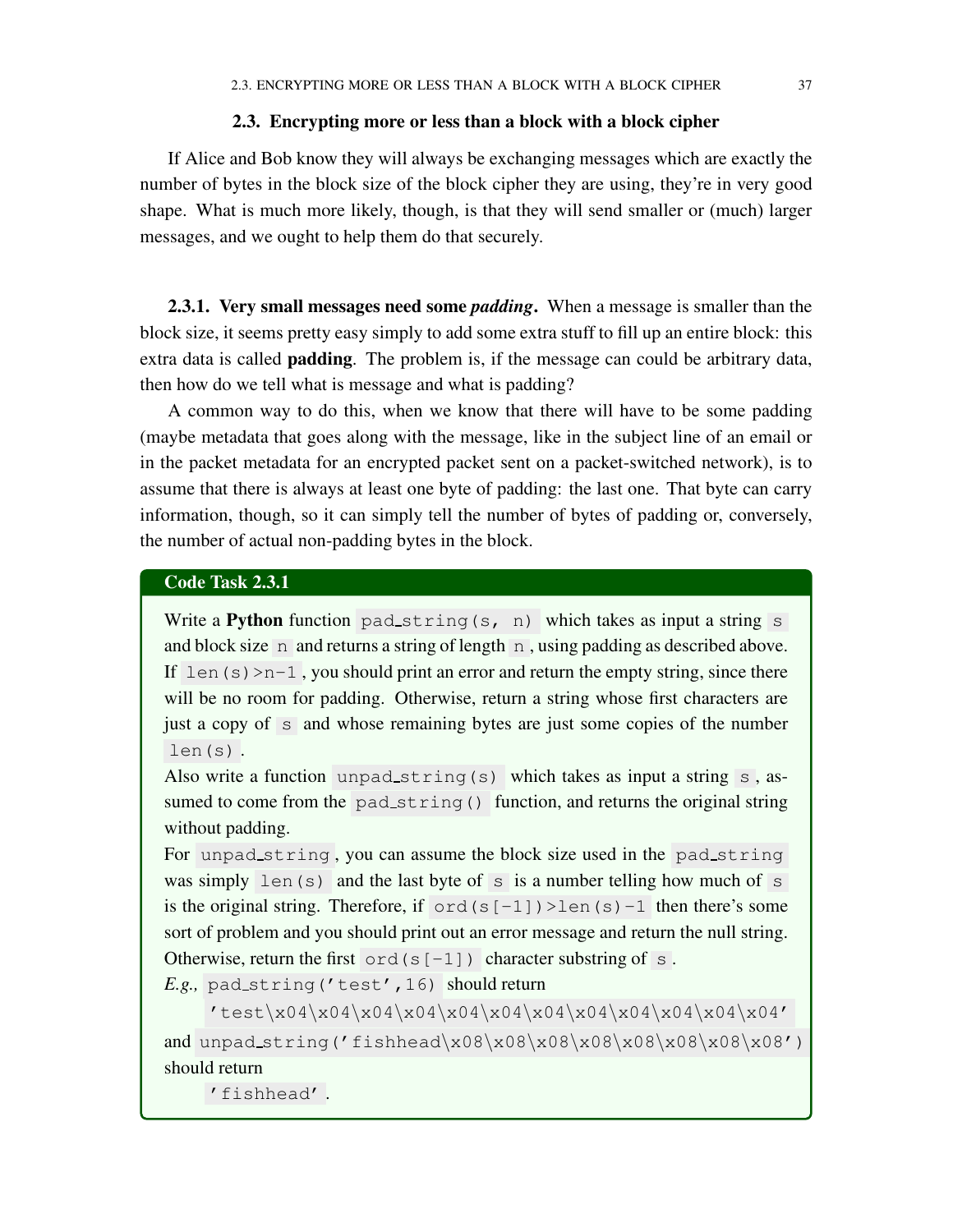### Code Task 2.3.2

Write a Python function smallAESencrypt(k, s) which takes as input an AES key k and cleartext string s, where len(s) <16 and returns the AES encryption of the padded version of s .

If  $len(s) > 15$  or if k is not a valid AES key, you should print an error and return the empty string.

Also write a function smallAESdecrypt(k, t) which takes as input an AES key  $k$  and AES ciphertext  $t$ , assumed to come from smallAESencrypt(k, s) function, and returns the original cleartext string s (without padding).

Reading Response 2.3.1

Does all of this make sense? What was new or interesting, or what was old and uninteresting? Can you think of a different (or better) padding scheme?

2.3.2. Larger messages require *block chaining*. What if a cleartext is longer than the block size of the block cipher we are using? The obvious thing would be simply to break the cleartext into some number of full blocks and then one last block which is smaller, and to use regular block encryption on the full blocks and padding-plus-encryption on the last, smaller block.

# Code Task 2.3.3

Implement that scheme for the AES block cipher. That is:

Write a Python function naiveAESencrypt(k, s) which takes as input an AES key k and cleartext string  $\overline{s}$ . It should then build up a return value as follows:

- (1) for each full block of cleartext (there may be none such, if the len(s)<16), append to the return value the regular AES encryption of that block with key k
- (2) append to the return value the output of smallAESencrypt(k, small), where small is the last piece of the cleartext, whose length is less than 16 bytes.

Also write a Python function naiveAESdecrypt $(k, t)$  which takes as input an AES key k and ciphertext string  $\pm$ . It should then build up a return value as follows: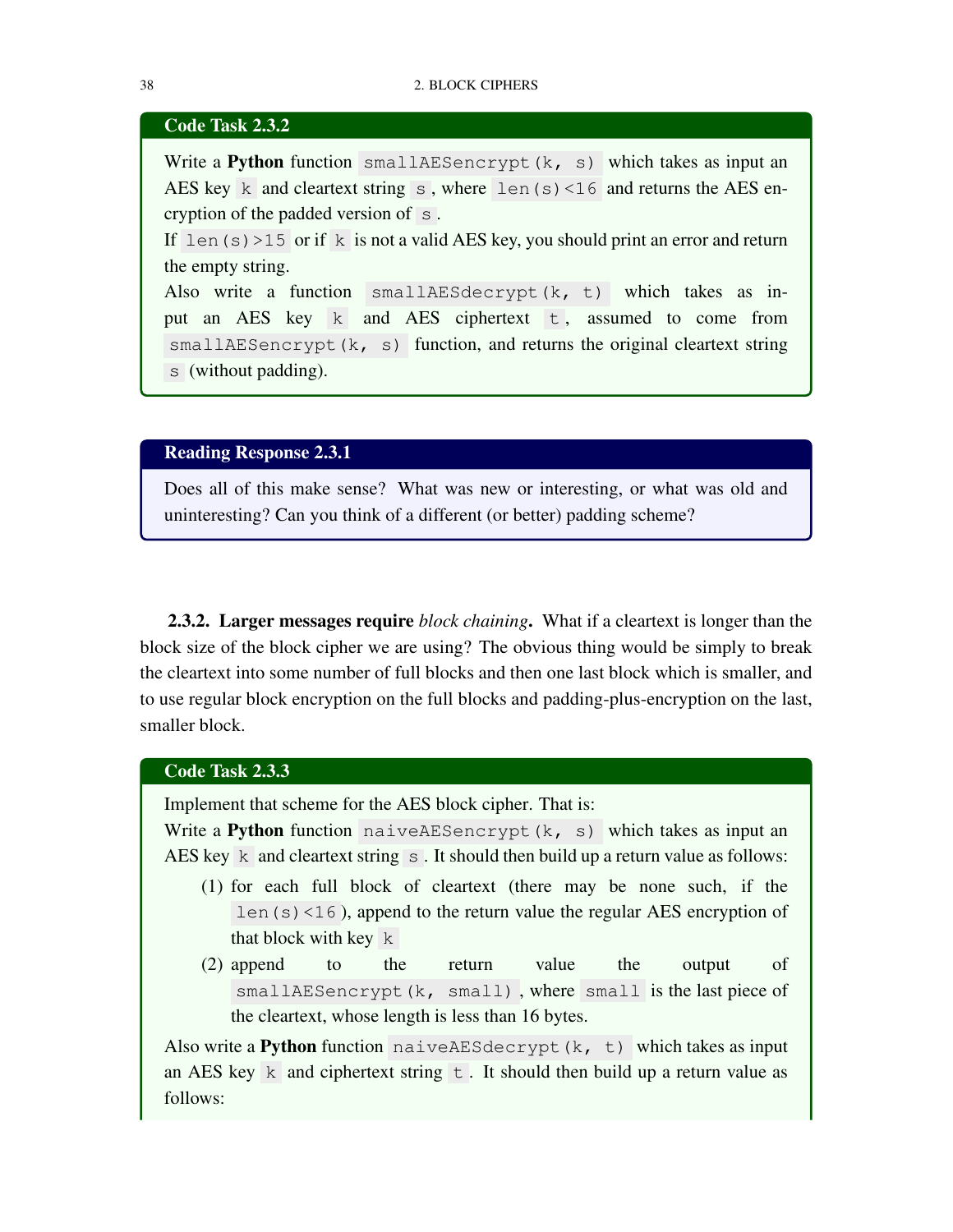- (1) if t has more than 16 bytes, for each block of 16 bytes in  $t$  except the last, append the plain AES decryption of that block with key  $k$  to the return value
- (2) when done with that, append smallAESdecrypt(k, last) to the return value, where the variable last contains the last 16 bytes of  $t$

But now we've got to wonder if this naive approach to AES on large messages still satisfies Shannon's diffusion condition.

### Code Task 2.3.4

Re-do Code Task [2.2.2](#page-43-0) but now using two cleartexts of length 80 bytes which differ by one bit near the middle, and using the naiveAESencrypt function.

<span id="page-46-0"></span>How are we going to get a block cipher that satisfies Shannon's diffusion condition? A good block cipher will diffuse nicely ... within a block. But the block size is fixed, and we have to somehow spread the diffusion – which, remember, basically means that changing on bit in the cleartext changes around half of the bits of the ciphertext – around in each block. One way might be just to design a new block cipher for each new cleartext whose block size is larger than the size of the cleartext and which does nice diffusion across that block. But it's so hard to verify that ciphers are really secure, this is completely impractical.

Instead, the most common approach is to use a block cipher of some fixed size (like AES) and to make the encryption of each block depend also on what happened with previous blocks: this is called block chaining.

There are two things we need to think about for block chaining.

- (1) How exactly to chain the blocks: There are various ways to chain the encryption of blocks and achieve diffusion. Here's one: Suppose we change one bit in a block of cleartext. If we're using a well-designed block cipher, about half of the bits of the ciphertext will change as well. We can use these different bits to change the bits of the next block of plaintext, by bitwise XORing (*i.e.*, bitwise addition mod 2) the ciphertext block with that next block of cleartext. That will propagate the change to half of the bits of the corresponding ciphertext, and repeating for each successive block, we will have spread the changed bits all down the sequences of blocks of the ciphertext coming from the long cleartext.
- (2) How to start the chaining: The very first block will not have a predecessor block off of which to chain. It turns out that this can cause security issues, so the way to handle this is to make a block's worth of random data, called the initialization vector (IV), and to start chaining as if that IV were the ciphertext from the previous block. Alice should then send the random IV that she chose along with the ciphertext so that Bob can decrypt the long message.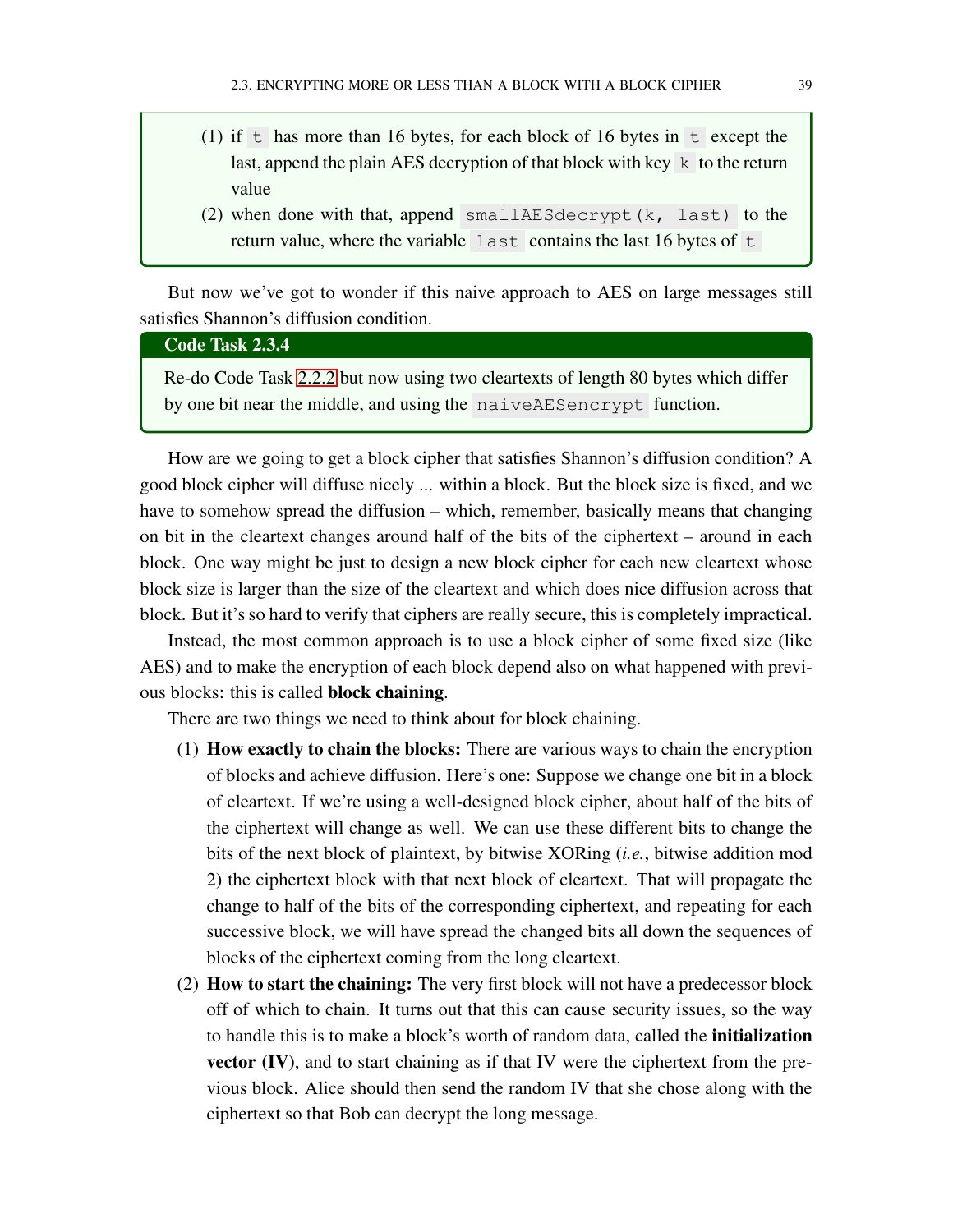#### 40 2. BLOCK CIPHERS

DEFINITION 2.3.1. The block chaining approach just described is called Cipher Block Chaining or CBC mode block chaining. Symbolically, it works like this:



Cipher Block Chaining (CBC) mode encryption

for encryption and like this:



Cipher Block Chaining (CBC) mode decryption

for decryption. (In diagrams like this, the symbol " $\oplus$ " stands for bitwise XOR (*i.e.*.)

Note that the way we discussed before of doing encryption of long messages with a block cipher, which simply treated each block entirely separately and failed Shannon's diffusion condition is, in the context of block chaining schemes, called Electronic Codebook mode or ECB mode chaining and has the simple diagram: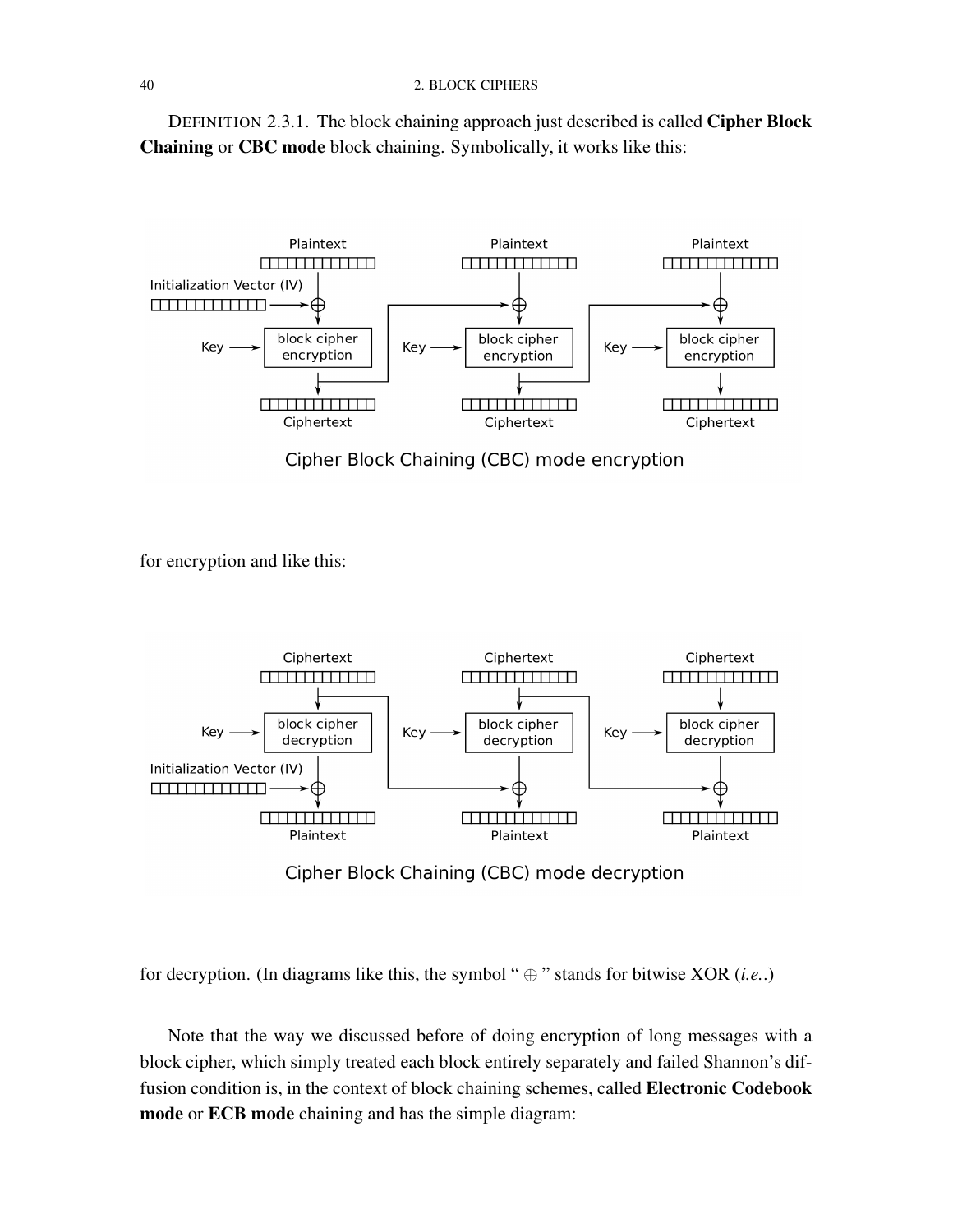

Electronic Codebook (ECB) mode encryption

for encryption and



Electronic Codebook (ECB) mode decryption

for decryption.

The way a block chaining mode is chosen in **Python** is in the creation of a  $Crypto.Cipher$ object. Where, in the past, we have used AES.MODE ECB for Electronic Code Book chaining, we can use instead AES.MODE CBC for cipher block chaining as described above. Since that mode requires an initialization vector, Alice must specify the 16-byte IV they want to use, as follows:

```
from Crypto.Cipher import AES
key=b'randobytes 4 key' # not a good choice of key
iv=b'IV of randobytes' # terrible choice of IV
cipher=AES.new(key,AES.MODE_CBC,iv)
ciphertext=cipher.encrypt(b'some cleartext w/ len two blocks')
message=iv+ciphertext # put together IV and ciphertext
                         # to be transmitted to Bob
```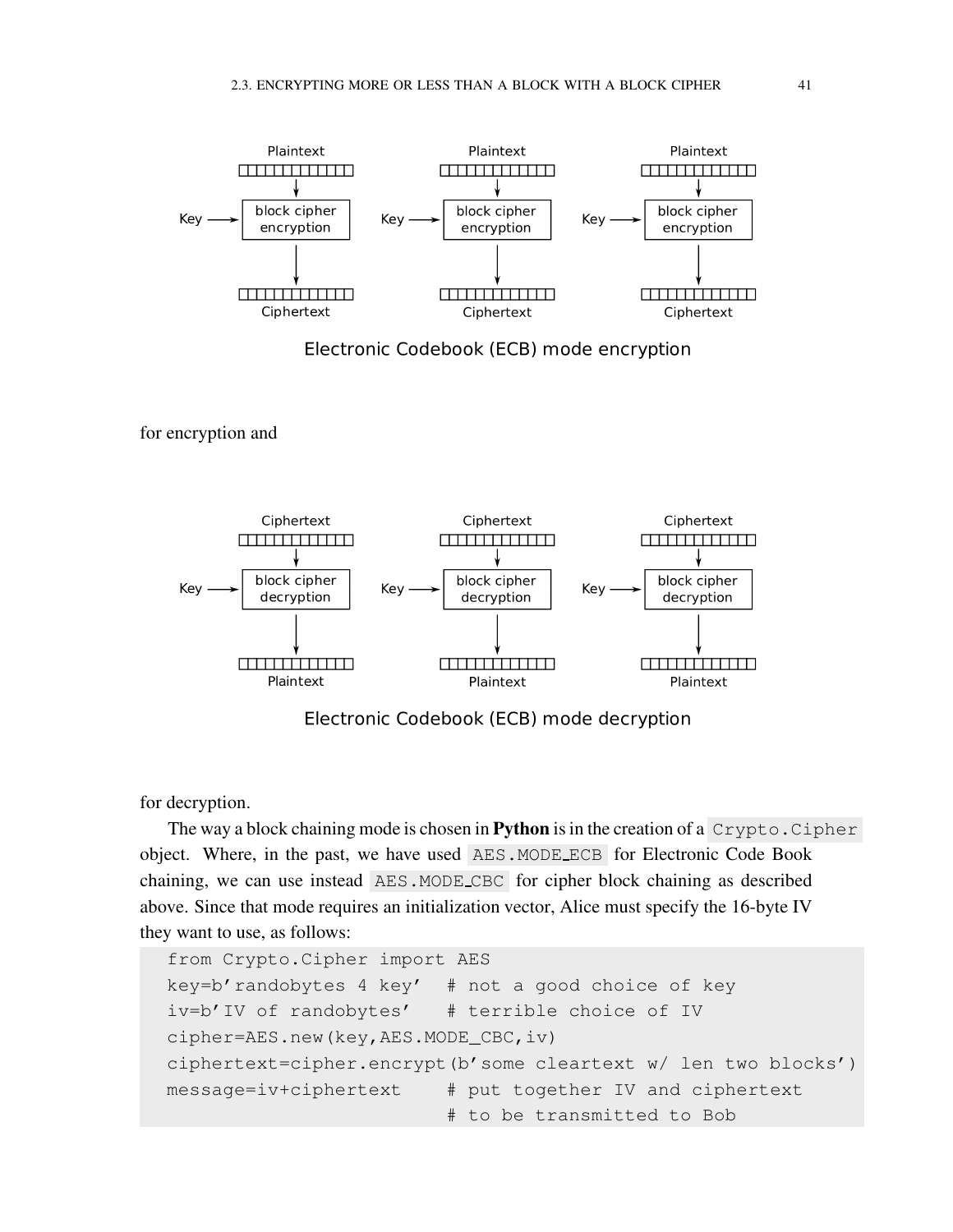The original message can then be recovered with

```
from Crypto.Cipher import AES
key=b'randobytes 4 key' # Bob must know the same key
iv=message[:16] # Bob grabs the IV out of the message
ciphertext=message[16:] # the rest of the message is ciphertext
cipher=AES.new(key,AES.MODE_CBC,iv)
cleartext=cipher.decrypt(ciphertext)
```
Note that the Crypto.Cipher object is stateful in CBC mode – meaning that it remembers what it has seen before. When it is created, it uses the given IV to start the chaining, but thereafter, every call to encrypt chains off of the previous block. That is, the way of encrypting the two-block cleartext b'some cleartext w/ len two blocks' described above yields exactly the same result as doing instead

```
from Crypto.Cipher import AES
key=b'randobytes 4 key' # not a good choice of key
iv=b'IV of randobytes' # terrible choice of IV
cipher=AES.new(key,AES.MODE_CBC,iv)
ciphertext_part1=cipher.encrypt(b'some cleartext w')
ciphertext_part2=cipher.encrypt(b'/ len two blocks')
ciphertext_full=ciphertext1+ciphertext2
message=iv+ciphertext # put together IV and ciphertext
                         # to be transmitted to Bob
```
# Reading Response 2.3.2

Does all of this make sense? What was new or interesting, or what was old and uninteresting? Can you think of a different (or better) approach to block chaining? Do you see why chaining is good, and why an initialization vector is a good idea?

Finally, we can see to what extent block chaining makes a version of AES which satisfies Shannon's diffusion condition ... to some extent.

Code Task 2.3.5

Re-do Code Task [2.3.4](#page-46-0) but now using AES in CBC mode.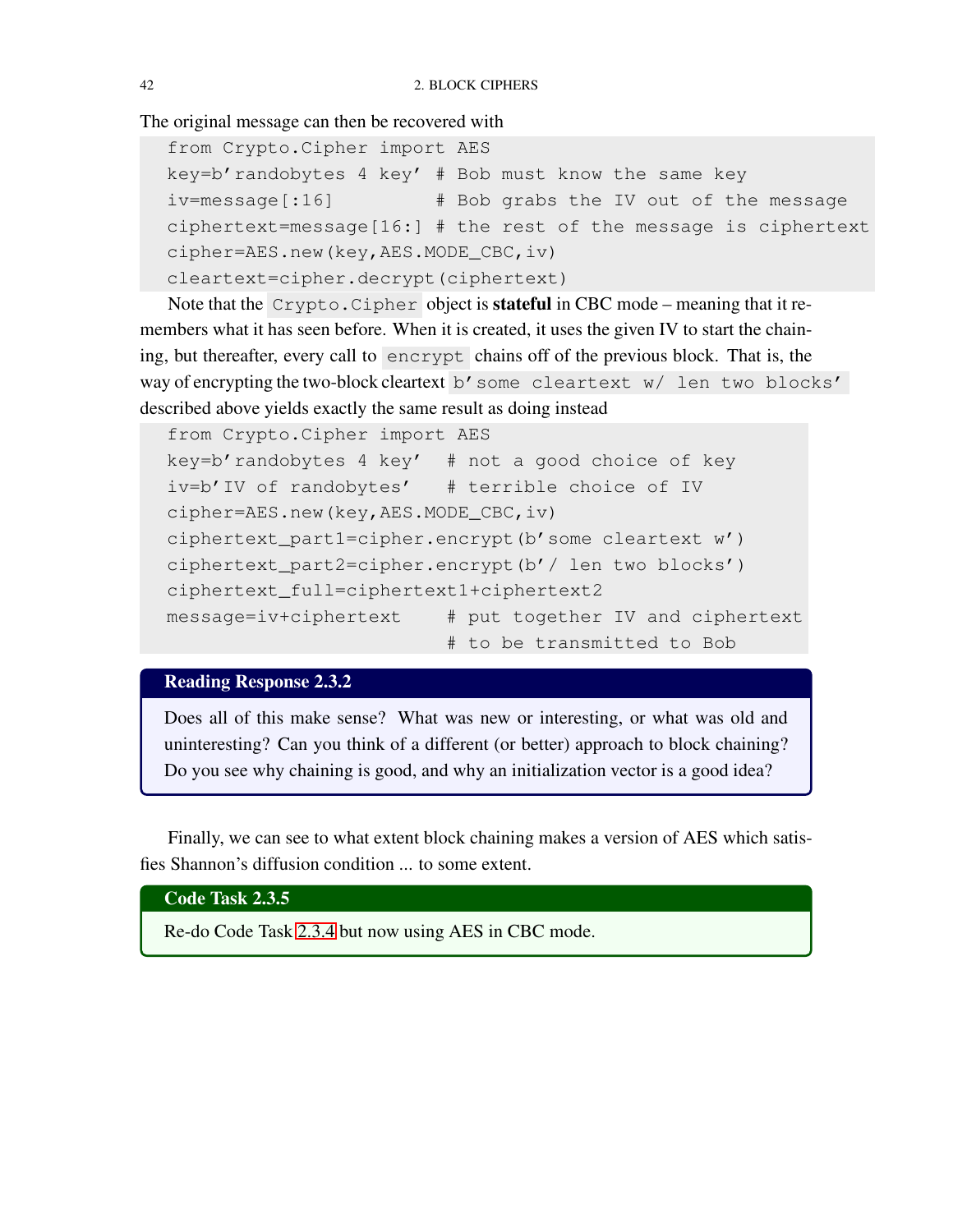### 2.4. Some concluding observations for block ciphers

Modern block ciphers like AES can run quite fast (that should have been the conclusion of Coding Task [2.2.1\)](#page-42-0). Using some, but not all, block chaining modes, they can satisfy Shannon's diffusion condition, at least a sort of *forward diffusion* in that when two messages differ by one bit, then about half the bits in the corresponding blocks in the two ciphertexts are different, and also for all blocks after (but not before!) that one.

This makes block ciphers quite good to use in practice... assuming they're secure. Fortunately, at the moment, there is no known, general-purpose attack against the AES cryptosystem better than brute force.

Let's think through some issues around a brute-force attack on AES. The key size we've been using is 16 bytes, or 128 bits. If a random key is chosen, then  $2^{127}$  keys will have to be tried, on average, in a brute-force attack before the correct one is guessed.  $2^{1}27$  is about  $1.7 \times 10^{38}$ , which means that if you could check a billion possible keys a second, then it would take roughly 100 billion times the life of universe (which is around  $4.3 \times 10^{17}$ seconds) to do one brute-force attack on AES.

### Code Task 2.4.1

We should at least try a brute-force attack against AES ... at least in a very special case (we don't want to wait billions of times the life of the universe!).

Suppose Eve thinks Alice has sent her password to Bob in a message which was encrypted with the AES cipher using Electronic Code Book mode chaining. Eve also knows that Alice and Bob's favorite number is 17, so she thinks that they will probably use a key which is mostly 17s. In fact, Eve guesses that the key will be 15 bytes all with the value 17 followed by one new, random byte.

Eve can try all possible keys of this form with code like this:

```
key_ints=[17]*16 # last 17 is probably not right,
                        # it's just here to make a list of
                        # the correct length
  for i in range(256):
     key\_ints[15]=ipossible_key=bytes(key_ints)
     # make an AES object with that possible_key
     # and use it to try decrypting the ciphertext
Eve also guesses that the word "password" will appear in the cleartext. Python
has a nice command to check if a substring is present in a string, the command
in , which works both with normal strings and substrings and also byte strings and
```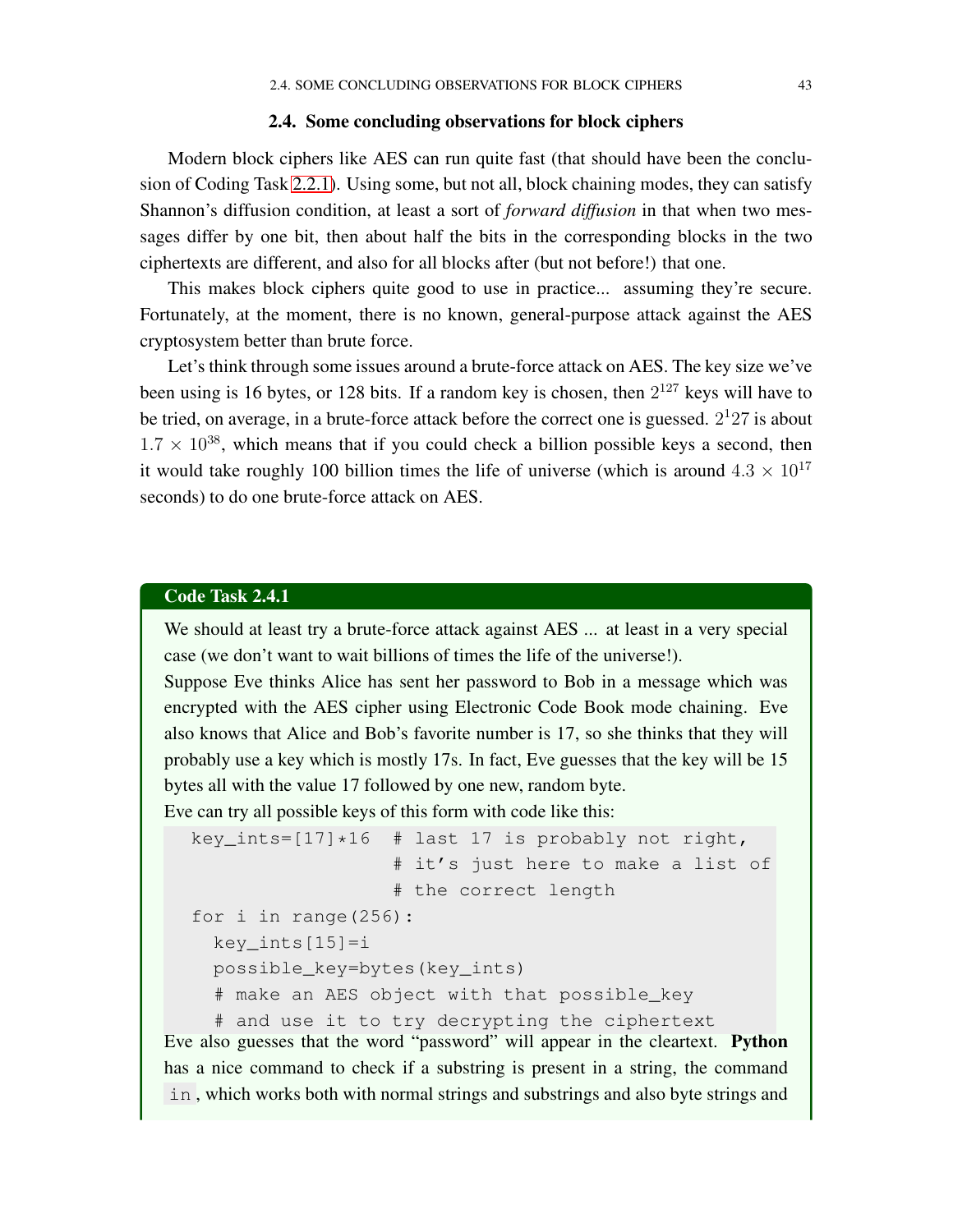potential byte substrings. Eve can use this as follows:

```
# inside a loop making attempted decryptions which
# are in a variable possible_cleartext
if b'password' in possible_cleartext:
  print ('Found the cleartext! It should be: ', end='')
 print(possible_cleartext)
```
If Eve were to try the above approach to decrypt the stolen ciphertext b"h9\xf2\x12,\x5e.\xab\xf4M\x1e\xf5\xc9\xcea\r" what password would she find, and what would be the key that unlocked it? [Show all of Eve's code as well as answering those questions!]

### Code Task 2.4.2

Repeat the previous Code Task [2.4.1,](#page-50-0) but suppose now that Eve thinks that only the first 14 bytes of the key are 17s, the last two might be anything.

In this situation, try to use the same general approach (but probably with two nested loops, to try all 256 possible bytes in both of the last two bytes of the key) to decrypt the stolen ciphertext

<span id="page-51-0"></span>b"\xe0\xb3W\x94/X\xe7.\x93\xda\xe9\xed\xde\xedT\xfe"

### Bonus Task 2.4.1

Repeat the prior Code Task [2.4.1](#page-50-0) one more time, but suppose now that Eve thinks that 15 of the bytes of the key are 17s, while the last byte – call it the "wildcard key byte" – might be anything ... and that wildcard byte might be at any location of the key.

In this situation, try to use the same general approach (but probably with two nested loops, one to loop through the 16 possible locations for the wildcard key byte, the other then to try all 256 possible values for the wildcard byte) to decrypt the stolen ciphertext

```
b"0\xbd\x9e*\x9b\xd4\x03\xa58<\xfa\x0e\x86J\xfd@"
```
In the Code Tasks [2.4.1](#page-50-0) and [2.4.2](#page-51-0) and the Bonus Task [2.4.1](#page-51-1) above, we imagined that Eve would somehow know that the cleartext behind the ciphertext she had stolen contained the substring b'password' . This kind of thing has a name:

DEFINITION 2.4.1. If a cryptanalyst is trying to discover the cleartext which generated a particular ciphertext and knows (or at least hopes) some substring of the unknown full cleartext, then that substring is called a crib.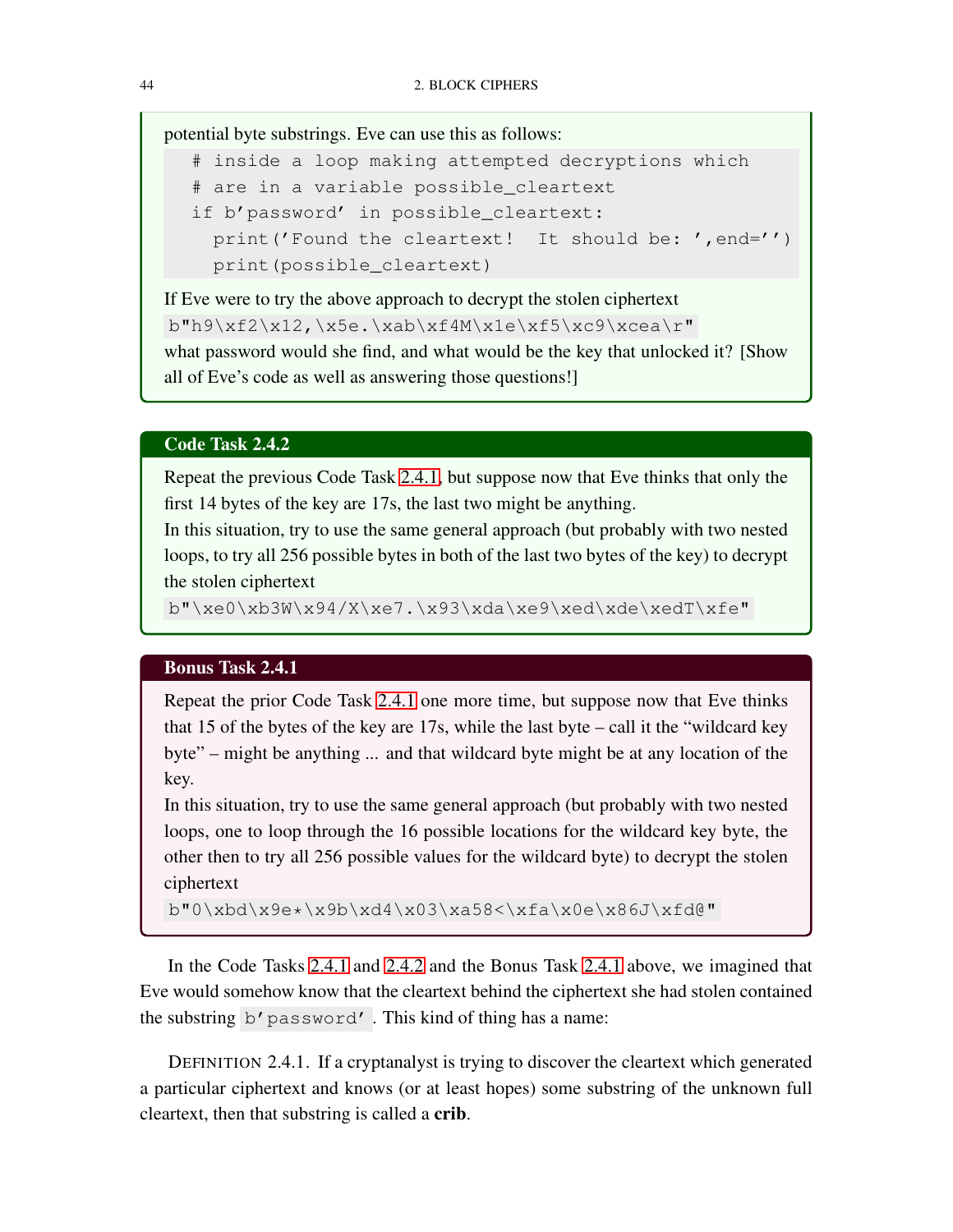Cribs are actually not all that uncommon. Cleartexts often have a standard header which includes the date and time, which the cryptanalyst might know for other reasons, so the correctly formatted time-and-date string can be used as a crib. Famously, the Nazi military communications during WWII always included a well-known phrase signaling fealty to the leader of the Third Reich<sup>[2](#page-52-0)</sup>, which could be used as a crib.

# Reading Response 2.4.1

Does all of this make sense? What was new or interesting, or what was old and uninteresting? Can you think of a "crib" in messages you often send or receive, maybe to or from a family member, or someone (or some organization) with which you regularly communicate on the 'net for work, school, or entertainment?

### Bonus Task 2.4.2

Here's an entirely non-coding Bonus Task:

Cribs were very important in cracking the Enigma cryptosystem which was used by the Nazis during WWII – which shortened the war by years, it has been estimated (see ["Alan Turing: The codebreaker who saved 'millions of lives'"](https://www.bbc.com/news/technology-18419691) from [The BBC\)](https://www.bbc.com/). Write a one-page (or so) "mini-paper" on the Enigma, as a cryptosystem, its role in history, and something about how it was cracked. This should include

- A short description of how the Enigma cryptosystem worked use as many of the technical terms from this course that you can (*e.g,*, what was the *keyspace*, was it a *mono-* or *polyalphabetic cryptosystem* or neither, *etc.*); this should be about half of your "mini-paper."
- A very short description of the Enigma's historical role in the war; about one sixth of your "mini-paper."
- A short, very high-level description of the effort made by the Allies to crack the Enigma cryptosystem – mention *cribs*; about one third of your "minipaper."

Sources you might use are:

- The BBC story mentioned above.
- [The Wikipedia page "Enigma machine"](https://en.wikipedia.org/wiki/Enigma_machine)
- [The Wikipedia page "Cryptanalysis of the Enigma"](https://en.wikipedia.org/wiki/Cryptanalysis_of_the_Enigma)
- [The Crypto Museum'](https://cryptomuseum.com/index.htm)s page ["History of the Enigma"](https://cryptomuseum.com/crypto/enigma/hist.htm)

We have seen that block ciphers can be fast, easy to use, and highly secure.

<span id="page-52-0"></span><sup>&</sup>lt;sup>2</sup>Which we will not quote exactly here, because it would be unpleasant to have that odious phrase be a substring of this book!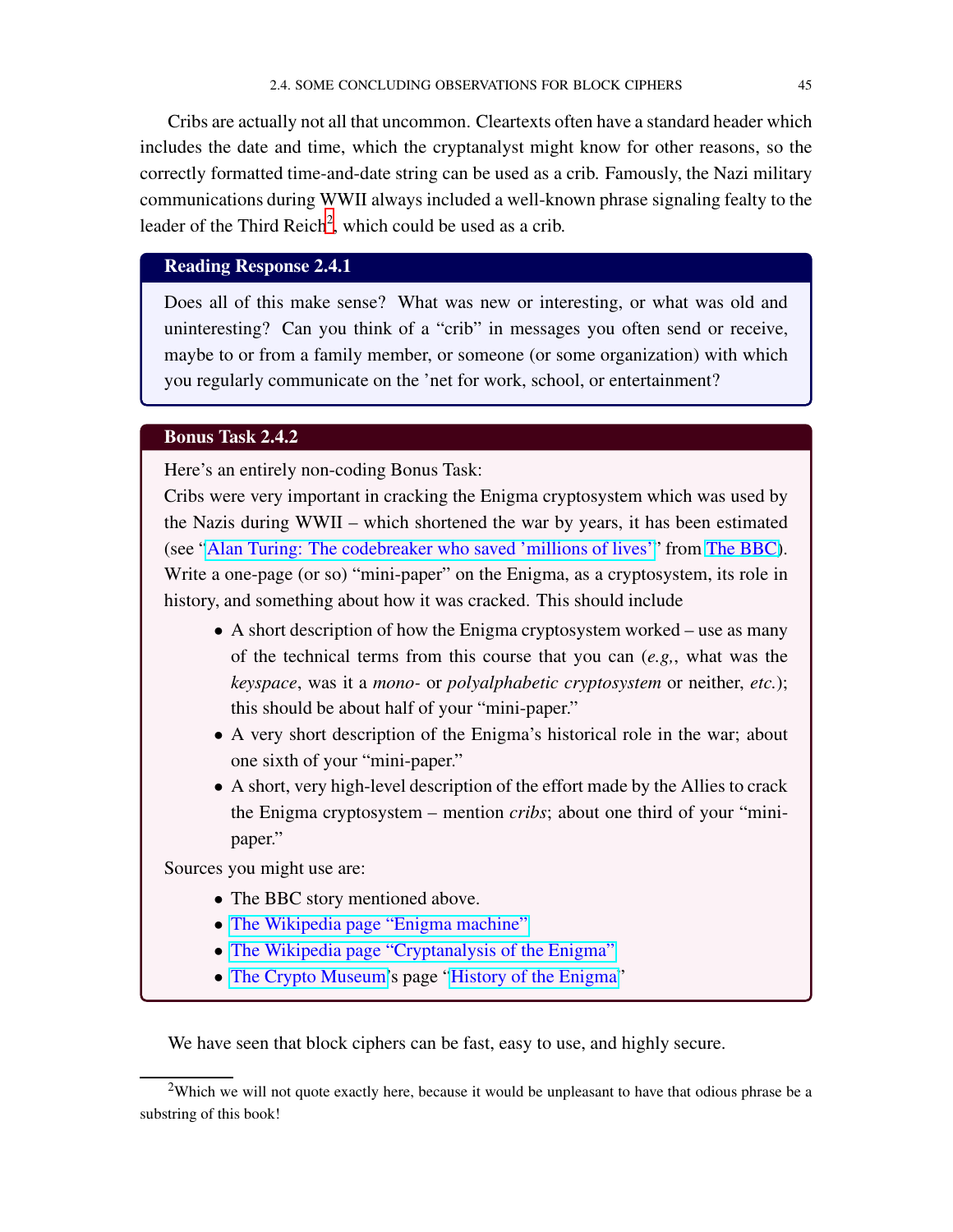#### 46 2. BLOCK CIPHERS

But we did see that the security is based in part on the size of, and lack of structure in, the keys: it was that keyspace of size  $2<sup>1</sup>28$ , along with a lack of some foolish structure like "15 of the 16 bytes are just representations of the number 17," which made AES so secure.

Which means that it is really important for Alice and Bob to be able to share – very accurately, since even a single incorrect bit with scramble their messages catastrophically! – a large, random-seeming key. In the modern, networked, world, where we often want to share valuable information very securely with people whom we may have never met in person, this is a serious defect. You may want to get your credit card number to an online store from your laptop, first through the open WiFi at a coffee shop, then across the (insecure by design) Internet! Cryptography is clearly a vital tool to do a thing like that, but the cryptosystems we have seen so far all require a shared secret, the key, which is hard to achieve in common modern situations like this.

In the next chapter we start to talk a solution to this problem of key sharing: cryptosystems where [part of] the keys can be public,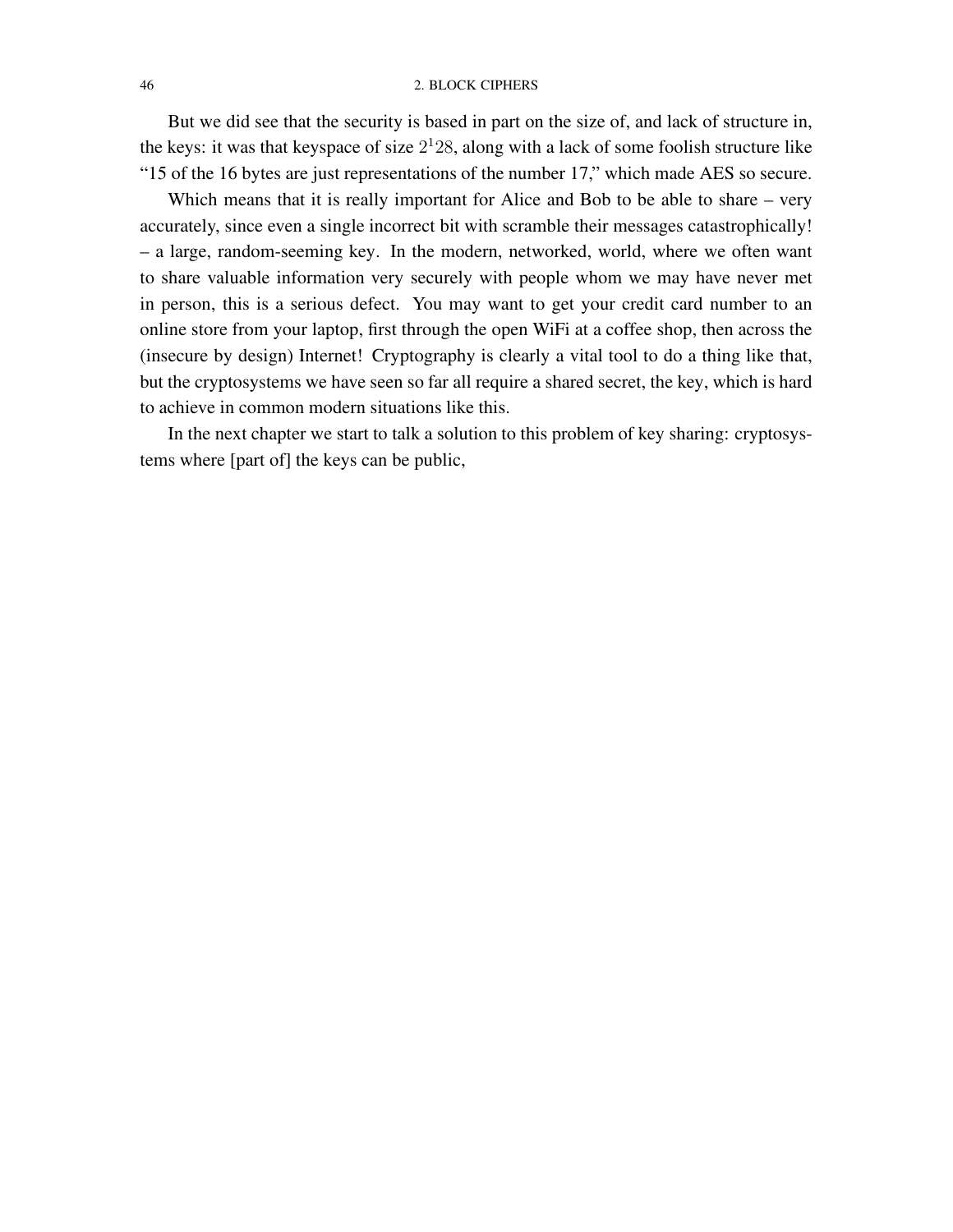### CHAPTER 3

# Asymmetric [Public-Key] Cryptosystems

We have seen that there are secure, fast, (relatively) easy-to-use cryptosystems, but which do require a special activity before the regular communication can start: secure, secret key sharing. There are various approaches to getting around the practical difficulty this may present in the real world (such as, noted above, getting your credit card number securely to an online vendor with whom you have not had the opportunity to perform the secret key-sharing ritual), including:

- There are protocols which allow two parties to create a shared secret by exchanging messages on a public network: Alice and Bob must merely exchange two messages and they will end up with a common secret value that Eve, even if she saw both of the messages, will not be able to compute. That shared value can then be used, directly or after further processing, as the key for a block cipher for more secure communication. The most famous of these protocols is Diffie-Hellman key exchange, about which more information can be found, *e.g.*, here:
	- [The Wikipedia page "Diffie-Hellman key exchange"](https://en.wikipedia.org/wiki/Diffie-Hellman_key_exchange)
	- [a nice survey article](https://ieeexplore.ieee.org/document/1006971) [[Hel02](#page-86-2)]
	- [the original paper about their discovery by Diffie and Hellman](https://citeseerx.ist.psu.edu/viewdoc/summary?doi=10.1.1.37.9720) [[DH76](#page-86-3)]

The details of Diffie-Hellman are based on some modest mathematics: it is quite accessible to an advanced undergraduate mathematics major. It's security rests on a hypothesis which is widely believed – but not proven! – by many mathematicians and computer scientists.

- Instead of basing a secure way for parties to build a shared secret by communications over a public channel on theoretical hypotheses, there is way to do the same thing using some specialized hardware and a deep understanding of quantum mechanics. Called quantum key distribution, [QKD] and invented in the 1980s, this approach has been demonstrated first in the laboratory over ever longer distances since then, but is not yet in wide use in practice. For more information:
	- [The Wikipedia page "Quantum key distribution"](https://en.wikipedia.org/wiki/Quantum_key_distribution)
	- a general introductory site: [Quantum computing 101](https://web.archive.org/web/20131225083723/https://uwaterloo.ca/institute-for-quantum-computing/quantum-computing-101)
	- [the original 1984 research paper on this subject, by Bennett](https://arxiv.org/pdf/2003.06557.pdf) and Brassard [[BB20](#page-86-4)]
- Another approach, with wide and interesting application is the subject of most of this chapter: asymmetric cryptosystems.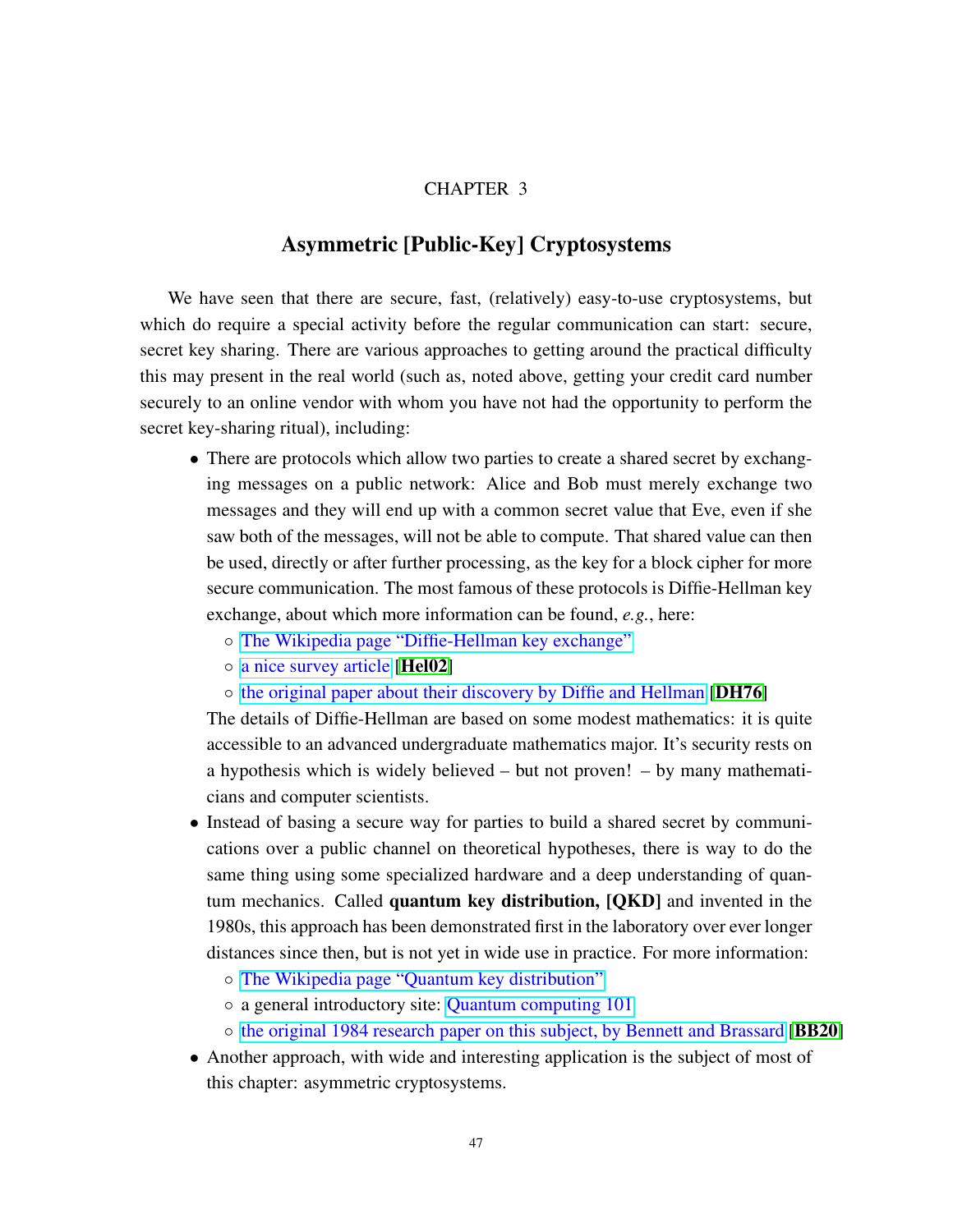### 3.1. Symmetric, asymmetric, and salty cryptosystems: basics

Looking more closely, the problem we noticed at the end of the last chapter stems from the fact that Alice and Bob both have to have the same key to encrypt and decrypt, which they must therefore keep away from Eve. After all, if Eve had the key, she could encrypt and send messages to Bob pretending that they came from Alice, and Eve could also intercept and decrypt the real messages that Alice was sending to Bob. That's the problem with using the same key. Cryptosystems that do this have a name:

DEFINITION 3.1.1. A symmetric cryptosystem is one in which the same key is used both to encrypt cleartexts to ciphertexts and also to decrypt ciphertexts to cleartexts. Sometimes symmetric cryptosystems are also called private-key cryptosystems.

Graphically, symmetric cryptosystems work like this:

| private agreement                 |                                                             |                                   |  |  |
|-----------------------------------|-------------------------------------------------------------|-----------------------------------|--|--|
| Alice                             | of shared key $k$<br>$\longleftrightarrow$<br>$\rightarrow$ | <b>Bob</b>                        |  |  |
|                                   | on public network                                           |                                   |  |  |
|                                   | (where Eve is watching)                                     |                                   |  |  |
| creates cleartext message $m_A$ ; |                                                             |                                   |  |  |
| using k, encrypts $m_A$ to $c_A$  |                                                             |                                   |  |  |
| and transmits $c_A$               | ciphertext $c_A \rightarrow$                                | receives $c_A$ ;                  |  |  |
|                                   |                                                             | using k, decrypts $c_A$           |  |  |
|                                   |                                                             | and recovers cleartext $m_A$      |  |  |
|                                   |                                                             | creates cleartext message $m_B$ ; |  |  |
|                                   |                                                             | using k, encrypts $m_B$ to $c_B$  |  |  |
| receives $c_B$ ;                  | ciphertext $c_B$                                            | and transmits $c_B$               |  |  |
| using k, decrypts $c_B$           |                                                             |                                   |  |  |
| and recovers cleartext $m_B$      |                                                             |                                   |  |  |
| etc                               |                                                             |                                   |  |  |

# Symmetric [private-key] cryptosystem, graphically:

The problem we're dealing with now is the initial private agreement of the secret key  $k$ . A way to get around this problem would be if Alice and Bob used different keys for encryption and decryption. There's a name for this type of cryptosystem:

DEFINITION 3.1.2. An asymmetric cryptosystem is one in which one key  $k_e$  – called the encryption or public key  $-$  is used to encrypt cleartexts to ciphertexts, while a different key  $k_d$  – called the **decryption** or **private key** – is needed to decrypt ciphertexts to cleartexts.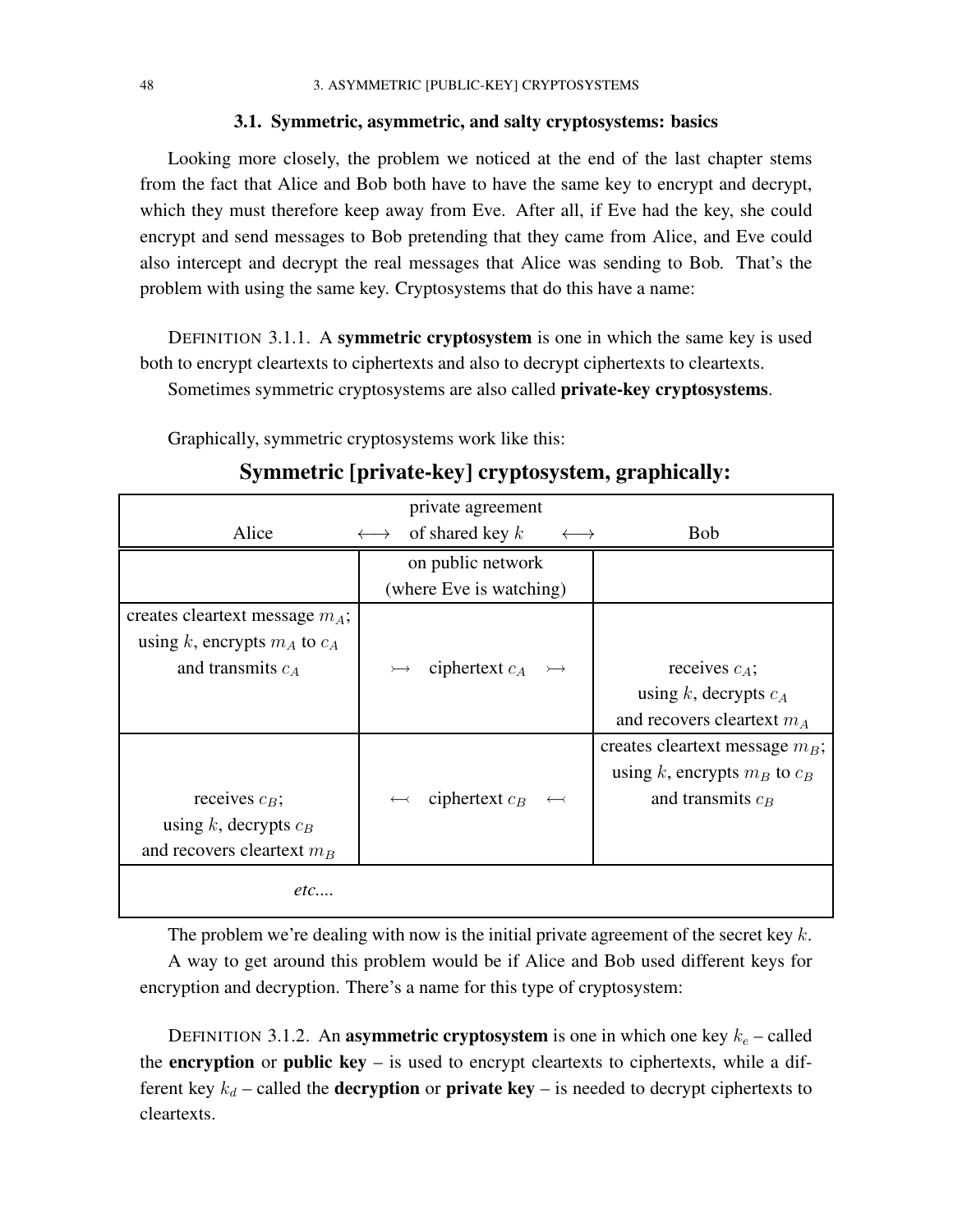Sometimes asymmetric cryptosystems are also called public-key cryptosystems, because usually when one is using them, one posts one's encryption key  $k_e$  in a public place to everyone to see and use.

Graphically, asymmetric cryptosystems work like this:

# Asymmetric [public-key] cryptosystem, graphically:

| Alice                                  |                       | on public network                          |                       | <b>Bob</b>                             |
|----------------------------------------|-----------------------|--------------------------------------------|-----------------------|----------------------------------------|
|                                        |                       | (where Eve is watching)                    |                       |                                        |
| generate key pair $(k_e^A, k_d^A)$     |                       |                                            |                       | generate key pair $(k_e^B, k_d^B)$     |
| download $k_e^B$                       | $\longleftrightarrow$ | public encryption key $k_e^B$              | $\longleftrightarrow$ | publish $k_e^B$                        |
| publish $k_e^A$                        | $\rightarrowtail$     | public encryption key $k_e^A \rightarrow$  |                       | download $k_e^A$                       |
| create cleartext message $m_A$ ;       |                       |                                            |                       |                                        |
| using $k_e^B$ , encrypt $m_A$ to $c_A$ |                       |                                            |                       |                                        |
| and transmit $c_A$                     |                       | $\rightarrow$ ciphertext $c_A \rightarrow$ |                       | receive $c_A$ ;                        |
|                                        |                       |                                            |                       | using $k_d^B$ , decrypt $c_A$          |
|                                        |                       |                                            |                       | and recover cleartext $m_A$            |
|                                        |                       |                                            |                       | create cleartext message $m_B$ ;       |
|                                        |                       |                                            |                       | using $k_e^A$ , encrypt $m_B$ to $c_B$ |
| receive $c_B$ ;                        |                       | ciphertext $c_B \leftrightarrow$           |                       | and transmit $c_B$                     |
| using $k_d^A$ , decrypt $c_B$          |                       |                                            |                       |                                        |
| and recover cleartext $m_B$            |                       |                                            |                       |                                        |
| etc                                    |                       |                                            |                       |                                        |

# Reading Response 3.1.1

Does all of this make sense? What was new or interesting, or what was old and uninteresting? Do you understand how Alice and Bob would use an asymmetric cryptosystem?

The most basic part of designing *secure* asymmetric cryptosystems is that it must be infeasible for Eve to compute the decryption key  $k_d$  even when she knows the [public] encryption key  $k_e$ . After all, the encryption key is public, so if it were feasible to do this calculation, Eve would simply do that and be able to decrypt all ciphertexts herself.

Another consideration for the security of these systems is that the space of possible decryption keys must be very large. Otherwise, Eve could simply do the brute-force attack of trying all of the possible decryption keys.

Actually, for asymmetric cryptosystems there is another possible brute-force attack which goes like this: If Eve had a pretty good idea of a fairly small set of possible messages that Alice might be encrypting to send to Bob, Eve could simply use the public encryption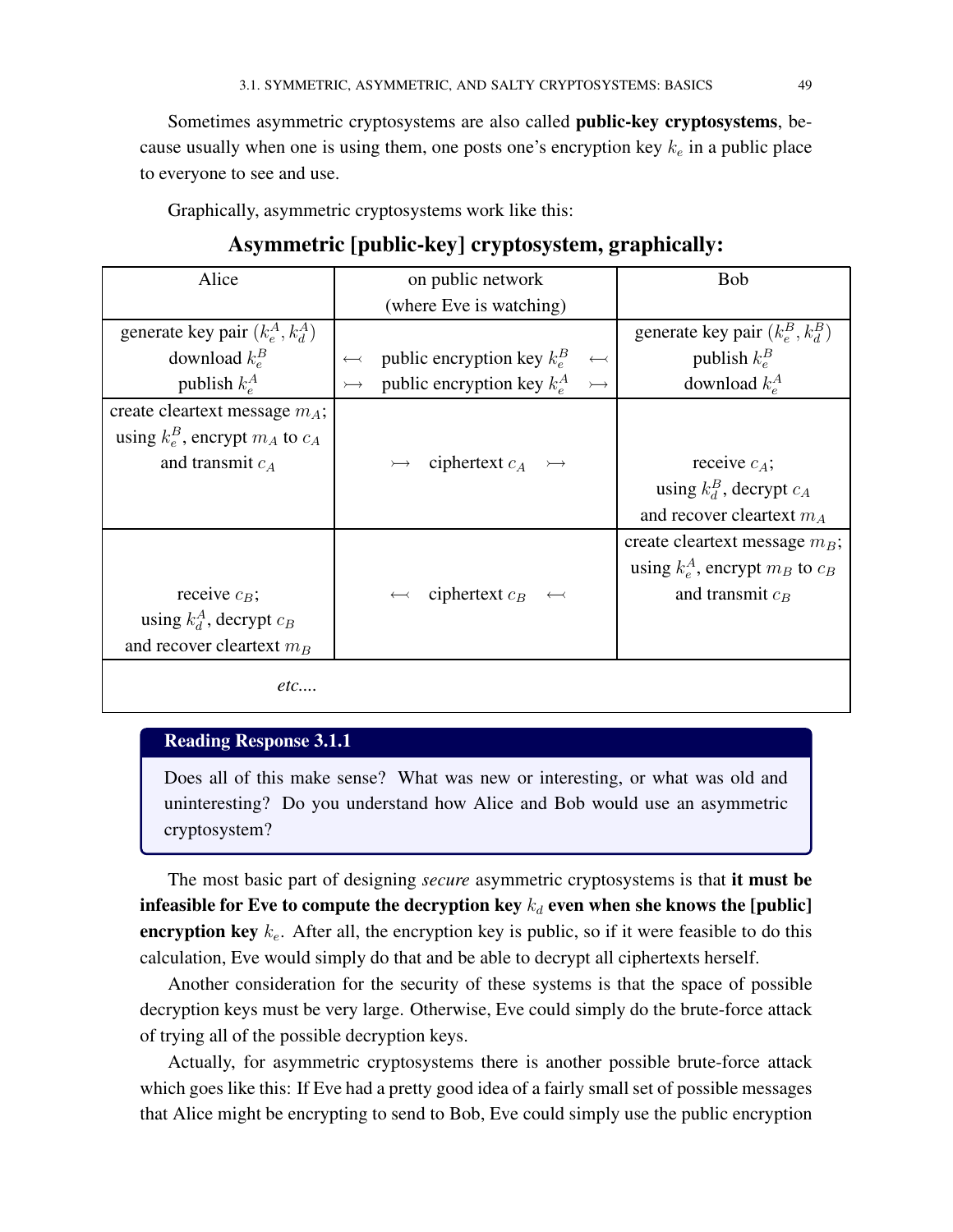key herself and do all of those encryptions. If one her guesses for the original message was correct, then its encryption will be the same as the ciphertext which she saw on the public network, going from Alice to Bob. Therefore, the space of possible messages must be quite large to prevent this kind of brute-force attack.

There is actually a nice way to prevent this message space-based brute-force attack, by making a cleartext message artificially larger before encrypting it. One usually does this by adding some

DEFINITION 3.1.3. Cryptographic salt is random data added to a message Alice wants to sent to Bob before she encrypts it, which is automatically removed at Bob's end, after he decrypts the ciphertext.

Once Alice salts her message, if Eve wants to do the message space-based brute-force attack, she must try encrypting all possible messages Alice might have sent, *plus* all possible random choices of salt. With even a relatively modest number of salt bits, this will make this brute-force attack entirely too time-consuming.

# Reading Response 3.1.2

Does all of this make sense? What was new or interesting, or what was old and uninteresting? Do you understand this new, "message space-based brute-force attack" and how cryptographic salt prevents it?

One last remark about keys and *generating them*, for asymmetric cryptosystems: Keys for asymmetric cryptosystems are more delicate than for symmetric cryptosystems. Typically, one picks a private/decryption key of a certain size – large, to prevent brute-force attacks, and often using strong randomness, also to prevent brute-force attacks which would be possible if the adversary knew something about the structure of the keys you are likely to choose.

Then one does a computation using that private/decryption key to create the corresponding public/encryption key. This computation must be very hard to *undo*, since otherwise Eve could find the private key from knowing its public key!

Therefore the whole process of key creation can be quite complicated for asymmetric cryptosystems. Implementations must have a key generation step which can actually be quite time-intensive, but which is run only once by the person who wants to be able to receive encrypted messages from strangers on the 'net. This is of course in contrast with the situation of symmetric cryptosystems, where Alice and Bob simply agree upon some key with the correct number of bytes, however they want, and start encrypting and decrypting right away: there is no special "*key generation*" step for symmetric cryptosystems.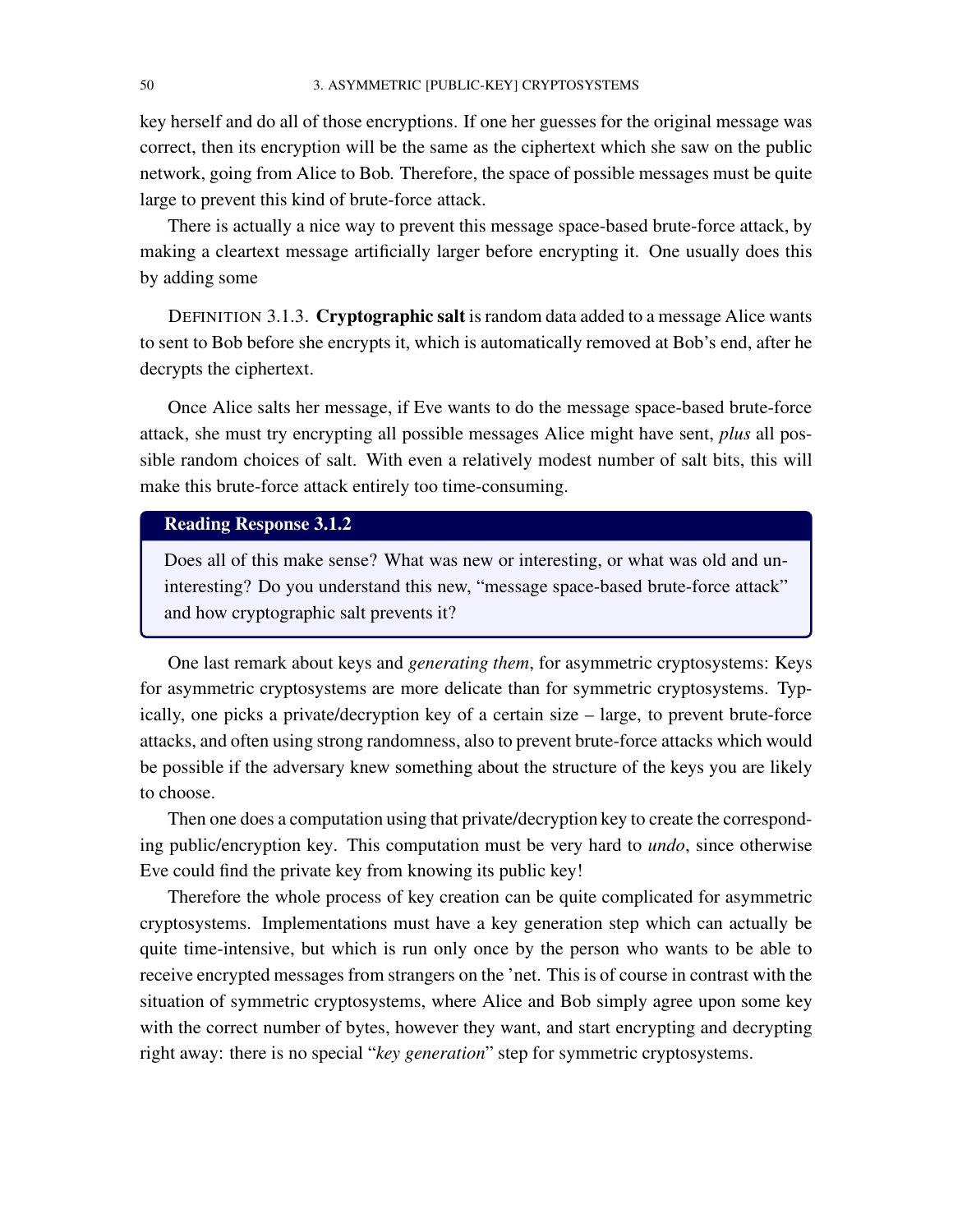### 3.2. Using the RSA asymmetric cryptosystem in Python

<span id="page-58-1"></span>One of the oldest and still most widely used<sup>[1](#page-58-0)</sup> asymmetric cryptosystems is know as RSA, so named in honor of its three inventors: Ron Rivest, Adi Shamir, and Leonard Adleman. We're going to use a Python implementation of RSA to explore the basic features of using asymmetric cryptosystems such as key generation, encryption, and decryption, first in an entirely straightforward way that is not entirely secure. Then we will revisit these basic functions in a slightly more complex configuration that is actually secure.

3.2.1. Straightforward – not completely secure! – RSA in Python. The Python module Crypto has a submodule Crypto.PublicKey which implements a class RSA . You can use this class by the usual

from Crypto.PublicKey import RSA

The first thing to do with an RSA object is to generate a new one, using

key=RSA.generate(n)

where  $n$  is the number of bits in (part of) the key. The values allowed for this parameter must be at least 1024, and must be a multiple of 256.

As is often the case, the larger the key, the more secure is the cryptosystem but the slower are the calculations to generate the key and also to do encryption and decryption. Common values one sees in use today are 1024 and 2048, although also 4096 is not unusual.

### Code Task 3.2.1

Write a Python function timeRSAkeygen(n) which takes as input a key size n and generates 100 RSA keys of that size. Time how long each key generation takes, using the approach to measuring execution time in Code Task [2.2.1,](#page-42-0) and append that new execution time to a list. timeRSAkeygen(n) should then return the average of that list of 100 times.

Then run that program timeRSAkeygen(n) for the key sizes which start at 1024 and go up to 4096 in steps of  $256$  – that is, for values of  $\overline{p}$  ranging over the list  $[x for x in range(1024, 4097, 256)]$  – and print out for each key size the average key generation time produced by timeRSAkeygen(n) for that key size.

<span id="page-58-0"></span><sup>&</sup>lt;sup>1</sup>In a sense, this is unfortunate: to get the same security with RSA as with elliptic curve cryptosystems, much larger keys must be used and so the computations are significantly slower. The advantage of RSA is probably that it is based on mathematics that is at the level of advanced undergraduates, while elliptic curve cryptosystems are based on mathematics at the graduate level.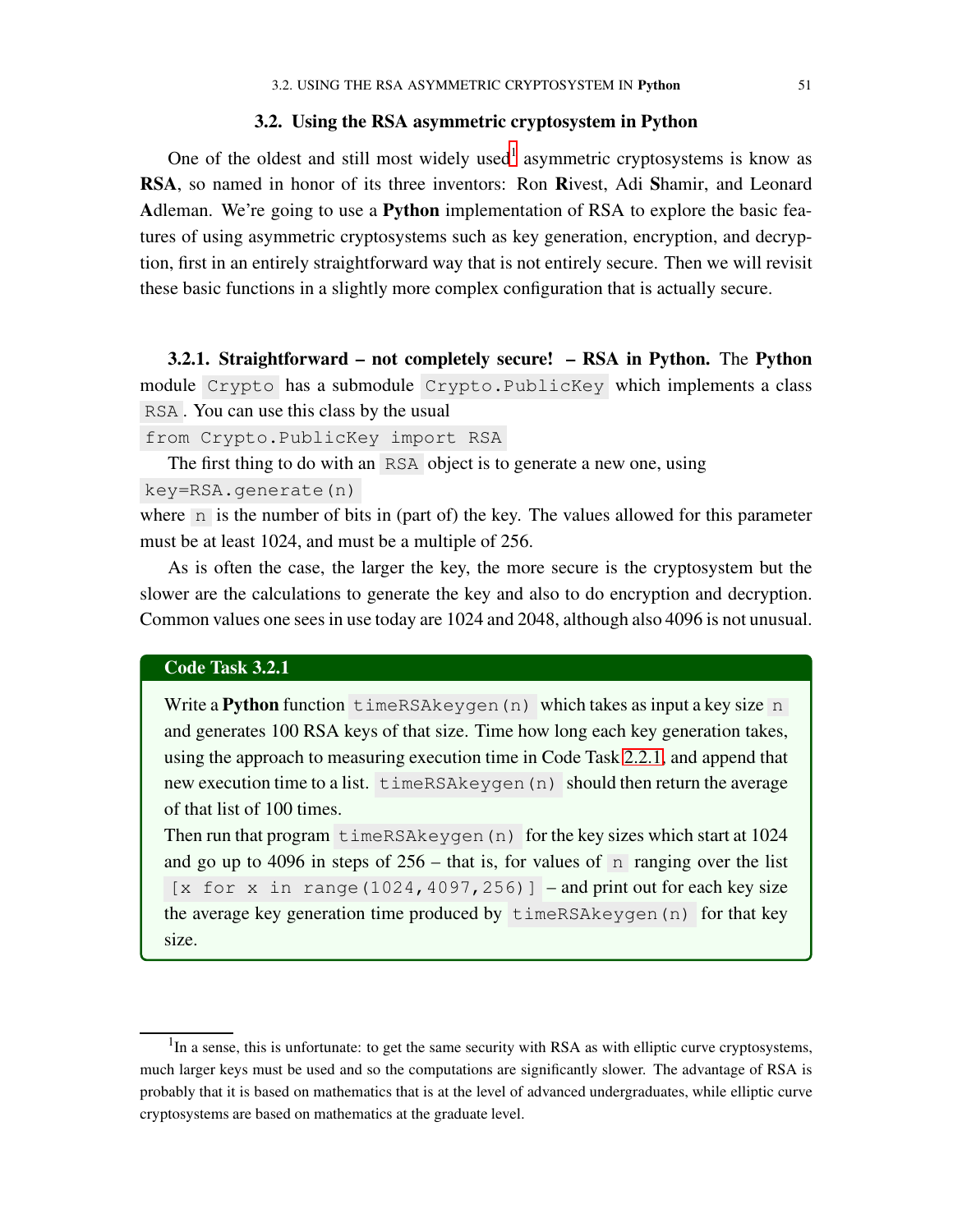### Bonus Task 3.2.1

Make a plot of the timing information you just gathered. That is, for each key length, you computed the average amount of time it took per generation of a key of that size over 100 times. Now make a line plot where the  $x$  values are those key sizes and the corresponding y values are the average key generation times for that size key. Make sure your graph has a title and  $x$ - and  $y$ -axis labels.

If you are not familiar with making simple line plots in Python, just do a search for "python line plot" and there will be literally hundreds of pages with quickstart guides to making line plots with matplotlib.pyplot , many including code that you can copy and easily adapt.

Let's look at one of those keys generated with RSA. generate, using a method exportKey<sup>[2](#page-59-0)</sup> of the RSA class:

```
>>> from Crypto.PublicKey import RSA
```

```
>>> key = RSA.generate(1024)
```

```
>>> key.exportKey()
```
b'-----BEGIN RSA PRIVATE KEY-----\nMIICXQIBAAKBgQDRpxdIHxJTp uM3R/mHKurOrAXnJ5a/nlucxvst3lpHVcs9Yv+Q\nTTtOrDVvgs7BBq2pdjO DOYxEmAX2GGDuJIFMKZ8Se2ZUGWeJZ0sJolUoANQ0ihIj\nD7zvFz40kuWLU 7imSMOlQpWk35lyN2BR4I6DvAo6f4JKzEJ1l2wuig+75QIDAQAB\nAoGAQsK HamLijhq1fdQAhGdJMBidJJd5rHj7yTefomKMsuyB9IFCyiuduBakSWcI\n+ XRr9mt6Sc4YeXtDYrMuooajWQ6Ltg8sGqjpDtrYzPILiVgN8fXz1R2TKAePr ZUO\nKazRnkMN6QcgX1xilfXFtr3Q2OB67dpnVwK3mtAI3E6tZ4ECQQDZWho gDB3+xkkO\nES0mH0DtyeEbLSknAF84/xSylD58vVYvwWGma4dHEmZcjKEob c8dQQrndBm8jVQS\niDblKjhhAkEA9u6EZfk+JqeuoUleirRI5X1Kwvy8jo7 7kEf3noVBE3Eve9eJgcX2\nO+ZrAWke3tKqqu6+Tdy9AKkgl1s5EdfiBQJBA K3My7k2l0Gj4sT53SVvtmaumG83\nxIFoXbxg1Hcb7X+nkuRq+R+vOiQNxYZ Z+YAvln8pBIQhpXbNeB29iE/lW+ECQFWB\nxqshIdp02k3TgD97qnp9ZnQa3 Jho/se5hA+KiTxYR18VBfLAQEIByjAU3LHANYU3\nYwLHW1NtPXHsDtkU7pk CQQC4N+Q/IHEY/Sc+fvha5x8zdWmGwODheGJ6Q2i6GN+I\n9LvYjKW5hZ1Gi rUBjonzNi1vrQsaaVZatRsLa1iwTRIa\n-----END RSA PRIVATE KEY-----'

Notice a couple of things about this:

• Apparently this is a **private key**: that is, it is the sort of thing, in an asymmetric cryptosystem, that must be kept secret.

<span id="page-59-0"></span><sup>&</sup>lt;sup>2</sup>This method may be called export key if you are using a different version of the Crypto module.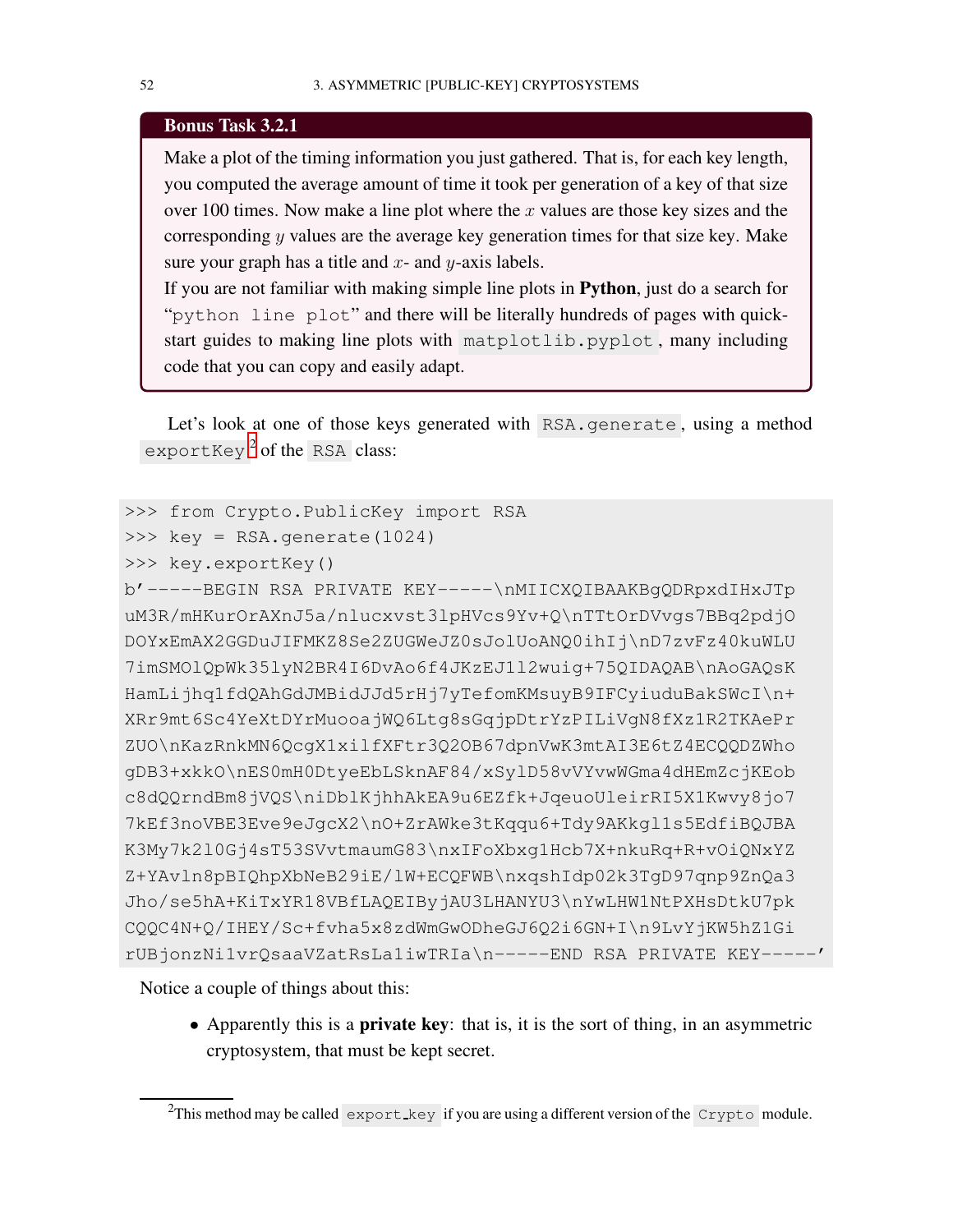• Also, when one exports a key, it is a byte string. This means that if you want to write this to a file, you need to open the file with a command like file\_handle = open("filename", "wb") The " $wb$ " there means that the file is being opened for writing in byte mode.

If you can export a key, it stands to reason that you can also import one. In fact, this is quite easy: suppose that private key byte string were stored in a variable exported key. Then you could make an identical RSA object by

```
>>> from Crypto.PublicKey import RSA
```
>>> new\_key = RSA.importKey(exported\_key)

and that  $new_{key}$  will have all of the properties and uses as the original  $key$ , above.

### Code Task 3.2.2

Write a Python function gen\_save\_RSA\_private(n, name) which takes as input a key size n and a string name . The function should generate an RSA key of size n and store it in a file with the given name. It should also return that instance. Then write a Python function recall RSA private (name) which takes as input a string name . It should open the file with that name , create an instance of the RSA class with the key value stored in that file, and it should return that instance. The ideas is that you should be able to use these functions in situations like:

```
>>> from Crypto.PublicKey import RSA
>>> key = gen_save_RSA_private(1024, "AliceRSA")
>>> # do lots of encryption and decryption with this key
>>> # ... then take a break and even quit Python and
>>> # reboot the computer
>>> # ... but eventually restart the computer and Python
>>> # and do this:
>>> from Crypto.PublicKey import RSA
>>> key = recall_RSA_private("AliceRSA")
>>> # and then lots more encryption and decryption with
>>> # the same key [identity] as before
```
<span id="page-60-0"></span>As we mentioned near the end of §[3.2,](#page-58-1) in an asymmetric cryptosystem, first one computes the private key and then, from the private key, one computes the corresponding public key. In fact, as was also mentioned, it is important for the security of the asymmetric cryptosystem that while computation

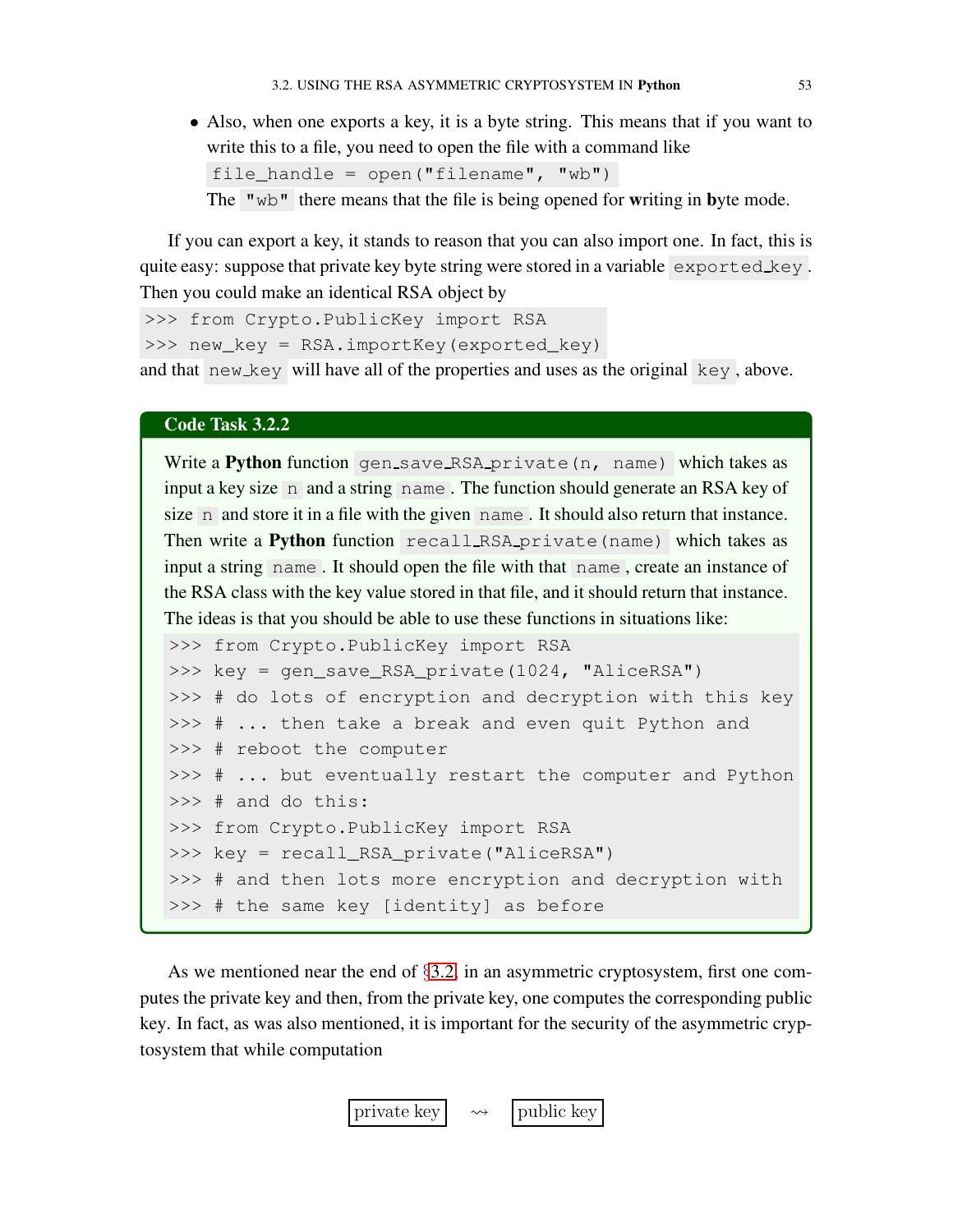can be done in a reasonable amount of time – it doesn't have to be fast, though, since it will be done only once, when setting up the cryptosystem – the computation backwards

$$
\boxed{\text{private key}} \quad \ \ \leftarrow \quad \ \ \boxed{\text{public key}}
$$

must be entirely impractical no matter how great are the computational resources available to the enemies that it is imagined will try to break this secure communication.

In the case of RSA, the easy direction of from private to public key is just *multiplication* and the hard, backwards direction is basically just *division*. As most of us remember from grade school, it is much easier and more direct to multiply two numbers than it is to divide two. For RSA, the two numbers one multiplies are **prime numbers**, meaning that they are numbers which have no positive, whole number factors other than one and themselves. Multiplication of primes is still just as easy (and fast) as for any other types of numbers, even if they are hundreds of digits long. However, if you are given a 600 digit number and told that it is the product of two 300 digit primes, then it would take an immense amount of time – a sizeable fraction of the age of the universe: *really an immense amount of time* – using the best algorithms and hardware we have today to find those primes.

It is, however, not a mathematical theorem (at this time) that there cannot be some great factorization algorithm out there, as yet undiscovered, which would make the step



relatively fast for RSA, the most widely used asymmetric cryptosystem on the planet right now. That may or may not make you uncomfortable....[3](#page-61-0)

# Reading Response 3.2.1

Does all of this make sense? What was new or interesting, or what was old and uninteresting? Do you understand how RSA's security could rely upon how it is easy to multiply but hard to divide [factor]?

Regardless of these general considerations around the security of RSA, since it is a working asymmetric cryptosystem, there must be a way to get just that public key from the private key in Python. Here's how (continuing from an example given above):

<span id="page-61-0"></span> $3$ And it may or may not make you even more uncomfortable to learn that **quantum computers** – computers which can do a kind of general-purpose computation in a different model of what that means, based on quantum mechanics – *do* have a fast factorization algorithm. RSA may well be broken the minute the first real, full-sized quantum computer is turned on!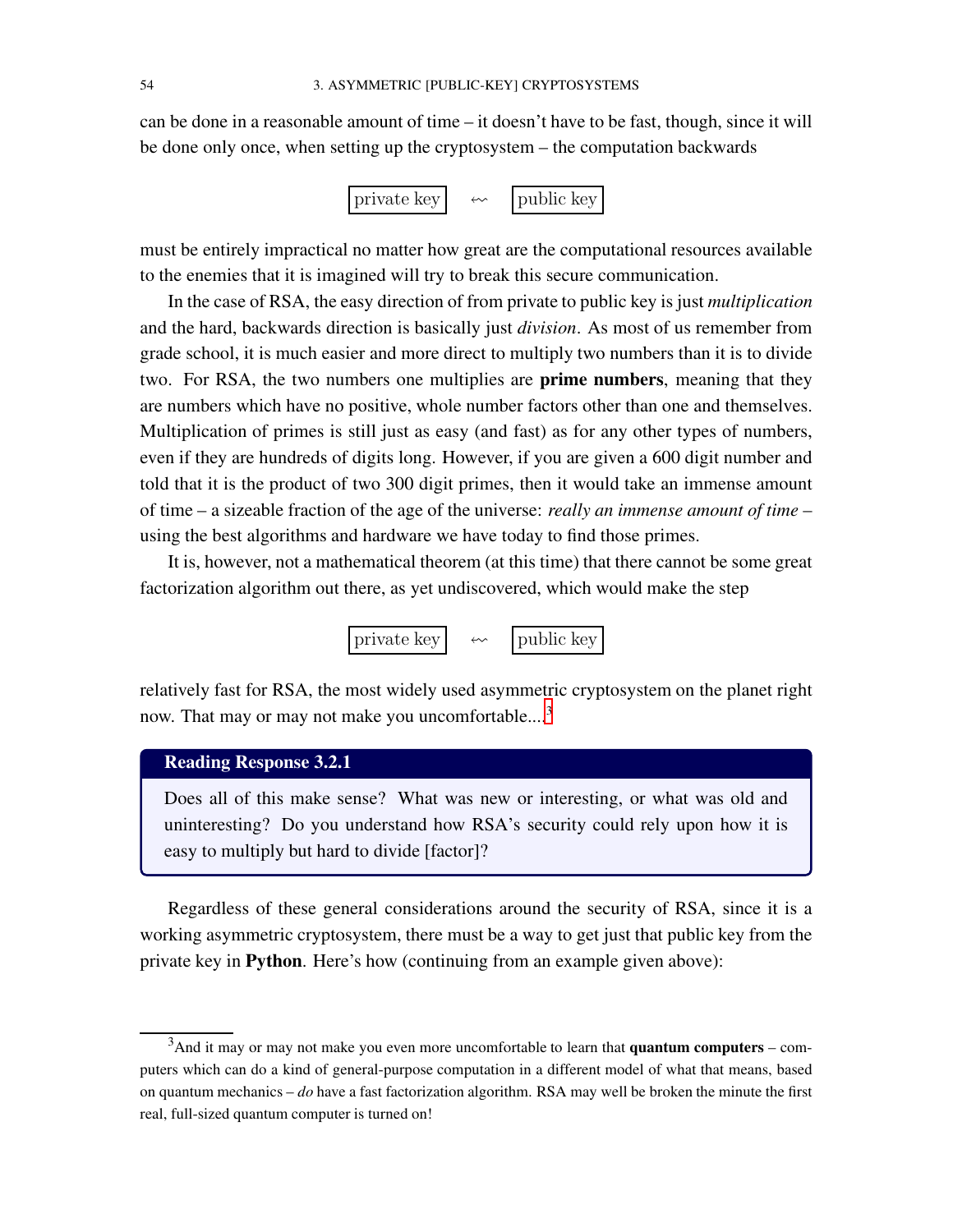```
>>> from Crypto.PublicKey import RSA
```

```
>>> key = RSA.generate(1024)
```

```
>>> key.exportKey()
```
b'-----BEGIN RSA PRIVATE KEY-----\nMIICXQIBAAKBgQDRpxdIHxJTpuM3 R/mHKurOrAXnJ5a/nlucxvst3lpHVcs9Yv+Q\nTTtOrDVvgs7BBq2pdjODOYxEm AX2GGDuJIFMKZ8Se2ZUGWeJZ0sJolUoANQ0ihIj\nD7zvFz40kuWLU7imSMOlQp Wk35lyN2BR4I6DvAo6f4JKzEJ1l2wuig+75QIDAQAB\nAoGAQsKHamLijhq1fdQ AhGdJMBidJJd5rHj7yTefomKMsuyB9IFCyiuduBakSWcI\n+XRr9mt6Sc4YeXtD YrMuooajWQ6Ltg8sGqjpDtrYzPILiVgN8fXz1R2TKAePrZUO\nKazRnkMN6QcgX 1xilfXFtr3Q2OB67dpnVwK3mtAI3E6tZ4ECQQDZWhogDB3+xkkO\nES0mH0Dtye EbLSknAF84/xSylD58vVYvwWGma4dHEmZcjKEobc8dQQrndBm8jVQS\niDblKjh hAkEA9u6EZfk+JqeuoUleirRI5X1Kwvy8jo77kEf3noVBE3Eve9eJgcX2\nO+Zr AWke3tKqqu6+Tdy9AKkgl1s5EdfiBQJBAK3My7k2l0Gj4sT53SVvtmaumG83\nx IFoXbxg1Hcb7X+nkuRq+R+vOiQNxYZZ+YAvln8pBIQhpXbNeB29iE/lW+ECQFWB \nxqshIdp02k3TgD97qnp9ZnQa3Jho/se5hA+KiTxYR18VBfLAQEIByjAU3LHAN YU3\nYwLHW1NtPXHsDtkU7pkCQQC4N+Q/IHEY/Sc+fvha5x8zdWmGwODheGJ6Q2 i6GN+I\n9LvYjKW5hZ1GirUBjonzNi1vrQsaaVZatRsLa1iwTRIa\n-----END RSA PRIVATE KEY-----'

>>> public\_key = key.publicKey()

```
>>> public_key.exportKey()
```
b'-----BEGIN PUBLIC KEY-----\nMIGfMA0GCSqGSIb3DQEBAQUAA4GNADCBi QKBgQDRpxdIHxJTpuM3R/mHKurOrAXn\nJ5a/nlucxvst3lpHVcs9Yv+QTTtOrD Vvgs7BBq2pdjODOYxEmAX2GGDuJIFMKZ8S\ne2ZUGWeJZ0sJolUoANQ0ihIjD7z vFz40kuWLU7imSMOlQpWk35lyN2BR4I6DvAo6\nf4JKzEJ1l2wuig+75QIDAQAB \n-----END PUBLIC KEY-----'

If you use this public key byte string in an RSA. importKey then it will work, but it will build an instance of the RSA class which only has the public key and so can do encryption but not decryption. This is the kind of RSA key object which most users will be building to send encrypted messages to the owner of the private key, while the full, original RSA key object with both private and public keys should only be known to and used by the person receiving and decrypting those messages.

### Code Task 3.2.3

<span id="page-62-0"></span>Do a version of Code Task [3.2.2](#page-60-0) which also saves the public key in a separate file. That is, make a Python function gen\_save\_RSA\_pub\_priv(n, name) which takes as input a key size n and a string name . The function should generate an RSA key of size n and store it in a file with name name+".private" . It should also store just the corresponding public key in a file with name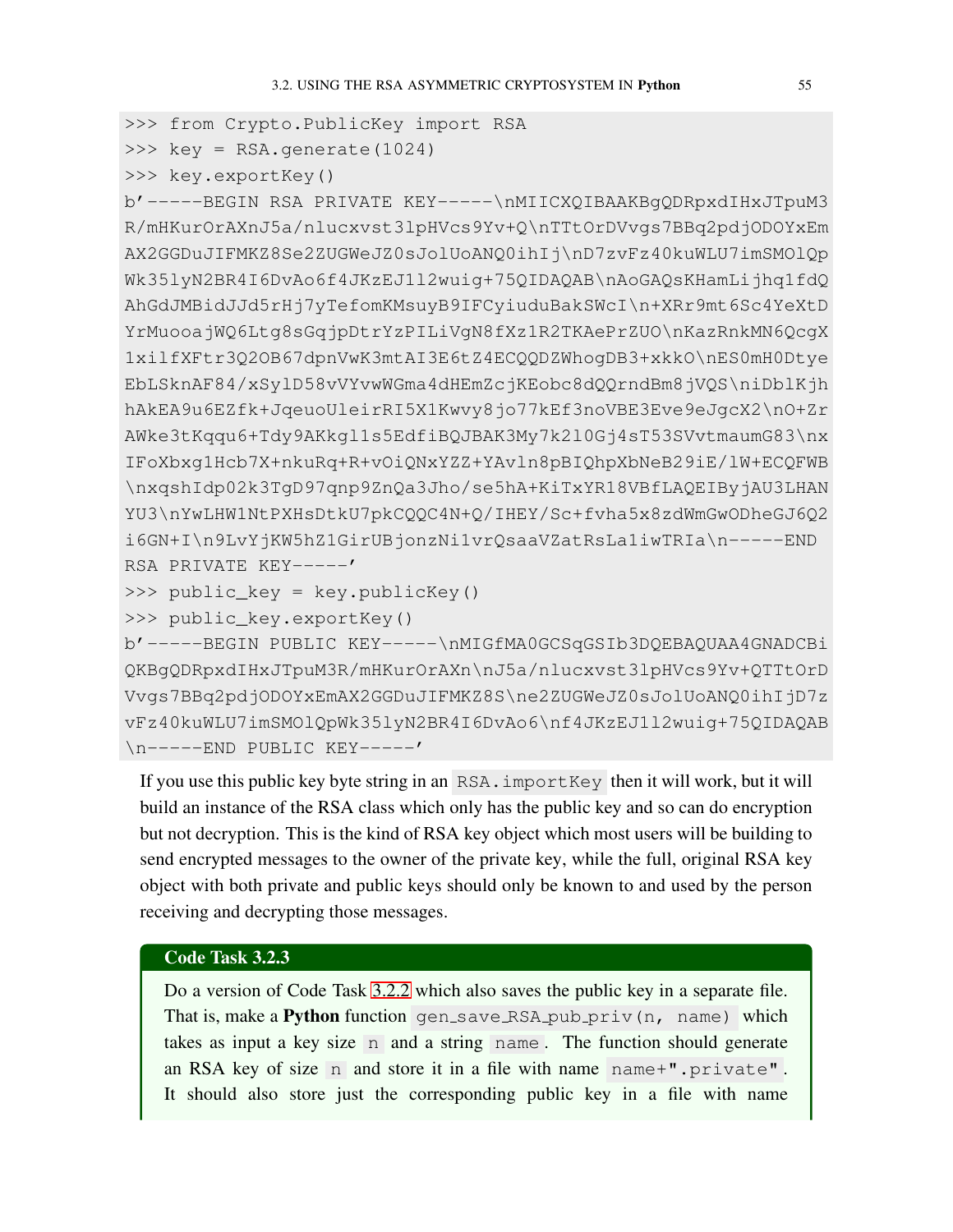name+".public". Finally, it should return the full instance (not just the public version).

Then write a Python function recall RSA public (name) which takes as input a string name . It should open the file with name name+".public" , create an instance of the RSA class with the key value stored in that file, and it should return that instance.

The idea is that you should be able to use these functions in situations like:

```
>>> # Bob does:
>>> from Crypto.PublicKey import RSA
>>> key = gen_save_RSA_pub_priv(1024, "BobRSA")
>>> # then puts the file "BobRSA.public" on an open
>>> # website, where Alice could download it
>>> # ... then, with this file on her machine,
>>> # Alice can do:
>>> from Crypto.PublicKey import RSA
>>> public_key = recall_RSA_public("BobRSA.public")
>>> # and Alice can encrypt using this new
>>> # public key and send messages which only Bob
>>> # will be able to decrypt using his original
>>> # key which has both public and private keys
```
We still haven't used these RSA key objects to encrypt and decrypt messages. Remember, it is an object like the public key one in the example above which is all that is needed to do encryption (we use the same key as above, rather than generating a new one, just for consistency), which we could create with

```
>>> from Crypto.PublicKey import RSA
>>> public_key = RSA.importKey(b'-----BEGIN PUBLIC KEY-----\nMIGf
MA0GCSqGSIb3DQEBAQUAA4GNADCBiQKBgQDRpxdIHxJTpuM3R/mHKurOrAXn\nJ5a
/nlucxvst3lpHVcs9Yv+QTTtOrDVvgs7BBq2pdjODOYxEmAX2GGDuJIFMKZ8S\ne2
ZUGWeJZ0sJolUoANQ0ihIjD7zvFz40kuWLU7imSMOlQpWk35lyN2BR4I6DvAo6\nf
4JKzEJ1l2wuig+75QIDAQAB\n-----END PUBLIC KEY-----')
```
We can then use the encrypt method of this public key object to do encryption. But note first that encrypt has a second argument, just for backwards compatibility with earlier versions of this module, which must be some long integer that is actually completely ignored. Notice also that the return value of encrypt is a tuple, the first element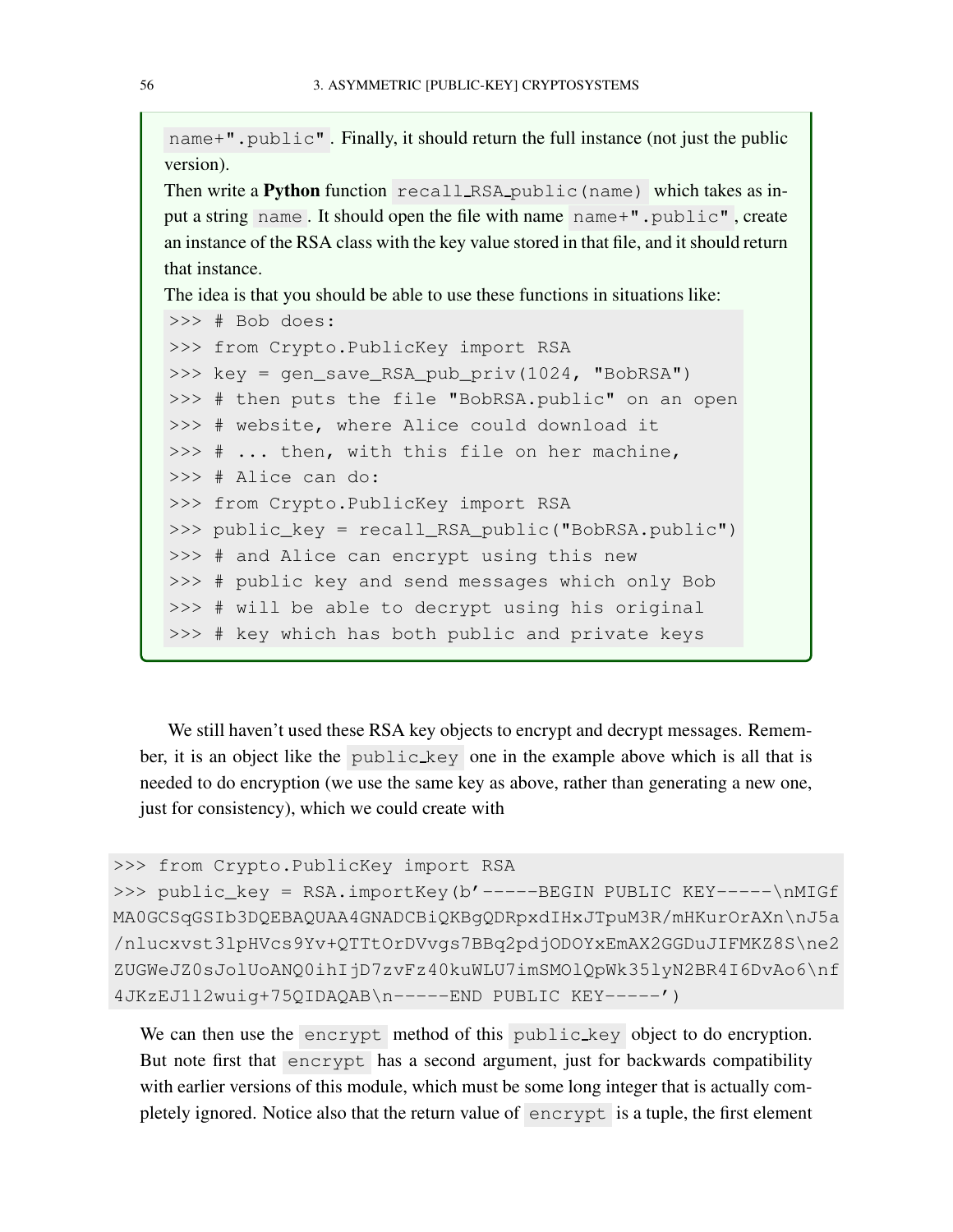of which is the byte string of the ciphertext, so:

```
>>> ciphertext = public_key.encrypt(b'This is a test', 1) [0]
>>> print(ciphertext)
b'\xbfa\xb0\x8b\x08*\xdf\x96gK0B/\xa2\x8e\x1e\x86\xf2]8\xd9\xc
b\xc2w\xad\x82}\xb5\xf4\x97\xe1g\x91\xc8\x00\x14fr\x15\xc1\x8b
\xbd\x8di\x1f\xbc\tt\x8f\xfa\x1c\xad\xb8V\xca\xc7\xed\xb3X"\xb
7ra\xf8h\x01\x94c\xc9\xaf\xf6\xd5\x0f/\x83[\xea\xfd\x85\xdep9\xf2\xee\xec\xd7\xfc\xde0\xde0\xde0\xde0\xde0\xde08VD\xb48}a\xd8^\\xdb#\xbb\x01\x8e\x1a;[\x8e\xfd@\xc1\xb80hw]\xc4\x15'
```
As we mentioned above, this public key object cannot do decryption. In fact, if you try it, you will get some error like

```
>>> public_key.decrypt(ciphertext)
Traceback (most recent call last):
  File "<stdin>", line 1, in <module>
 File "/usr/lib/python3/dist-packages/Crypto/PublicKey/RSA.py
", line 174, in decrypt
    return pubkey.pubkey.decrypt(self, ciphertext)
 File "/usr/lib/python3/dist-packages/Crypto/PublicKey/pubkey
.py", line 93, in decrypt
    plaintext=self._decrypt(ciphertext)
 File "/usr/lib/python3/dist-packages/Crypto/PublicKey/RSA.py
", line 239, in _decrypt
    mp = self.key._decrypt(cp)
TypeError: Private key not available in this object
```
On the other hand, if we still had the key object around, which contained the private  $key - or if we saved off the exported version of that key into a file and then rebuild key$ with RSA. importKey on the byte string in that file – then we could do decryption as simply as

```
>>> key.decrypt(ciphertext)
b'This is a test'
```
### Code Task 3.2.4

<span id="page-64-0"></span>Do a version of Code Task [2.2.1](#page-42-0) for the RSA.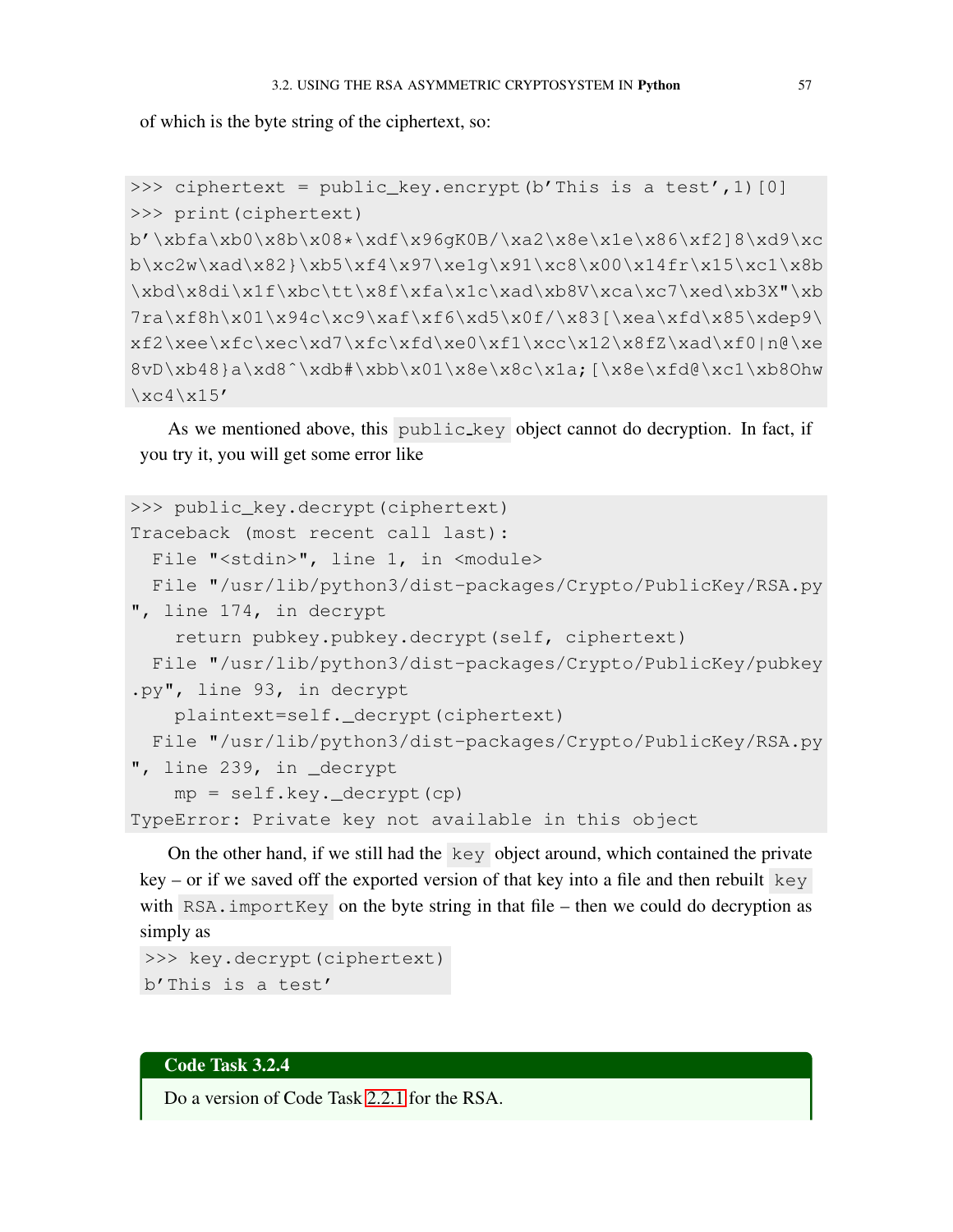That is, make a new RSA key object of key size 1024. Pick a random cleartext of length around 100 bytes. Then encrypt it 100 times with key.encrypt and report on the average time it takes to do the encryption (using the timing method described in Code Task [2.2.1\)](#page-42-0).

Likewise take the ciphertext coming from any of those encryptions with key and do 100 decryptions of that ciphertext, reporting on the average time it takes to do the decryption.

### Code Task 3.2.5

Do a version of Code Task [2.2.2](#page-43-0) for RSA.

That is, make a new RSA key object of key size 1024. Pick a cleartext you like of length around 80 or 100 bytes. Make two versions of the cleartext which differ by only one bit.

Encrypt both versions of the cleartext with key.encrypt and use your program bits diff display from Code Task [2.1.2](#page-39-0) to see where and how much the two ciphertexts differ.

You might also try the above for several different keys, just to make sure that it's not a fluke which is special for the choice of key you happened to make.

# Reading Response 3.2.2

Does all of this make sense? What was new or interesting, or what was old and uninteresting? Do you feel comfortable using Python's implementation of the RSA cryptosystem?

3.2.2. More secure RSA in Python using OAEP and PKCS #1. Unfortunately, the direct use of RSA, as we just did, is not considered secure. This is for several reasons, some to do with the special structure of RSA, some simply to do with the fact that the bare RSA we used above has no salt and so always encrypts the same cleartext to the same ciphertext, when using the same key – for (some) details, see the section [Attacks against plain RSA](https://en.wikipedia.org/wiki/RSA_(cryptosystem)#Attacks_against_plain_RSA) in the [Wikipedia](https://wikipedia.org) article [RSA \(cryptosystem\).](https://en.wikipedia.org/wiki/RSA_(cryptosystem))

The cryptographic community has developed a theoretical structure which protects against these attacks on plain RSA called Optimal Asymmetric Encryption Padding [OAEP]. OAEP was incorporated into a standard called PKCS #1, Public Key Cryptography Standard #1, issued by RSA Laboratories, an American IT security firm founded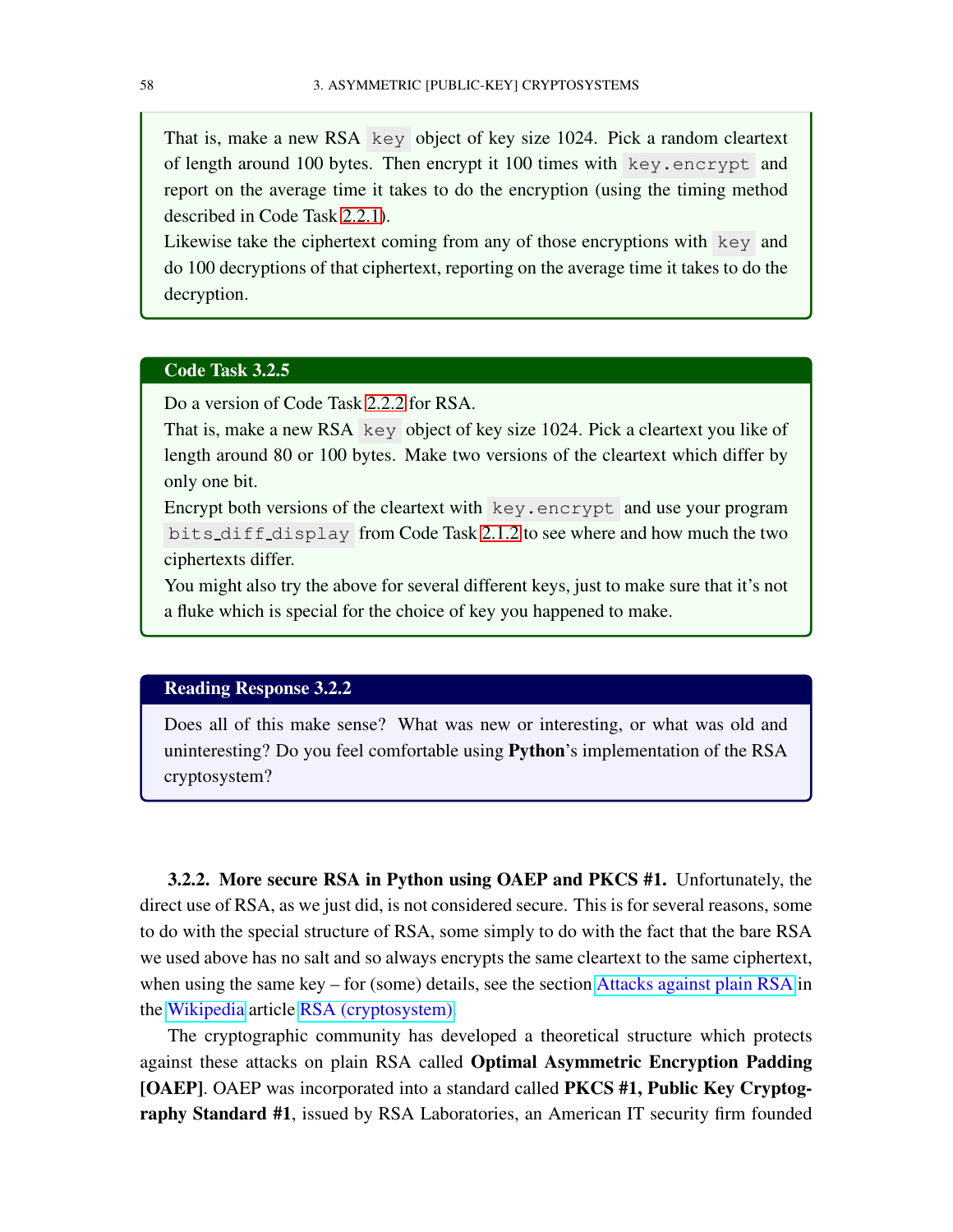by the very same Rivest, Shamir, and Adleman who created the RSA cryptosystem. It is PKCS #1 that is considered safe to use in practice<sup>[4](#page-66-0)</sup>.

PKCS #1 is implemented in Python with a class PKCS1\_OAEP in the Crypto.Cipher module. Since it is essentially just a padding for an asymmetric cryptosystem – the "P" in "OAEP" – we make a PKCS #1 cipher object by feeding it an RSA key object:

```
>>> # Bob does:
>>> from Crypto.PublicKey import RSA
>>> key = gen_save_RSA_pub_priv(1024, "BobRSA")
>>> # then puts the file "BobRSA.public" on an open website
>>> # ... then, Alice gets this file on her machine, and does:
>>> from Crypto.PublicKey import RSA
>>> public_key = recall_RSA_public("BobRSA.public")
>>> from Crypto.Cipher import PKCS1_OAEP
>>> cipher_for_encryption = PKCS1_OAEP.new(public_key)
>>> # and Alice can encrypt messages, e.g.,
>>> cleartext = b'This is a test. This is only a test.'
>>> ciphertext = cipher_for_encryption.encrypt(cleartext)
>>> print(ciphertext)
b'\x17\xf4\xaa\xc8\x84\xa9\xe5\x7f8\xa7\x86'\xea\x13\x1c\x1d>d\
xd5\xaeI\xed\xf8^*Y\xa3\x7f\xb7h\x14W\x1a\x99\\\xdd]P\x08\x0f*\xd4z\xc2u-\xd6\xbb\tf3\xe2; \xf6\xdaZ\xc9!0-\xce\xa1S\xb4\xcc\*,\x08\x0c#x00v\x87Kn41\x84\xc8\x18\xdf\xc9\xd8\x83?\xb5\xce\xbf\x9b<\xadr.6xa\xab\xa8\xad\xca\x0c\x1b\xf4\xc3\x8c\xe0\x05\U\xc3\x0b\xdf\x02\xfdk*l\xa3*\xa5>\x7f\xcd\xfa\xb3\xdb\x91\xfd\xd5\x15\
x8b'
>>> # Bob, on his machine, where he the key object which also
>>> # contains the private key, can do decryption by
>>> from Crypto.Cipher import PKCS1_OAEP
>>> cipher_for_decryption = PKCS1_OAEP.new(key)
>>> cleared_text = cipher_for_decryption.decrypt(ciphertext)
>>> print(cleared_text)
b'This is a test. This is only a test.'
```
Notice a couple of things about this:

• If you, dear reader, type exactly the same commands into your computer, you will still get back the original cleartext when you do the decryption, but the intermediate step of the ciphertext you will get will be different from the one shown above.

<span id="page-66-0"></span> $<sup>4</sup>$ at least with large enough key sizes, and until someone turns on a fully functional quantum computer</sup>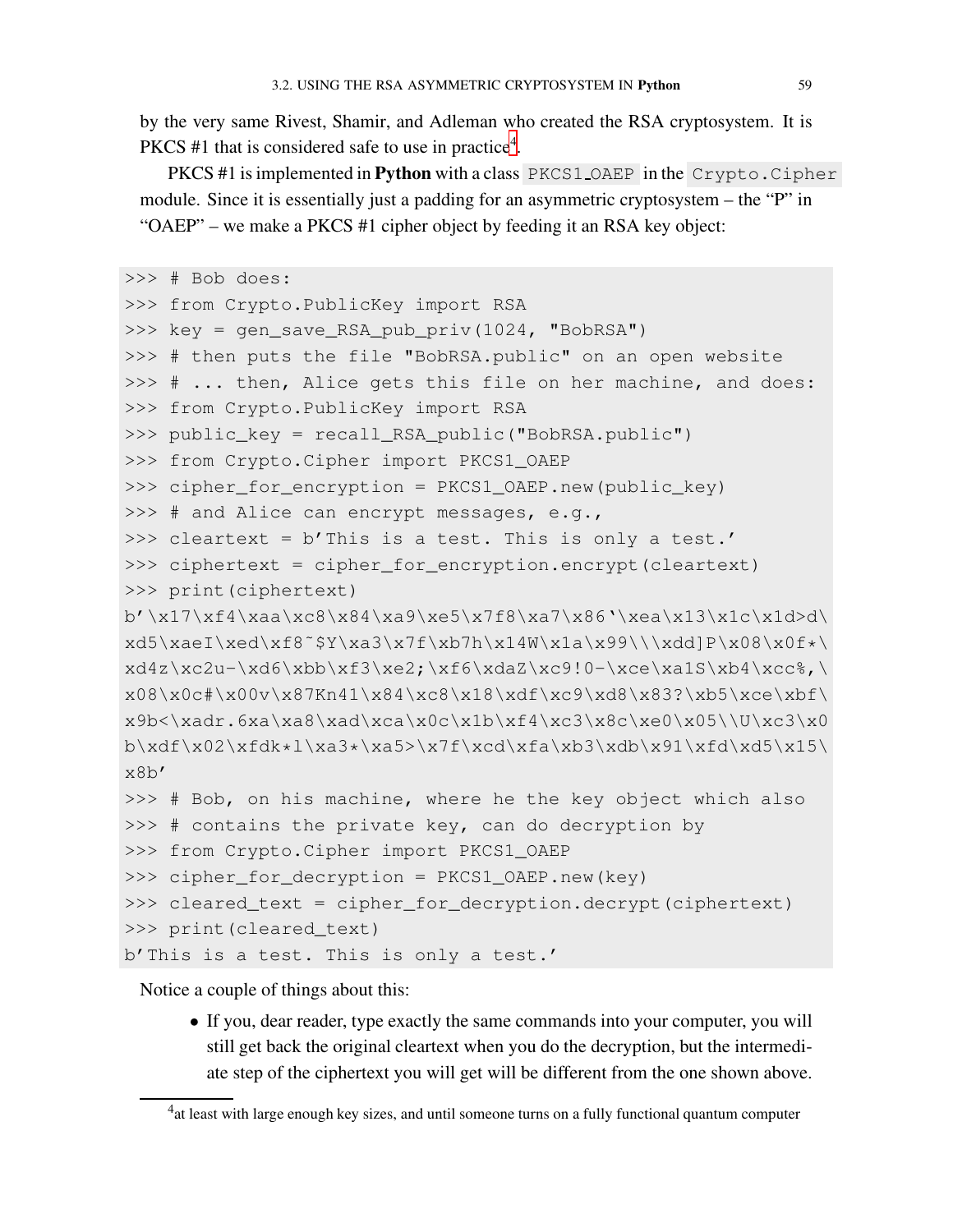The reason for this is that OAEP includes some cryptographic salt, so that every time you do encryption, even of the same cleartext, you get a different ciphertext. (This is a good thing, it increases security.)

• You cannot encrypt cleartexts which are very large with the approach described above. So in a practical situation, one must either break up a long message into small chunks and encrypt each of them, or else use some other approach which avoids the size limit. The second of these solutions will be described in the very next section, below.

As you can probably guess, it makes sense now to see if this new, more secure version of RSA is slow or fast, and if it satisfies Shannon's diffusion condition.

### Code Task 3.2.6

Do a version of Code Task [3.2.4](#page-64-0) for the RSA in the PKCS #1/OAEP version. That is, make a new RSA key object of key size 1024. Use it to make a PKCS1 OAEP cipher object. Pick a random cleartext of length around 100 bytes. Then encrypt it 100 times with cipher.encrypt and report on the average time it takes to do the encryption (using the timing method described in Code Task [2.2.1\)](#page-42-0). Likewise take the ciphertext coming from any of those encryptions and do 100 decryptions of that ciphertext, reporting on the average time it takes to do the decryption.

### <span id="page-67-0"></span>Code Task 3.2.7

Do a version of Code Task [2.2.2](#page-43-0) for the RSA in the PKCS #1/OAEP version.

That is, make a new RSA key object of key size 1024. Use it to make a PKCS1 OAEP cipher object. Pick a cleartext you like of length around 80 or 100 bytes. Make two versions of the cleartext which differ by only one bit.

Encrypt both versions of the cleartext with cipher.encrypt and use your program bits diff display from Code Task [2.1.2](#page-39-0) to see where and how much the two ciphertexts differ.

You might also try the above for several different keys, just to make sure that it's not a fluke which is special for the choice of key you happened to make.

<span id="page-67-1"></span>You might also try just comparing two encryptions made in exactly the same way, of exactly the same cleartext, with your program bits diff display to see that the cryptographic salt which OAEP uses makes for quite different ciphertexts every time you do encryption, even starting from the same cleartext.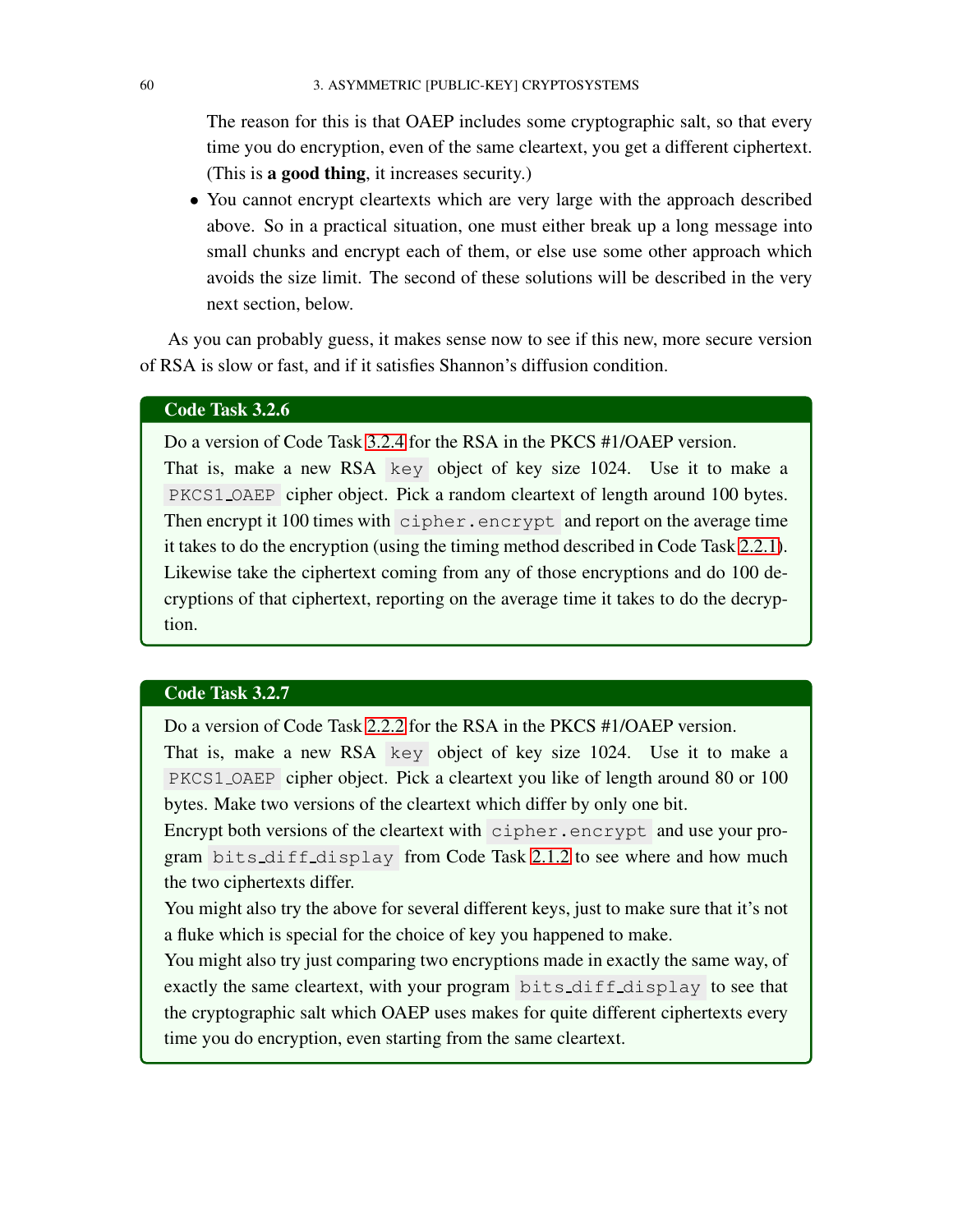3.2.3. How to use RSA in a way that is both fast and secure. It should have been clear from Code Tasks above that RSA, while it has the nice features of an asymmetric cryptosystem with regards to key distribution and management, is very slow. Additionally, it has the problem that one cannot encrypt large messages – although, presumably, one could solve this problem by one of the block chaining methods discussed above. But there is another approach which takes advantage of the good features of asymmetric cryptosystems while avoiding the weaknesses.

For this, one uses the whole approach described in this chapter of asymmetric encryption, including generating a public and private key, posting the public key on some public website for anyone to use, *etc.* But rather than doing the entire communication in RSA (or some other asymmetric cryptosystem, one uses that slow but secure asymmetric cryptosystem to transmit a randomly chosen "session key". Then the rest of the communication is done by some fast, well-chained, block cipher (such as AES).

A "session" in this context might consist of some agreed-upon number of messages, or all of the messages necessary to complete some protocol (like making a credit card payment on the 'net), or all of the message which are send before some time limit expires. Whatever triggers the end of a session, when that happens, a new random session key must be generated for further secure communications between the same parties.

This approach is extremely common on the Internet today. In fact, most of the time customers watch a movie over the Internet, this is the way the video stream is sent to them by the provider. Providers want to send the video data in encrypted form, so that their valuable movies cannot be stolen by someone who is merely observing the packets as they go by on the Internet. Since customers probably have never met the providers in person to agree upon a key for a symmetric cryptosystem, it would seem that the providers would have to use an asymmetric cryptosystem for this encrypted video stream – but asymmetric cryptosystems are too slow to run video through without the watching human noticing! On the other hand, block ciphers like AES *are* fast enough. Since the session key negotiation at the beginning of the stream happens in a fraction of a second, the approach in this section allows for security, without difficulties of key distribution, but nevertheless using a fast block cipher (for the entire video stream, after the initial session key was sent using an asymmetric cryptosystem).

Below is a graphical depiction of this approach, assuming that Aragorn wants to initiate fast and secure communication with Bilbo, even though they have not met in person to share any key. Note that once the initial session key negotiation is finished, there can be any number of messages coming from either side until the session ends – the example in this diagram where the messages strictly alternate is only one possibility. In fact, often Aragorn sends her first two messages to Bilbo and  $(2)$ , below) as one, larger, concatenated message  $c_{k_{AB}} + c_1$  (using the **Python** notation "+" for concatenation of byte strings), since she does not need to wait for any response from Bilbo after  $(1)$  before doing  $(2)$ .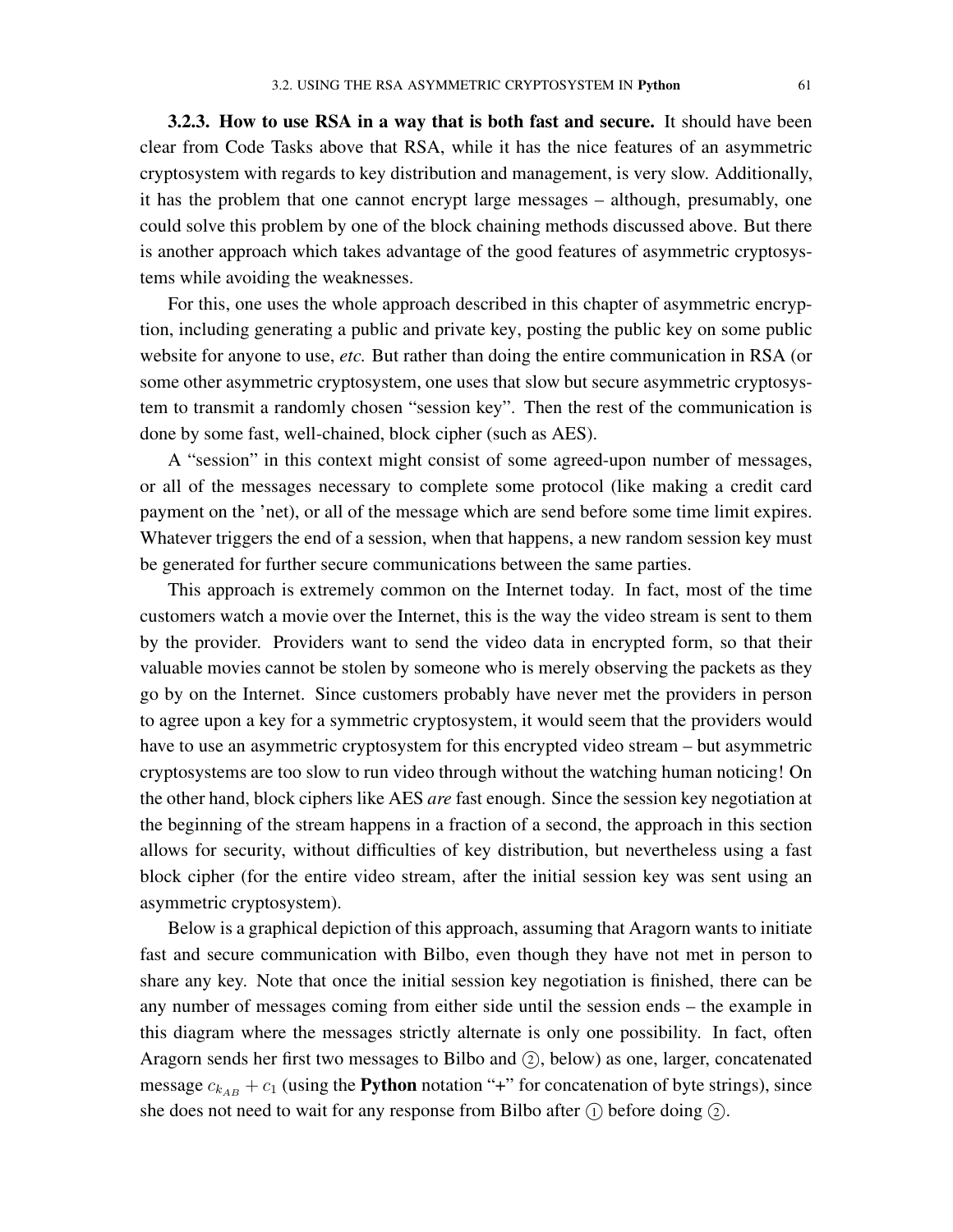| Aragorn                                 | on public network                             | <b>Bilbo</b>                           |
|-----------------------------------------|-----------------------------------------------|----------------------------------------|
|                                         | (where Gollum is watching)                    |                                        |
|                                         | (1)                                           | generate key pair $(k_e^B, k_d^B)$ for |
|                                         |                                               | asymmetric cryptosystem $A$ ;          |
| download $k_e^B$                        | public encryption key $k_e^B \leftrightarrow$ | publish $k_e^B$                        |
| choose random session key $k_{AB}$      | $\circled{2}$                                 |                                        |
| for symmetric cryptosystem $S$ ;        |                                               |                                        |
| encrypt $k_{AB}$ using A with           |                                               |                                        |
| public key $k_e^B$ , getting $c_{AB}$ ; |                                               |                                        |
| transmit $c_{AB}$                       | $A$ -encrypted session key $c_{AB}$           | receive $c_{AB}$ ;                     |
|                                         |                                               | decrypt $c_{AB}$ using A with          |
|                                         |                                               | private key $k_d^B$ , getting $k_{AB}$ |
| create cleartext message $m_1$ ;        | $\circled{3}$                                 |                                        |
| encrypt $m_1$ using S with              |                                               |                                        |
| session key $k_{AB}$ , getting $c_1$ ;  |                                               |                                        |
| transmit $c_1$                          | $S$ -encrypted ciphertext $c_1$               | receive $c_1$ ;                        |
|                                         |                                               | decrypt $c_1$ using S with             |
|                                         |                                               | session key $k_{AB}$ , getting $m_1$   |
|                                         | $\bigcirc$                                    | create cleartext message $m_2$ ;       |
|                                         |                                               | encrypt $m_2$ using S with             |
|                                         |                                               | session key $k_{AB}$ , getting $c_2$ ; |
| receive $c_2$ ;                         | $S$ -encrypted ciphertext $c_2$               | transmit $c_2$                         |
| decrypt $c_2$ using S with              |                                               |                                        |
| session key $k_{AB}$ , getting $m_2$    |                                               |                                        |
| create cleartext message $m_3$ ;        | $\circledS$                                   |                                        |
| encrypt $m_3$ using S with              |                                               |                                        |
| session key $k_{AB}$ , getting $c_3$ ;  |                                               |                                        |
| transmit $c_3$                          | S-encrypted ciphertext $c_3$                  | receive $c_3$ ;                        |
|                                         |                                               | decrypt $c_3$ using S with             |
|                                         |                                               | session key $k_{AB}$ , getting $m_3$   |
| etc                                     |                                               |                                        |
|                                         |                                               |                                        |

# Fast and secure, session key-based communication, graphically: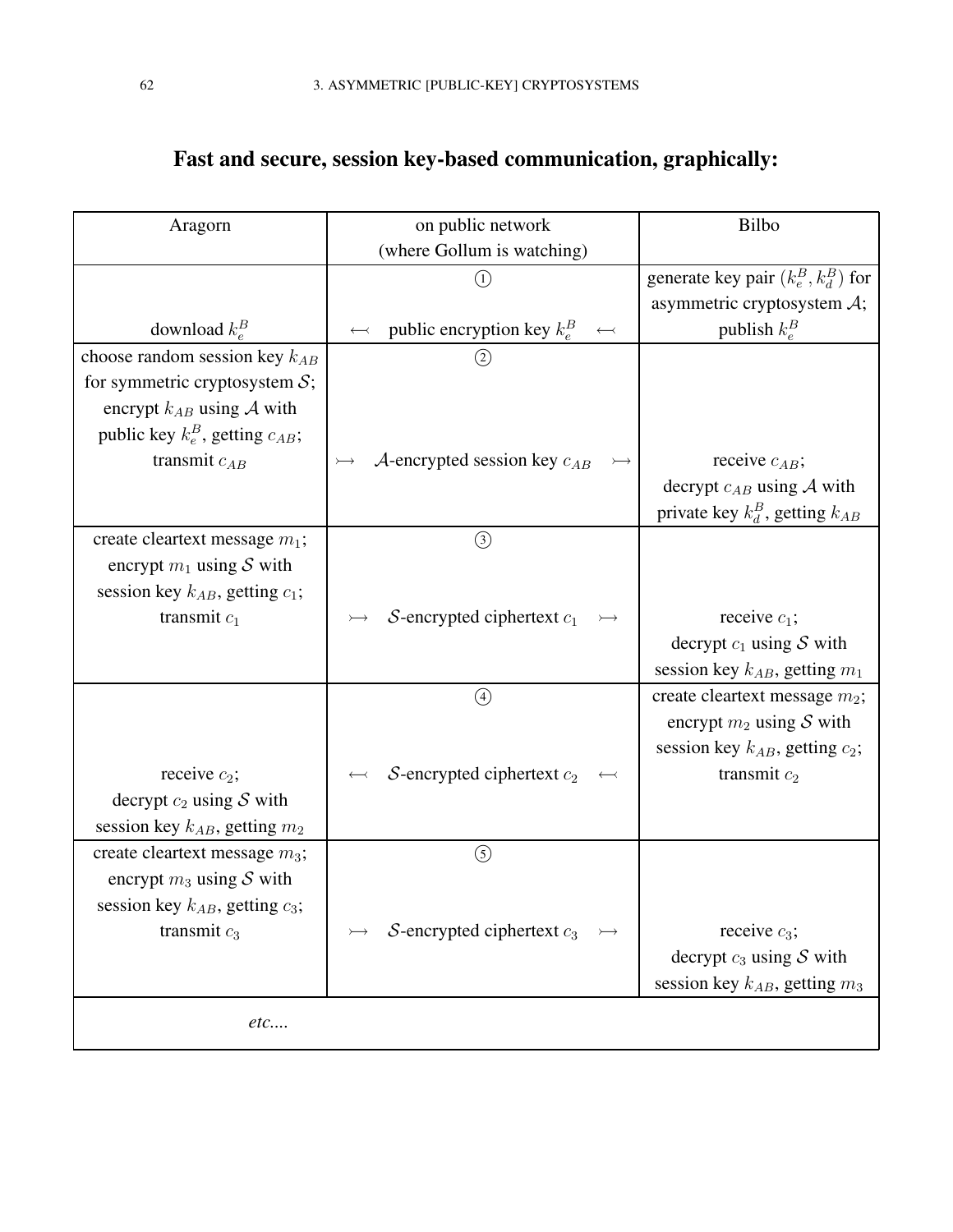### Reading Response 3.2.3

Does all of this make sense? What was new or interesting, or what was old and uninteresting? Do you understand how Alice and Bob would use this session-based approach?

It is important that the session keys used in the above scheme come from a good source of randomness. Fortunately, the Python module Crypto has a submodule Crypto. Random that implements a method get\_random\_bytes(N) which generates a good random byte string of length N. This method should be used when creating session keys.

### Bonus Task 3.2.2

Implement the above, session-based approach to fast and secure communications. Since we're not interested (at the moment) in the technicalities of publishing material (such as public keys) on the web or of sending messages over the Internet, you will have to play the roles of both Aragorn and Bilbo. Instead of posting or transmitting files and data, you will just put these things into files and the next program can read in that file, which, we will imagine, came off the Internet.

Hoping to keep matters clear, we'll insist that every Python function which Aragorn should run will have a name that starts with A , while those to be run by Bilbo will have names starting with B. To enforce this idea of separation, the methods beginning with A should only use information that they create themselves or get out of files on the disk (which is playing the role of the public Internet in this scenario) with names ending in . public, and not internal information from the methods beginning with  $\overline{B}$ ; and vice-versa for the information used by the  $\overline{B}$  methods.

Here are the steps you should write code for, labeled to correspond to the numbers steps in the diagram above, and with the initial of the actor who is to be imagined to be doing the work in that protocol diagram (*i.e.*, basically the initial tells which column of the diagram is being indicated):

- $\mathbf{B}$  (i): Write a **Python** method B asym keygensend (n) which takes as input a key size n . The function should
	- (1) generate an RSA key of size n
	- (2) store the full version (public and private) in a file B asym key.private , and
	- (3) store just the public key part in a file B\_asym\_key.public.

Remember, saving data in a file whose name ends in . public is "sending" the file over the public network, in the metaphor of this problem. [Note, you can accomplish this in very few lines by just calling the function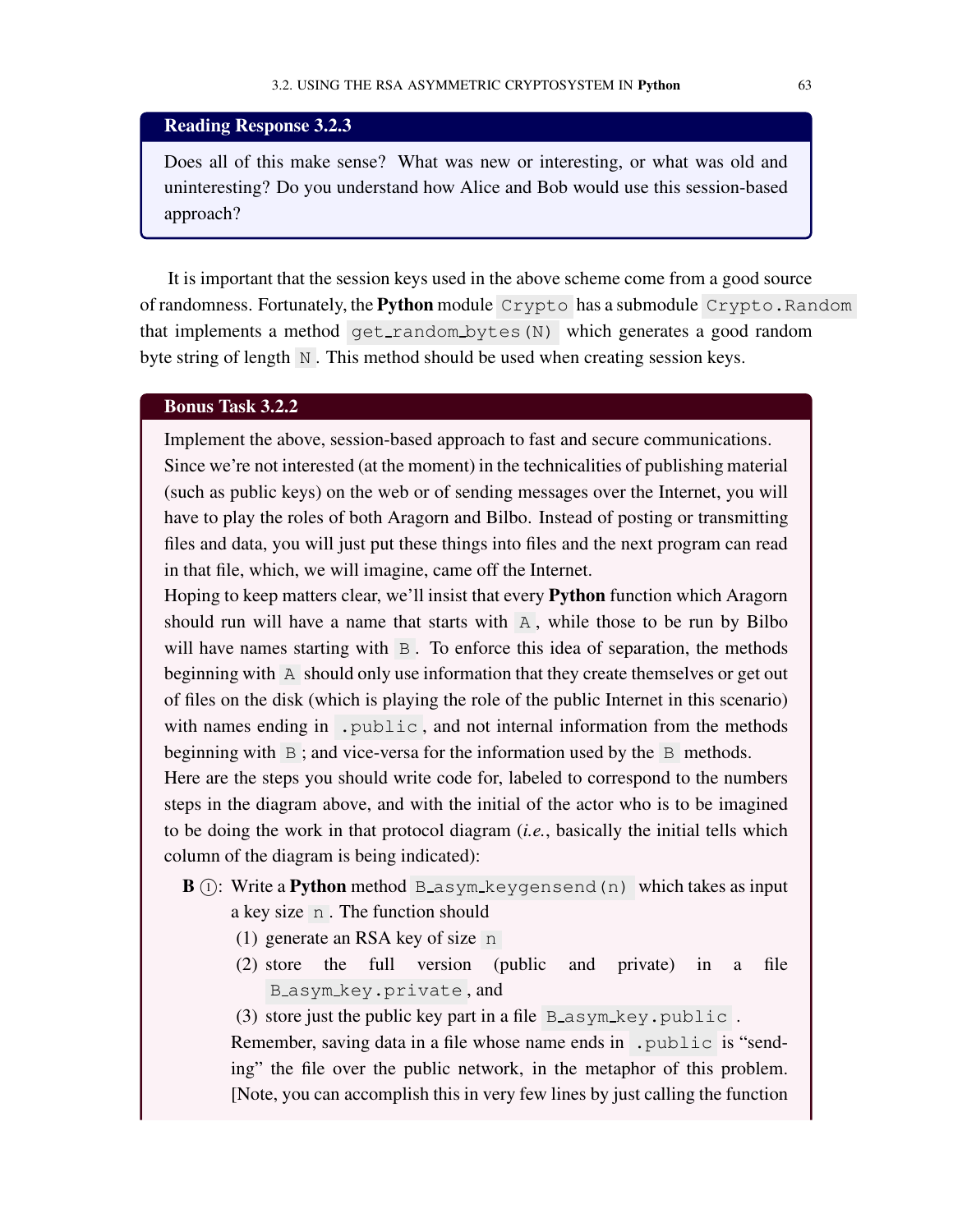gen save RSA pub priv(n, name) from Code Task [3.2.3](#page-62-0) with the correct arguments!]

- $A$  (2): Write a **Python** method A session keygensend () which generates and "sends" (puts in a file on disk with a name ending in .public ) a session key for the AES cryptosystem. This new method should
	- (1) use get random bytes to generate a high-quality session key  $k_{AB}$ of the right size for AES,
	- (2) encrypt  $k_{AB}$  with PKCS1\_OAEP (you can reuse some lines of code from the Code Tasks [3.2.6](#page-67-0) or [3.2.7](#page-67-1) for this), and
	- (3) store the resulting ciphertext in a file encrypted\_session\_key.public
	- (4) store the unencrypted session key  $k_{AB}$  in a file A session key for later use by the A methods.

Remember, as discussed immediately before Code Task [3.2.2,](#page-60-0) above, that when you want to write encrypted data to a file, you should open the file the with the command file handle = open("filename", "wb") and then write the date, as usual, with file handle.write(data bytestring)).

- B (2): Write a Python method B\_session\_keyreceive() which reads and decrypts the session key which Aragorn just created and "sent." For this, it should
	- (1) open the file encrypted session key.public for reading bytes, and get its contents,
	- (2) read the key in the file B asym key.private (use your method recall RSA private from Code Task [3.2.2](#page-60-0) to do this!),
	- (3) use that key object to create a PKCS1 OAEP cipher object,
	- (4) decrypt the session key previously read in, and
	- (5) save for later use (the bytes of) the decrypted session key in a file B\_session\_key.
- $A$  (3): Write a **Python** method A send encrypted message  $(m, n)$ which takes as input a byte string  $\overline{m}$  (the message), and an int  $\overline{n}$  (the message number). This method should:
	- (1) open the file A session key for reading bytes, and get its contents,
	- (2) using that key, create a Crypto.Cipher object for AES in CBC mode (as we did in §[2.2\)](#page-42-1),
	- (3) encrypt the message m using that cipher object,
	- (4) open a file whose name is ''c''+str(n) for writing bytes, and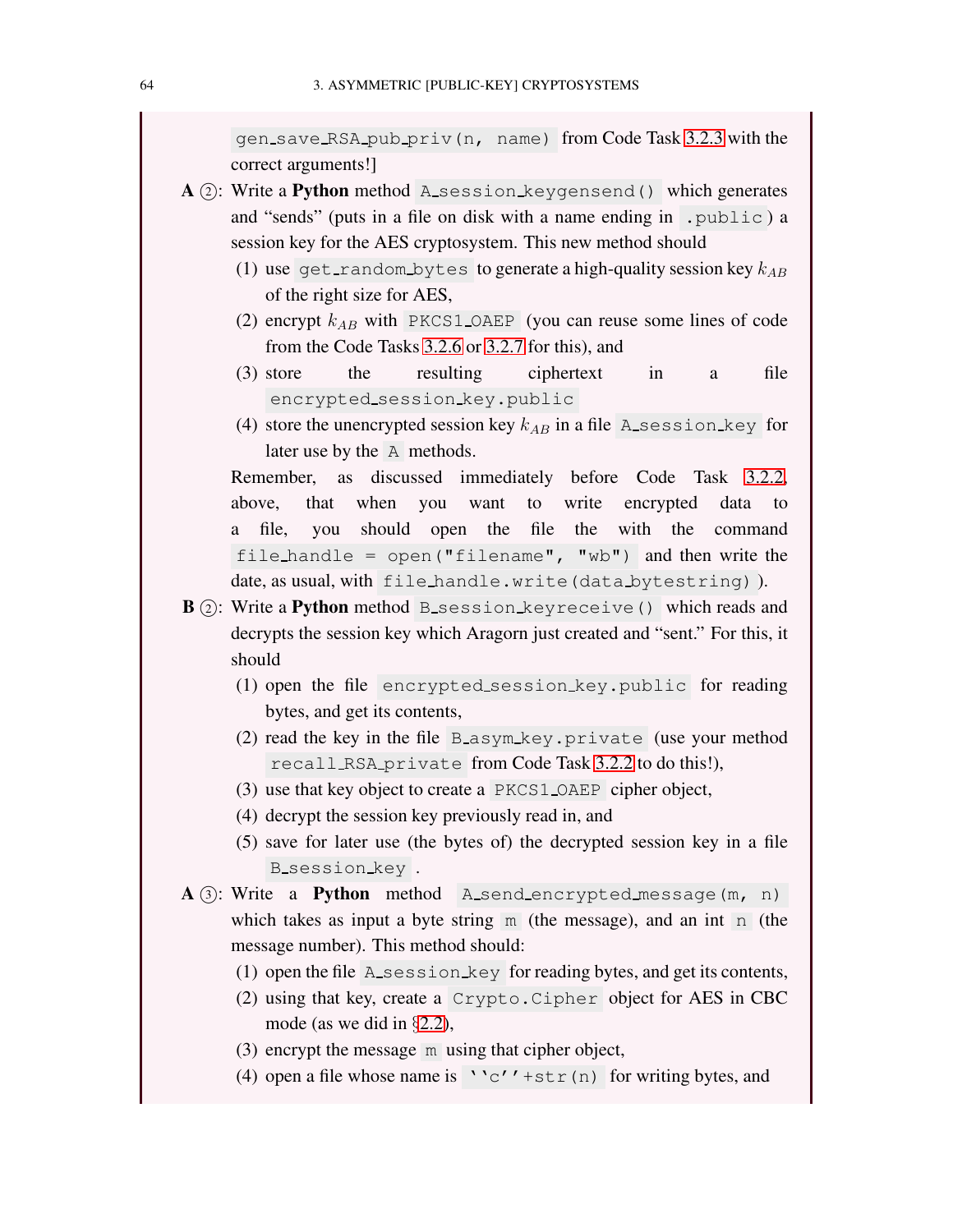(5) write (the bytes of) the encrypted message to that file.

- <span id="page-72-0"></span>**B** (3): Write a **Python** method Breceive encrypted message (n) which takes as input an int  $\overline{n}$  (the message number) and returns the decrypted message. This method should:
	- (1) open the file B session key for reading bytes, and get its contents,
	- (2) using that key, create a Crypto.Cipher object for AES in CBC mode (as we did in §[2.2\)](#page-42-0),
	- (3) open a file whose name is  $\sqrt{c'}$  +str(n) for writing bytes,
	- (4) read (the bytes of) the encrypted message from that file,
	- (5) decrypt the message m using the previously built cipher object, and
	- (6) return the cleartext.
- **B** (4): Write a **Python** method **B\_send\_encrypted** message (m, n) which takes as input a byte string  $\overline{m}$  (the message), and an int  $\overline{n}$  (the message number). This method should do exactly the same thing as the A send encrypted message(m, n) described above, only switching  $A \leftrightarrow B$  everywhere.
- A (4): Write a Python method A receive encrypted message (n) which takes as input an int  $\overline{n}$  (the message number) and returns the decrypted message. This method should do exactly the same thing as the B receive encrypted message(n) described above, only switching  $A \leftrightarrow B$  everywhere.

[Yes, this seems like a long Task, but it extensively reuses or builds on other code you've already written, and has very detailed instructions!]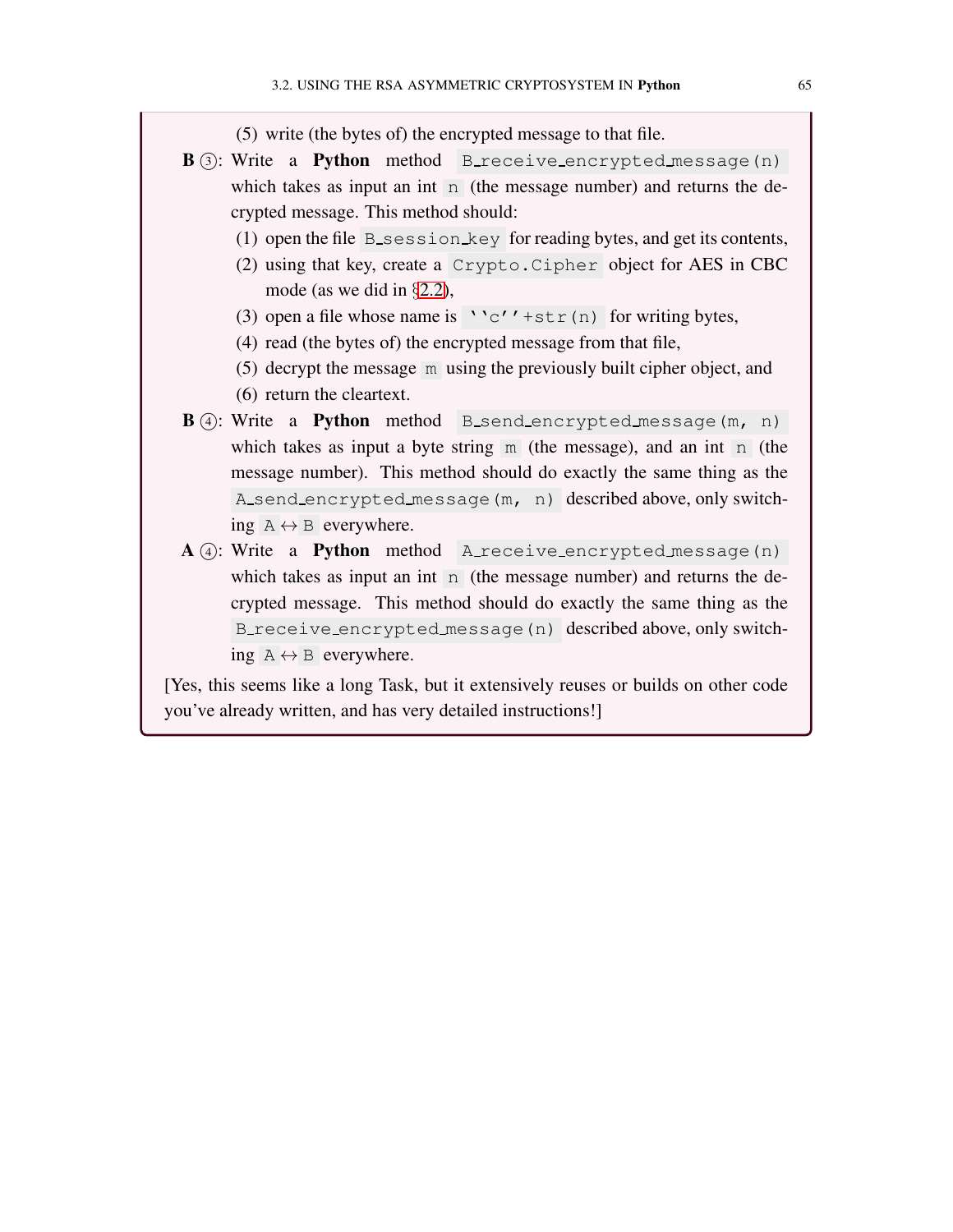#### 3.3. Digital Signatures

<span id="page-73-1"></span>The discovery of asymmetric cryptosystems – or, as they are more often called in nontechnical contexts like this paragraph, public-key cryptosystems – has changed the face of the Internet by allowing secure communications between entities who have never met in real space to share a secret key. Without this innovation, commerce over the Internet would be infinitely more difficult, for example. But beyond this straightforward application of public-key crypto to securing communication against eavesdroppers, other powerful applications have also been discovered. A very nice one, which has many uses in the networked world, is the idea of

DEFINITION 3.3.1. A digital signature is a chunk  $S$  of data which accompanies a message  $m$ . There is also an algorithm called **verifying the signature** which can be run with inputs  $\mathbb{S}$ ,  $m$ , and some other public data which, if it returns ACCEPT, proves that the signature could only have been produced by someone who possesses a certain piece of secret data.

If we make some assumptions about behavior in the real world – which might or might not be justified! – then these digital signatures would have many extremely valuable applications. The assumptions we would need include:

- There is some reliable association between the public information used to verify a signature and the real-world person who claims they created the signature. For example, perhaps in order to have the public information listed on a well-known, trusted site next to a human name, that human must go to some government office, show an ID, and register their public data.
- The humans can be trusted to keep the secret data needed to generate those signatures reliably secure. For example, the don't keep the data on a machine which can ever be hacked, and they don't forget to erase it before they throw out an old hard drive, *etc.*

Now for some details.

**3.3.1. Naive digital signatures.** It has been important since the beginning of our study of cryptology that encryption and decryption are *opposites:* what we would call "inverse functions" in mathematics<sup>[5](#page-73-0)</sup>, meaning that doing first one and then the other simply gets you back to where you started. Since inverse functions work in either order, that means that not only is the decryption of the encryption of some message just the original message, but so also is the encryption of the decryption of a message.

<span id="page-73-0"></span><sup>5</sup>*E.g.*, squaring and taking the square root are inverses (at least if you start with positive numbers), so that squaring a square root or square rooting a square gives back the original number.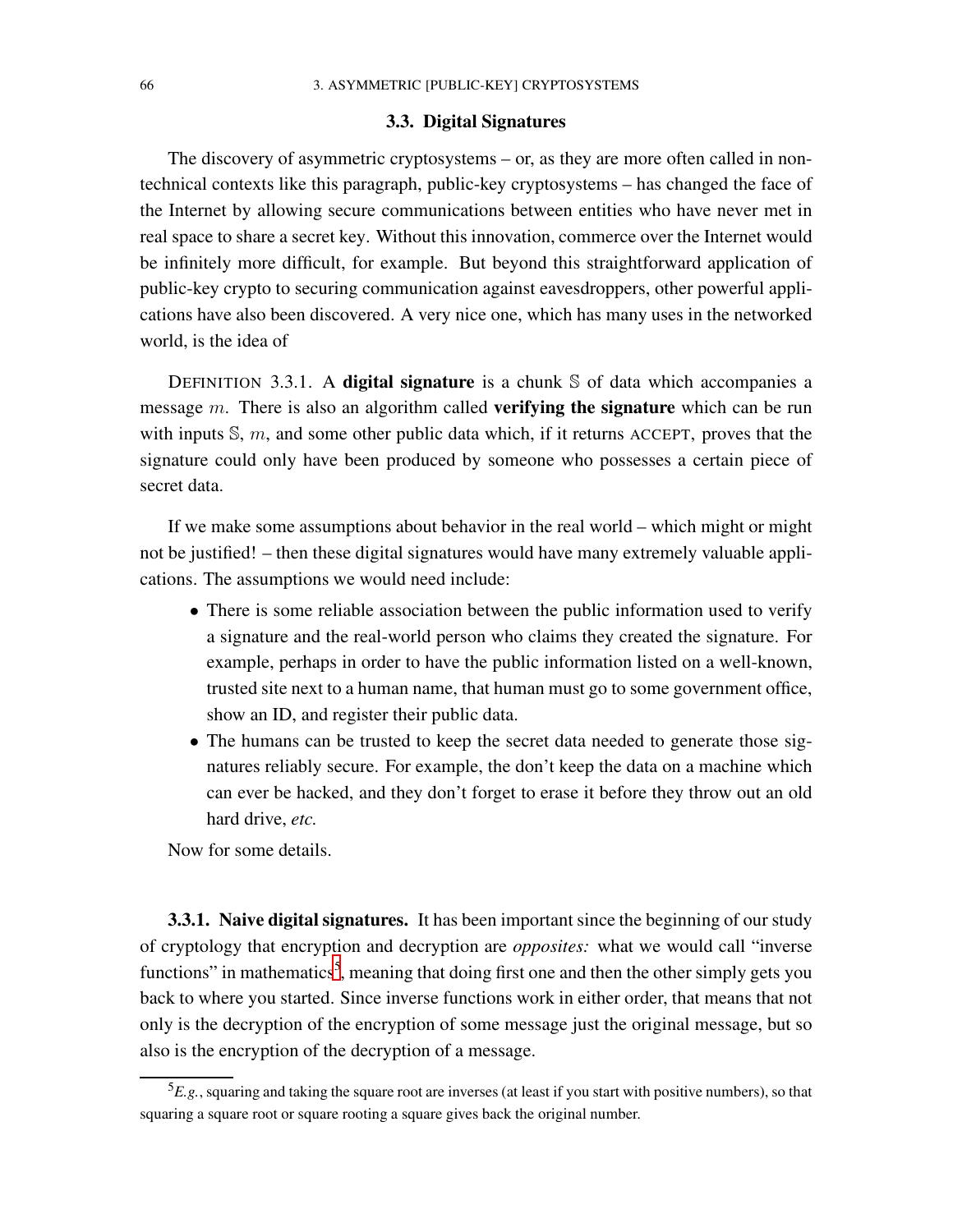<span id="page-74-0"></span>That may seem like a mere computational curiosity – why would anyone decrypt a message which had not first been encrypted? – but it actually has a very nice feature: only the person who has the private key for some asymmetric cryptosystem can do the decryption, while anyone who has downloaded the corresponding public key can do the encryption. This situation where only the one person who has some secret information (the private key) can do something while everyone else can do some other thing using a piece of public information (the public key) sounds very much like what it supposed to happen in a digital signature scheme.

To be specific, suppose Bilbo wants to be able to digitally sign some message  $m$ , and Aragorn wants to be able to verify the signature. First, Bilbo should generate a public/private key pair and put his public key on his website. Then he should use the decryption algorithm, with his private key, on the message  $m$ , yielding a chunk of data we'll call  $s$ . Finally, Bilbo should send both the message  $m$  and the signature  $s$  to Aragorn.

Aragorn will have downloaded Bilbo's public key. What he can do is encrypt Bilbo's (purported) signature  $s$ , using that public key, to get a chunk of data  $m'$ . Then Aragorn will **accept** the signature as valid if his  $m'$  is the same as Bilbo's message m. Since only the person who has Bilbo's private key should be able to make a chunk of data  $s$  whose encryption is m, this method does implement the digital signature scheme as promised.

Graphically:

| Aragorn                          | on public network                                                          | <b>Bilbo</b>                            |
|----------------------------------|----------------------------------------------------------------------------|-----------------------------------------|
|                                  |                                                                            | generate key pair $(k_e^B, k_d^B)$ for  |
|                                  |                                                                            | asymmetric cryptosystem $\mathcal{A}$ ; |
| download $k_e^B$                 | public encryption key $k_e^B$<br>$\longleftrightarrow$<br>$\longleftarrow$ | publish $k_e^B$                         |
|                                  |                                                                            | with message $m$ :                      |
|                                  |                                                                            | decrypt m using $A$ with                |
|                                  |                                                                            | private key $k_d^B$ , getting s;        |
| receive $(m, s)$                 | signed message $(m, s) \leftarrow$<br>$\longleftrightarrow$                | transmit $(m, s)$                       |
| encrypt s using $A$ with         |                                                                            |                                         |
| public key $k_e^B$ , getting m'; |                                                                            |                                         |
| if $m'=m$                        |                                                                            |                                         |
| <b>ACCEPT</b>                    |                                                                            |                                         |
| else                             |                                                                            |                                         |
| REJECT                           |                                                                            |                                         |

## Naive digital signatures: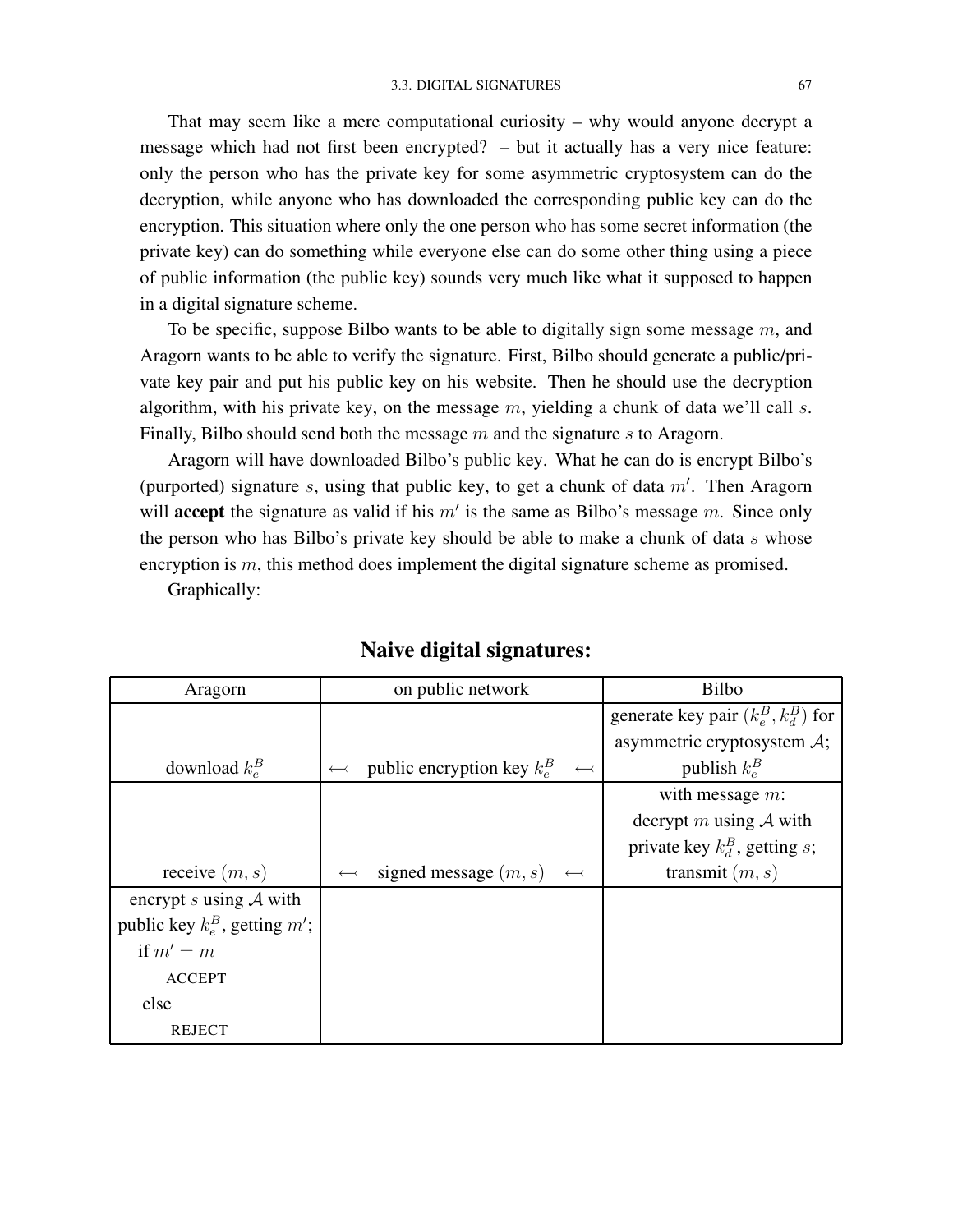### <span id="page-75-1"></span>Reading Response 3.3.1

Does all of this make sense? What was new or interesting, or what was old and uninteresting? Do you feel comfortable with the way these naive digital signatures are generated and verified?

### Code Task 3.3.1

Write a **Python** function  $\sin(ky, m)$  which takes as input a full (public and private) key for RSA, in the form of a byte string that might have been produced by exportKey() and a (byte string) message  $\overline{m}$  and produces the signature s on m as described above. To do this, use RSA.importKey on the key variable to build an RSA object. Use the decrypt method of this RSA object on the variable m to produce the signature  $\overline{s}$ , which your method should return.

Next, write a **Python** function  $\text{verify}(pk, m, s)$  which takes as input a public key pk for RSA, in the form of a byte string that might have been produced by exportKey(), a (byte string) message  $m$ , and a (byte string) signature s on that message, and returns a Boolean which indicates if the signature is valid or not, following the scheme above. To do this, use RSA.importKey on the pk variable to build an RSA object public key and use the encrypt method of public key to create the byte string mprime . Don't forget that encrypt takes a second, dummy variable which may as well have the value 1 and returns a tuple, the 0th element of which is the encryption. In other words, you need to use mprime = public key(s, 1)[0]. Then simply return the (Boolean) value of mprime  $== m$ .

The idea is that you should be able to use these functions in situations like

```
>>> # Bilbo does:
>>> from Crypto.PublicKey import RSA
>>> key = RSA.generate(1024)
>>> full_key_exported = key.exportKey()
>>> public_key_exported = key.publicKey().exportKey()
>>> # Bilbo puts the public_key_exported on his website
>>> m = b'some message Bilbo wants to sign'
>>> s = sign(full_key_exported, m)
>>> # Bilblo sends (m, s) to Aragorn, maybe by email
>>> # Aragorn downloads the public_key_exported and
>>> # gets an email containing (m, s) and does:
>>> verify(public_key_exported, m, s)
>>> # if it is True, he can trust the message
```
: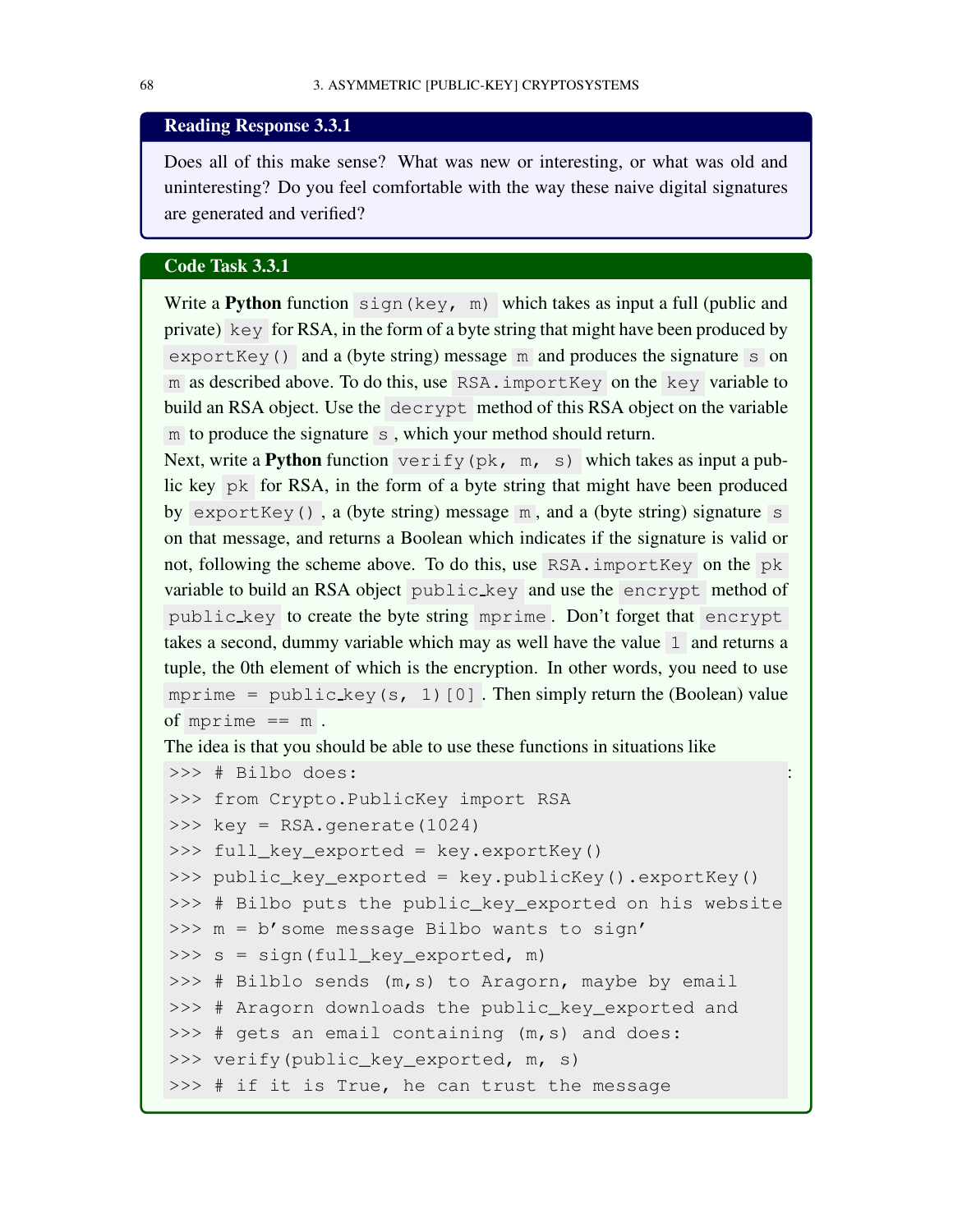<span id="page-76-1"></span>3.3.2. Better digital signatures using hash functions. One big problem with the naive digital signatures described above is that they are (potentially) ... big. That is, the signature s on a message m is (essentially) the same size as the message itself – after all, it's a decryption, pretending the message is a ciphertext. So signing a large document, or maybe a large database or high-resolution image would basically require an unacceptable twice the space to store or transmit!

What we need to make much smaller signatures is some sort of algorithm which essentially *summarizes* the contents of the message m you want to sign. Then a very similar signature scheme to the one described above can do its verification algorithm by comparing the encrypted signature to the summary of the message, rather than to the entire message.

There's a name for this magical summarizing algorithm:

<span id="page-76-0"></span>DEFINITION 3.3.2. A cryptographic hash function is an algorithm  $H$  which takes as inputs bit strings x of arbitrary length and produces outputs  $H(x)$  of a fixed size, satisfying the properties:

- (1) "ease of computation" computation of  $H(x)$  is very fast;
- (2) "**pre-image resistance**" starting with any bit string  $y$  of the size of the outputs of H, it is very difficult to find a bit string x with the property that  $H(x) = y$ ;
- (3) "second pre-image resistance" starting with any specific bit string  $x_1$ , it is very difficult to find another  $x_2$  such that  $H(x_2) = H(x_1)$ ;
- (4) "collision resistance" it is very difficult to find any two bit strings  $x_1$  and  $x_2$  such that  $H(x_2) = H(x_1)$ .

In some sense, the key phrase in the above definition is "very difficult," in the sense that there are certainly very many possible inputs to a hash function which give the same output – in fact, there are an infinite number of such colliding inputs! Think about it: if the output size of a hash function is, say, 256 bits, then what happens if you look at input bit strings of length 257? There are twice as many input of that size as there are outputs, so the most efficient possible way to spread out the way the outputs come from inputs would have every output coming from two inputs! And the same argument says there are at least four inputs of length 258 bits giving the same output, *etc.* But to be a cryptographic hash function, it must be *very hard* to find such collisions.

In practice, what this means is that the algorithms used for hash functions do a lot of random fiddling around with the bits of their inputs, so there is not enough structure in the algorithm which might give an attacker a systematic way to try to find collisions or preimages or second pre-images. Without structure, the only option left would seem to be a brute-force attack, but since there are roughly as many bit strings of length 256 as there are particles in the universe (leaving out photons and neutrinos, though), brute-force is not a viable attack.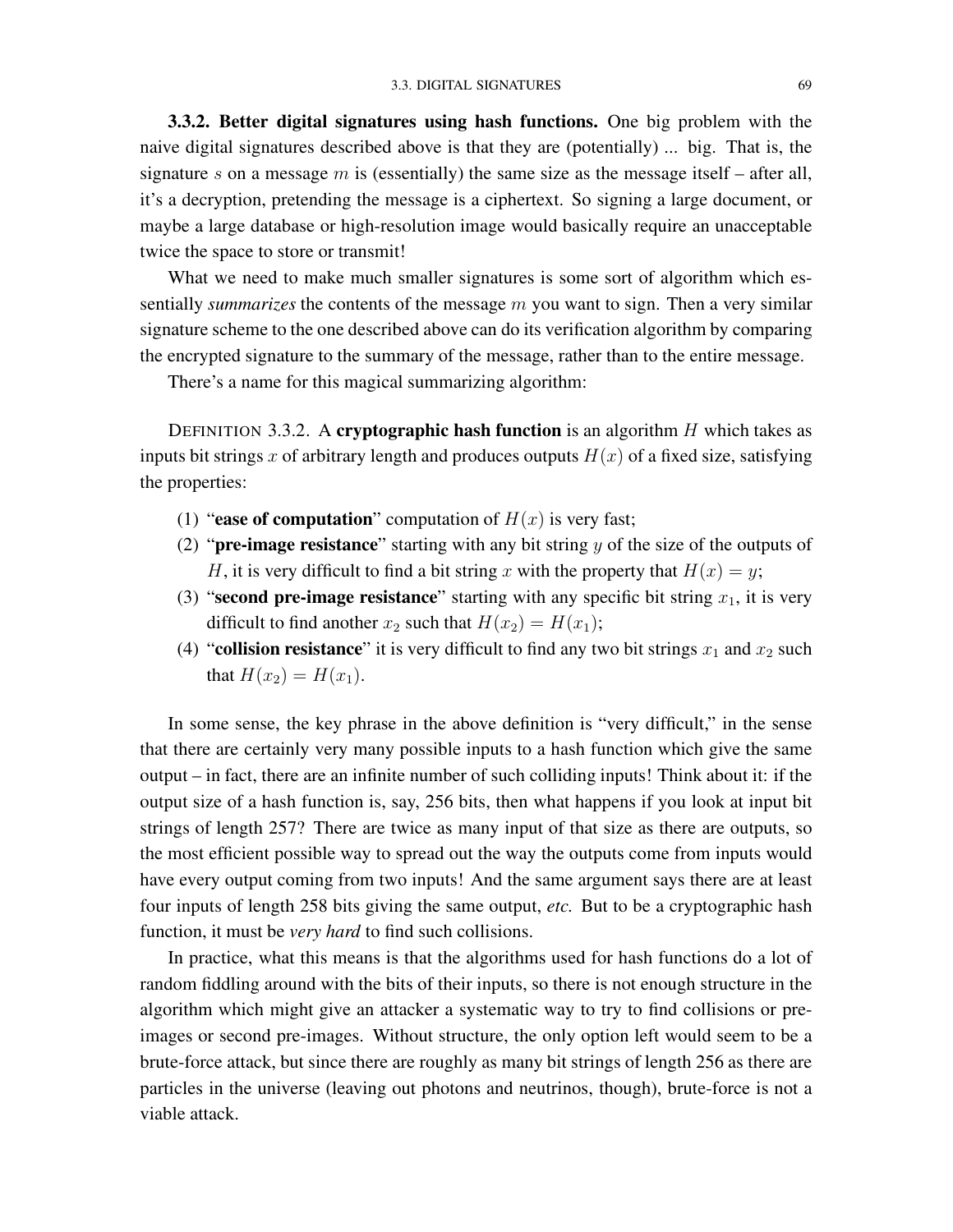<span id="page-77-0"></span>Cryptographic hash functions are useful because if you have a message or document – think of it as a bit string  $m$  – the  $H(m)$  acts a kind of fingerprint for m. For example: suppose Bilbo tells Aragorn what  $H(m)$  is without revealing m on Monday, and only on Friday reveals  $m$ . Aragorn can be confident that it was the same  $m$  Bilbo was thinking of on Monday as he revealed on Friday, because it would have been "very difficult" to find another m' for which  $H(m') = H(m)$ .

## Reading Response 3.3.2

Does all of this make sense? What was new or interesting, or what was old and uninteresting? Do you feel like you understand what is useful about a hash function, and why there are theoretically infinitely many failures of the conditions pre-image resistance, second pre-image resistance, and collision resistance but nevertheless the fact that it is "very difficult" to find those failures makes hash functions practical?

There are a number of hash functions in use today, and there are some which were used for a while but which now are no longer considered secure. As mentioned above, the security of a hash function in part rests upon its lack of structure ... but any algorithm which is clear enough to be written down and accepted as a standard must have some structure, and eventually computer scientists have found the way to attack some of the older hash functions using only that little bit of structure. Here are some hash functions which were or are widely used:

• For around a decade starting in the early 1990s, the most widely used cryptographic hash function was called md5. This algorithm was developed by Ron Rivest and published in 1992. The output size of md5 is 128 bits.

While md5 was thought to be flawed since the middle 1990s, a real attack was not published until 2004, when it was shown not to be collision resistant [[WY05](#page-86-0)]. However, md5 is still used extensively today to verify that a large data transfer has not suffered a transmission error – *i.e.,* it is still a useful tool to test for nonmalicious data corruption.

• The most widely used cryptographic hash function from the late 1990s until recently, and one which is built into many widely accepted and standardized cryptographic protocols, is SHA-1, with an output size of 160 bits.

SHA-1 was developed by US National Security Agency in a semi-public process, and was adopted by the National Institute of Standards and Technology [NIST] as part of several US Federal Information Processing Standards.

In 2004, some work was published which indicated that SHA-1 might be vulnerable to certain kinds of attack. (See [[PS04](#page-86-1)].) For this reason, NIST required in 2010 many US federal data protection applications to move to another hash function.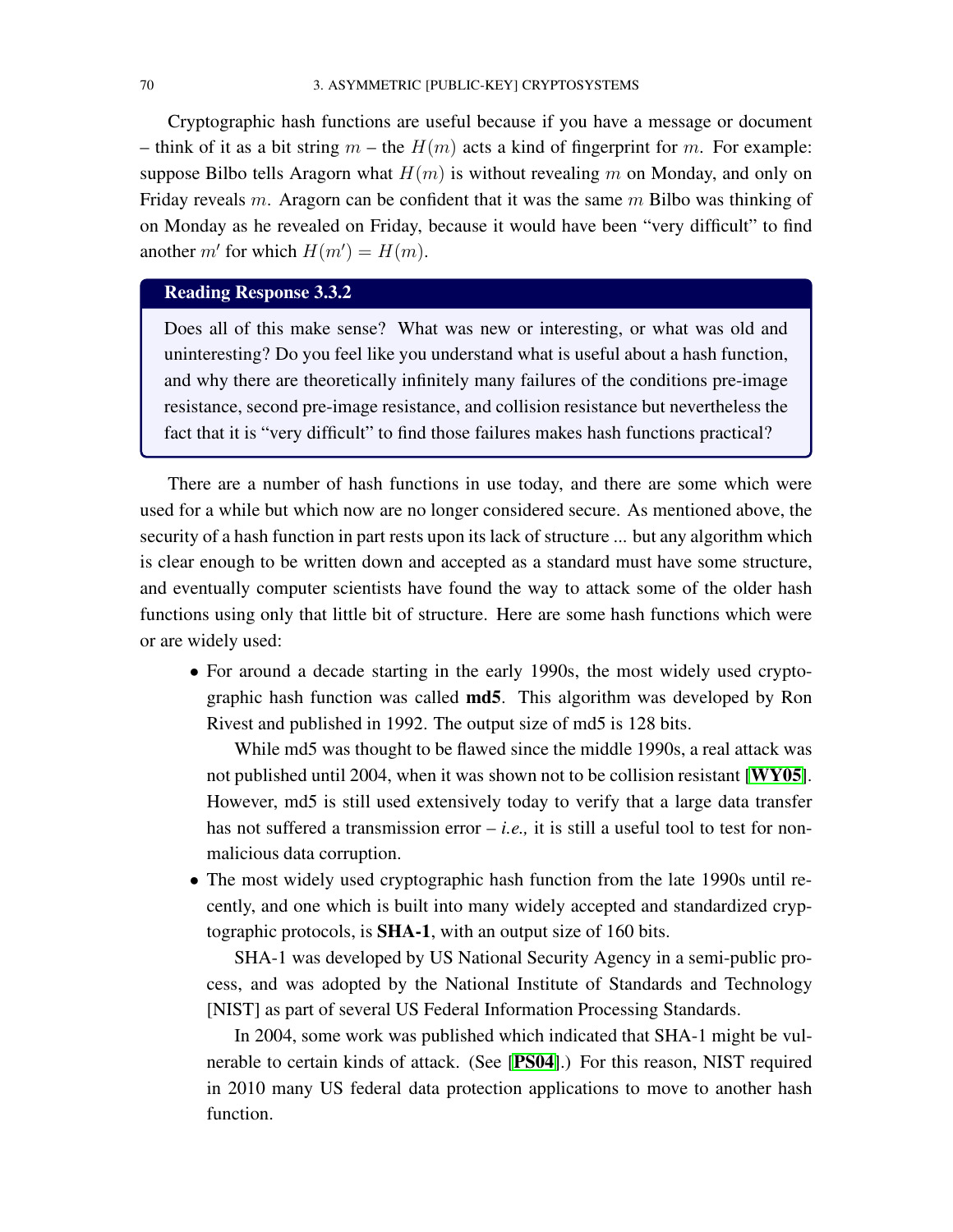<span id="page-78-0"></span>• At the time of this writing, most security-conscious users and organizations recommend SHA-2, usually in its SHA-256 variant, which has an output size of 256 bits. Given recent revelations of the NSA's involvement – and weakening of – cryptographic protocols, it might be a cause of concern that NSA participated in the development of SHA-2.

SHA-2 is implemented in Python with a class SHA256 in the Crypto. Hash module. You can create this object with  $SHA256$ . new (s), where s is the entire byte string to be hashed. Another way use this class, particularly useful if there is a lot of data to be hashed, is to pass SHA356.new the first piece of the data, and the to call the class's update method with the remaining pieces of data.

In either approach, when you are done feeding the SHA256 instance your data to be hashed, you can call the digest() method to get the hash value as a byte string, or the hexdigest() method to get that same hash value as a character string written out in hexadecimal. For example:

```
>>> from Crypto.Hash import SHA256
>>> hash_object = SHA256.new(b'first bit of data')
>>> hash_object.update(b'some more data')
>>> hash_object.update(b'last bit of the data')
>>> hash_object.digest()
b':\x93"P'\xd2Y-\x8c/\xab\xfa=\x8e\xa7\xb7N\xdcF\xae[\xf9\xa4\xd
6.\xa1\xfeR\xe4\xcb\x89\xb8'
>>> hash_object.hexdigest()
3a93225060d2592d8c2fabfa3d8ea7b74edc46ae5bf9a4d62ea1fe52e4cb89b8
```
Note that you can get the digest from a SHA256 instance and but still add more data by calling the update method and get a later digest which will be the hash function output for all of the input you've given that instance since it was created with  $\log N$ . What this means is that you must create a new instance with new every time you want to start fresh with computing the hash function of a new bit string.

### Code Task 3.3.2

Since SHA256 is believed to have the properties that make it a good cryptographic hash function, it must be that small changes in the input make for drastic changes in the output, 256-bit hash value. In fact, the best thing would be for differences of just one bit in the input – by changing a bit, or adding one more bit to the sequence (somewhere: adding it at the beginning, end, or somewhere in the middle) to make approximately half of the bits in the hash value change. Let's test this!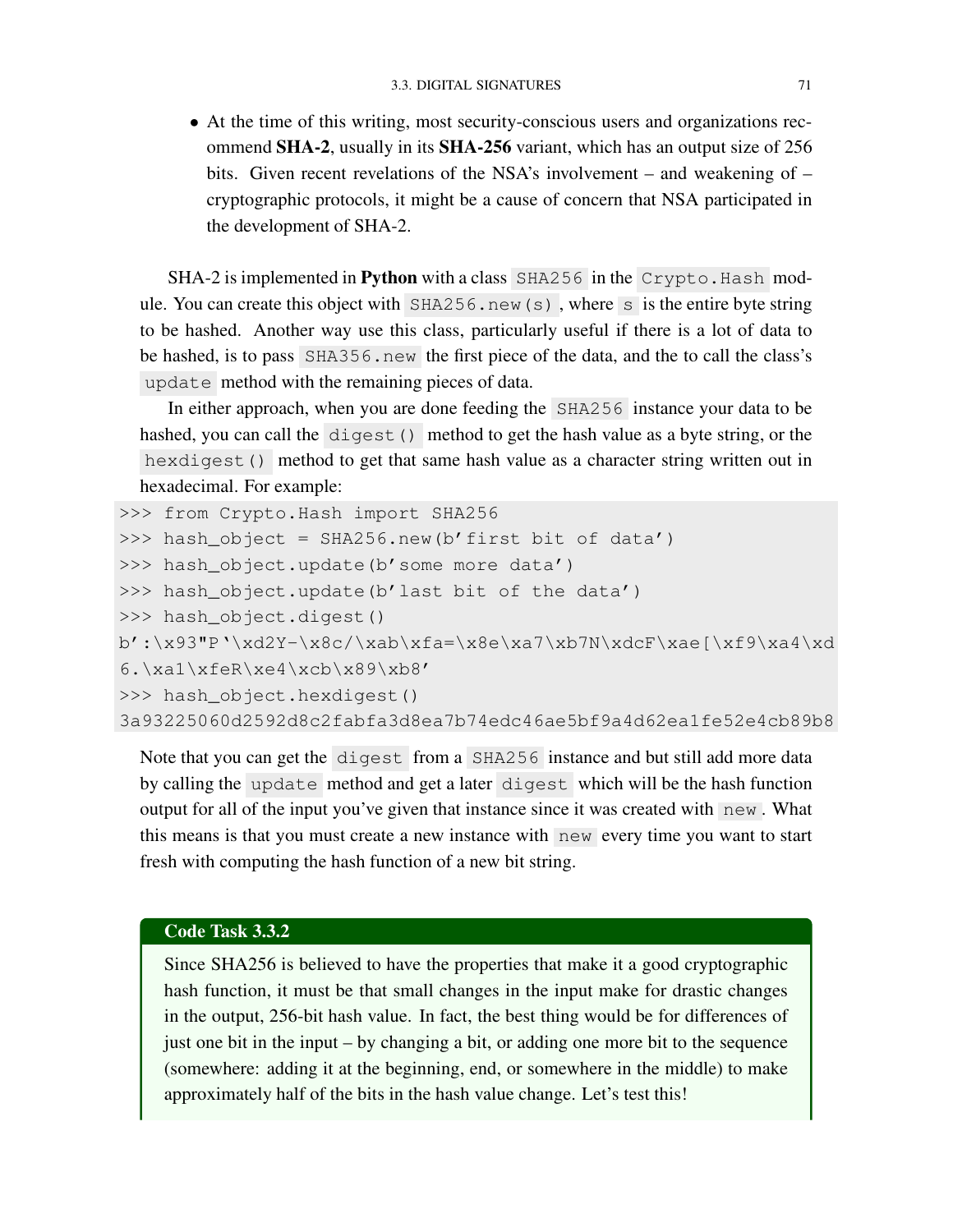<span id="page-79-0"></span>First, pick some base input byte string that you like of about 50 bytes. Compute its SHA256 hash value. Now try changing one bit of this base input, computing the hash value of the new input string, and comparing the two hash values with your bits diff display from Code Task [2.1.2](#page-39-0) to see where and how much the two hashes differ.

Repeat this several times (at least 10 times), changing bits at different locations in the input string, and see each time how much it changes the bits of the hash string. Also compute the average number of bits which were changed in the hash value in your experiments.

As mentioned above, the fact that the cryptographic hash of a message is a reliable fingerprint for the message allows us to make a much more efficient signature scheme. In this scheme, rather than sending the message and its decryption, we send the message and the decryption of the hash of the message. Therefore the signature is a data chunk which is as big as the output size of the hash function we're using, no matter how big is the message to be signed.

Graphically:

| Aragorn                          | on public network                                                     | <b>Bilbo</b>                           |
|----------------------------------|-----------------------------------------------------------------------|----------------------------------------|
|                                  |                                                                       | generate key pair $(k_e^B, k_d^B)$ for |
|                                  |                                                                       | asymmetric cryptosystem $A$ ;          |
| download $k_e^B$                 | public encryption key $k_e^B$<br>$\longleftarrow$<br>$\longleftarrow$ | publish $k_e^B$                        |
|                                  |                                                                       | with message $m$ :                     |
|                                  |                                                                       | hash $m$ to get $d$ ;                  |
|                                  |                                                                       | decrypt d using $A$ with               |
|                                  |                                                                       | private key $k_d^B$ , getting s;       |
| receive $(m, s)$                 | signed message $(m, s)$<br>$\longleftrightarrow$<br>$\leftarrow$      | transmit $(m, s)$                      |
| encrypt s using $A$ with         |                                                                       |                                        |
| public key $k_e^B$ , getting d'; |                                                                       |                                        |
| hash $m$ to get $d$ ;            |                                                                       |                                        |
| if $d' = d$                      |                                                                       |                                        |
| <b>ACCEPT</b>                    |                                                                       |                                        |
| else                             |                                                                       |                                        |
| REJECT                           |                                                                       |                                        |

## Better [smaller] digital signatures with hashing: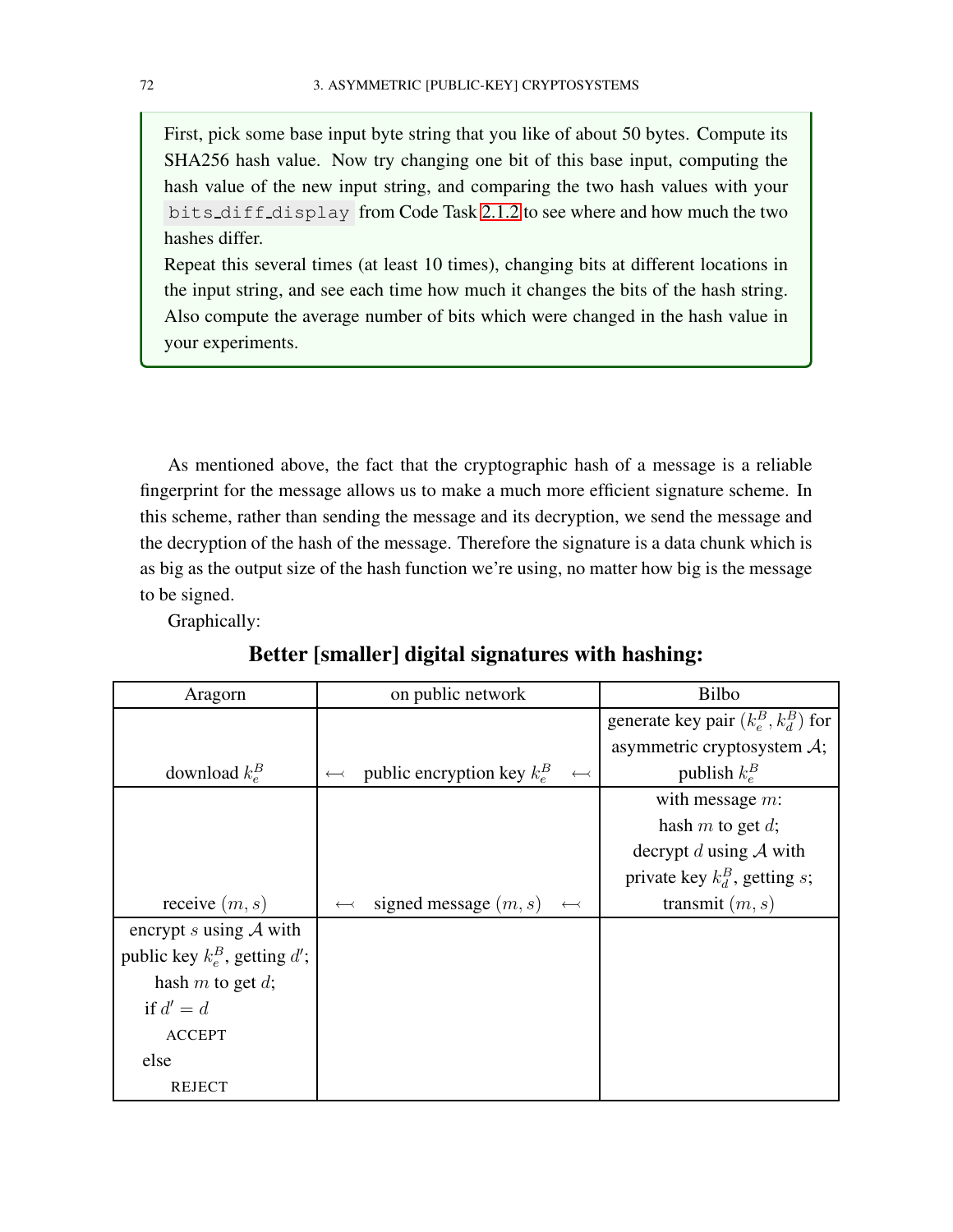## <span id="page-80-0"></span>Reading Response 3.3.3

Does all of this make sense? What was new or interesting, or what was old and uninteresting? Do you feel comfortable with how this new approach makes a secure digital signature scheme, because of its structure and the properties of a cryptographic hash function, which is nevertheless much smaller than the naive digital signatures?

### Code Task 3.3.3

Implement this new approach to making digital signatures that uses a hash function for smaller signatures.

That is, make new **Python** functions signH(key, m) and verifyH(pk, m, s) which have exactly the same inputs and outputs as the sign(key, m) and verify(pk, m, s) from Code Task [3.3.1](#page-75-0) and can be used in the same ways as those original functions, but which use SHA256 to make signatures which are always quite small.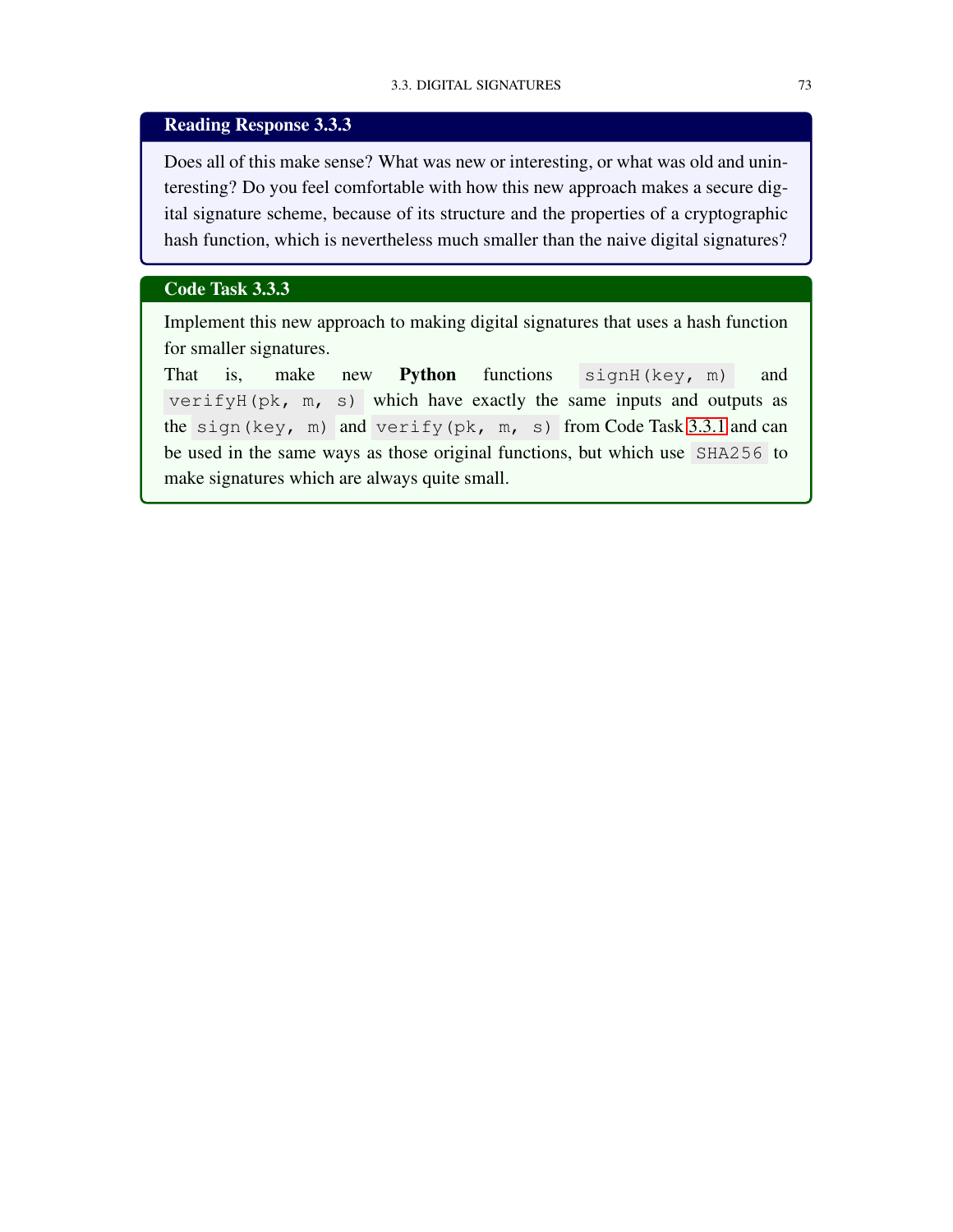#### 3.4. Key management and the need for a robust PKI

<span id="page-81-1"></span>We started this chapter by looking for a new approach which might solve a problem we had with symmetric cryptosystems: while they are fast and secure, there are many, many situations in which parties who have never met each other in real life, in a place and situation where they can share a high quality (meaning: large and hard for others to guess) secret key, nevertheless want to communicate securely over the Internet. Asymmetric cryptosystemss solved this problem by breaking a key into two pieces, one of which must be kept secret (the private key) and one of which must be made public (the public key.

A significant issue with remains key management, though: the problem with Aragorn and Bilbo never meeting in person to set up a shared secret key is that, basically, they each have to trust each other's websites where their public keys must be posted. If the website is hacked, or even if the communications channel between one of the participants and the other's website is compromised, then they may end up using not the public key of their intended message recipient, but rather a public key the hacker has substituted: this is called a *person-in-the-middle attack*<sup>[6](#page-81-0)</sup>, and it allows the hackers to read and even modify all communications between the parties without them even knowing they have no security!

Graphically, the person-in-the-middle attack works like this:

| Alice                                     | Eve                                     | <b>Bob</b>                           |
|-------------------------------------------|-----------------------------------------|--------------------------------------|
|                                           |                                         | generate keys:                       |
|                                           |                                         | public $k_e^B$ , private $k_d^B$ ;   |
|                                           | intercept $k_e^B \leftrightarrow$       | publish $k_e^B$                      |
|                                           | generate keys:                          |                                      |
|                                           | public $k_e^E$ , private $k_d^E$ ;      |                                      |
| download $k_e^E$ , thinking it is $k_e^B$ | $\leftarrow k_e^E$ , spoof origin       |                                      |
| create cleartext message $m_A$ ;          |                                         |                                      |
| using $k_e^E$ , encrypt $m_A$ to $c_A$    |                                         |                                      |
| and transmit $c_A$                        | $\rightarrow c_A$ , intercept           |                                      |
|                                           | using $k_d^E$ , decrypt $c_A$           |                                      |
|                                           | and recover cleartext $m_A$ ;           |                                      |
|                                           | read $m_A$ , change to $m_E$ if desired |                                      |
|                                           | using $k_e^B$ , encrypt $m_E$ to $c_E$  |                                      |
|                                           | spoof origin $c_E \rightarrowtail$      | receive $c_E$ , thinking it is $c_A$ |
|                                           |                                         | using $k_d^B$ , decrypt $c_E$        |
|                                           |                                         | and recover cleartext $m_E$          |
|                                           |                                         | thinking it is $m_A$ from Alice      |

## Person-in-the-middle attack on asymmetric cryptosystems:

<span id="page-81-0"></span> $6$ Although usually a more gendered term than "person" is used.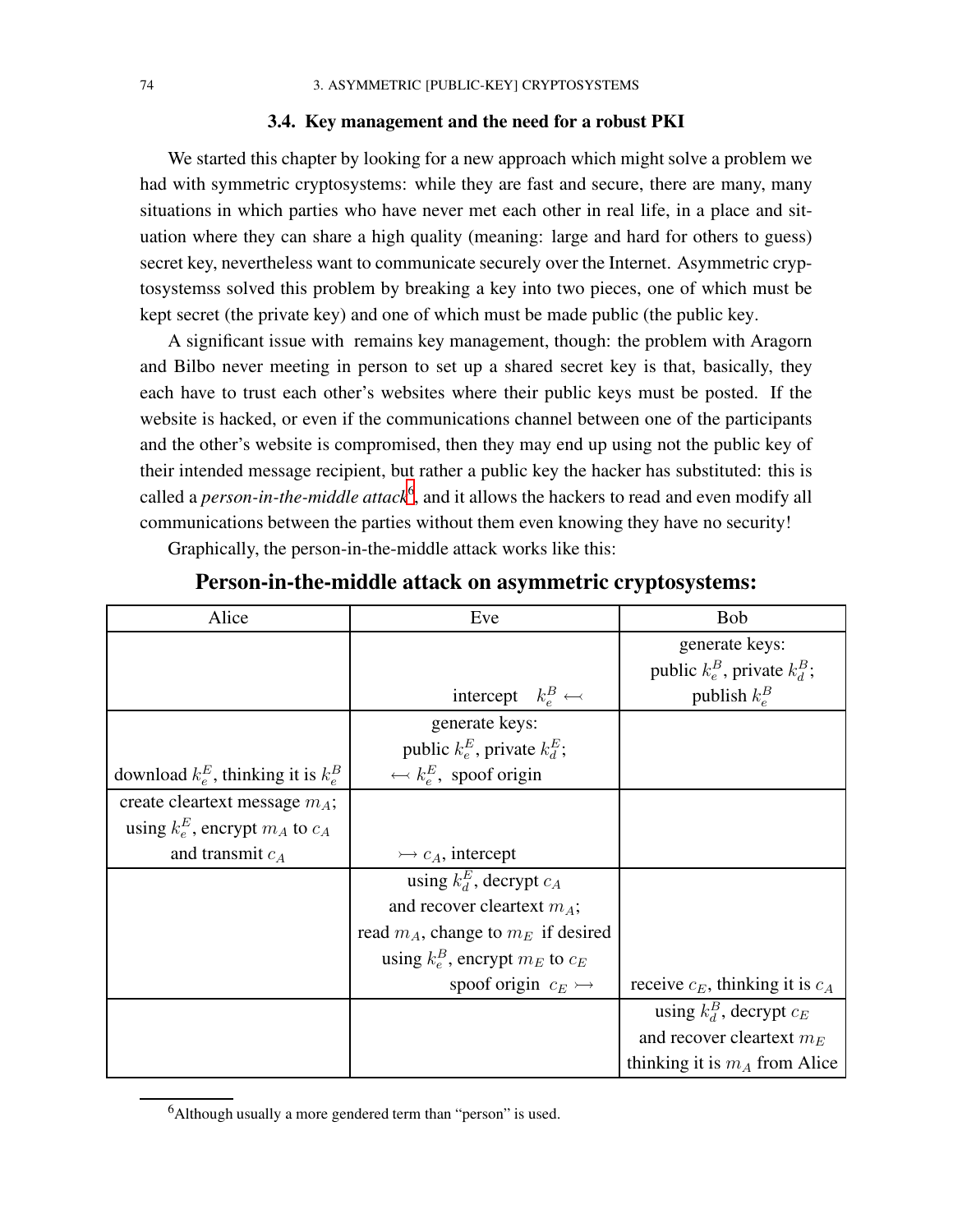<span id="page-82-0"></span>There is also a person-in-the-middle attack on digital signatures, based on similar ideas of substituting Eve's public key for Bob's, which we leave to the reader to think through for themself.

### Reading Response 3.4.1

Does all of this make sense? What was new or interesting, or what was old and uninteresting? Do you feel comfortable with how the person-in-the-middle attack works, for communications? What about for digital signatures?

### Bonus Task 3.4.1

Here's another entirely non-coding Bonus Task:

Write out an explanation of the person-in-the-middle attack for digital signatures. Include a diagram, like the diagram above called "Better [smaller] digital signatures with hashing" crossed with the diagram above called "Person-in-the-middle attack on asymmetric cryptosystems."

Apparently, all of the wonders of asymmetric cryptoasymmetric cryptosystem will collapse unless we can already be sure that the networks we use and the websites we visit are never hacked. That is, unless there is some way we can have some sort of root of trust, a public key connected to some real-world entity that we already implicitly trust, and whose security practices we also trust, so that we can be sure that the private key is kept private.

Modern operating systems and browsers come with built-in roots of trust, which the users don't even know about, but which can be used to verify digital signatures signed by that entity. Perhaps that entity will have done the work of meeting Jeff Bezos in real life, and then will issue a signature on Jeff's public key. Then if you want to use your credit card on <amazon.com>, you can download Amazon's public key along with the root of trust's signature on that key, which will enable you to trust that that the key which seems to be Amazon's is, in fact, Amazon's.

These digital signatures on someone's public key are usually called certificates and the root of trust, in this context, is called a **certificate authority**.

The broad infrastructure of certificate authorities and public keys which can be trusted, perhaps because of certificates, to be associated with certain real-world persons or organizations is called a public-key infrastructure [PKI]. If the Internet had a robust, reliable public-key infrastructure, then we will be able to have widespread secure communication as well as legally binding (digitally signed) documents on the web. This, then, is the last manifestation of a persistent issue throughout this book: key management is very hard, but very important, as this necessity of a robust PKI makes clear yet again.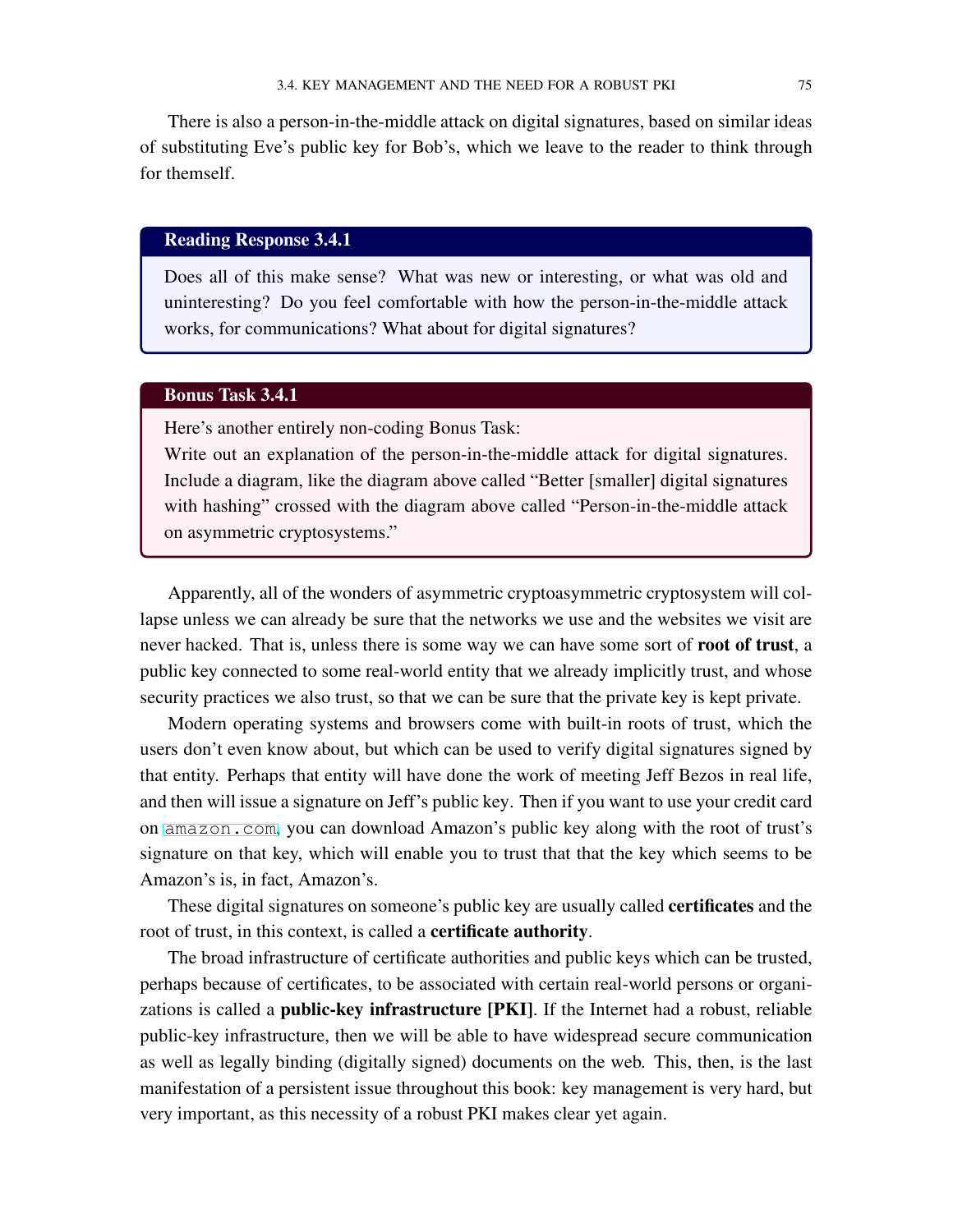# Reading Response 3.4.2

Does all of this make sense? What was new or interesting, or what was old and uninteresting? Do you feel comfortable with the ideas of a root of trust (or certificate authority), certificates, and, in general, a PKI?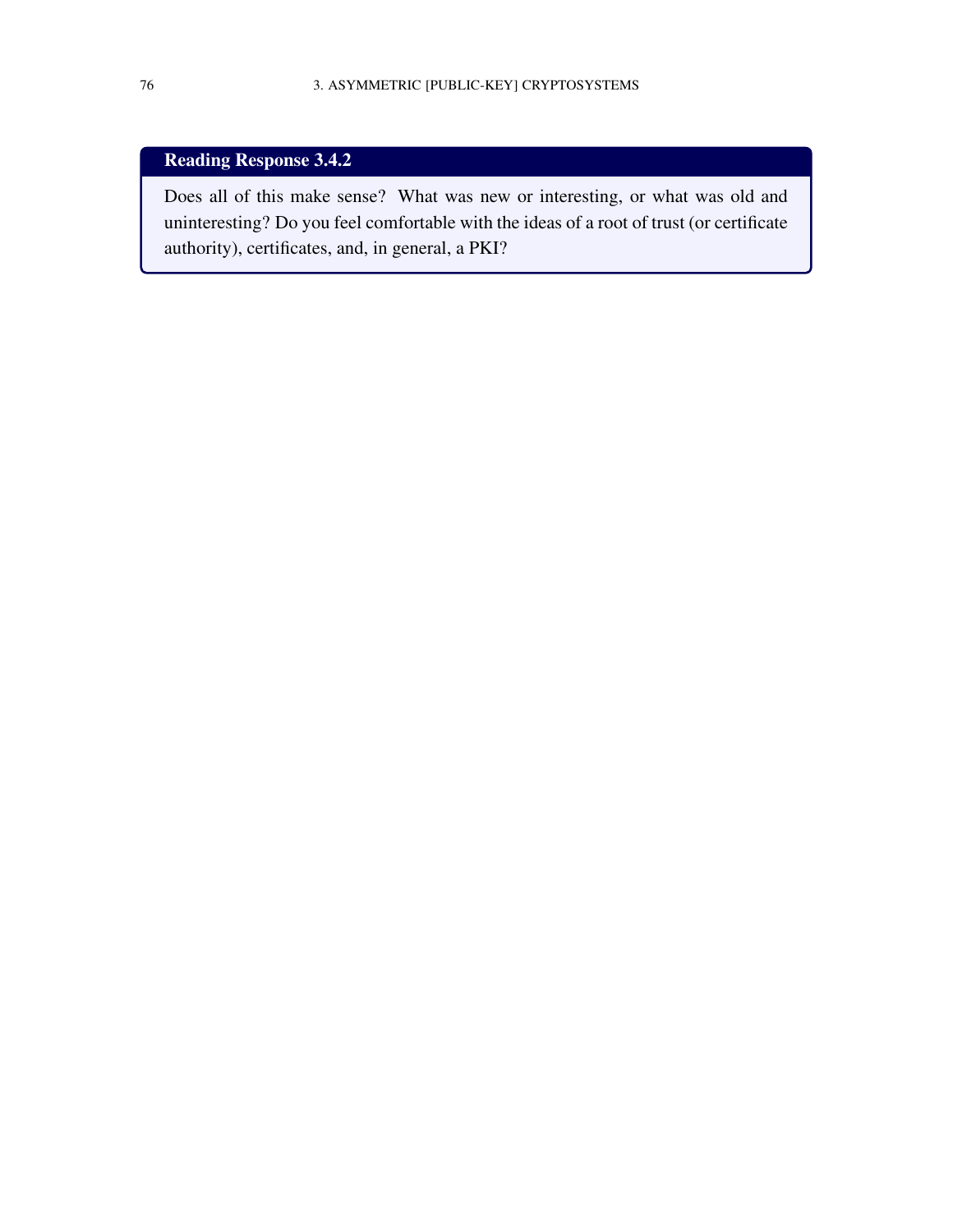#### 3.5. Conclusions; consider the blockchain

<span id="page-84-0"></span>At first the idea of an asymmetric cryptosystem can seem a bit like magic. In fact, it must be admitted that the security of all of such cryptosystems in wide use today is based on assumptions that seem very reasonable but are not known with mathematical certainty: for example, the security of RSA is based on the assumption that it is impossible to factor large numbers in a reasonable amount of time (for a certain precise meaning of the word "reasonable").

(Interestingly, the best known attack on this particular assumption, using a quantum computer, seemed for a long time like science fiction, but now seems like it definitely will start to be deployed at least by entities such as nation-states which have sufficient resources. Leave it to science fiction to be the best weapon against magic!)

How well all of the assumptions underlying asymmetric crypto stand the test of time, and whether practical, quantum-resistant asymmetric cryptosystems can be designed and implemented is a question of enormous importance in the next decade(s) of history of the Internet. While that cliff-hanger is being resolved by hard-working technologists behind the scenes, there are other exotic applications of asymmetric crypto which have been developed and which offer amazing potential benefits ... some which are, indeed, almost certainly too good to be true.

One example of this is something that has come to be widely discussed recently, called a blockchain, which you have probably heard of as the architecture underlying the cryptocurrency Bitcoin. If you worked in education, you would also have heard of blockchains as, supposedly, the best place for high school diplomas, college transcripts, and professional certificates to be stored.

A blockchain starts with a data structure called a hash chain, which is basically just a sequence of data blocks that can keep growing (potentially forever), with one additional field in each block: the hash (under some cryptographic hash function) of the previous block. Note that since that previous block contained the hash of the block which preceded it, these hashes implicitly link all the blocks back to the very first block of the chain, which is often called genesis block.

Graphically:

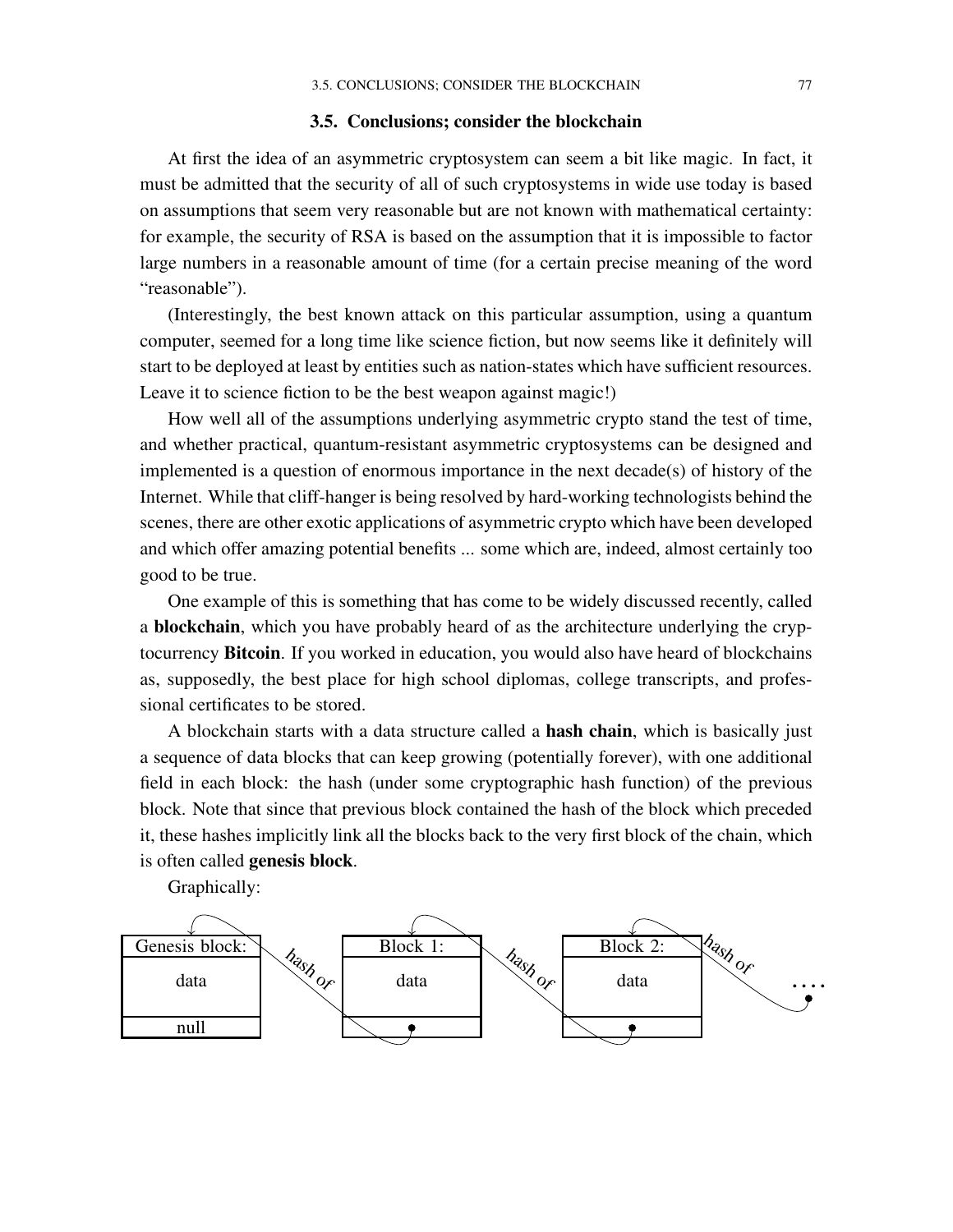<span id="page-85-0"></span>The security properties of cryptographic hash functions given in Definition [3.3.2](#page-76-0) give hash chains a remarkable property: they are immutable, meaning they cannot be changed. Specifically, what that means is that if a whole bunch of people (call them "the hobbits") are sharing copies of a hash chain, then someone else (call this person "Gollum") cannot come to them and pretend that they have a valid copy of the chain which is the same at the beginning and the end, but has some extra blocks added in the middle. The reason this is impossible is that the first block – say it's block number 141592 near the end where Gollum agrees with the hobbits would have the hash of two different "previous" blocks: the hobbits would just have the same block they all agree is number 141591, while Gollum would have that extra block he was trying to sneak into the chain ... and those two different pieces of data cannot have the same hash (or, at least, it is very hard to figure out what data should be in the block to make it have the same hash value).

## Reading Response 3.5.1

Does all of this make sense? What was new or interesting, or what was old and uninteresting? Do you feel comfortable with the ideas of a hash chain, and with why it is immutable?

Several additional features make a hash chain into a blockchain. These include the fact that parts of the data in the blocks must have valid digital signatures – a topic we have discussed in this chapter! – and that the new blocks are the result of a consensus protocol. Such protocols enable everyone who gets a copy of the blockchain to have confidence that they have the same chain of data blocks as everyone else who is using that blockchain.

Consensus protocols are a topic in even more advanced cryptology classes: don't stop here, there is much more that is fun, useful, and powerful to learn about in this field!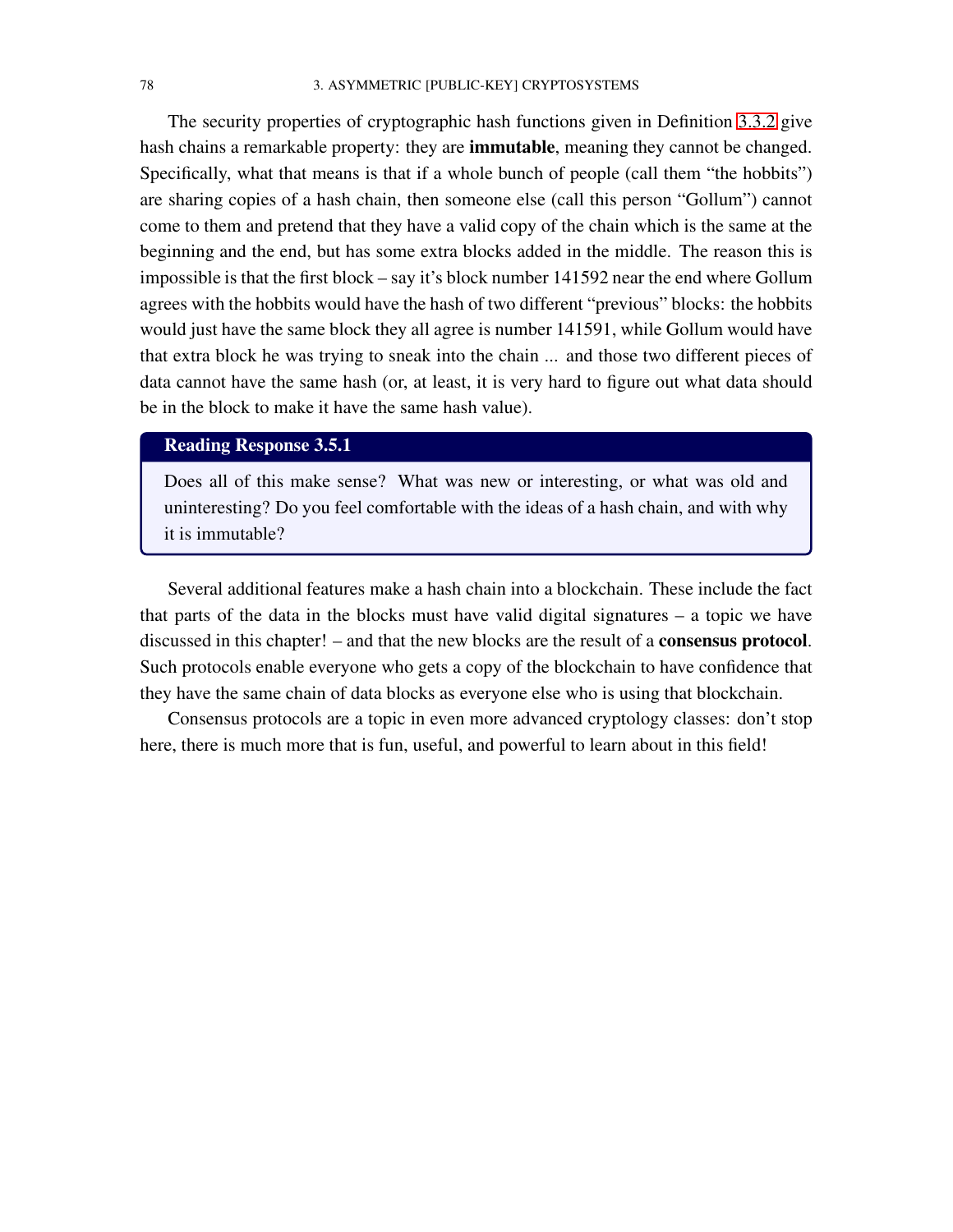## Bibliography

- <span id="page-86-2"></span>[BB20] Charles H Bennett and Gilles Brassard, *Quantum cryptography: Public key distribution and coin tossing*, arXiv preprint arXiv:2003.06557 (2020).
- [Col14] David Cole, *We Kill People Based On Metadata*, The New York Review of Books 10 (2014), 2014.
- [DH76] Whitfield Diffie and Martin Hellman, *New directions in cryptography*, IEEE transactions on Information Theory 22 (1976), no. 6, 644–654.
- [Hel02] M. E. Hellman, *An overview of public key cryptography*, IEEE Communications Magazine 40 (2002), no. 5, 42–49.
- [Mar99] Leo Marks, *Between Silk and Cyanide: A Codebreakers War*, HarperCollins, 1999.
- <span id="page-86-1"></span>[PS04] Jonathan A Poritz and Morton Swimmer, *Hash woes*, Virus Bulletin (2004), 14–16.
- [Sha45] Claude Shannon, *A Mathematical Theory of Cryptography*, Bell System Technical Memo MM 45- 110-02, <https://www.iacr.org/museum/shannon/shannon45.pdf>, Accessed: 22 February 2021.
- [Sta02] Richard Stallman, *Free Software, Free Society: Selected Essays of Richard M. Stallman*, Lulu. com, 2002.
- <span id="page-86-0"></span>[WY05] Xiaoyun Wang and Hongbo Yu, *How to break md5 and other hash functions*, Advances in Cryptology–EUROCRYPT 2005, Springer, 2005, pp. 19–35.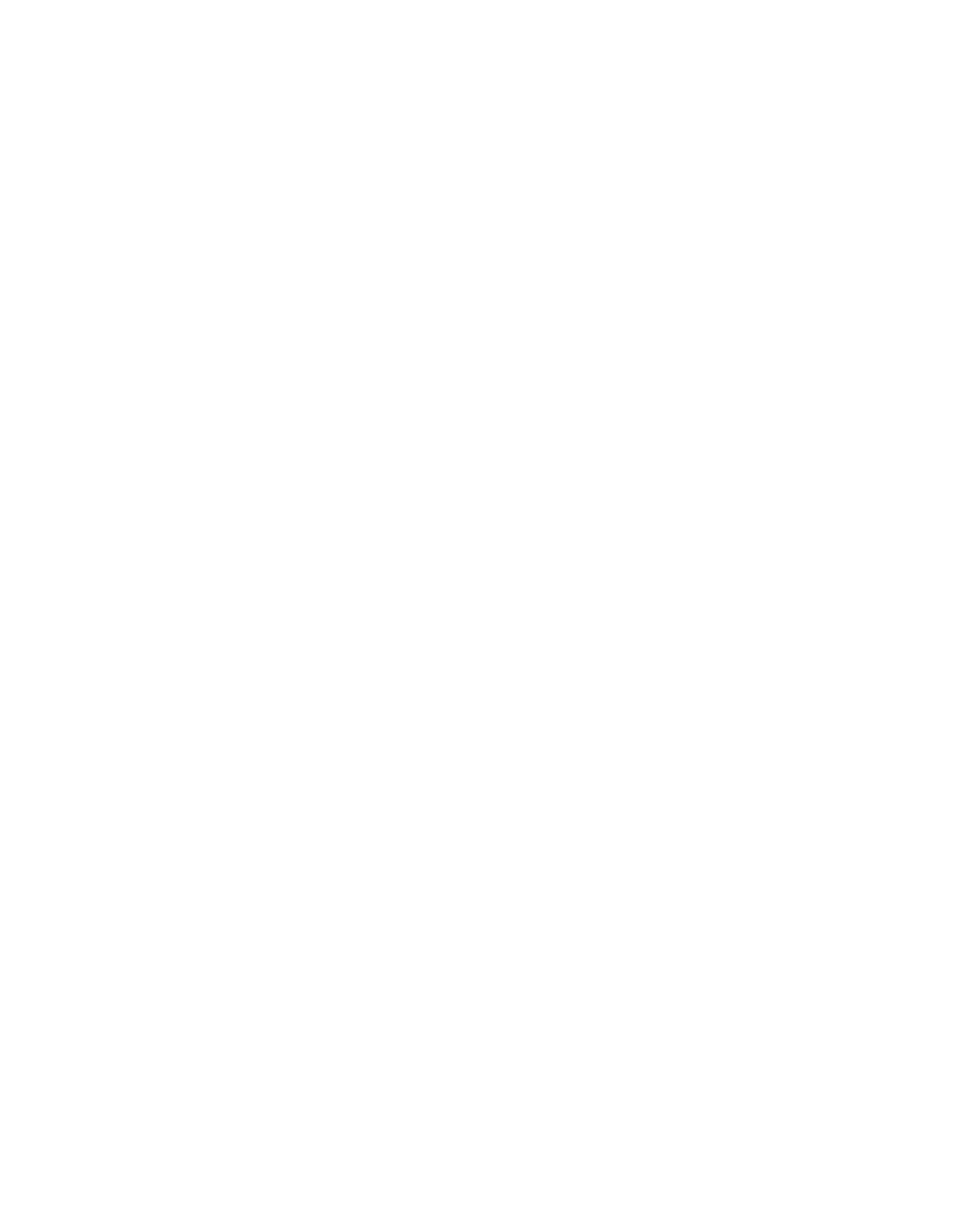## Index

⊕ , bitwise XOR, [40](#page-47-0) 3DES, triple DES, [27](#page-34-0) Abbasid Caliphate, [24](#page-31-0) Adleman, Leonard, [51,](#page-58-0) [59](#page-66-0) Advanced Encryption Standard [AES], [27,](#page-34-0) [35,](#page-42-1) [36,](#page-43-0) [38,](#page-45-0) [39,](#page-46-0) [42,](#page-49-0) [43,](#page-50-0) [46,](#page-53-0) [61,](#page-68-0) [64,](#page-71-0) [65](#page-72-0) AES (Advanced Encryption Standard), [27,](#page-34-0) [35,](#page-42-1) [36,](#page-43-0) [38,](#page-45-0) [39,](#page-46-0) [42,](#page-49-0) [43,](#page-50-0) [46,](#page-53-0) [61,](#page-68-0) [64,](#page-71-0) [65](#page-72-0) Al-Khwarizmi, [24](#page-31-0) Al-Kindi, [24](#page-31-0) algebra, [24](#page-31-0) algorithm, [24](#page-31-0) Alice in Wonderland, [24](#page-31-0) analysis  $[\alpha \nu \dot{\alpha} \lambda \nu \eta,$  Greek root], [1](#page-8-0) asymmetric cryptosystem, [47–](#page-54-0)[54,](#page-61-0) [59,](#page-66-0) [61,](#page-68-0) [66,](#page-73-1) [67,](#page-74-0) [74,](#page-81-1) [75,](#page-82-0) [77](#page-84-0) asymmetric cryptosystems, [74](#page-81-1) asymmetric encryption, [61](#page-68-0) Augustus (Octavian), [6](#page-13-0) authentication, [3](#page-10-0) Between Silk and Cyanide: A Codebreaker's War, [26](#page-33-0) Bitcoin, [77](#page-84-0) block chaining, [39,](#page-46-0) [41–](#page-48-0)[43,](#page-50-0) [61](#page-68-0) Cipher Block Chaining (CBC) mode, [40–](#page-47-0)[42,](#page-49-0) [64,](#page-71-0) [65](#page-72-0) Electronic Code Book (ECB) mode, [40,](#page-47-0) [41,](#page-48-0) [43](#page-50-0) block cipher, [27,](#page-34-0) [34,](#page-41-0) [35,](#page-42-1) [37–](#page-44-0)[39,](#page-46-0) [61](#page-68-0) block size, [34,](#page-41-0) [35,](#page-42-1) [37–](#page-44-0)[39](#page-46-0) blockchain, [77,](#page-84-0) [78](#page-85-0) blockchains, [1](#page-8-0) brute-force attack, [11](#page-18-0)[–13,](#page-20-0) [15,](#page-22-0) [20,](#page-27-0) [43,](#page-50-0) [49,](#page-56-0) [50,](#page-57-0) [69](#page-76-1)

[PKI], [75](#page-82-0)

Caesar cipher, [33](#page-40-0) definition, [6](#page-13-0) Caesar cryptosystem, [6](#page-13-0) Caroll, Lewis (Charles Dodgson), [24](#page-31-0) CBC mode block chaining, [40](#page-47-0)[–42,](#page-49-0) [64,](#page-71-0) [65](#page-72-0) certificate, [75](#page-82-0) authority, [75](#page-82-0) Charles Dodgson (Lewis Caroll), [24](#page-31-0) cipher, [3](#page-10-0) Cipher Block Chaining (CBC) mode block chaining, [40–](#page-47-0)[42,](#page-49-0) [64,](#page-71-0) [65](#page-72-0) ciphertext, [3](#page-10-0) cipheterxt, [3](#page-10-0) cleartext, [3](#page-10-0) collision resistance, [69,](#page-76-1) [70](#page-77-0) confidentiality, [2](#page-9-0) confusion, [28,](#page-35-0) [33,](#page-40-0) [36](#page-43-0) consensus protocol, [78](#page-85-0) crib, [44](#page-51-0) cribs, [45](#page-52-0) cryptanalysis, [1](#page-8-0) crypto, [1](#page-8-0) Crypto [Python module], [51,](#page-58-0) [63](#page-70-0) Crypto.Cipher , [35,](#page-42-1) [41,](#page-48-0) [42,](#page-49-0) [59,](#page-66-0) [64,](#page-71-0) [65](#page-72-0) Crypto.Hash , [71](#page-78-0) Crypto.PublicKey , [51](#page-58-0) Crypto.Random , [63](#page-70-0) Crypto.PublicKey [Python module] RSA , [51](#page-58-0)[–53,](#page-60-0) [55,](#page-62-0) [56,](#page-63-0) [58,](#page-65-0) [60,](#page-67-0) [68](#page-75-1) Crypto.Random [Python module] get\_random\_bytes, [63,](#page-70-0) [64](#page-71-0) cryptocurrency, [1,](#page-8-0) [77](#page-84-0) cryptographic hash function seehash function, [79](#page-86-2) cryptographic salt, [48,](#page-55-0) [50,](#page-57-0) [58,](#page-65-0) [60](#page-67-0)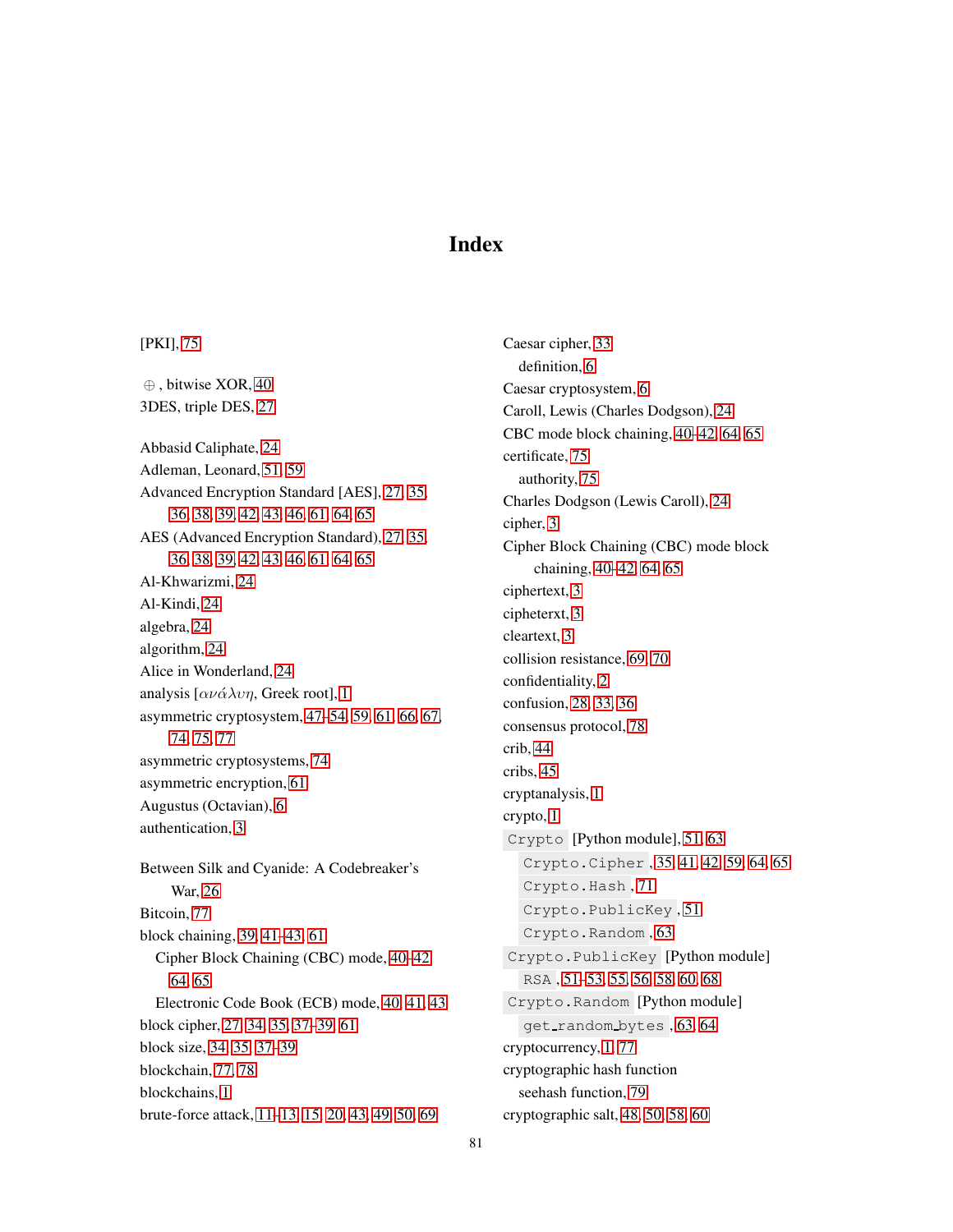#### 82 INDEX

cryptography, [1](#page-8-0) cryptology, [1](#page-8-0) cryptosystem, [1](#page-8-0) asymmetric, [47,](#page-54-0) [48,](#page-55-0) [74](#page-81-1) private key, [48](#page-55-0) public key, [49](#page-56-0) RSA, [51,](#page-58-0) [53](#page-60-0)[–55,](#page-62-0) [57](#page-64-0)[–61,](#page-68-0) [63,](#page-70-0) [68,](#page-75-1) [77](#page-84-0) symmetric, [48,](#page-55-0) [74](#page-81-1) Data Encryption Standard [DES], [27](#page-34-0) decryption, [3,](#page-10-0) [51,](#page-58-0) [66,](#page-73-1) [67,](#page-74-0) [72](#page-79-0) decryption key [for an asymmetric cryptosystem], [48,](#page-55-0) [50,](#page-57-0) [52–](#page-59-0)[55,](#page-62-0) [57,](#page-64-0) [61,](#page-68-0) [63,](#page-70-0) [67,](#page-74-0) [68,](#page-75-1) [74,](#page-81-1) [75](#page-82-0) DES: Data Encryption Standard, [27](#page-34-0) Diffie-Hellman key exchange, [47](#page-54-0) diffusion, [28,](#page-35-0) [30,](#page-37-0) [31,](#page-38-0) [33,](#page-40-0) [36,](#page-43-0) [39,](#page-46-0) [40,](#page-47-0) [42,](#page-49-0) [43,](#page-50-0) [60](#page-67-0)

diffusion, forward, [43](#page-50-0) digital signature, [66](#page-73-1)[–69,](#page-76-1) [72,](#page-79-0) [73,](#page-80-0) [75,](#page-82-0) [78](#page-85-0) digraph, [28](#page-35-0) Dodgson, Charles (Lewis Caroll), [24](#page-31-0) drone strikes, [30](#page-37-0)

ECB mode block chaining, [40,](#page-47-0) [41,](#page-48-0) [43](#page-50-0) Electronic Codebook (ECB) mode block chaining, [40,](#page-47-0) [41,](#page-48-0) [43](#page-50-0) elliptic curve cryptosystem, [51](#page-58-0) encryption, [3,](#page-10-0) [51,](#page-58-0) [66](#page-73-1) encryption key [for an asymmetric cryptosystem], [48–](#page-55-0)[50,](#page-57-0) [53–](#page-60-0)[55,](#page-62-0) [61–](#page-68-0)[63,](#page-70-0) [67,](#page-74-0) [68,](#page-75-1) [72,](#page-79-0) [74,](#page-81-1) [75](#page-82-0) exclusive or, [25,](#page-32-0) [39,](#page-46-0) [40](#page-47-0)

Federal Information Processing Standards, US, [70](#page-77-0) Fibonacci (Leonardo of Pisa), [24](#page-31-0) forward diffusion, [43](#page-50-0) frequency table, [13](#page-20-0) frequency table, relative, [14](#page-21-0)

General Michael Hayden, [30](#page-37-0) genesis block, [77](#page-84-0) get random bytes [Python method in Crypto.Random module], [63,](#page-70-0) [64](#page-71-0) graph  $[\gamma \rho \acute{\alpha} \varphi \omega,$  Greek root], [1](#page-8-0)

hash chain, [77,](#page-84-0) [78](#page-85-0) hash function, [69–](#page-76-1)[73,](#page-80-0) [77,](#page-84-0) [78](#page-85-0) hash functions, [69,](#page-76-1) [70](#page-77-0) Hayden, Michael, General, [30](#page-37-0) House of Wisdom, [24](#page-31-0) immutable, [78](#page-85-0) information leakage, [30](#page-37-0) information security, [2](#page-9-0) information theoretically secure, [21](#page-28-0) information theory, [30](#page-37-0) initialization vector (IV), [39,](#page-46-0) [41,](#page-48-0) [42](#page-49-0) integrity, [2](#page-9-0) inverse functions, [66](#page-73-1) IV, initialization vector, [39,](#page-46-0) [41,](#page-48-0) [42](#page-49-0) Julius Caesar, [6](#page-13-0) Kerckhoff's Principle, [4](#page-11-0) key, [4,](#page-11-0) [35,](#page-42-1) [43,](#page-50-0) [46,](#page-53-0) [48,](#page-55-0) [50–](#page-57-0)[53,](#page-60-0) [55,](#page-62-0) [58](#page-65-0)[–60,](#page-67-0) [63,](#page-70-0) [64,](#page-71-0) [66](#page-73-1) decryption [for an asymmetric cryptosystem], [48,](#page-55-0) [50,](#page-57-0) [52](#page-59-0)[–55,](#page-62-0) [57,](#page-64-0) [61,](#page-68-0) [63,](#page-70-0) [67,](#page-74-0) [68,](#page-75-1) [74,](#page-81-1) [75](#page-82-0) distribution, [26,](#page-33-0) [61](#page-68-0) quantum, [47](#page-54-0) encryption [for an asymmetric cryptosystem], [48](#page-55-0)[–50,](#page-57-0) [53](#page-60-0)[–55,](#page-62-0) [61](#page-68-0)[–63,](#page-70-0) [67,](#page-74-0) [68,](#page-75-1) [72,](#page-79-0) [74,](#page-81-1) [75](#page-82-0) generation, [50](#page-57-0)[–52,](#page-59-0) [67](#page-74-0) RSA, [51,](#page-58-0) [52](#page-59-0) management, [26,](#page-33-0) [61,](#page-68-0) [74,](#page-81-1) [75](#page-82-0) private, [48,](#page-55-0) [50,](#page-57-0) [52](#page-59-0)[–55,](#page-62-0) [57,](#page-64-0) [61,](#page-68-0) [63,](#page-70-0) [67,](#page-74-0) [68,](#page-75-1) [74,](#page-81-1) [75](#page-82-0) public, [48](#page-55-0)[–50,](#page-57-0) [53–](#page-60-0)[55,](#page-62-0) [61–](#page-68-0)[63,](#page-70-0) [67,](#page-74-0) [68,](#page-75-1) [72,](#page-79-0) [74,](#page-81-1) [75](#page-82-0) session, [61,](#page-68-0) [63,](#page-70-0) [64](#page-71-0) negotiation, [61](#page-68-0) size, [35,](#page-42-1) [43,](#page-50-0) [46,](#page-53-0) [50–](#page-57-0)[53,](#page-60-0) [55,](#page-62-0) [58–](#page-65-0)[60,](#page-67-0) [63](#page-70-0) keyspace, [11,](#page-18-0) [45,](#page-52-0) [46](#page-53-0) kryptos [κρυπτoς, Greek root], [1](#page-8-0) Leo Marks, [26](#page-33-0)

Leonardo of Pisa (Fibonacci), [24](#page-31-0) Lewis Caroll (Charles Dodgson), [24](#page-31-0) Liber Abaci, [24](#page-31-0)  $logos [λ*óγος*, Greek root], 1$  $logos [λ*óγος*, Greek root], 1$ 

Manuscript on Deciphering Cryptographic Messages, [24](#page-31-0) matplotlib.pyplot , [52](#page-59-0)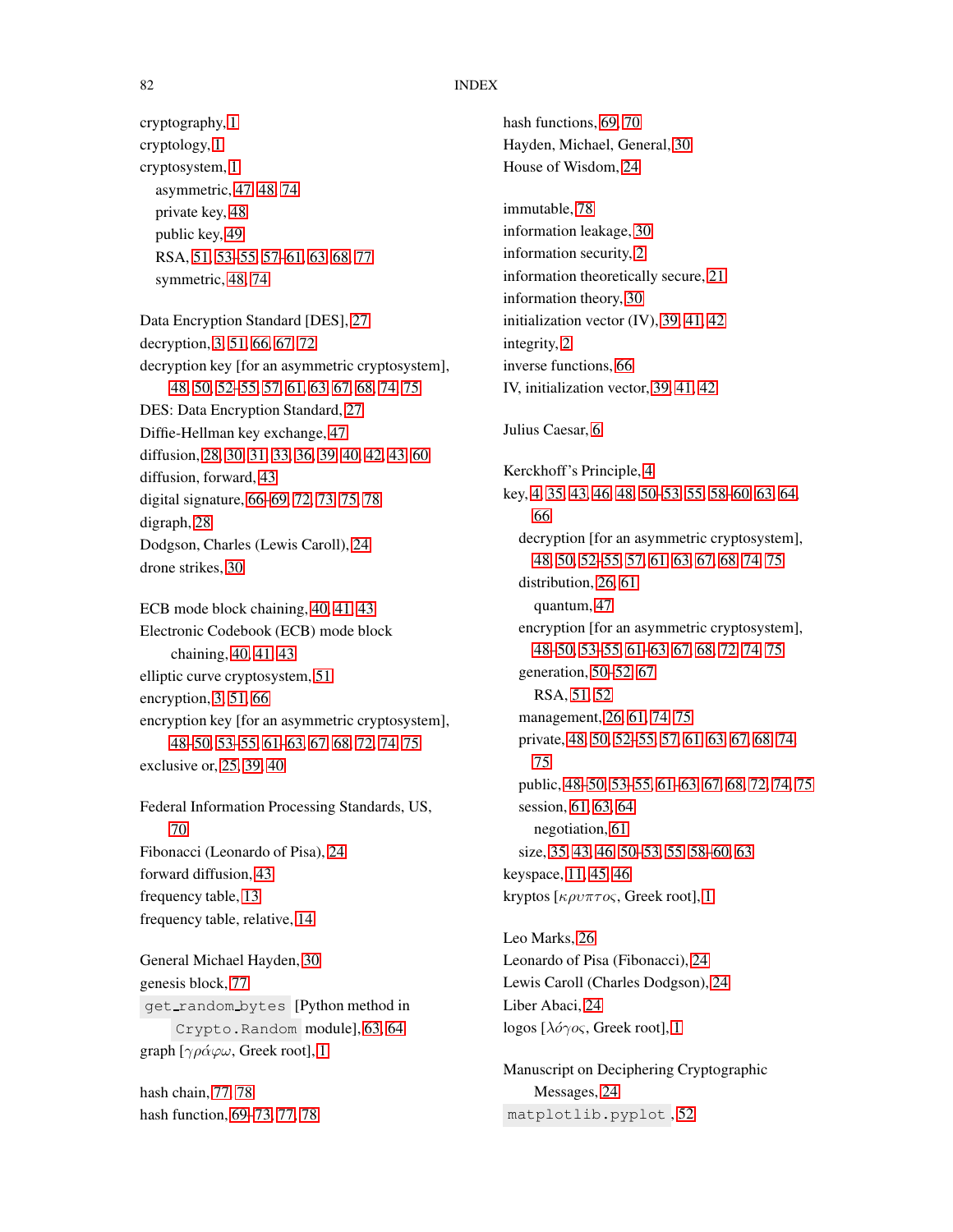md5, [70](#page-77-0) Medici, [24](#page-31-0) metadata, [30](#page-37-0) mod, [7](#page-14-0) modulo, [7](#page-14-0) monoalphabetic cryptosystem, [29,](#page-36-0) [45](#page-52-0) monograph, [28](#page-35-0) National Institute of Standards and Technology [NIST], [27,](#page-34-0) [70](#page-77-0) National Institute of Standards and Technology, [NIST], [70](#page-77-0) National Security Agency, NSA, [30,](#page-37-0) [70](#page-77-0) National Security Agency, US [NSA], [71](#page-78-0) NIST: National Institute of Standards and Technology, [27,](#page-34-0) [70](#page-77-0) non-repudiation, [3](#page-10-0) NSA, National Security Agency, [30,](#page-37-0) [70](#page-77-0) OAEP, Optimal Asymmetric Encryption Padding, [58–](#page-65-0)[60](#page-67-0) Octavian (Augustus), [6](#page-13-0) one-time pad, [21,](#page-28-0) [33](#page-40-0) Optimal Asymmetric Encryption Padding [OAEP], [58](#page-65-0)[–60](#page-67-0) padding, [37,](#page-44-0) [38](#page-45-0) person-in-the-middle attack, [74,](#page-81-1) [75](#page-82-0) pig, yellow, [17](#page-24-0) PKCS #1, Public Key Cryptography Standard #1, [58,](#page-65-0) [59](#page-66-0) PKCS1\_OAEP [Python class], [59,](#page-66-0) [60,](#page-67-0) [64](#page-71-0) PKI, public key infrastructure, [74](#page-81-1) PKI, public-key infrastructure, [75](#page-82-0) plaintext, [3](#page-10-0) polyalphabetic cryptosystem, [29,](#page-36-0) [45](#page-52-0) pre-image resistance, [69,](#page-76-1) [70](#page-77-0) prime numbers, [54](#page-61-0) private key, [48,](#page-55-0) [50,](#page-57-0) [52–](#page-59-0)[55,](#page-62-0) [57,](#page-64-0) [61,](#page-68-0) [63,](#page-70-0) [67,](#page-74-0) [68,](#page-75-1) [74,](#page-81-1) [75](#page-82-0) private-key cryptosystem, [48](#page-55-0) public key, [48–](#page-55-0)[50,](#page-57-0) [53–](#page-60-0)[55,](#page-62-0) [61–](#page-68-0)[63,](#page-70-0) [67,](#page-74-0) [68,](#page-75-1) [72,](#page-79-0) [74,](#page-81-1) [75](#page-82-0) Public Key Cryptography Standard #1, PKCS #1, [58,](#page-65-0) [59](#page-66-0) public key infrastructure, PKI, [74](#page-81-1)

public-key cryptosystem, [49,](#page-56-0) [66](#page-73-1) public-key infrastructure [PKI], [75](#page-82-0) Pythagorean Theorem, [15](#page-22-0) Python, [vii,](#page-6-0) [7](#page-14-0)[–16,](#page-23-0) [20](#page-27-0)[–22,](#page-29-0) [25,](#page-32-0) [27,](#page-34-0) [28,](#page-35-0) [31,](#page-38-0) [32,](#page-39-1) [35](#page-42-1)[–38,](#page-45-0) [41,](#page-48-0) [43,](#page-50-0) [51](#page-58-0)[–56,](#page-63-0) [58,](#page-65-0) [59,](#page-66-0) [61,](#page-68-0) [63–](#page-70-0)[65,](#page-72-0) [68,](#page-75-1) [71,](#page-78-0) [73](#page-80-0) Crypto module, [51,](#page-58-0) [63](#page-70-0) Crypto.Cipher module, [35,](#page-42-1) [41,](#page-48-0) [42,](#page-49-0) [59,](#page-66-0) [64,](#page-71-0) [65](#page-72-0) Crypto.Hash module, [71](#page-78-0) Crypto.PublicKey module, [51](#page-58-0) Crypto.Random module, [63](#page-70-0) get random bytes method in Crypto.Random module, [63,](#page-70-0) [64](#page-71-0) PKCS1 OAEP class, [59,](#page-66-0) [60,](#page-67-0) [64](#page-71-0) RSA class in Crypto.PublicKey module, [51](#page-58-0)[–53,](#page-60-0) [55,](#page-62-0) [56,](#page-63-0) [58,](#page-65-0) [60,](#page-67-0) [68](#page-75-1) SHA256 class, [71,](#page-78-0) [73](#page-80-0) QKD, quantum key distribution, [47](#page-54-0) quantum computer, [54,](#page-61-0) [59,](#page-66-0) [77](#page-84-0) quantum key distribution, [QKD], [47](#page-54-0) quantum mechanics, [47,](#page-54-0) [54](#page-61-0) relative frequency table, [14](#page-21-0) Renaissance, [24](#page-31-0) Rivest, Ron, [51,](#page-58-0) [59,](#page-66-0) [70](#page-77-0) root of trust, [75](#page-82-0) ROT13, [6](#page-13-0) RSA [Python class in Crypto.PublicKey module], [51–](#page-58-0)[53,](#page-60-0) [55,](#page-62-0) [56,](#page-63-0) [58,](#page-65-0) [60,](#page-67-0) [68](#page-75-1) RSA cryptosystem, [51,](#page-58-0) [53](#page-60-0)[–55,](#page-62-0) [57](#page-64-0)[–61,](#page-68-0) [63,](#page-70-0) [68,](#page-75-1) [77](#page-84-0) RSA Laboratories, [58](#page-65-0) salt cryptographic, [48,](#page-55-0) [50,](#page-57-0) [58,](#page-65-0) [60](#page-67-0) second pre-image resistance, [69,](#page-76-1) [70](#page-77-0) security through obscurity, [4](#page-11-0) session, [61,](#page-68-0) [63](#page-70-0) key, [61](#page-68-0) negotiation, [61](#page-68-0) SHA-1, [70](#page-77-0) SHA-2, [71](#page-78-0) SHA-256, [71](#page-78-0) SHA256, [71,](#page-78-0) [72](#page-79-0)

SHA256 [Python class], [71,](#page-78-0) [73](#page-80-0)